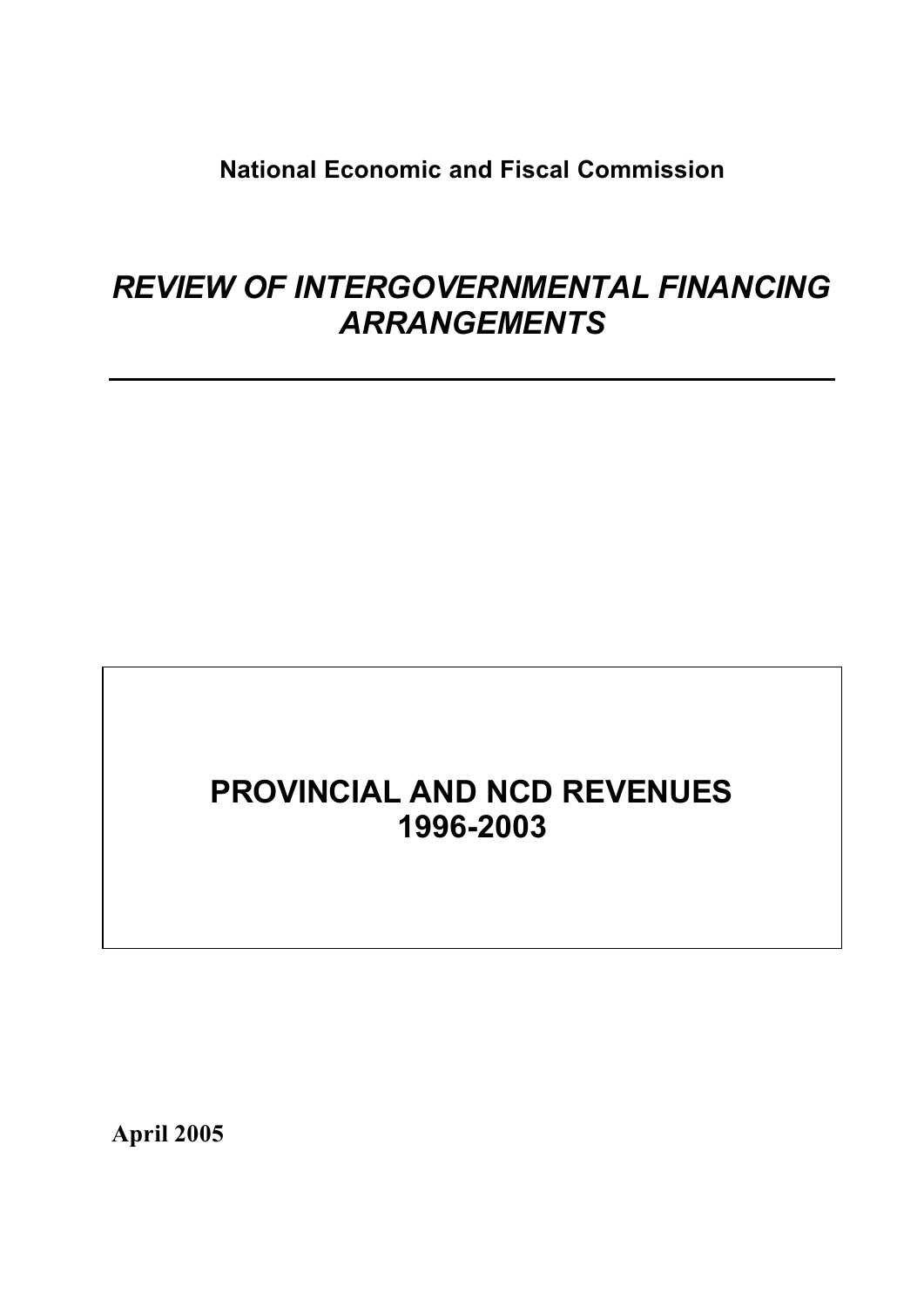# **TABLE OF CONTENTS**

| 1.                                                                 |  |
|--------------------------------------------------------------------|--|
|                                                                    |  |
|                                                                    |  |
|                                                                    |  |
|                                                                    |  |
|                                                                    |  |
|                                                                    |  |
|                                                                    |  |
|                                                                    |  |
|                                                                    |  |
|                                                                    |  |
|                                                                    |  |
|                                                                    |  |
|                                                                    |  |
|                                                                    |  |
|                                                                    |  |
| 3.                                                                 |  |
|                                                                    |  |
|                                                                    |  |
|                                                                    |  |
|                                                                    |  |
|                                                                    |  |
|                                                                    |  |
|                                                                    |  |
|                                                                    |  |
|                                                                    |  |
|                                                                    |  |
| 4.                                                                 |  |
| REVENUE STUDY - CONSIDERATIONS AND ISSUES FOR THE RIGFA 33<br>5.   |  |
| APPENDIX A: "NOMINAL", "REAL" DATA AND INFLATION ADJUSTMENT 37     |  |
| <b>APPENDIX B: DATA SOURCES AND METHODS - AN EXAMPLE OF A PGAS</b> |  |
|                                                                    |  |
|                                                                    |  |
|                                                                    |  |
| APPENDIX D: RSTS AND VAT - A THEORETICAL PERSPECTIVE 65            |  |
| APPENDIX E: LIST OF FEES, CHARGES AND TAXES IMPOSED 68             |  |
| APPENDIX F-1996-2003 REVENUE TRENDS, PROVINCE BY PROVINCE 70       |  |
|                                                                    |  |
|                                                                    |  |
|                                                                    |  |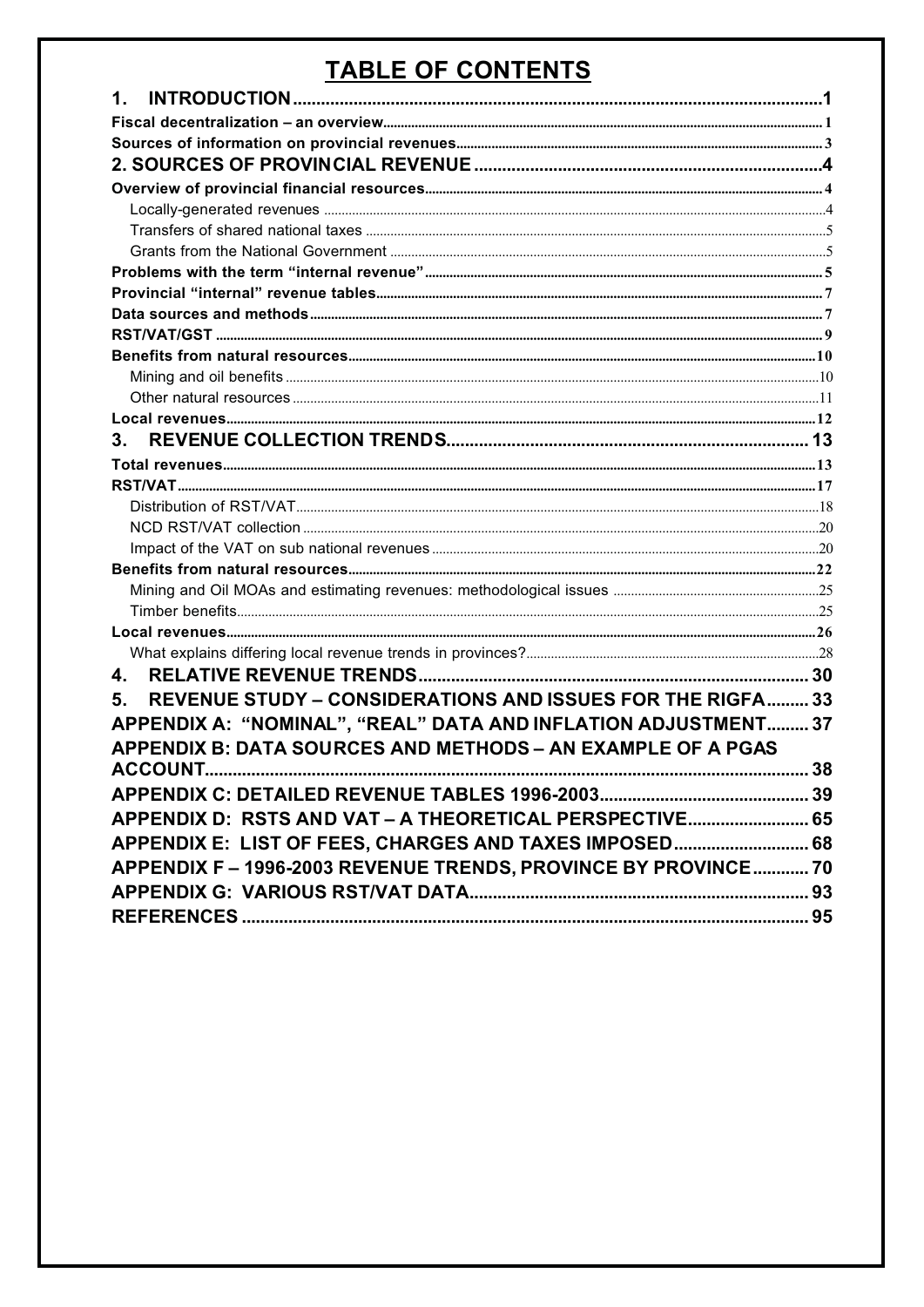# **List of Acronyms**

| <b>CPI</b>             | <b>Consumer Price Index</b>                           |
|------------------------|-------------------------------------------------------|
| <b>GST</b>             | <b>Goods and Services Tax</b>                         |
| <b>IRC</b>             | <b>Internal Revenue Commission</b>                    |
| <b>MoA</b>             | Memoranda of Agreement                                |
| <b>MRDC</b>            | <b>Minerals Resource Development Corporation</b>      |
| <b>NCD</b>             | <b>National Capital District</b>                      |
| <b>NEC</b>             | <b>National Executive Council</b>                     |
| <b>NEFC</b>            | <b>National Economic and Fiscal Commission</b>        |
| <b>OLPG</b>            | Organic Law on Provincial Government                  |
| <b>OLPGLLG</b>         | Organic Law on Provincial Governments and Local Level |
|                        | Government                                            |
| <b>PGAS</b>            | <b>PNG Government Accounting System</b>               |
| <b>RIGFA</b>           | Review of Intergovernmental Financial Arrangement     |
| <b>RST<sub>s</sub></b> | <b>Retail Sales &amp; Service Taxes</b>               |
| <b>TMS</b>             | <b>Treasury Management System</b>                     |
| <b>VAT</b>             | <b>Value Added Tax</b>                                |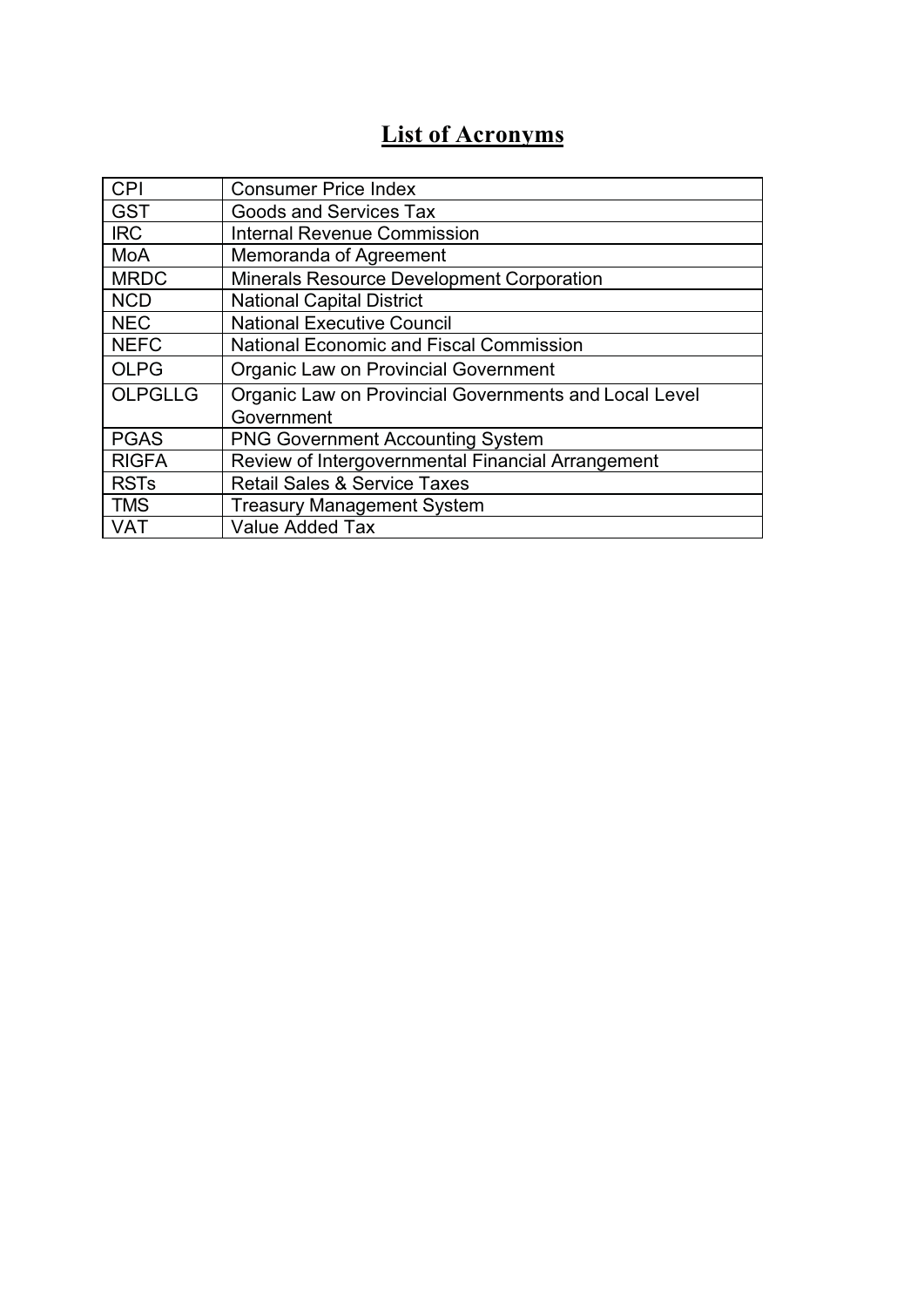# **EXECUTIVE SUMMARY**

### **Background.**

In November 2001, the National Executive Council (NEC) instructed the National Economic and Fiscal Commission (NEFC) to investigate the problems with the current system of intergovernmental financing and recommend changes to improve its operation. The Commission is therefore Reviewing the Intergovernmental Financing Arrangements between the three levels of government (RIGFA)

This is Information Paper forms part of the RIGFA. It sets out detailed data on provincial revenue collections from 1996-2003, provides analysis on trends for total sub-national revenues over time and between provinces.

#### *Fiscal decentralization*

Fiscal decentralization is about looking at two key considerations when designing a framework for an integrated system of intergovernmental fiscal arrangements. These are:

**expenditure assignment:** ie, which level of government will undertake what activities and functions?; and

**revenue assignment**: ie, which level of government will impose what taxes, charges and fees?

This paper focuses on the second consideration, revenue assignment, which involves assessing the revenue capacity of the provinces, in order to identify how much provinces are receiving in revenue, and how much they can be expected to receive in future years.

#### **Sources of Revenues**

Provinces fund their activities from three main sources and these are:

- 1. Locally-generated revenues
- 2. Transfers of shared nationally-collected taxation revenues
- 3. Grant transfers from the National Government

#### *Locally-generated revenues*

These are local taxes, charges, and receipts collected by the provincial administration, which are the only revenue base that provinces have some local control and influence over. These comprises of; motor vehicle registration and license fees, land taxes, liquor license fees, gambling taxes, bookmakers' turnover tax returns on investments proceeds from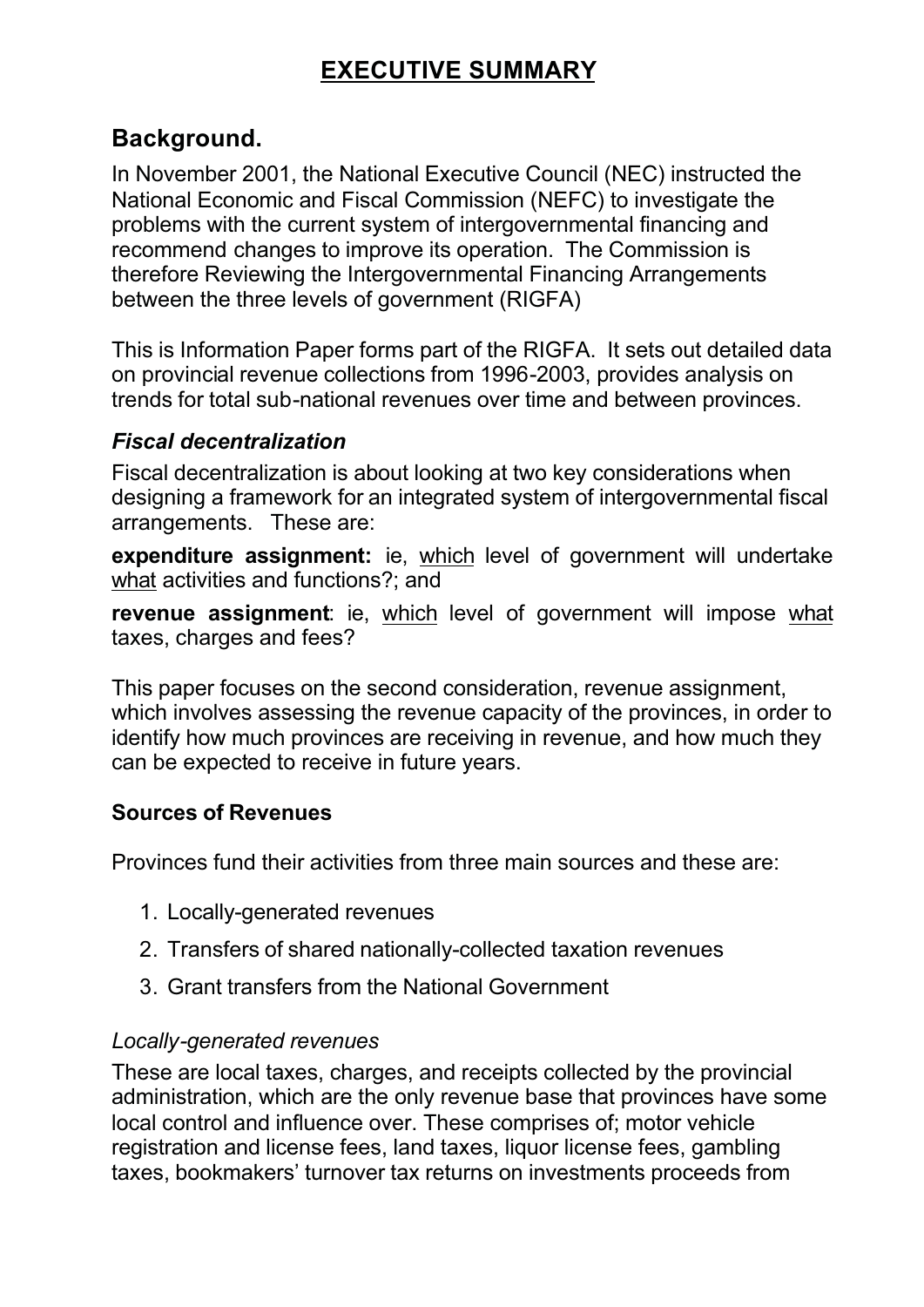business activities, rents, sale of assets, court fees & fines and other fees & charges.

### *Transfers of shared national taxes*

These are taxes collected centrally by the National Government and then transferred to the provinces - VAT/GST, Mining and Petroleum royalties.

### *Grants from the National Government*

Provinces also receive a range of recurrent grants by the National Government as stipulated under the *OLPGLLG*. The most significant of these are the staffing and teachers' grants, administration and infrastructure grants, town and urban grants (for LLGs) and economic grants (Derivation Grants).

### *Data sources and methods*

No single data source provides accurate collated information on provincial revenues. In particular, receipts of VAT and benefits from natural resources are not always accurately recorded in provincial accounts. In some cases, there are large discrepancies between the data on royalty transfers appearing in different data sources.

To ensure the data are compatible, the following data sources were selected to generate the detailed tables of revenue information appearing in this information paper:

**VAT distributions:** PGAS electronic files and Internal Revenue Commission distribution records

**Benefits from Natural Resources:** PGAS electronic files, and several other sources were compared to select the most complete information.

**Local revenues and pre-1999 retail sales tax (RST) collections:** PGAS electronic files, Provincial Governments budgets and financial statements and/or audited financial statements were used.

# **Main observations and conclusions of this study are:**

*1. the distribution of provincial revenues, in per head terms, is very inequitable, in favour of the large scale mining and oil provinces and chief VAT beneficiaries. In Kina per head terms:*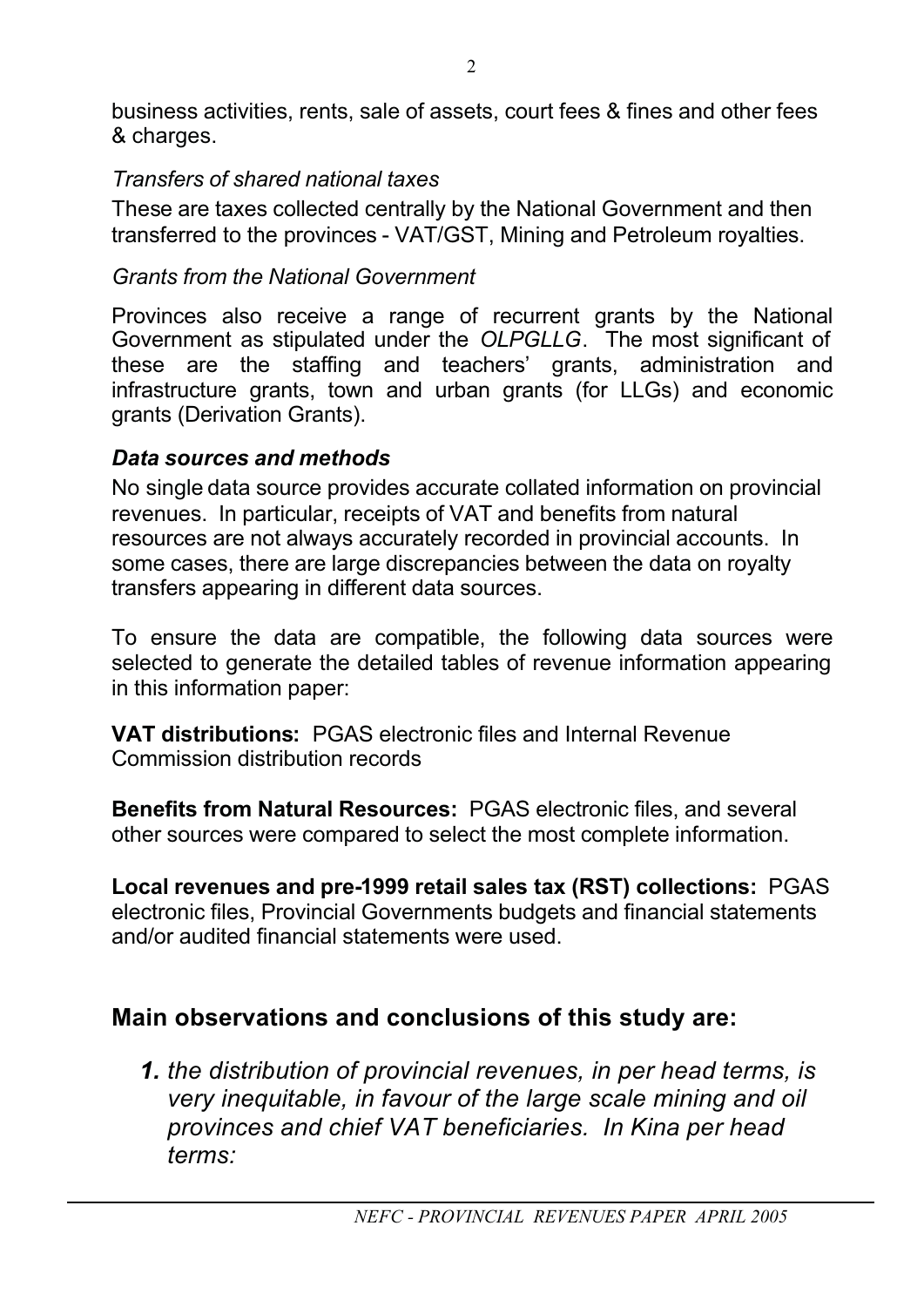- *the poorest 8 provinces' (from Central downwards) revenue collections have been about 20 times lower than Western Province's.*
- *the top five provinces (i.e., those above the national average), have earned about 9 times the average of the poorest half.*
- *2. The inequitable distribution of revenues is likely to worsen into the future*
- *3. NCD's GST's share make it the wealthiest government in PNG. NCD has revenues that are about 9 times the average of all the Provincial Governments. Its revenues are also very high compared to other large towns in PNG*
- *4. Although most provinces received unchanged VAT distributions during 1999-2003, the arrangements provided a safety net for some*
- *5. Sub national discretionary tax bases offer limited revenue potential, and might be too costly to collect in all regions*
- *6. The medium term fiscal sustainability of some Provincial Governments is a concern if their revenue streams are unsustainable.*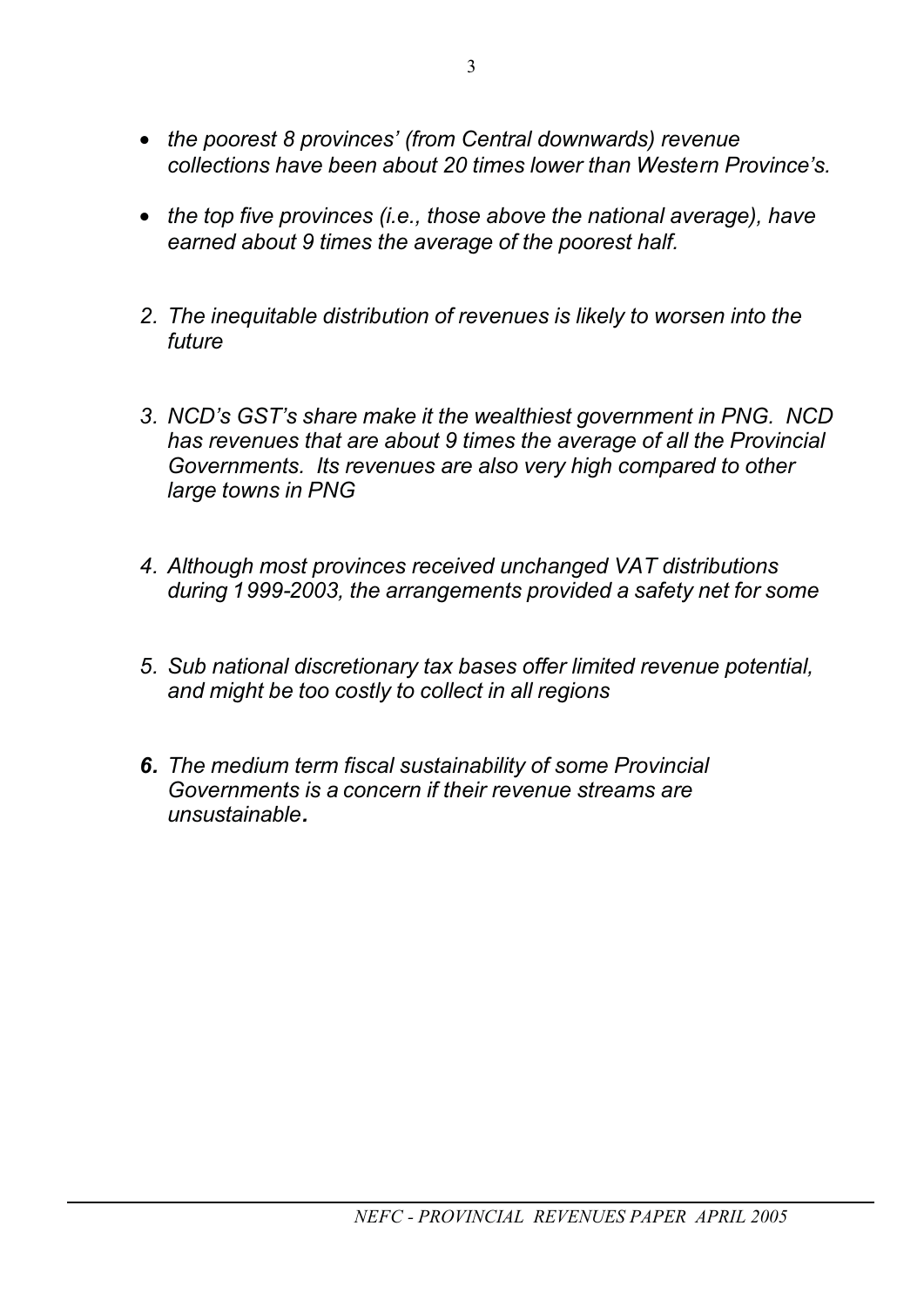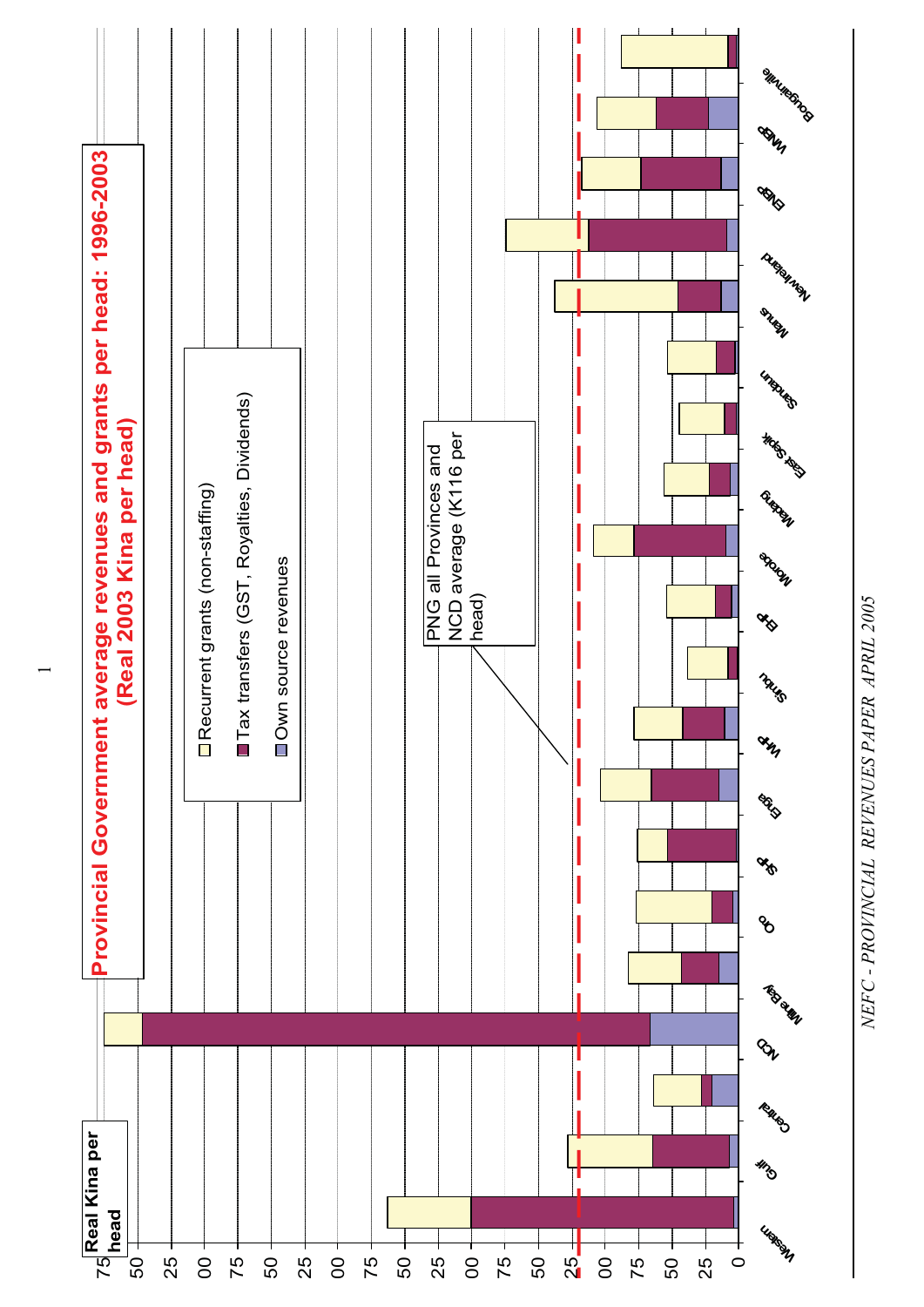# **1. Introduction**

In November 2001, the National Executive Council (NEC) instructed the National Economic and Fiscal Commission (NEFC) to undertake a Review Intergovernmental of Financial Arrangements (RIGFA) between the three levels of government. The Commission will report back to the NEC with findings and proposals for a new integrated system of intergovernmental financial arrangements.

This Information Paper sets out detailed data on provincial revenue collections from 1996-2003, and provides analysis on trends for total subnational revenues over time and between provinces. Reliable data for provincial revenues is essential for designing an integrated system of intergovernmental financing arrangements.

# *Fiscal decentralization – an overview*

It is well accepted in the fiscal decentralization literature<sup>1</sup> that two key considerations are essential parts of the framework for designing an integrated, efficient system of intergovernmental fiscal arrangements in any country with sub-national governments. These are:

**expenditure assignment:** ie, which level of government will undertake what activities and functions?; and

**revenue assignment**: ie, which level of government will impose what taxes, charges and fees?

This paper is intended to inform the RIGFA about the second consideration, revenue assignment. Part of the work of designing a new system of intergovernmental financing will involve assessing whether the revenue streams sub national governments have access to are high enough to cover the cost of their expenditure responsibilities. The revenue streams reflect the local taxing powers given to provincial and local-level governments in the Organic Law, shares of revenues collected by or with other governments, and revenues from commercial and other activities.

In nearly every country with a decentralized system of government, revenues available to sub national governments are insufficient to meet

<sup>&</sup>lt;sup>1</sup> For a clear discussion of the key issues, see for example, Bird, R (2001) *Intergovernmental Fiscal Relations in Latin America: Policy Design and Policy Outcomes,* Inter-American Development Bank (see http://www.iadb.org).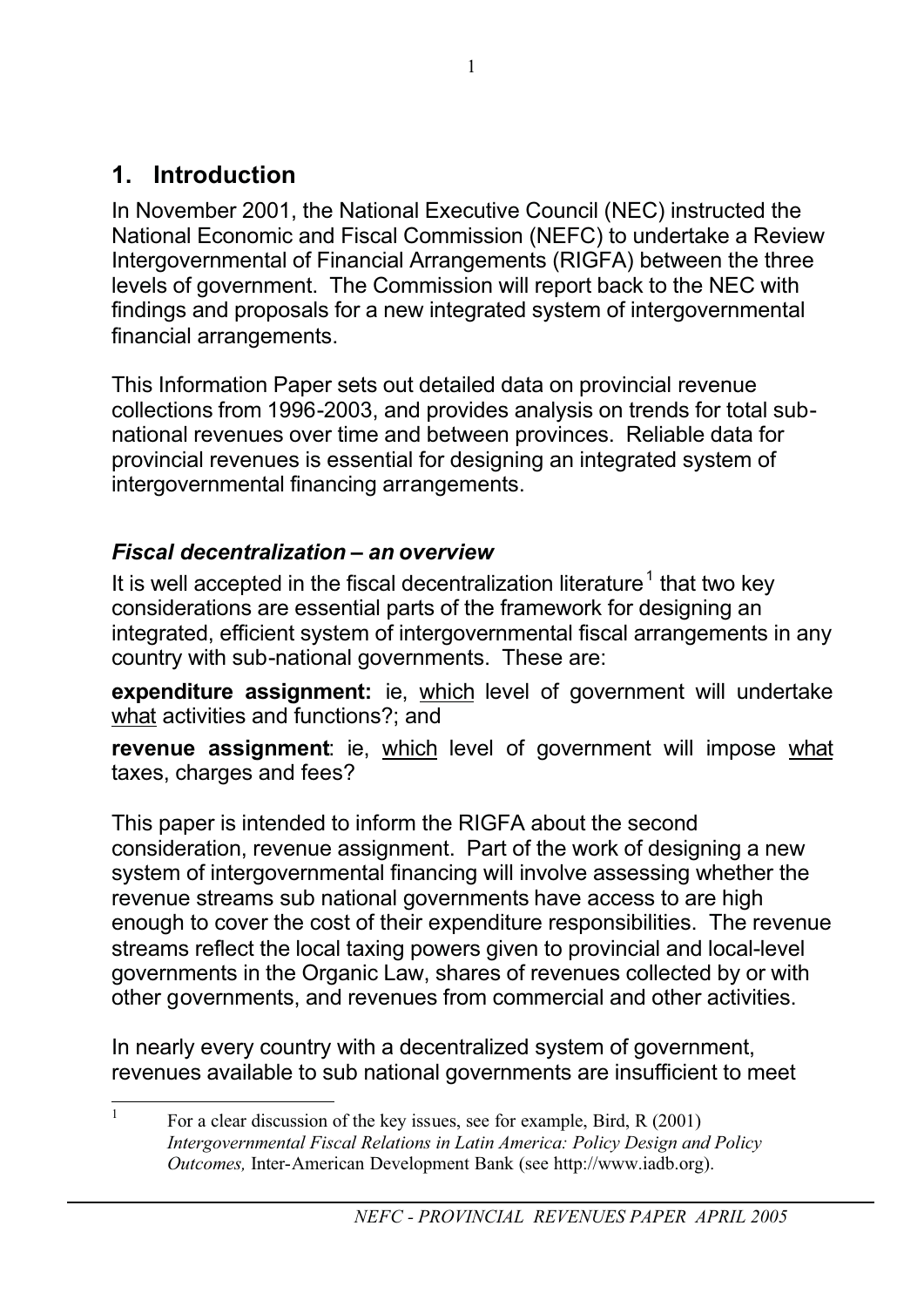### **BOX 1: What is a fiscal gap?**

This is the difference between revenues raised by a government and the cost of its expenditure responsibilities.



In the diagram above, fiscal gaps for three imaginary provinces are shown. The unshaded bars represent each government's revenues. Province X's revenues easily exceed its costs (shaded), so it has a **positive fiscal gap**. Province Y's revenues, however, leave it well short of meeting the cost of its expenditure responsibilities, so it has a **negative fiscal gap**. Province Z has no fiscal gap, as its revenues are exactly equal to the cost of its expenditure responsibilities. The fiscal gaps inform you of the extent of inequity between provinces (**horizontal equity**), once their expenditures are taken into account.

The idea of a fiscal gap is also relevant for the financial relationship between National Government and total Sub-National Governments. If total sub national expenditure responsibilities cost more than its revenues, than it has a **negative** fiscal gap, and the National Government will have a **positive** fiscal gap of the same size in its favour. **Vertical equalization** is the process of adjusting resources flowing to National and Sub-National Governments to reduce these gaps.

their expenditure responsibilities. Therefore, the central government normally needs to make transfers to the lower levels to assist them to meet their expenditure responsibilities. These transfers take many forms: they are usually designed according to a formula(e), can be completely discretionary, tied or a mix of the two. They can be tied to a sector, function, activity, form or even period of time.

The information set out in this paper is important in the design of transfers for three reasons. In order to identify the **fiscal gap** (between available revenues and how much is needed to meet expenditure responsibilities – see Box 1) we need to know how much provinces are receiving in revenue, and how much they can be expected to receive in future years. In conjunction with an understanding of National Government revenue trends and prospects, this data will inform **vertical equalization** (adjusting resources between national and sub-national levels of government).

A second reason why this information is important is that it helps us to understand the relative trends and prospects of the relative revenue positions of each province. This helps to inform design of the mechanisms and degree of **horizontal equity** in the system. These arrangements aim to even up the natural distribution of resources across the country, between different sub-national governments and different regions.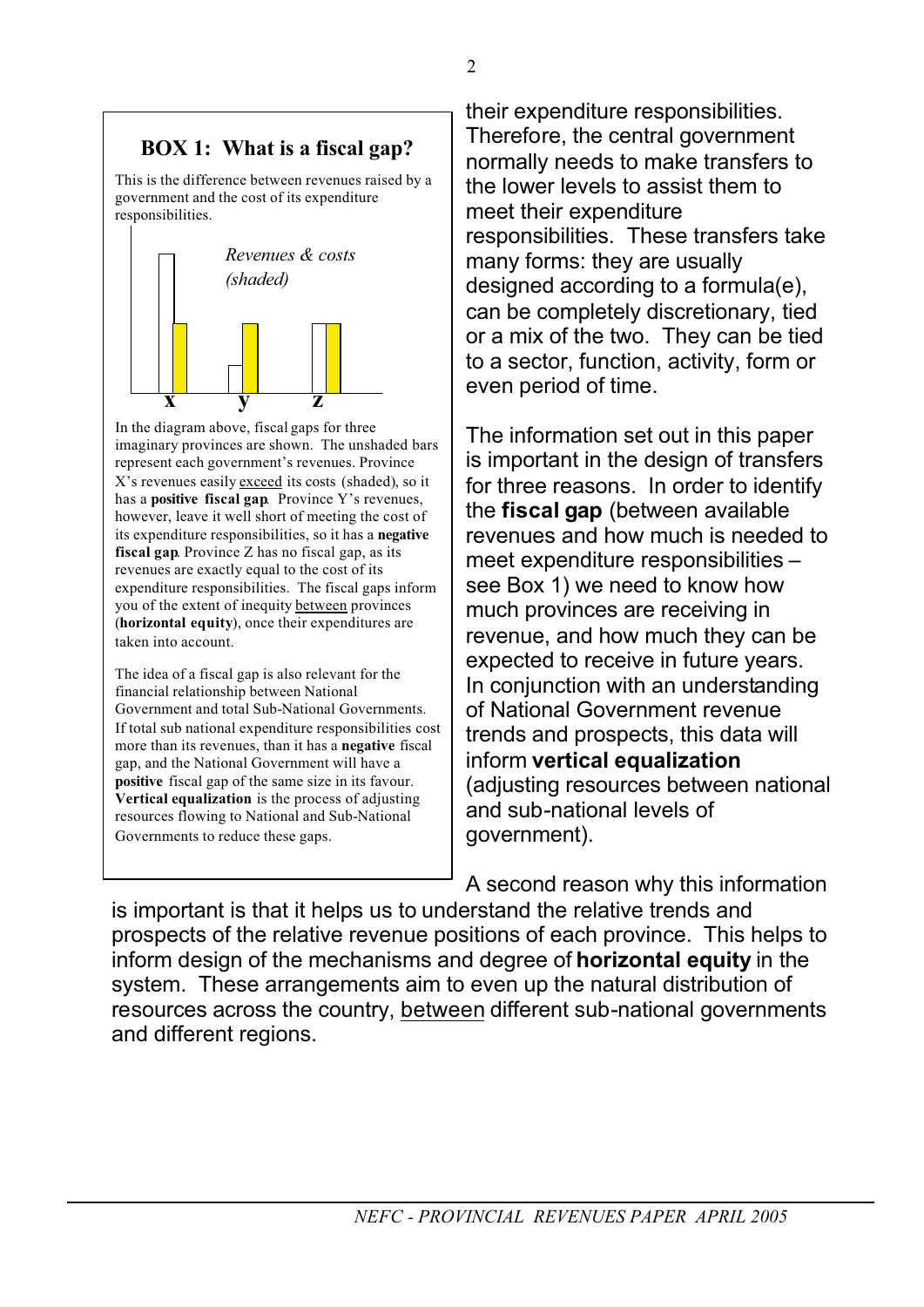### *Sources of information on provincial revenues*

At present, information about sub national revenues is only available in Provincial and LLG Budgets, and in annual audited Financial Statements.

However, this information is not readily accessible. Provincial budgets are hard to obtain, even in a province itself. Audited financial statements, which record actual collections, are often not released until several years after the year to which they relate. There is no source of information that presents actual collections. The information in this paper has not been presented in any single source previously.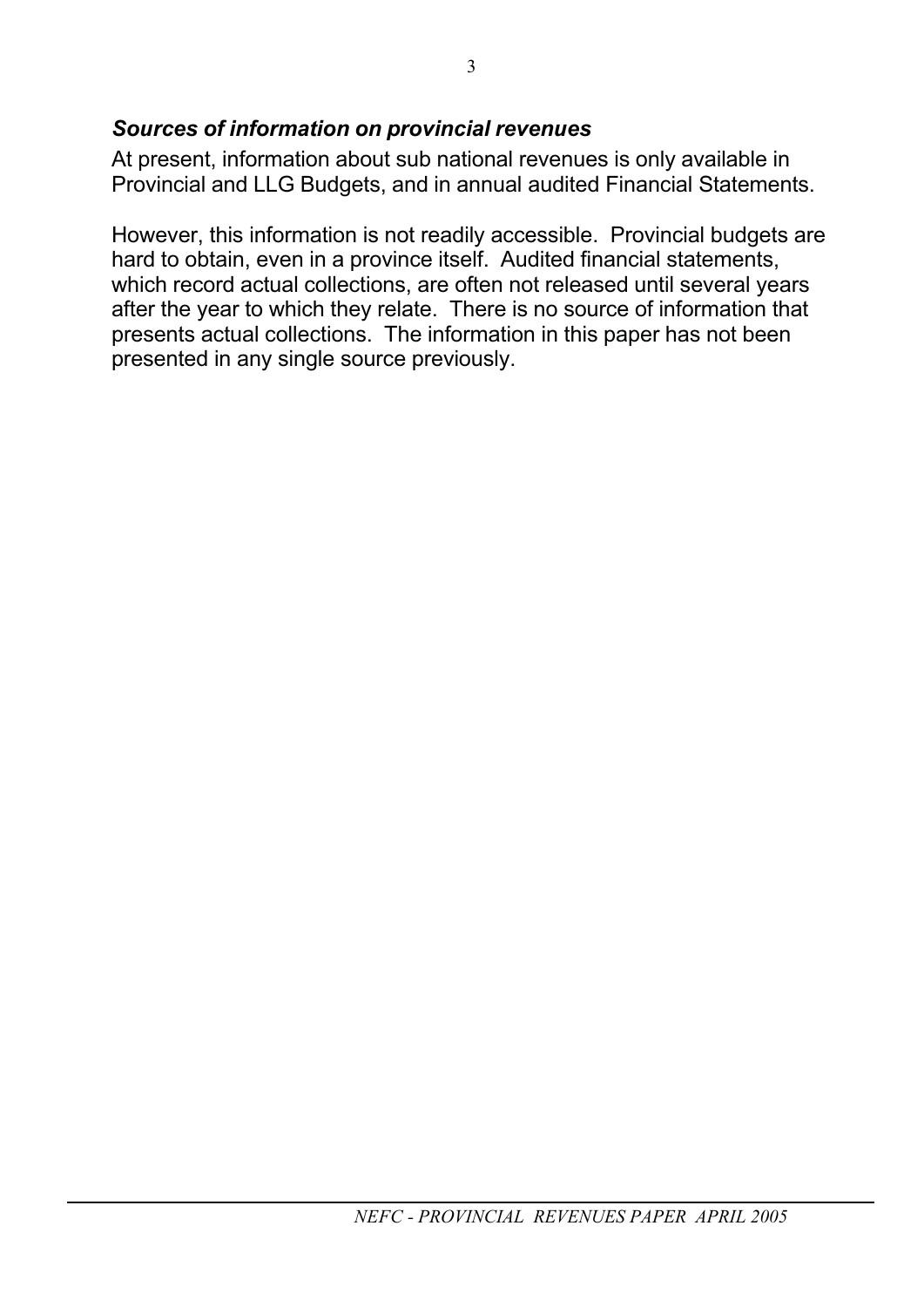# **2. Sources of Provincial Revenue**

### *Overview of provincial financial resources*

Provinces fund their recurrent activities and development from three sources:

- Locally-generated revenues
- Transfers of shared nationally-collected taxation revenues
- Grant transfers from the National Government

In addition to the National Grant and transfers of shared national taxation, the Provinces are empowered under the *Organic Law on Provincial and Local Level Government* (OLPGLLG) to raise their own taxes/fees and charges as revenues. However, not all the provinces are raising the same kinds of taxes, nor do all have the capacity or sufficient revenue base to do so.

### *Locally-generated revenues*

These are local taxes, charges, and receipts collected by the provincial administration. In 2003, NEFC estimates that provinces raised about **K37.3 million** in local revenues. Returns reflect both the level of enforcement and administrative effort put in by the provinces and the size of the local taxable economy (ie, the tax base). Importantly, local revenues are the only revenue base that provinces have significant local control and influence over, since both the rates and collection effort can be adjusted. In order of returns, the most significant of these revenues have been:

- motor vehicle registration and license fees;
- liquor licence fees:
- land taxes:
- gambling taxes;
- bookmakers' turnover  $tax^2$

 $2$  This tax is collected by the IRC and was transferred to Provincial Governments and the NCD until about 2002.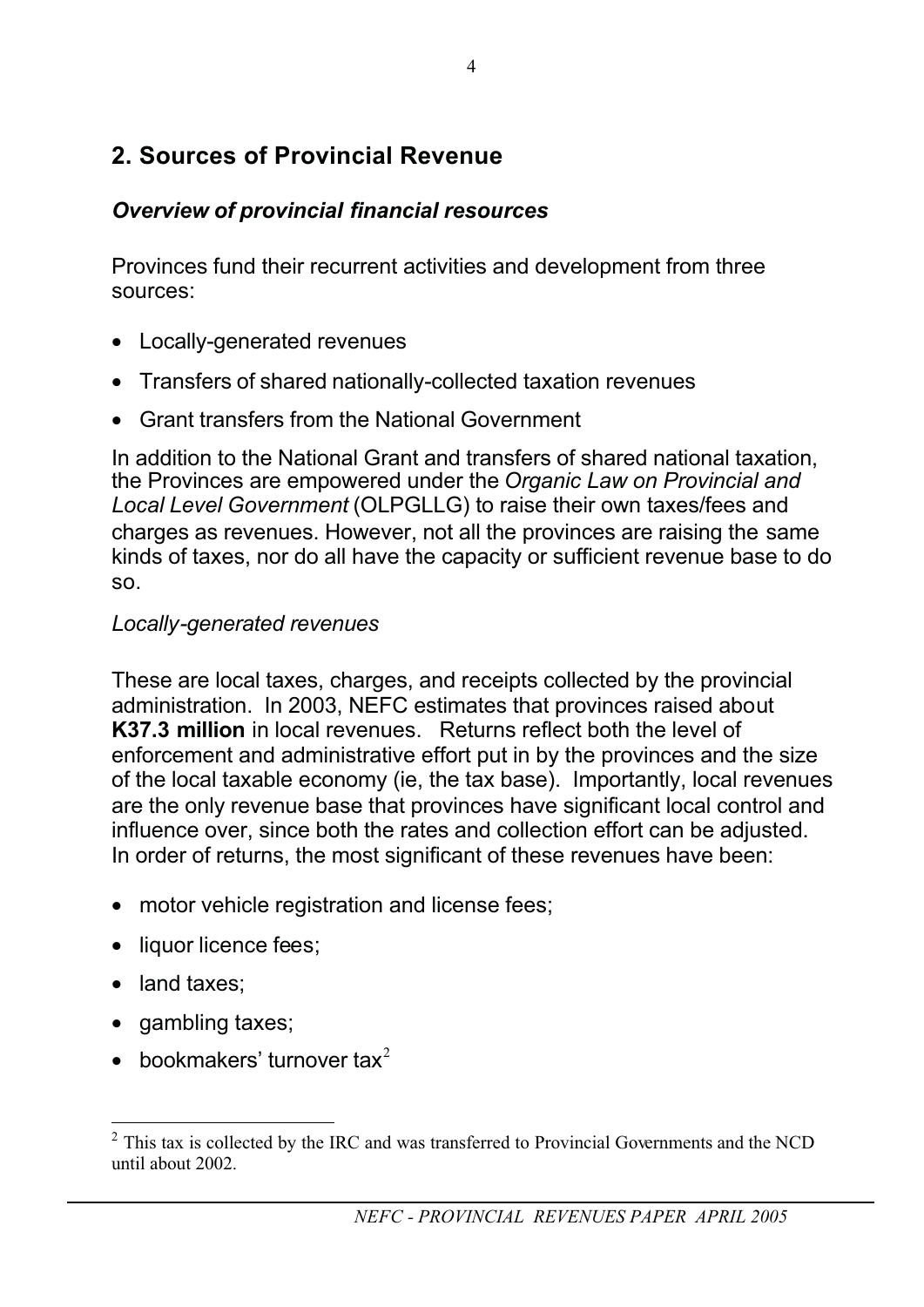- returns on investments proceeds from business activities;
- court and other fines:
- rents; and
- sale of assets.

### *Transfers of shared national taxes*

These are taxes collected centrally by the National Government and then transferred to the provinces - VAT/GST, Mining and Petroleum royalties. These tax transfers are distributed largely on a derivation basis. For VAT/GST, provinces have received 30% of VAT/GST collected within the province, or their 1989/99 distribution (whichever is the higher). The National Government has retained the remainder.

For every new project since the late 1980s, the National Government has not exercised claims over mining & oil royalties in the MOAs. Instead, the royalties have been split between landowners, local and provincial governments, in various permutations depending on the project. In turn, provincial governments have also sometimes made various long-term commitments regarding their share of royalties (for specific projects, to local governments and/or non-government agents).

### *Grants from the National Government*

Provinces also receive a range of recurrent grants by the National Government as stipulated under the OLPGLLG. During 1996-2003, the most important of these were the staffing and teachers' grants, administration and infrastructure grants, town and urban grants (for LLGs) and economic grants (Derivation Grants). Although this paper focuses on revenues, summary tables of the National Government grants made to provinces from 1996-2003 can be found in APPENDIX C, so that readers can observe the total resource envelope for each province.

### *Problems with the term "internal revenue"*

The focus of this Working Paper is the revenue sources which are generally referred to in PNG as "internal" revenue. It covers the first two categories of revenue described above, that is, all revenue excluding grants from the National Government.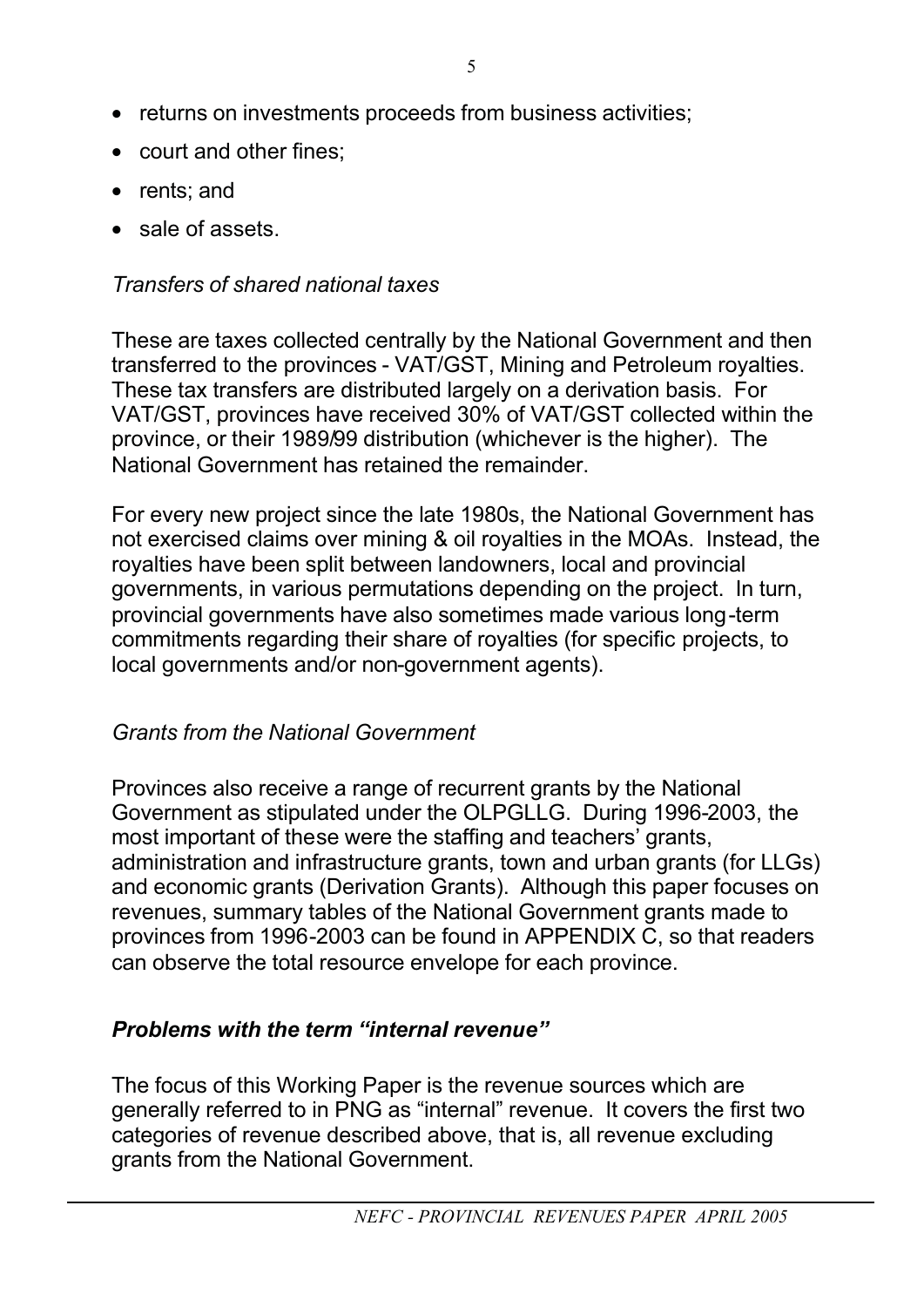It should be noted that the description "internal" is misleading. In fact, only the first category, local revenues are truly internally generated. The second category is actually nationally collected and administered taxes that are transferred to provinces through multilateral sharing arrangements. Provincial governments themselves do not exert any "collection effort" in order to generate this revenue. Similarly, these sources of revenue are not within the control of provinces, in the sense that provincial governments do not control the rate of tax nor the base.

One reason for the "internal" revenue description is that provinces have always kept two separate sets of accounts in PGAS3, one for national grants,4 and another for all other revenues,5 including both tax transfers and locally-generated revenues.

Further, until July 1999, each province (and the NCD) imposed unique, retail sales and service taxes (RSTs). These were set at different rates, levied on different tax bases, and administered locally. Since VAT replaced the suite of RSTs, it is still generally regarded as a similar "internal" type of revenue by provinces.

Lastly, provincial 700 series ("internal revenue") accounts also include some national grant funds, which have been "rolled over" as unspent funds from the previous year. These are not strictly revenue in the sense that the funds were raised in the previous year. Rollovers are not the result of revenue raising activities in that year. Rather, they are the outcome of slow grant transfer (ie, expenditure decisions) by the National Government.6

<sup>&</sup>lt;sup>3</sup> PGAS is the PNG Government Accounting System, which is used by provincial governments and national departments to record transactions. At the national level, this data is then transferred into another system, the Treasury Management System (TMS).

 $\frac{4}{5}$  Known as the "200 series" accounts.

 $\frac{5}{6}$  Known as the "700 series" accounts

<sup>6</sup> Over recent years, a pattern has emerged where a significant proportion of the annual grants payable to provinces are not transferred to the provincial operating account until very late in the financial year. If the provincial accounts for the year have already closed, the funds cannot be spent against that year's appropriation. However, unlike national departments, which return unspent funds to consolidated revenue, provincial grants are regarded as a legal entitlement of the provincial government, and so they are "rolled over" from the 200 series accounts to the 700 series accounts and treated as revenues in the following year.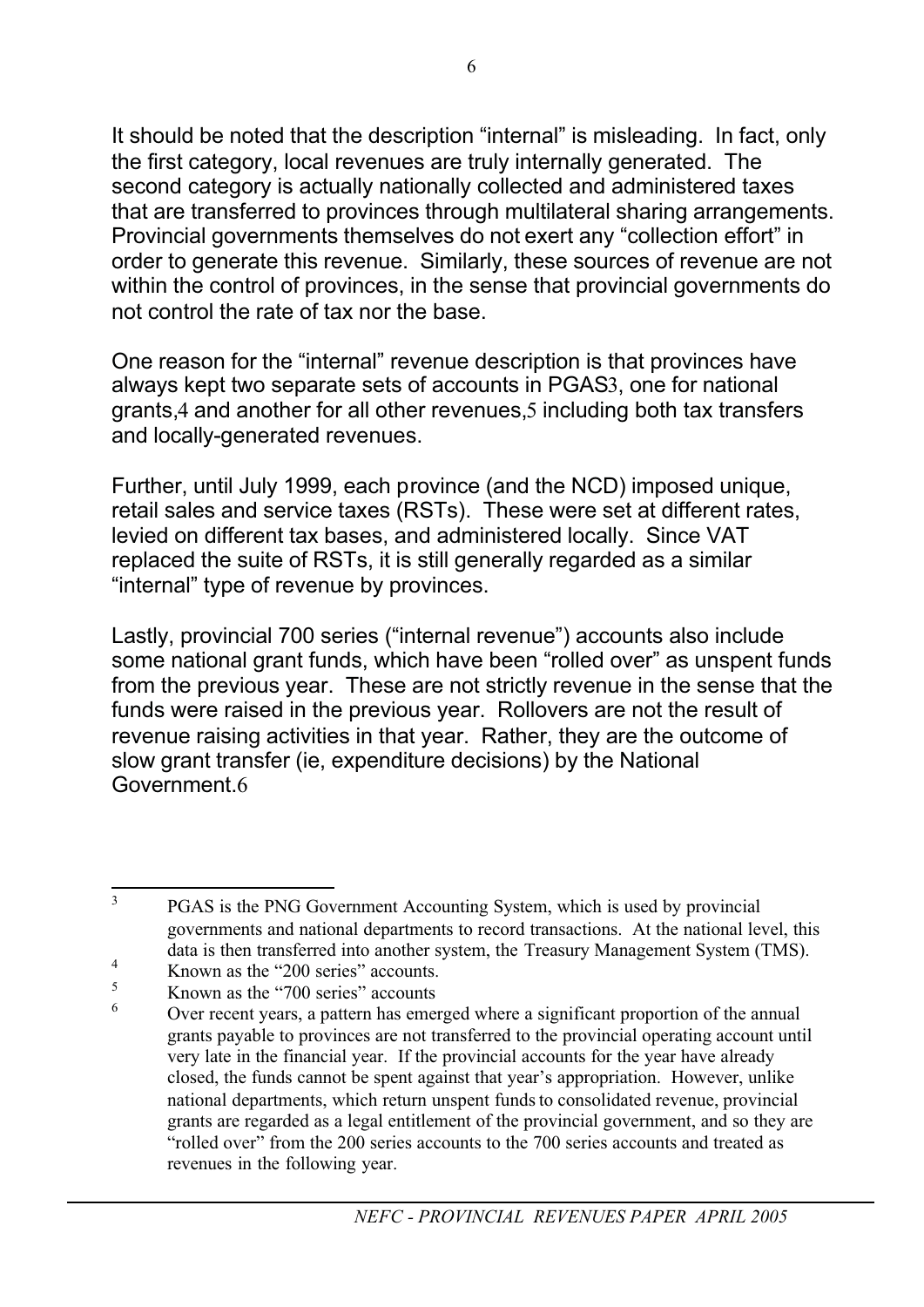## *Provincial "internal" revenue tables*

Data tables presenting provincial internal revenue for the years 1996-2003 are appended to this paper. Different revenues sources have been grouped into three main categories as follows:

**1. Value Added Tax** (which is collected nationally by the IRC and shared between provinces and the National Government) is grouped together with the **Retail Sales/Services Taxes** levied by individual provinces before VAT replaced them in 1999.

**2. Benefits from Natural Resources** includes mining & oil royalties; dividends and equity receipts (shares in the profit of the company) resulting from provincial government shares in mining or oil ventures; timber royalties and levies, and dividends from investments in oil palm and other ventures.

**3. Local revenues** covers motor vehicle registration and drivers license fees, gambling and bookmaking fees, and liquor licensing fees, collected under National legislation by provincial government officers;

taxes or fees levied under provincial government legislation;

court fines; and

provincial government rents and sales, and dividends from investments or business activities (other than natural resource project investments).

Rollovers from the previous year's budget also appear in the accounts. However, these have been excluded for reasons outlined above.

# *Data sources and methods*

No single data source provides accurate collated information on provincial revenues. In particular, receipts of VAT and benefits from natural resources (royalties and receipts from investments in natural resource projects) are not always accurately recorded in provincial accounts. In some cases, there are large discrepancies between the data on royalty transfers appearing in different data sources.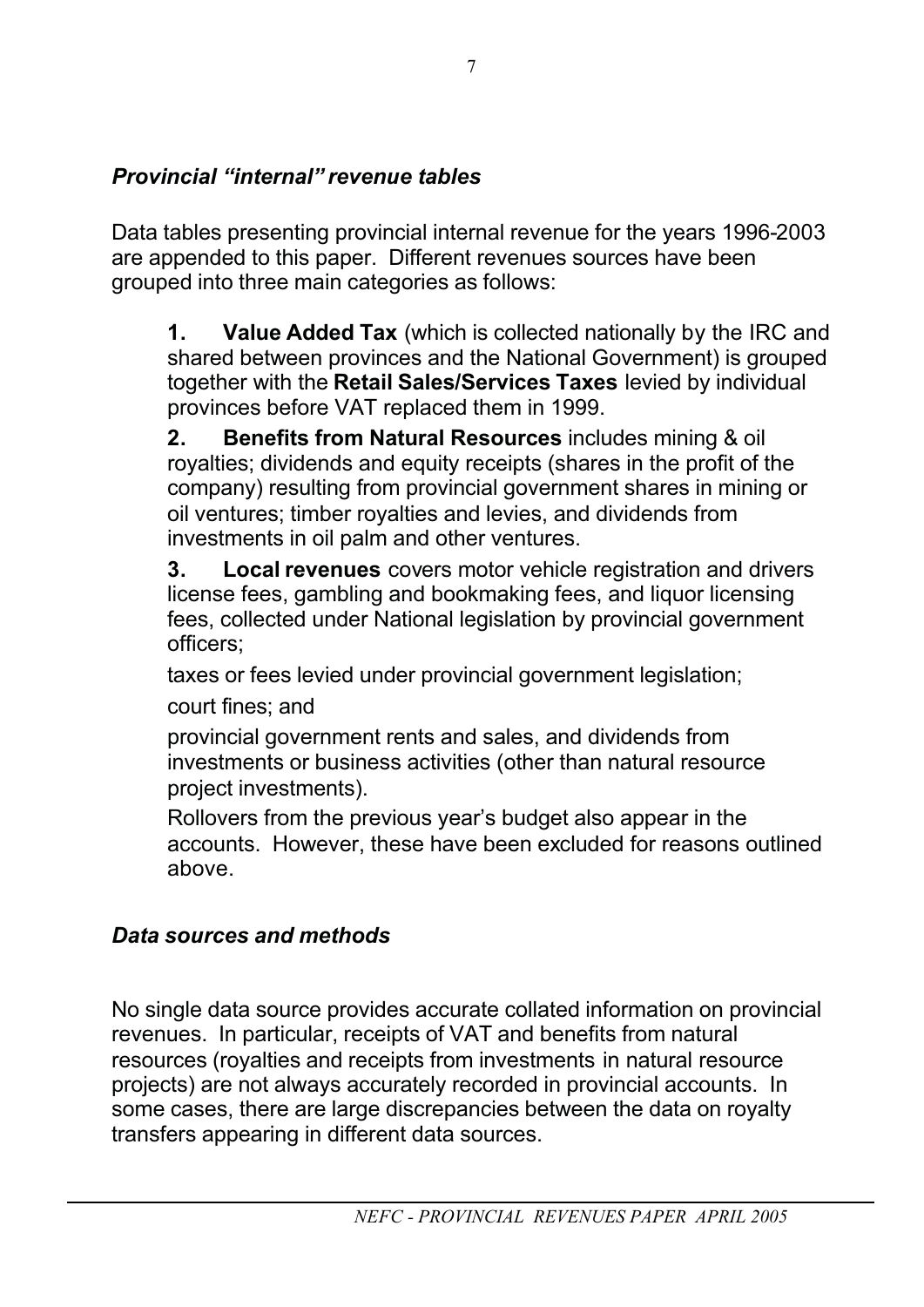To ensure the data are compatible, the following data sources were selected to generate the detailed tables of revenue information appearing in this information paper:

### **VAT distributions:**

PGAS electronic files and Internal Revenue Commission distribution records were compared to ensure consistency. It should be noted that there are problems in determining the actual timing of VAT distribution payments in 1999 and 2000. In particular, it was not possible to easily separate RST collections in 1999 from VAT distribution payments in that same year. Consequently, the RST/VAT amounts appear to fluctuate during this period, before settling down by 2001.

### **Benefits from Natural Resources:**

PGAS electronic files, and several other sources were compared to select the most complete information.

Data are sourced from the respective mining companies' records of actual payments and information provided by the Departments of Mining and Petroleum. PGAS electronic accounts have not recorded all royalty benefits paid to provincial governments.

• The Minerals Resource Development Corporation (MRDC) and the companies provided information about dividend streams that Provincial governments recrieve ownerhip of received from ownership in mining and oil projects.

• For timber royalties and timber levies, PGAS data has been used as there was no other readily available source of data.

## **Local revenues and pre-1999 retail sales tax (RST) collections:**

 PGAS electronic files, Provincial Governments budgets and financial statements and/or audited financial statements were used. PGAS data was used in the first instance. Ninety-eight percent of the data came from this source. In some cases, however, data was clearly incorrectly entered<sup>7</sup>, so provincial budgets and financial statements were used as a cross check. Sample checks were carried out to

<sup>&</sup>lt;sup>7</sup> For example, one province recorded K987,000 rather than the actual K687,000 for VAT receipts one year.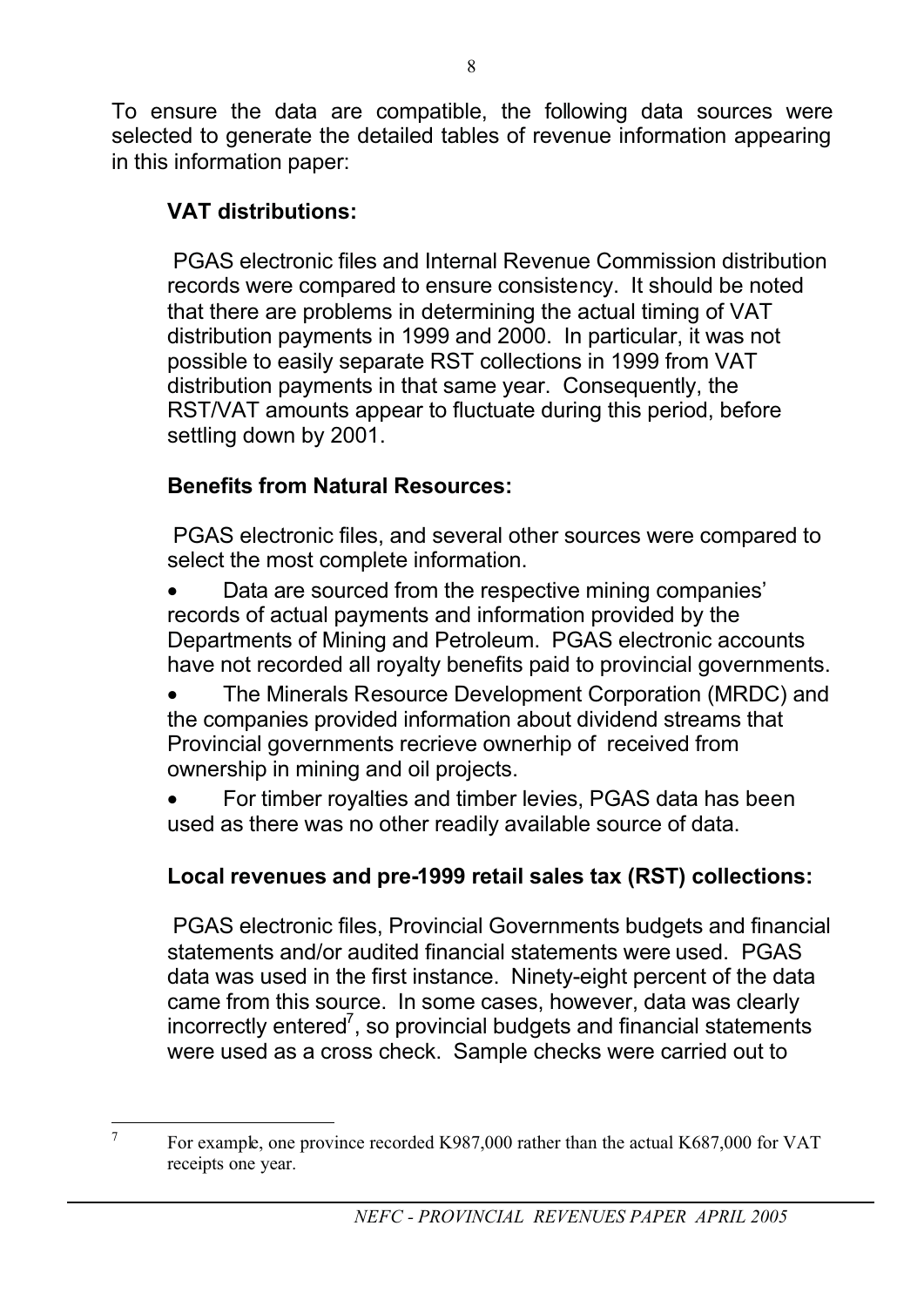ensure consistency between the different data sets. The NCDC provided revenue data as it does not use the PGAS system.

Generally, the cross-checks between different data sources revealed a close correspondence between PGAS records, budgets, unaudited and audited financial statements, except in relation to benefits from mining and oil projects. The reasons why this might be the case are discussed below.

In summary, users of the data should note that the main deviation from PGAS accounts and audited financial statements is in the area of mining and oil benefits, where primarily mining companies' records and MRDC data have been used instead of relying on PGAS records.

# *RST/VAT/GST8*

The most important revenue source available to Provincial governments has been the various locally collected and administered retail sales and service taxes and their shares of the nationally-collected VAT from August 1999 onwards. RST was generally imposed at a rate of between 2.5% and 3.5%, although a number of provinces imposed higher rates for alcohol, tobacco and hydrocarbon based fuels. VAT has been imposed at 10% since its inception. The national government also imposes excises on alcohol, tobacco and hydrocarbon fuels, but provinces do not share in this revenue base.

There are two significant differences between the suite of RSTs and VAT. The RST is a single stage tax, which is only levied at the retail stage. Business to business intermediate transactions are conducted tax free using exemption certificates. In contrast, VAT is a multi-stage tax, so that every transaction is taxed, but businesses receive full credit for the VAT they pay on their inputs, so as to avoid double taxing. Therefore, only the final consumer actually pays any VAT. Importantly, since VAT is imposed at all stages of the production and distribution chain, a higher share of tax ends up being paid in the larger commercial centres (Port Moresby, Lae, Mount Hagen, Madang, Rabaul) where a greater share of manufacturing and wholesaling businesses are located. Further discussion about these issues can be found in **Appendix D**.

From a revenue assignment perspective, the VAT arrangements saw provinces lose their autonomy in setting and altering the base and rates of

<sup>8</sup> Since the data discussed in this information paper relates to the period before GST replaced VAT, the term VAT is used in the following discussion.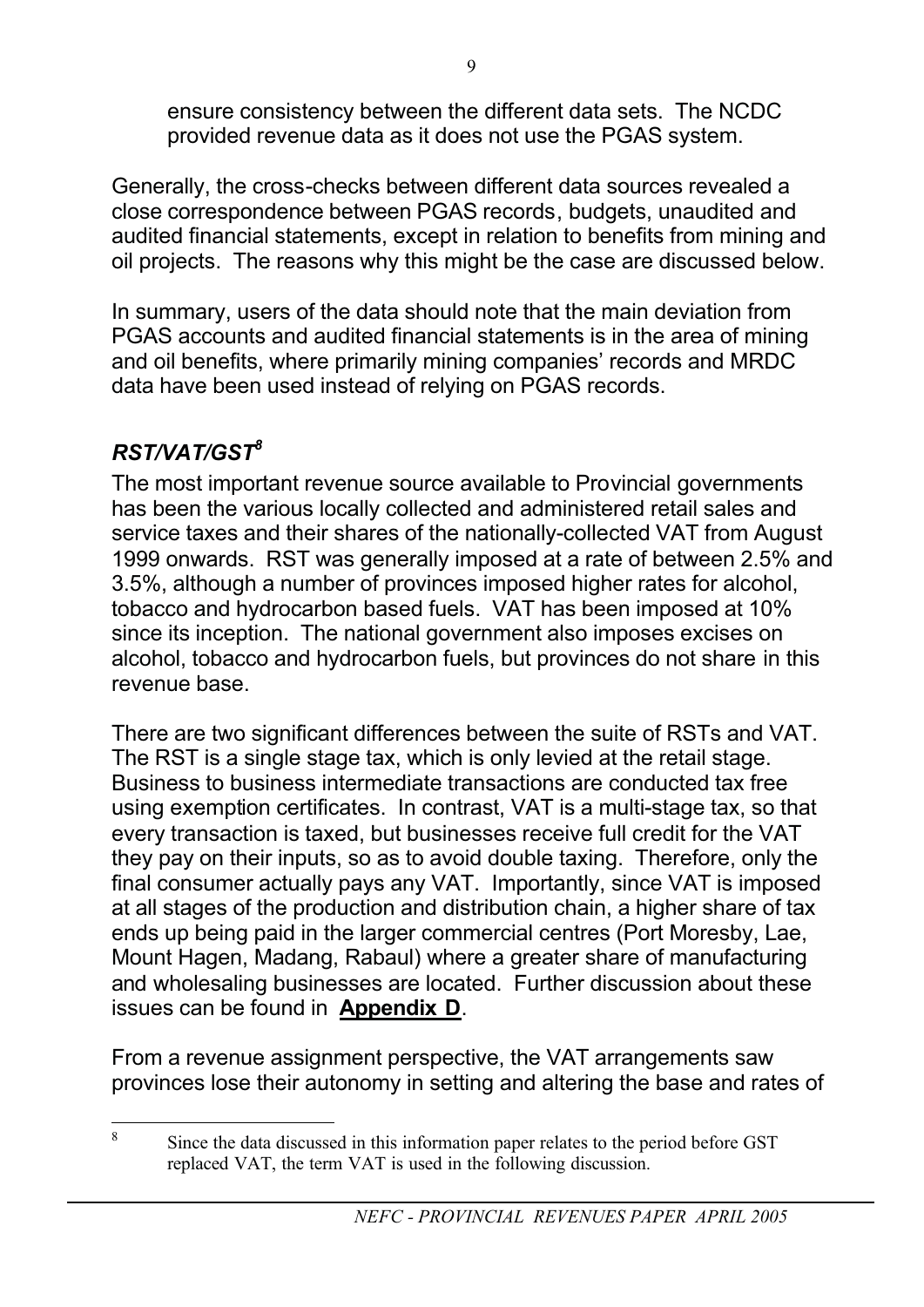what was their main revenue source. The arrangements for each province's VAT share are set out in the *VAT Revenue Distribution Act 1998*, replaced in 2003 by the *GST Distribution Act*<sup>9</sup> . Broadly, these provide for each province to receive either (a) 30% of VAT collected in the province, or (b) an amount equivalent to retail sales tax collections in the period July 1998 to June 1999, which ever is the greater. Essentially, these arrangements have provided provinces with a guaranteed minimum – of at least their nominal 1998/99 RST returns.

#### *Benefits from natural resources*

Under various National laws, the National Government may impose royalties on the value of exports of natural resources.

### *Mining and oil benefits*

The State owns certain sub-surface resources, as provided for in the *Mining Act 1992* and *Oil and Gas Act 1998*. The *Organic Law on Provincial Government* (OLPG) which set out intergovernmental financing

#### **BOX 2: Why are royalties are paid to provincial governments?**

Generally, royalties are payable to which ever level of government has the legal ownership over mineral resources. However, the perception by many Bougainvilleans that the national government was benefiting from wealth flowing from the Panguna Copper Mine led to a threatened secession only two weeks before Independence.

The agreement to settle this conflict included provisions for the establishment of a system of provincial government, including the financial arrangements that would apply. It was agreed that all mining royalties would be transferred to the provincial governments.

After a process for negotiation of mining and oil projects (called the development forum) was introduced in 1989, most of the subsequent benefit sharing agreements included provision for a proportion of royalties to go to landowners.

The National Government retains 0% of royalties for the current mining and oil projects.

arrangements from 1977 to 1995, provided for provincial governments to receive a grant equivalent to the amount of royalties collected in a province, less the costs of collection by the national government.

The 1995 OLPGLLG does not require royalties to be transferred to provincial governments, but in practice a proportion of royalties have continued to be paid in respect of all current projects to provincial governments (see Box 2). The terms under which

each mining or oil project proceeds in PNG are determined through a

<sup>&</sup>lt;sup>9</sup> VAT was abolished and replaced with GST in 2003, following an agreement reached between the Governor of Morobe Province and the Prime Minister. The Morobe Governor had obtained an order from the Supreme Court declaring the national VAT unconstitutional. The *GST Act* is identical to the *VAT Act* except for the name of the tax.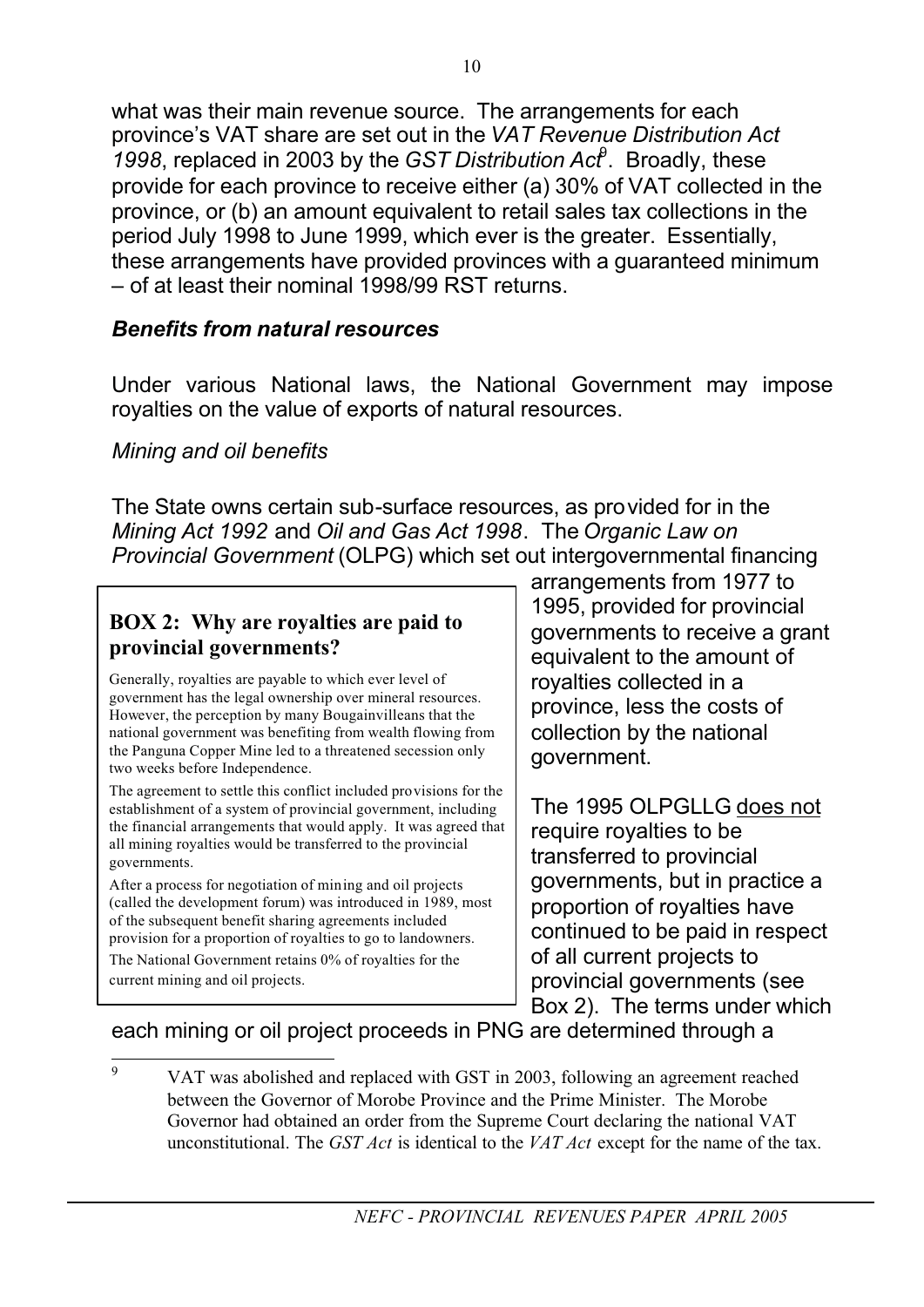'development forum' process involving landowners and provincial governments. Memoranda of Agreement (MoA) are entered into which describe the benefits payable to these two stakeholders. In all projects developed to date, the National Government has agreed to transfer all royalties to provincial and/or local governments and landowners.

In addition, Provincial governments in mining and oil provinces are entitled to purchase or be assigned significant equity stakes in projects which generate both dividends and profit shares. These equity stakes are held through corporate vehicles to manage the provincial and landowner equity shares (for example, Mineral Resources Enga, Petroleum Resources Kutubu). These are managed through trust arrangements by MRDC, in which the State of PNG is sole shareholder and the Ok Tedi Sustainable Development Program (Western Province).

For the purposes of both this study and the RIGFA, the Commission considers these streams as revenues from natural resources. This is because these are public resources that are available to the government to potentially provide benefits to all local residents.

### *Other natural resources*

Over 90% of the benefits from natural resources relate to mining, oil and gas projects. Although timber in PNG is privately owned unless it is growing on government land, a proportion of royalties were payable to the national government per its powers to set taxes on trade (export of timber). Timber royalties were collected until the late 1990s,<sup>10</sup> but more recently, there have been levies on smaller scale projects.<sup>11</sup>

The entitlement of provincial governments to receive royalties or other revenues from natural resources has been somewhat confused since the new Organic Law was enacted. Under the old arrangements, some provinces received royalties in relation to other products, including fish and

<sup>&</sup>lt;sup>10</sup> Timber royalties were payable to provincial governments under provisions of the Timber Permits, and by virtue of the OLPG provisions on transfer of royalties to provincial governments. The new Organic law (Section 98) provides that royalties are "landowner benefits". When the new forestry benefits system was developed in the second half of the 1990's it was therefore designed to exclude payments of royalties to provincial governments.

 $\frac{11}{11}$  Royalties are tax revenues associated with the value of exports. Levies are intended to compensate for the social, economic, environmental and other costs of logging.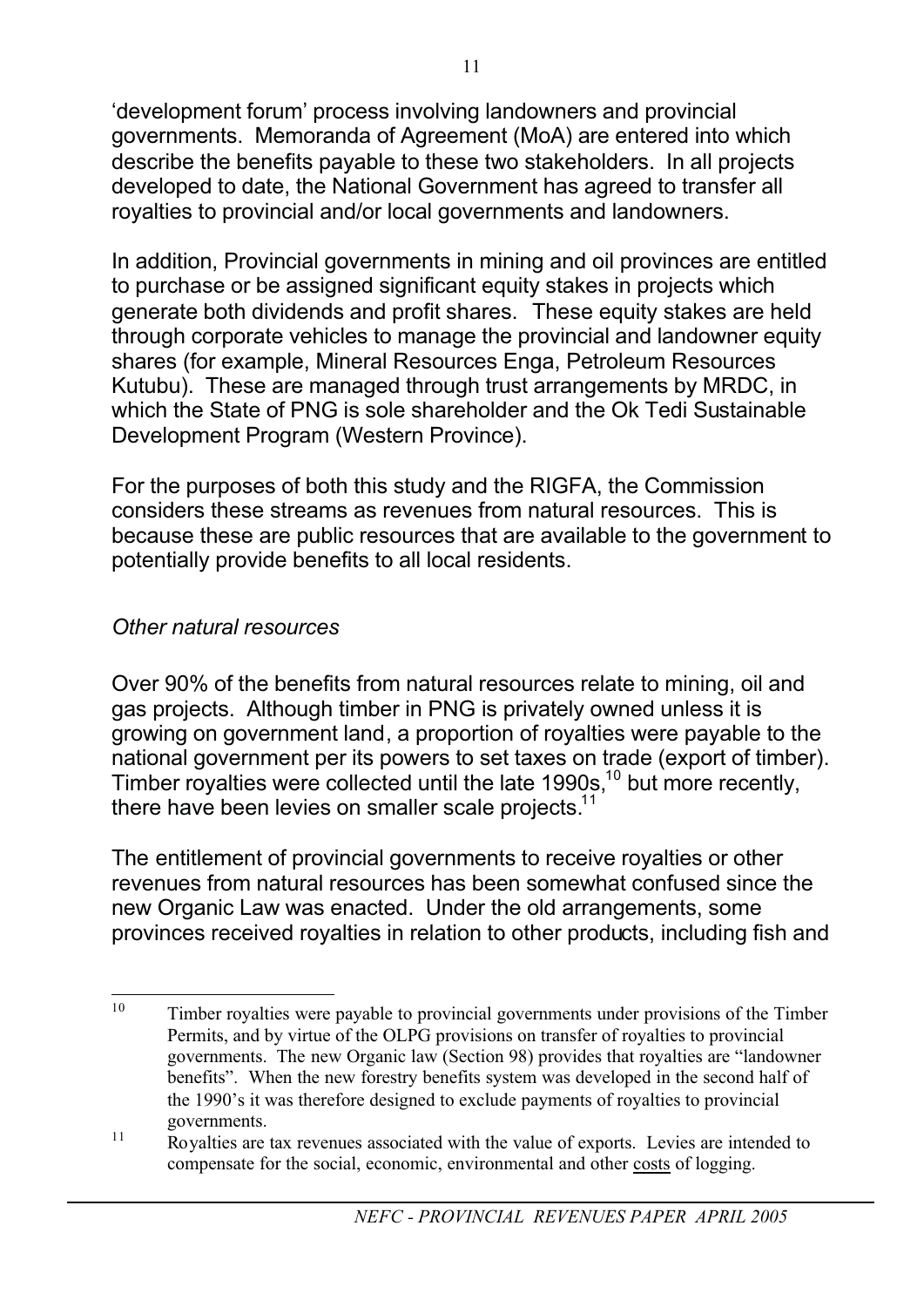electricity generated through hydro electricity schemes, although these were relatively small amounts.

Provinces receive no significant revenues from marine resources. 99% of PNG's economic fisheries zones are managed exclusively by the National Government through the National Fisheries Authority.

### *Local revenues*

The OLPGLLG provides that provinces are permitted to raise their own taxes as revenues. Not all provinces are raising the same kinds of taxes, nor do they all have the capacity or sufficient revenue base to do so. Part of the reason for this variability probably lies in the complex legal arrangements underpinning provincial tax collection. In summary, although provinces have been given the right to impose taxes in a range of areas under the OLPGLLG, the legal status of those taxes that do not have national government enabling legislation underpinning them is unclear. The legal and administrative structure of provincial tax collection is being thoroughly investigated by the NEFC as part of the RIGFA, which is due to present findings and recommendations during the course of 2005.

A key observation made by the study so far is that some provincial taxes are being collected without the required National enabling legislation being in place (as the data in individual province tables indicates). It is possible that some of these taxes are a hangover from the period prior to 1995, when enabling national legislation was not required. A list of taxes, fees and charges legally administered up to the end of 1995 can be found in **Appendix E** for comparison. The question of whether these taxes have been validly imposed is not discussed here. This paper concentrates on *actual* revenue collections, rather than assessing their legality.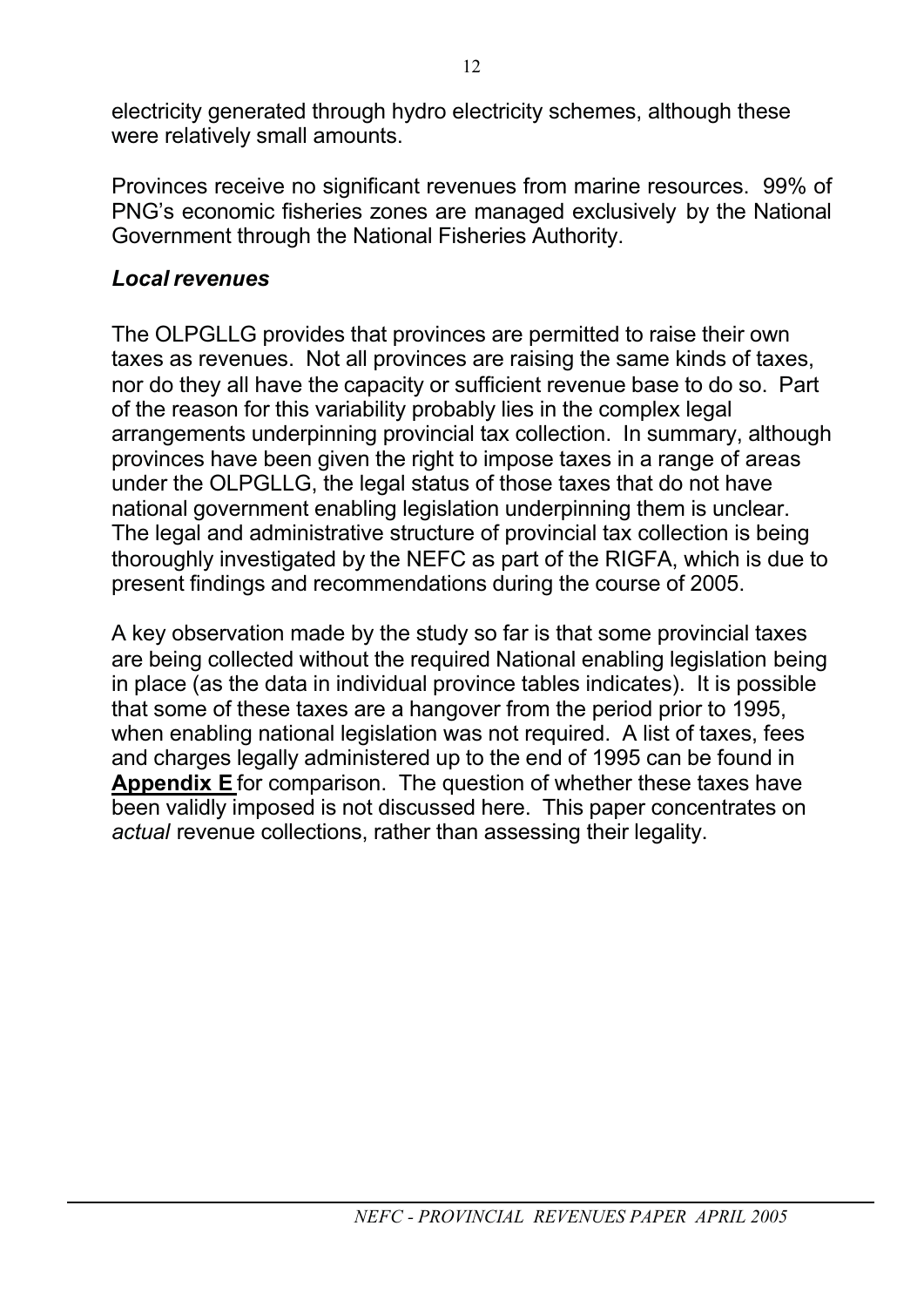### **3. Revenue trends**

### *Total revenues*

Table 1 in the summarises the total (nominal<sup>12</sup>) "internal" revenues collected by all provinces and the  $NCD^{13}$  between 1996 and 2003. It can be seen that the provinces collected a total of K162.3 millon in 1996, which

increased to K229.1 million in 1999 and to K252.8 million in 2001.Despite the drop in 2002 to K230.4 million it picked up again in 2003 to K255.3. The drop of about 10% in 2002 can partly be attributed to the weak domestic economic conditions during that period in PNG (see Box 3),  $14$  but also changes in the revenue base impact on the overall story. For example, mining dividend and equity receipts for Western Province fluctuated markedly between 2000 and 2002.

#### From Table 2 – total (nominal)

#### **BOX 3: The impact of economic slowdown on revenue collections**

When an economy grows more slowly a government's revenue collections will also be adversely affected. Revenues growth will slow or decline, although this will not generally happen straight away. This lag occurs because consumers and businesses' incomes and spending takes some time to adjust. Revenues dependant on exports (eg, mining, oil and agriculture) are not affected by shifts in domestic economic activity though, but rather by the pace of economic growth in PNG's major export partners.

"internal" revenues by province, it is apparent that NCD followed by Morobe raised more revenue than any other province, mostly because of their RST/VAT receipts. These are followed by Western Province, Southern Highlands, Enga because of miming and oil benefits. Western

<sup>&</sup>lt;sup>12</sup> Refer to **Appendix A**, where the difference between nominal and real estimates are explained.

 $^{13}$  From here onwards, provinces would include NCD  $^{14}$ 

The economy contracted (ie, real growth was negative) in 2000, 2001 and 2002 (source: BPNG data).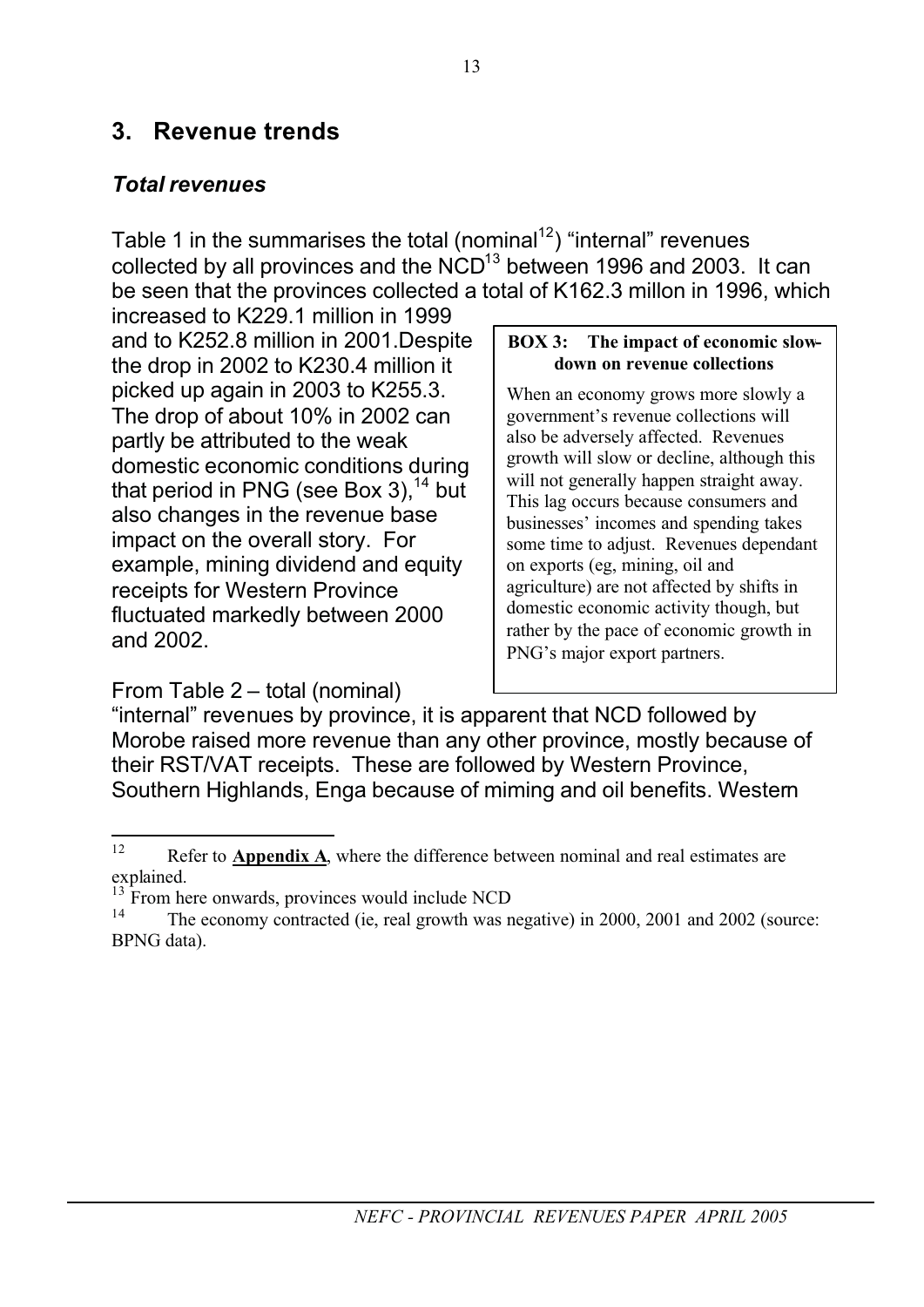Highlands is next reflecting high RST/VAT receipts. Bougainville, Simbu, and Manus raised the lowest amounts of revenue.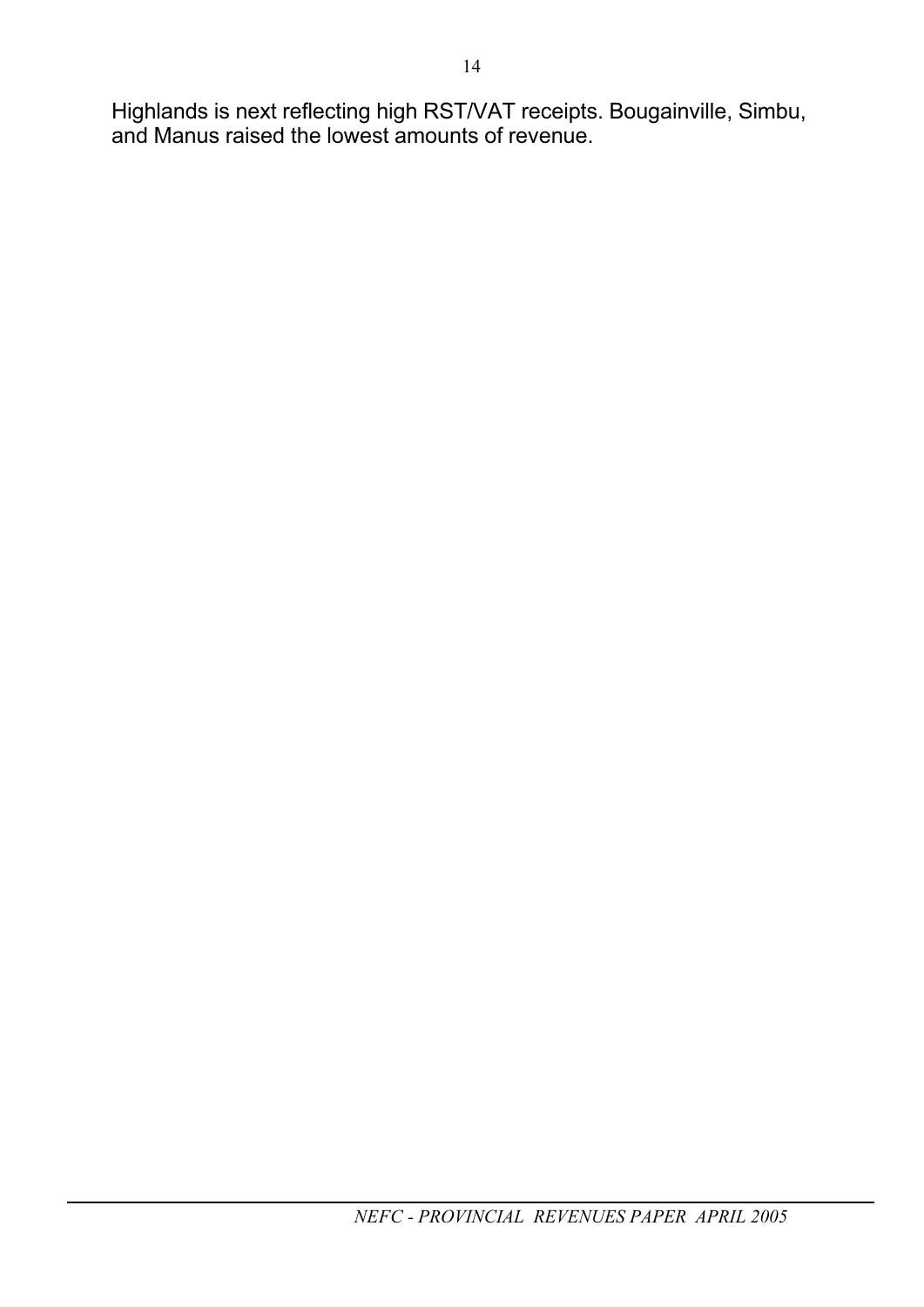| TABLE 1 - TOTAL PROVINCIAL GOVERNMENT REVENUES by Major Categories (nominal and real terms) |                 |             |                      |                |             |             |             |             |
|---------------------------------------------------------------------------------------------|-----------------|-------------|----------------------|----------------|-------------|-------------|-------------|-------------|
|                                                                                             | 1996            | 1997        | 1998                 | <b>1999</b>    | 2000        | 2001        | 2002        | 2003        |
|                                                                                             |                 |             |                      | <b>Actuals</b> |             |             |             |             |
| RSTVAT                                                                                      | 93,457,664      | 109,056,082 | 117,604,966          | 138, 182, 357  | 150,148,422 | 148,905,676 | 146,900,887 | 145,732,695 |
| Real RST/VAT                                                                                | 205,494,099     | 230.648.038 | 219.014.211          | 223.888.180    | 210,444,245 | 190,972,528 | 168.496.836 | 145,732,695 |
| BENEFITS FROM NAT RES                                                                       | 38,804,982      | 42,023,009  | 654,717<br>4<br>4    | 57,935,710     | 59,855,602  | 69,481,817  | 55,736,977  | 72,192,834  |
| Real Benefits Nat Res                                                                       | 85,324,140      | 88,876,515  | 435,329<br><u>ღ</u>  | 93.869.586     | 83.892.103  | 89.110.896  | 63.930.889  | 72,192,834  |
| <b>DCAL REVENUES</b>                                                                        | 29,626,581      | 30,084,310  | 39,424,862           | 33,025,832     | 44,049,015  | 34.387.865  | 27,724,889  | 37,331,727  |
| Real Local Revenues                                                                         | 65,142,732      | 63.626.777  | 420,412<br>73.       | 53,509,679     | 61,737,990  | 44.102.667  | 31,800,734  | 37,331,727  |
| <b>OTAL REVENUES</b>                                                                        | 161,889,227     | 181,163,400 | '684.544<br><u>ඉ</u> | 229,143,899    | 254,053,039 | 252,775,358 | 230,362,753 | 255,257,256 |
| TOTAL REAL REVENUES                                                                         | 355.960.972     | 383,151,331 | .869.952<br>371.     | 371.267.444    | 356.074.339 | 324.186.090 | 264.228.459 | 255.257.256 |
| $\overline{\phantom{a}}$                                                                    | $\sim$ coops in |             |                      |                |             |             |             |             |

Note: Real revenues are expressed in constant 2003 kina terms *Note: Real revenues are expressed in constant 2003 kina terms*

| Memo - Consumer Price Index (CPI |             |       |      |       |       |       |       |       |
|----------------------------------|-------------|-------|------|-------|-------|-------|-------|-------|
| <b>AGO-</b>                      | 1996        | 1997  | 1998 | 1999  | 2000  | 2001  | 2002  | 2003  |
| ٦,                               | 348.1       | 361.9 | 41   | 472.4 | 546.1 | 596.8 | 667.3 | 765.4 |
| on rate (%)                      | $\tilde{c}$ | 4.0%  |      | 14.9% | 15.6% | 9.3%  | 11.8% | 4.7%  |
| Source: NSO                      |             |       |      |       |       |       |       |       |

NEFC - PROVINCIAL REVENUES PAPER APRIL 2005 *NEFC - PROVINCIAL REVENUES PAPER APRIL 2005*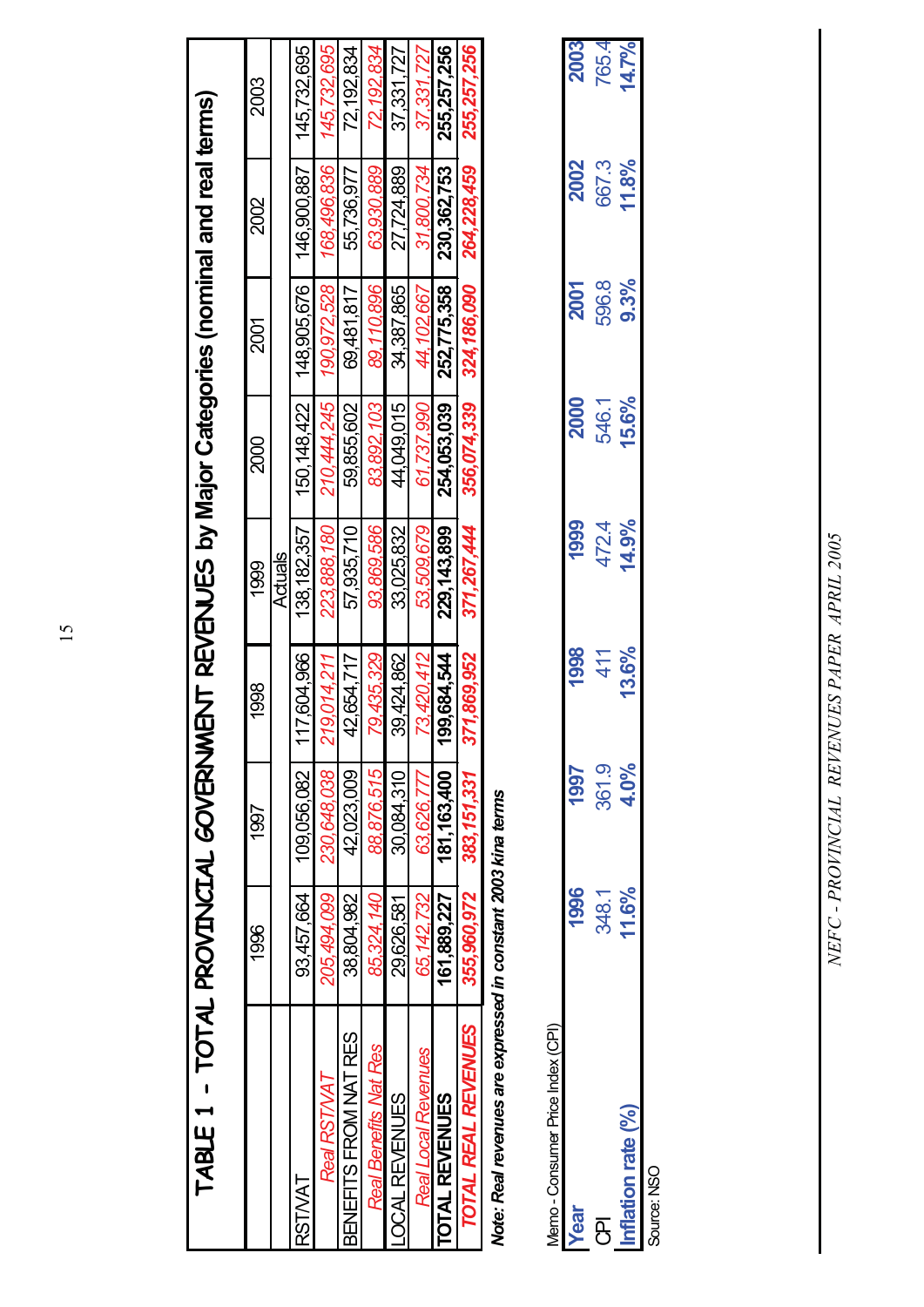| J<br>٢<br>ť                         |             |
|-------------------------------------|-------------|
| $\frac{1}{2}$                       |             |
| ドレー・ド くこ                            | ī<br>l      |
| <br> <br>                           | I           |
| -<br>-<br>-<br>-<br>-<br>-<br><br>- | l           |
| ーーし<br>I                            | ı<br>I      |
| ;<br>(<br>ĺ                         | Į<br>l      |
| ζ<br> <br> <br>                     | ı<br>)<br>ı |

| <b>PROVINCES</b>    |             |                       |             |               | <b>ACTUALS - nominal terms</b> |                        |             |             |
|---------------------|-------------|-----------------------|-------------|---------------|--------------------------------|------------------------|-------------|-------------|
|                     | 1996        | 1997                  | 998         | 1999          | 2000                           | 2001                   | 2002        | 2003        |
| WESTERN             | 9,147,577   | 054<br>17,329,        | 22,198,703  | 25,684,837    | 3,327,285                      | 29,778,254             | 19,391,914  | 20,427,707  |
| GULF                | 6,122,845   | 278<br>3,484,         | 2,016,719   | 4,241,420     | 6,452,152                      | 4,820,955              | 3,815,094   | 4,060,242   |
| CENTRAL             | 1,808,043   | 935<br>2,604          | 2,899,598   | 2,688,100     | 3,734,007                      | 2,284,042              | 5,114,904   | 3,092,659   |
| NCDC                | 51,383,393  | 61, 159, 112          | 65,637,500  | 74,776,742    | 83,352,686                     | 80,866,784             | 79,363,644  | 83,760,615  |
| <b>MILNE BAY</b>    | 5,018,443   | 319<br>6,780,         | 4,932,855   | 5,363,347     | 5,966,630                      | 4,646,146              | 4,499,741   | 6,684,328   |
| ORO                 | 1,218,803   | ,887<br>1,514,        | 2,496,463   | 1,416,098     | 1,548,942                      | 1,557,099              | 1,514,874   | 1,637,951   |
| SOUTHERN HIGHLANDS  | 20,034,639  | <b>CRO</b><br>14,720, | 0,748,146   | 17,300,257    | 21,968,984                     | 17,790,268             | 16,001,414  | 30,286,940  |
| ENGA                | 5,426,743   | 797<br>5,506,         | 0,194,721   | 11,064,046    | 21,052,663                     | 21,318,484             | 11,795,620  | 17,991,446  |
| WESTERN HIGHLANDS   | 7,443,395   | 129<br>10, 119,       | 2,155,140   | 12,643,954    | 4,700,809                      | 12,821,294             | 11,987,516  | 10,824,351  |
| SIMBU               | 1,103,988   | 442<br>1,213,         | 1,470,456   | 1,529,458     | 1,199,656                      | 1,151,084              | 1,179,132   | 1,141,093   |
| EASTERN HIGHLANDS   | 3,809,995   | 260<br>4,472.         | 4.694.991   | 4,534,980     | 5.449.914                      | 5,223,339              | 5.001.685   | 5,021,303   |
| <b>MOROBE</b>       | 21.653.330  | 110<br>22,768         | 26,664,544  | 27,113,138    | 29,189,386                     | 29,803,956             | 28.884.743  | 28,047,674  |
| MADANG              | 3,717,053   | 891<br>3,754,         | 3,980,683   | 5,794,578     | 6,881,533                      | 413,705<br><u>َم</u> ا | 5,525,260   | 5,845,444   |
| EAST SEPIK          | 2,454,398   | 837<br>2,415,         | 2,492,482   | 2,110,180     | 1,962,140                      | 1,925,498              | 2,028,651   | 2,800,526   |
| SANDAUN             | 2,061,987   | 556<br>2,402,         | 1,309,152   | 1,102,570     | 1,336,798                      | 2,106,808              | 2,794,242   | 2,362,380   |
| MANUS               | 952,191     | 868<br>907,           | 988,511     | ,432,679      | 1,547,498                      | 1,459,246              | 1,528,341   | 1,366,430   |
| NEW IRELAND         | 3,280,145   | 955<br>4,991          | ,849,490    | 9,459,877     | 0,941,944                      | 2,211,630              | 2,805,651   | 12,112,734  |
| EAST NEW BRITAIN    | 9,060,112   | 723<br>8,827          | 9,428,199   | 11,513,813    | 11,809,708                     | 10,813,490             | 10,881,026  | 11,438,354  |
| WEST NEW BRITAIN    | 6,028,593   | ,363<br>5,412,        | 6,761,537   | 8,275,213     | 10,356,512                     | 6,063,628              | 5,380,404   | 5,465,110   |
| <b>BOUGAINVILLE</b> | 594,353     | 837<br>777            | 764,653     | 1,098,613     | ,273,794                       | 719,648                | 868,896     | 889,968     |
|                     |             |                       |             |               |                                |                        |             |             |
| <b>TOTAL</b>        | 162,320,026 | 1,400<br>181,163      | 199,684,544 | 229, 143, 899 | 254,053,039                    | 252,775,358            | 230,362,753 | 255,257,256 |

TABLE 2: TOTAL PROVINCIAL GOVERNMENT REVENUES (exluding Former Year's Appropriations), 1996 *TABLE 2: TOTAL PROVINCIAL GOVERNMENT REVENUES* **(exluding Former Year's Appropriations), 1996**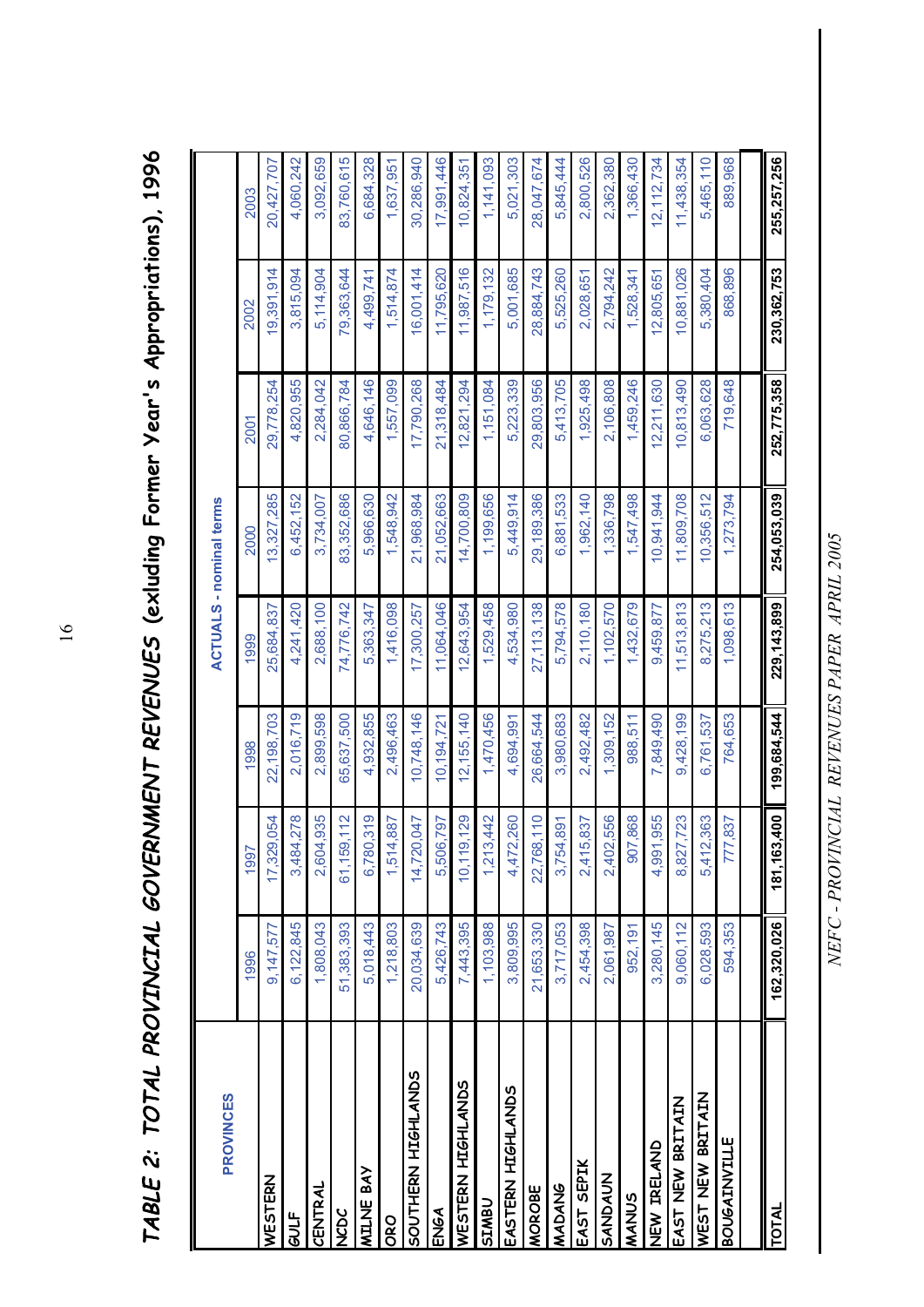### *RST/VAT*

RST/VAT and mining revenues dominate provincial revenue collection. Table 3 shows actual (nominal) RST/VAT receipts for all provinces from 1996-2003. In 1996 provincial governments collected a total of K93 million in RST, which increased to K138 million in 1999 when the VAT was introduced<sup>15</sup>. Since then, growth has slowed, reflecting the sharing agreements.16 The provinces in total received around K148 millon in each of 2000, 2001, 2002 and 2003.

the Retail Sales Tax collected in the year to 30 June 1999.

This agreement applied from 1999 to 2003. If a province's 1998/99 RST collections were always higher than "the 30%", its returns remained flat. In three-quarters of the provinces, their 1998/99 RST collections always exceeded 30% of net VAT collections

<sup>&</sup>lt;sup>15</sup> VAT was introduced on August 1 1999. The rise in total revenues in the changeover to VAT partially reflects the economic efficiency advantages of a VAT type tax. In brief, a VAT is technically superior to an RST as it: avoids distortions in the location, size and structure of domestic business operations, it removes cascading taxes from domestic prices and exports, and it is inherently self enforcing once all businesses have been registered. However, much of this efficiency "dividend" was retained by the National Government, since it started to receive revenue from indirect taxes on consumption of most goods and services, a base it previously did not tax very broadly. Issues regarding VAT and RST are further discussed in **Appendix D**.<br><sup>16</sup> The first VAT sharing deal gave each province the HIGHER of:

<sup>30%</sup> of net VAT collections in their province, OR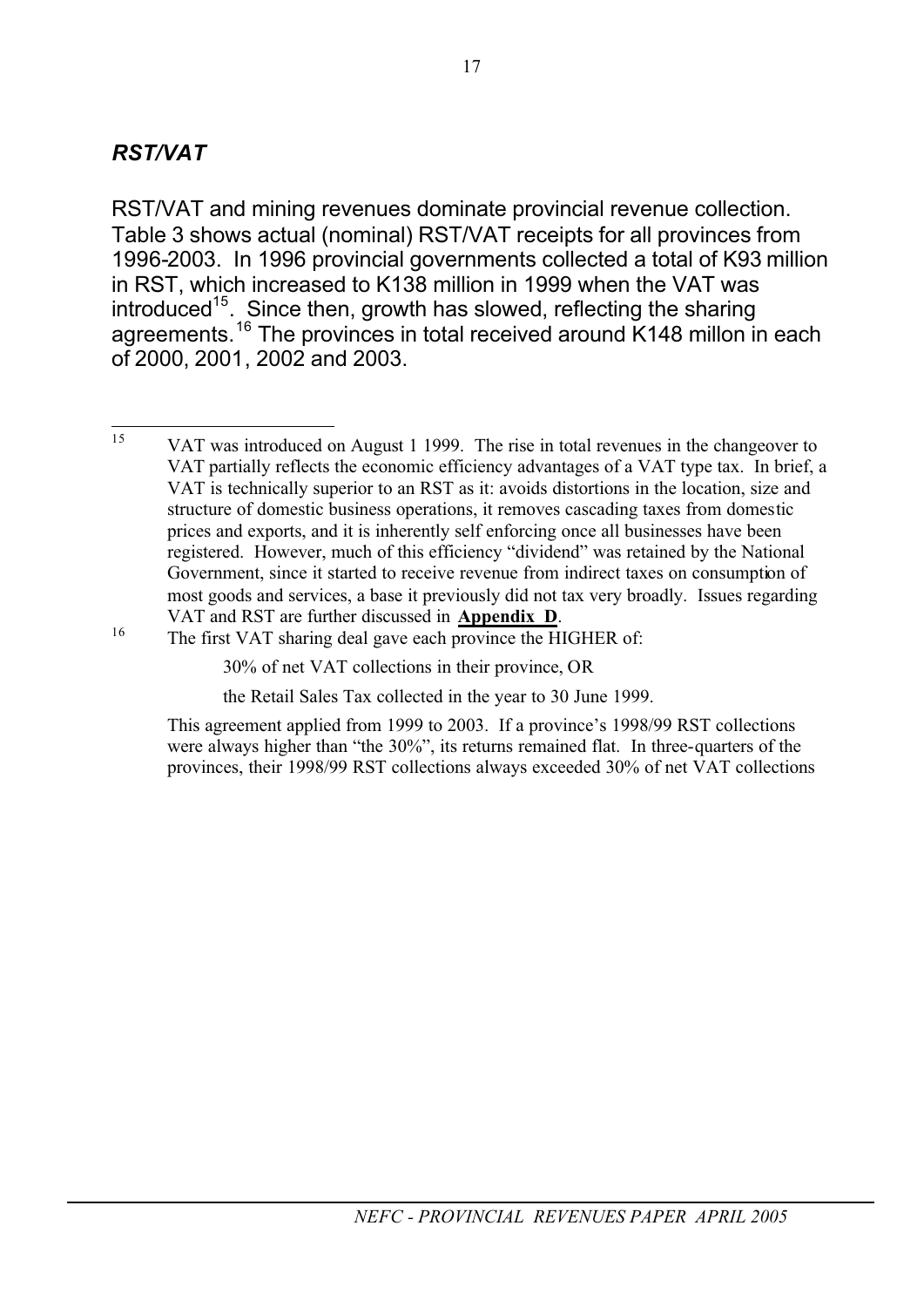*Distribution of RST/VAT*

VAT returns are broadly based on the level of economic activity, since individual provinces receive shares proportionate to VAT collected within their borders. Not surprisingly, provinces with large commercial centres receive the lion's share.

On average Morobe province received the highest amount of RST/VAT (34%) during 1996-2003, followed by Western Highlands (13%), East New Britain (12%), West New Britain & New Ireland with 5% each. Gulf on the other hand has the lowest returns at 0. 6%, slightly below Central (0. 9%) and Western (0. 8%). These shares change markedly if NCD is included.

(as measured by the IRC), so was no growth in their VAT distributions from 1999 to 2003.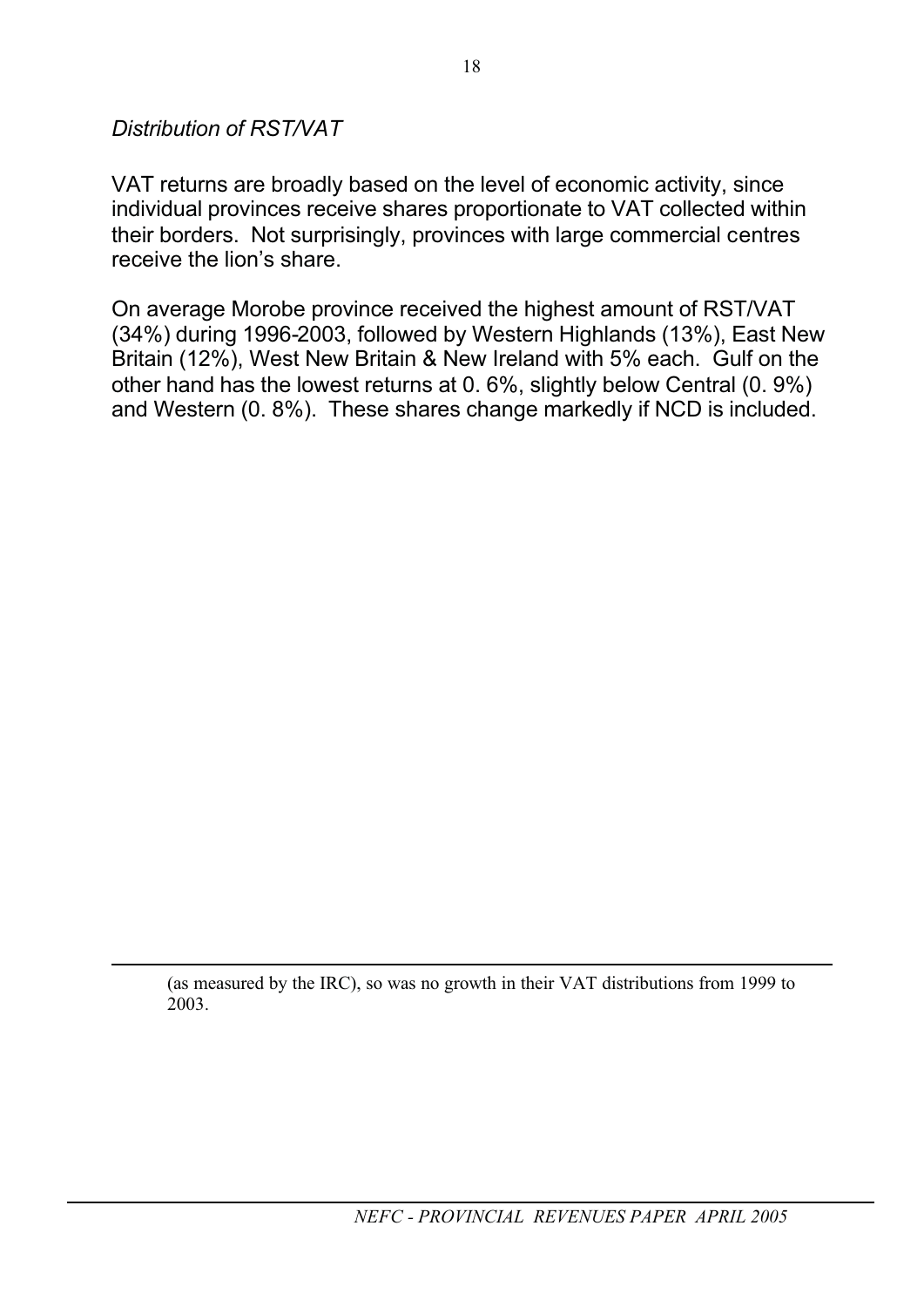**TABLE 3: RETAIL, SALES & SERVICE TAXES (1996-1999) AND VAT/GAT (1999-2003)**  TABLE 3: RETAIL, SALES & SERVICE TAXES (1996-1999) AND VAT/GAT (1999-2003)

| <b>PROVINCES</b>    |            |             |            | Actuals - nominals |               |             |             |             |
|---------------------|------------|-------------|------------|--------------------|---------------|-------------|-------------|-------------|
|                     | 1996       | 1997        | 1998       | 1999               | 2000          | 2001        | 2002        | 2003        |
| WESTERN             | 133,092    | 201,305     | 325,288    | 261,284            | 892,908       | 892,908     | 892,908     | 892,908     |
| GULF                | 275,570    | 349,979     | 299,843    | 450,390            | 510,314       | 511,459     | 510,312     | 510,312     |
| CENTRAL             | 907,408    | 493,805     | 370.014    | 343,038            | 687,936       | 687,936     | 687,936     | 687,936     |
| <b>NCDC</b>         | 41,094,409 | 50,859,573  | 53,796,751 | 66,249,876         | 72,651,683    | 71,821,279  | 71,088,992  | 71,059,209  |
| <b>MILNE BAY</b>    | 1,267,539  | 1,321,915   | 1,804,307  | 2,057,967          | 1,988,748     | 1,988,748   | 1,988,748   | 1,988,748   |
| ORO                 | 924,778    | 1,156,027   | 1,269,218  | 1,277,740          | 1,355,388     | 1,355,388   | 1,355,388   | 1,355,388   |
| SOUTHERN HIGHLANDS  | 631,857    | 376,718     | 859,331    | 922,642            | 1,419,732     | 1,419,732   | 1,419,732   | 1,419,732   |
| ENGA                | 799,925    | 1,011,432   | 1,478,287  | 2,981,201          | 3,259,155     | 3,239,213   | 3,174,898   | 3,174,516   |
| WESTERN HIGHLANDS   | 6,127,044  | 7,805,979   | 8,911,030  | 10,773,649         | 9,368,200     | 9,368,200   | 9,368,200   | 9,368,200   |
| SIMBU               | 883,390    | 1,015,781   | 1,255,861  | 1,277,355          | 1,031,724     | 1,052,282   | 1,031,621   | 1,031,724   |
| EASTERN HIGHLANDS   | 2,633,577  | 2,666,996   | 2,862,330  | 2,956,338          | 3,957,905     | 3,919,094   | 3,917,910   | 3,916,218   |
| MOROBE              | 8,109,573  | 19,699,037  | 21,694,180 | 24,178,141         | 26,797,629    | 26,691,501  | 25,504,604  | 24,394,944  |
| MADANG              | 2,848,694  | 2,924,310   | 3,130,561  | 3,448,166          | 4,185,744     | 4,185,744   | 4,185,744   | 4,185,744   |
| EAST SEPIK          | 1,836,114  | 1,831,574   | 1,967,127  | 1,738,172          | 1,559,700     | 1,559,700   | 1,559,700   | 1,559,700   |
| SANDAUN             | 982,462    | 1,208,901   | 1,040,751  | 931,812            | 1,127,664     | 1,127,664   | 1,127,664   | 1,127,664   |
| MANUS               | 558,935    | 748,480     | 783,667    | 754,900            | 1,033,908     | 1,033,908   | 1,033,908   | 1,033,908   |
| NEW IRELAND         | 2,765,316  | 3,337,168   | 2,976,647  | 3,476,484          | 3,924,437     | 3,783,792   | 3,783,792   | 3,783,792   |
| EAST NEW BRITAIN    | 5,875,750  | 7,250,161   | 8,280,209  | 9,112,991          | 9,373,074     | 9,257,620   | 9,239,712   | 9.239.712   |
| WEST NEW BRITAIN    | 4,241,125  | 4,178,522   | 3,905,865  | 4,034,438          | 4,356,120     | 4,356,120   | 4,375,730   | 4,356,120   |
| <b>BOUGAINVILLE</b> | 471,106    | 618,419     | 593,698    | 955,773            | 666,453       | 653,388     | 653,388     | 646,220     |
|                     |            |             |            |                    |               |             |             |             |
| <b>TOTAL</b>        | 93,457,664 | 109,056,082 | 17,604,966 | 138, 182, 357      | 150, 148, 422 | 148,905,676 | 146,900,887 | 145,732,695 |

NEFC - PROVINCIAL REVENUES PAPER APRIL 2005 *NEFC - PROVINCIAL REVENUES PAPER APRIL 2005*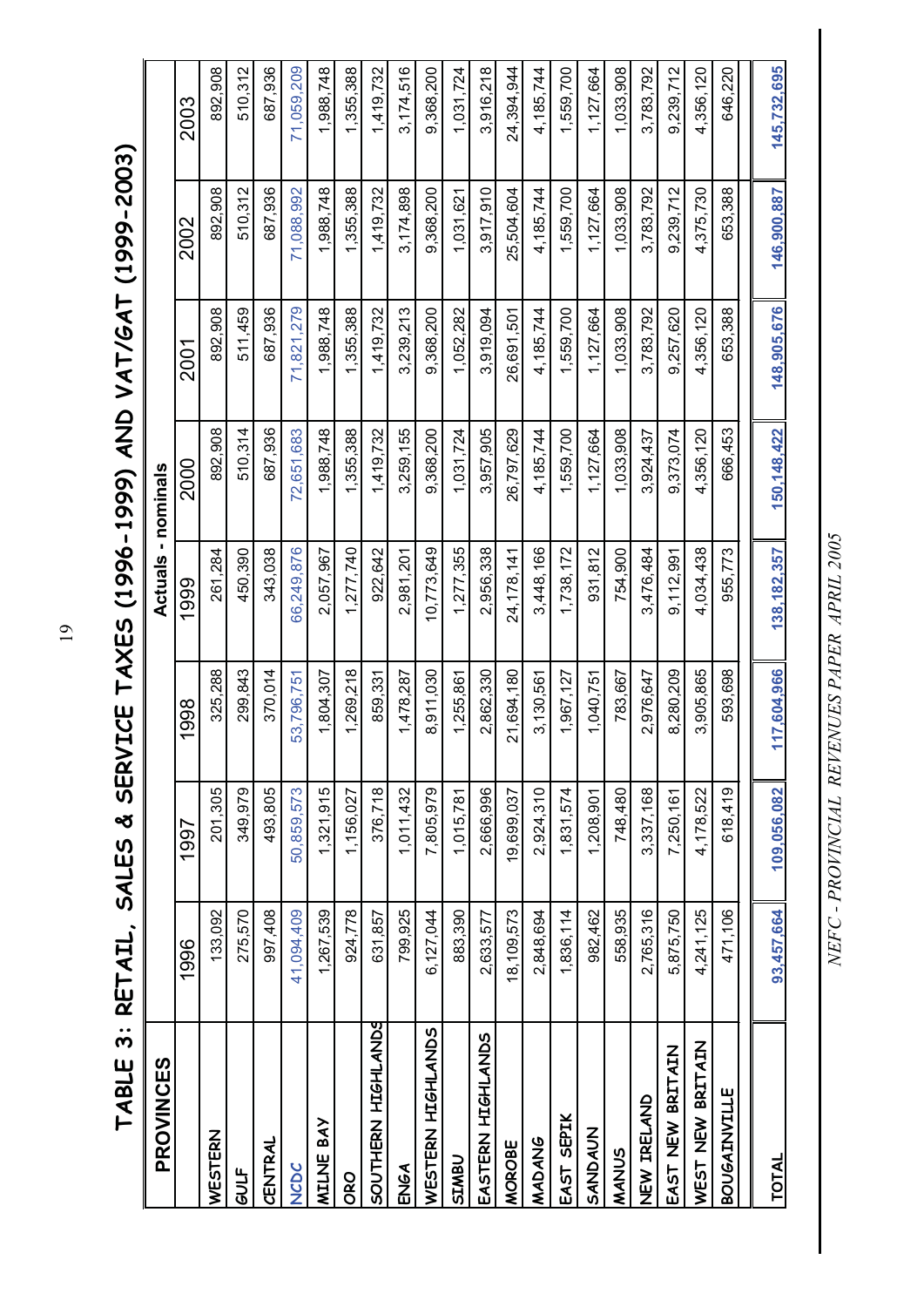The mining provinces, on the other hand, do not raise much revenue from RST/VAT—together the six mining provinces only receive 10% of the VAT revenue, despite the significant apparent taxable incomes of mine workers. Most of these incomes are received by a relatively small number of people, who typically travel to other provinces to do their shopping, since the mining provinces typically have relatively small commercial centres $^{17}$ . Further, as many of these mineworkers (engineers etc) are foreigners, large proportions of their incomes are returned to their home country and not spent in PNG.

### *NCD RST/VAT collection*

Nearly half of the VAT share for sub national governments goes to the NCD, which also raised a 3.5% sales tax prior to the introduction of VAT in 1999. In 1996 NCD collected a total of K41m, and rising to K66m in 1999. Since then, growth has ceased to around K72m from 2000 – 2003 as per the VAT sharing deals.

NCD probably captures a large proportion of VAT spent by Central province residents. NCD and Central province have negotiated a sharing arrangement through which 5% of the NCD VAT is shared with Central. The VAT "shared" by the NCD with Central Province has not been included in this category since it is not part of the formal VAT distribution arrangements, but has been through a series of informal and formal bilateral annual agreements. The lack of an urban centre in Central province distinguishes it from all other provinces, and limits revenue collection for other revenue categories too. More on this issue can be found under the Central Province overview in **Appendix F**.

*Impact of the VAT on sub national revenues*

There are several observations about patterns of RST/VAT receipts which are significant for understanding overall revenue trends and prospects.

<sup>17</sup> For example, Mendi, Daru, Goilala, Wabag, Kerema and Kavieng (the provincial capitals in the mining and oil provinces) offer a relatively limited range of retail/wholesale goods and services. That said, the imperfect attempt to split VAT on a derivation basis (particularly with regard the distribution of credits) favours provinces with a greater proportion of manufacturing and wholesaling industries. See **Appendix D** for further explanation of this issue.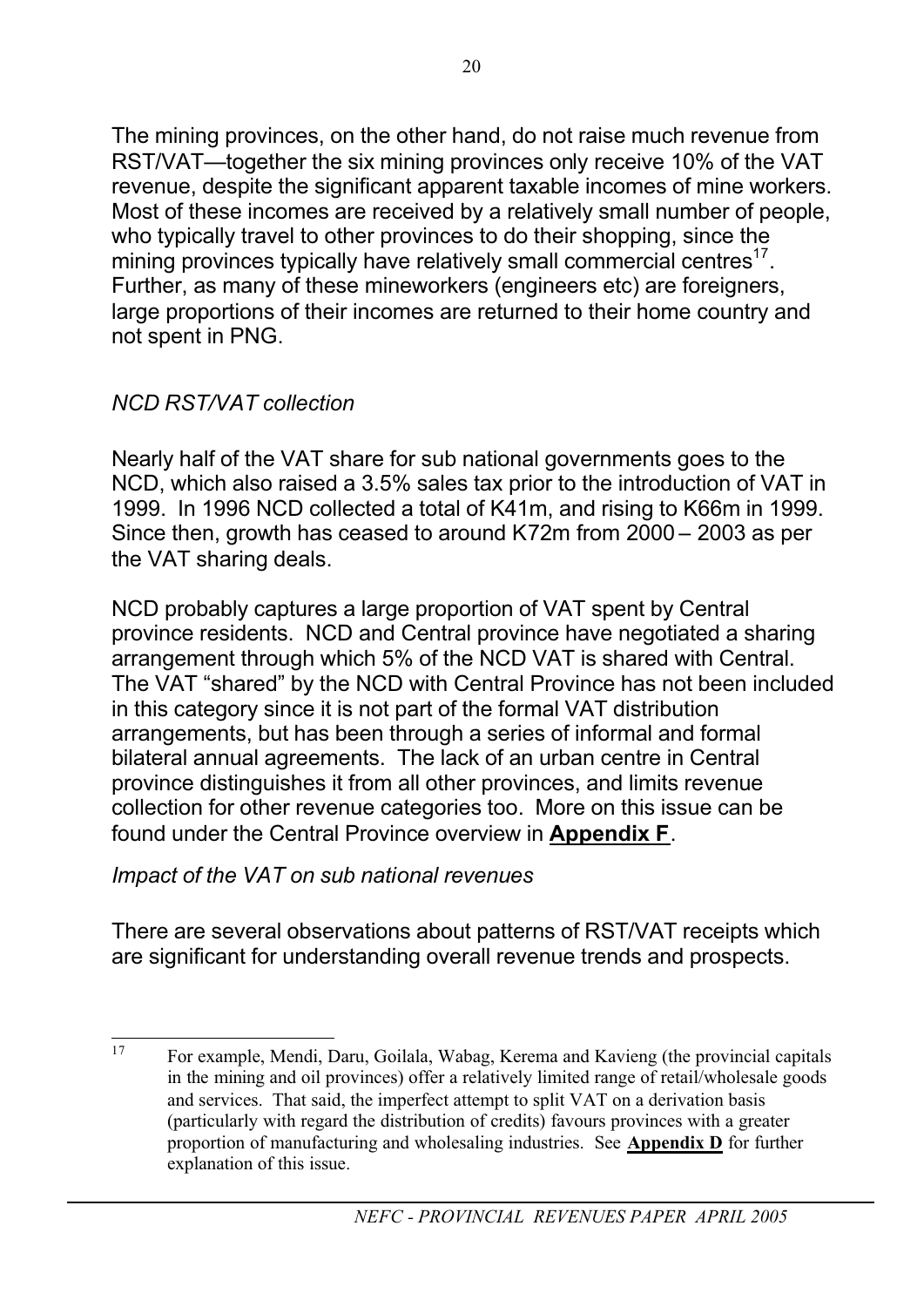First, the replacement of RST with VAT did result in a slowdown in the overall growth in this revenue stream to provinces, although there was a large "one-off" rise in returns on introduction. The key reason for this relates to the sharing arrangements described in footnote 16.

The VAT sharing deals have had the effect of protecting provinces from the impact of economic slowdown, but have also curtailed the flow-on of benefits from stronger total VAT revenue growth. Prior to the VAT's introduction in 1999, provinces had experienced year-to-year volatility in their RST collections, in line with variations in local economic conditions. Under the national VAT, weak macroeconomic conditions prevailing during 2000-02 slowed growth in total VAT collections in 2001, but the National Government has to top up some provinces to keep them at their guaranteed minimums.

When total VAT collections picked up from 2002 as the economy improved, the total sub national distribution remained constant, even in nominal terms. Further analysis of trends in each province demonstrate a "flatline" zero growth trend. Many provinces that had shown strong RST growth prior to 1999 experienced no growth during 2000-2003, as can be seen **Appendix G**

One apparent solution to the flatline effect, that is the result of the VAT agreements might be distributive arrangements that automatically provide for an annual positive adjustment to returns. This may not be easy to achieve from derivation based GST distribution shares, especially if nonmining local economic activity is stagnant in some provinces. In this case, the National Government VAT share would have to decline, as occurred during 2001 when the adverse impact on VAT collections of the recession necessitated it "topping up" provinces to their "guaranteed" minimums. The minimums in the VAT sharing agreements have provided "insurance" against lower revenues for many provinces under the VAT arrangements. Provinces with stagnant economies may be better off under such "no disadvantage" arrangements.

A second observation is that the changeover to VAT in 1999 resulted in some big winners and big losers, since no attempt was made to determine what a "normal" level of inflation adiusted collections under the RSTs were over a longer period, say five years. Some provinces, with unusually high levels of income in 1998/99 that therefore collected an above average level of RST did very well. For example, in Milne Bay, collections were strong during 1998/99 largely because of record high palm oil prices. On the other hand, Central had a very poor return during 1998/99, compared to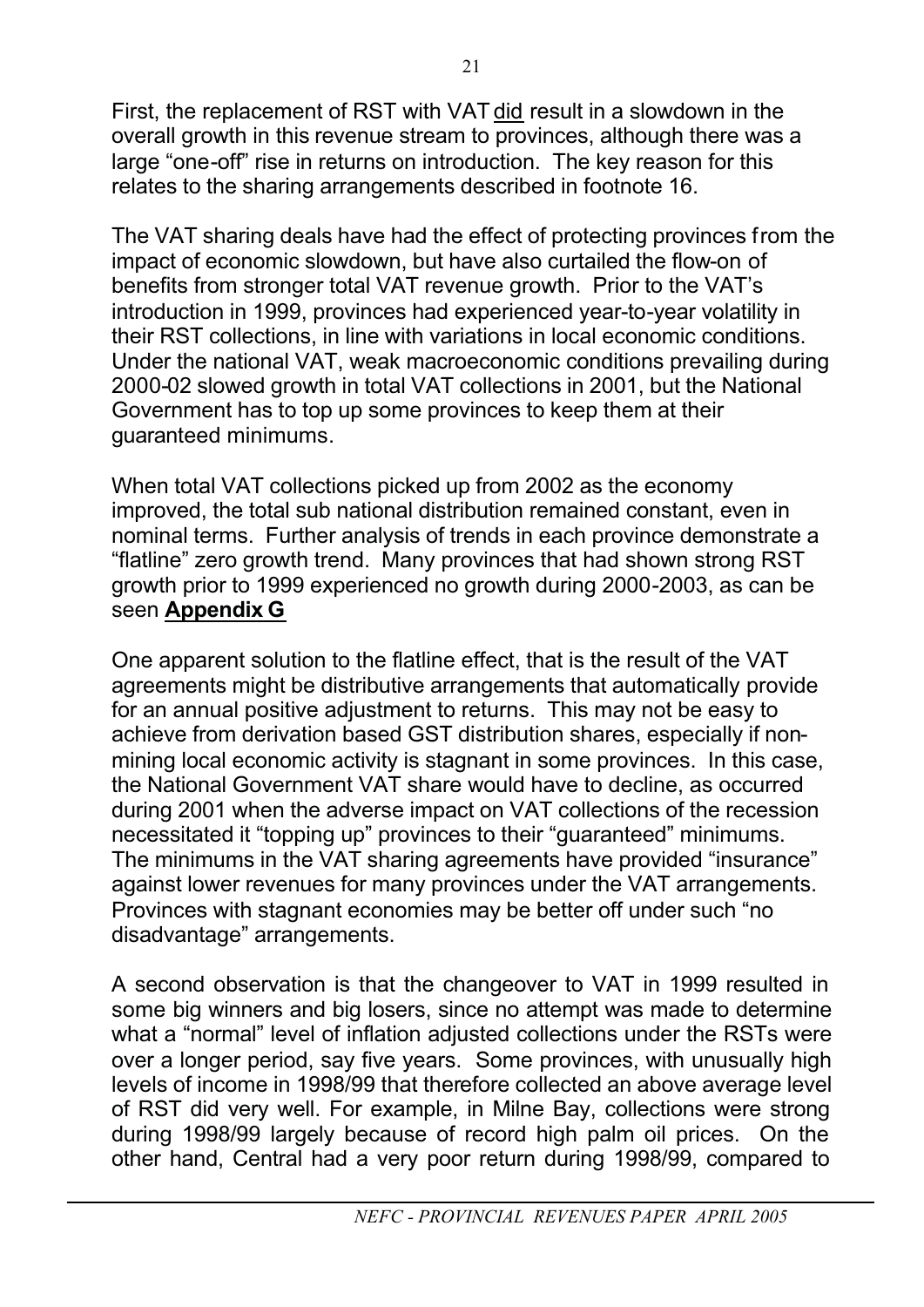even the previous two years. Consequently, their VAT share was low. See **Appendix G** for RST collection levels as determined by the IRC for 1998/99.

Third and perhaps most obviously, provinces lost the right to alter tax rates and base, for which there was significant variation under the RSTs. Some provinces collected goods only taxes against a narrow range of items, others had broader bases extending to most services, and some drew on a mix of the two with high tax rates on sin goods, such as alcohol, tobacco and fuels. Additionally, local administrations have no influence over the level of administrative effort exerted by the IRC in a given area at a given time as they had previously<sup>18</sup>.

### *Benefits from natural resources*

As Table 4 – Benefits from Natural Resources – indicates, there were six mining and oil provinces during 1996-2003, and these are Southern Highlands, Enga, Western Province, New Ireland, Milne Bay, Central Province and Gulf province. Other provinces like Oro, Madang, ESP, Sandaun and West New Britain received timber royalties and levies during this period.

Benefits from Natural Resources provided provinces K39 million in 1996, K58 m in 1999, increasing to K69 m in 2001 and further increased to K72m in 2003. Over 1996-2003, Western Province has recorded the biggest share with K150m, Southern Highlands with K138m, Enga K65m, New Ireland K40m and Milne Bay with K15m. Sandaun had the greatest return from timber activities, at K3.1m. Because of the nature of the accounts, it is not possible to always disaggregate the timber benefits from mining and oil benefits in all provinces.

The volatility evident from year to year for this category mostly reflects movements in exchange rates, world commodity prices and the pace of economic growth in PNG's major export markets, which all impact on mining and oil revenues in Kina terms. In 1999-2000, for example, world prices of PNG commodity exports rose strongly (25%) and the Kina depreciated sharply. The price of the output of the oil & gas extraction

<sup>18</sup> Provincial Administrations generally claim they exerted greater effort in revenue collection for their RSTs than the IRC has done for the national VAT.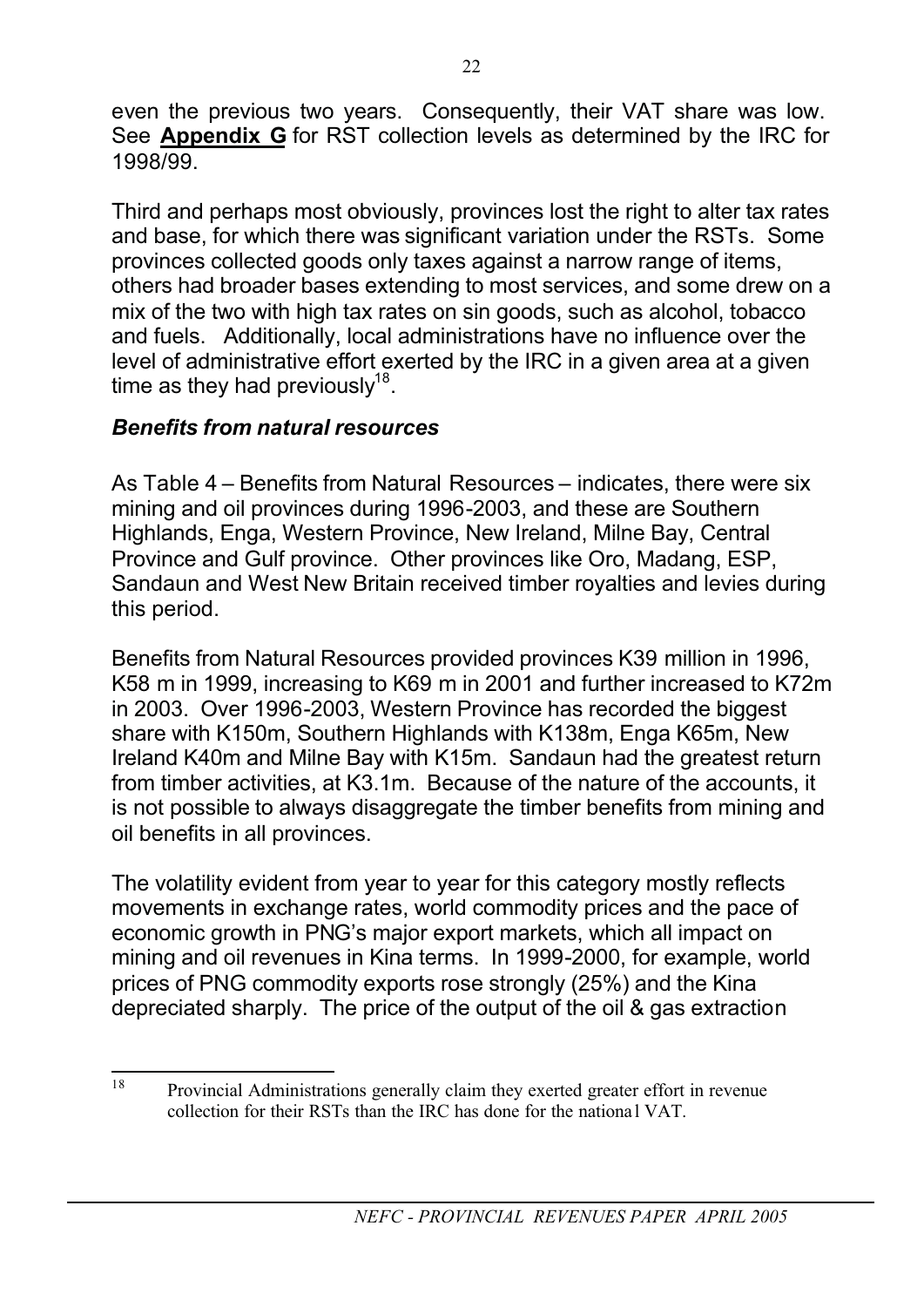industry rose by 80% in Kina terms in 2000<sup>19</sup>. Actual production does not usually vary as sharply from year to year.

<sup>&</sup>lt;sup>19</sup> Source: Bank of Papua New Guinea and Treasury – GDP estimates in the 2004 Budget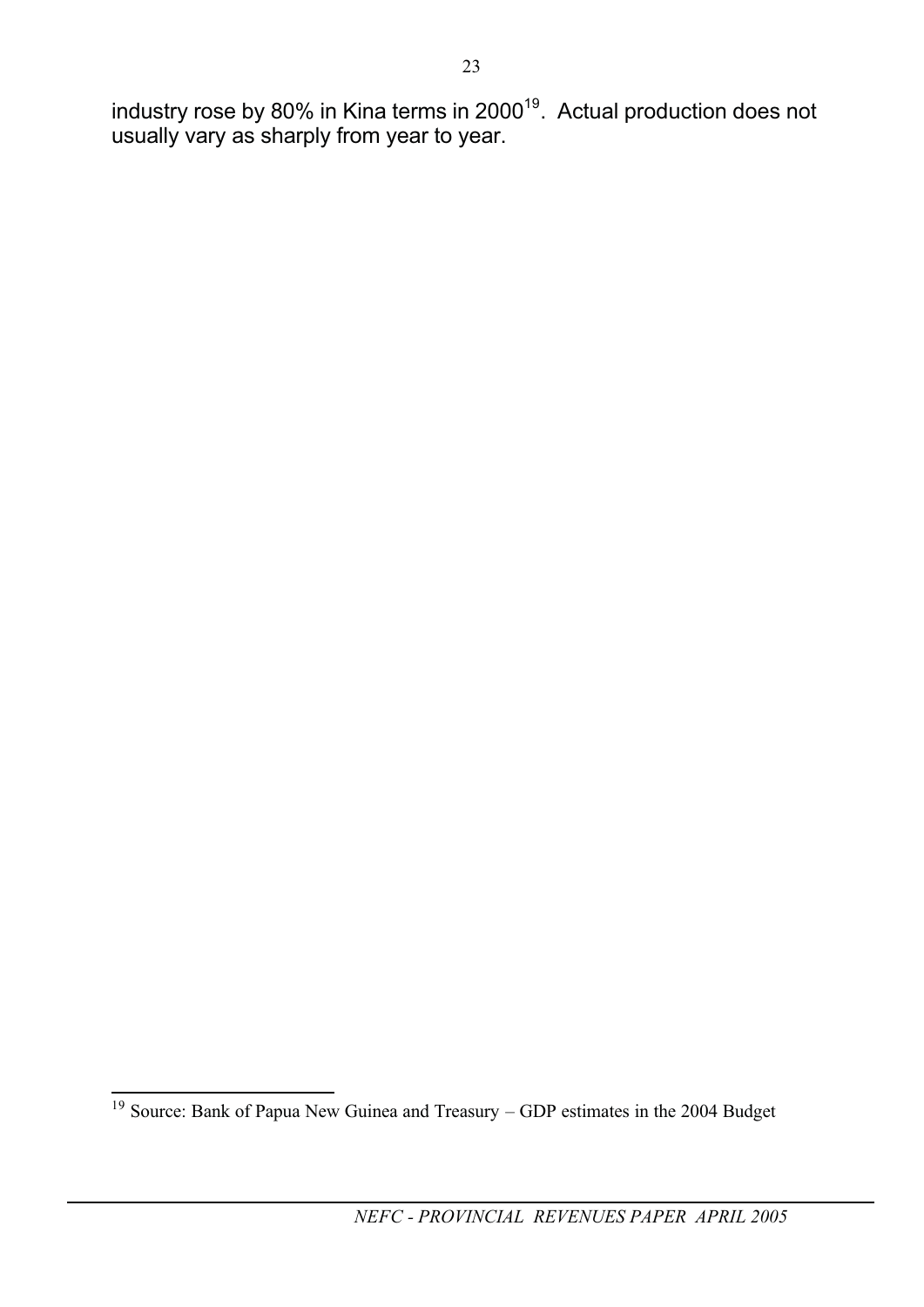TABLE 4: BENEFITS from NATURAL RESOURCES 1996-2003 **TABLE 4: BENEFITS from NATURAL RESOURCES 1996-2003**

| <b>PROVINCES</b>    |            |              |                | <b>Actuals - nominals</b> |              |              |              |            |  |
|---------------------|------------|--------------|----------------|---------------------------|--------------|--------------|--------------|------------|--|
|                     | 1996       | 1997         | 1998           | 1999                      | 2000         | 2001         | 2002         | 2003       |  |
| WESTERN             | 8,790,936  | 16,340,597   | 21,539,000     | 25,067,000                | 12,303,000   | 28,488,000   | 18,460,280   | 19,314,901 |  |
| GULF                | 4,785,000  | 3,028,588    | 1,323,200      | 3,702,840                 | 5,850,499    | 3,156,300    | 3,132,003    | 1,503,000  |  |
| CENTRAL             | 137,329    | 122,673      | 204,982        | 290,342                   | 217,958      | 291,314      | 290,905      | 429,368    |  |
| <b>MILNE BAY</b>    | 2,357,420  | 2,475,205    | 1,529,746      | 1,694,000                 | 1,914,000    | 1,643,000    | 1,770,510    | 1,559,997  |  |
| <b>ORO</b>          | 91,113     | 56,052       | 88,472         | 13,322                    |              |              |              |            |  |
| SOUTHERN HIGHLAND   | 18,096,531 | 13,869,091   | 99,947<br>8,89 | 5,787,403                 | 19,994,036   | 15,647,406   | 14,499,794   | 27,100,000 |  |
| ENGA                | 3,715,780  | 3,774,194    | 4,898,716      | 5,773,662                 | 13,024,041   | 12,302,106   | 7,857,920    | 13,647,883 |  |
| WESTERN HIGHLANDS   |            |              |                | ٠                         |              | ٠            |              |            |  |
| <b>USWISS</b>       | ı          | ı            | ı              | ı                         | ı            | f.           | ı            | T.         |  |
| EASTERN HIGHLANDS   | ı          |              | ı              | ı                         | f,           | ٠            | п            | ٠          |  |
| MOROBE              |            |              |                |                           |              |              | ٠            |            |  |
| MADANG              | 64,260     | 20,988       | 3,030          | 19,213                    | 17,929       | 12,390       | 20,313       | 32,111     |  |
| EAST SEPIK          | 3,719      | 7,562        | 247            | ï                         | ï            | 403          | 438          | 368        |  |
| SANDAUN             | 727,222    | 846,444      | 0,136          | 19,372                    |              | ï            | 1,482,809    | 891,156    |  |
| MANUS               | 35,672     |              | ĭ.             | 4,885                     | 140,000      | 118,511      | ĭ.           | 20,000     |  |
| NEW IRELAND         | I.         | 1,190,054    | 3,982,233      | 5,417,437                 | 6,315,636    | 7,778,294    | 8,211,105    | 7,683,893  |  |
| EAST NEW BRITAIN    | Ï          | $\mathbf{I}$ | $\blacksquare$ | $\mathbf{I}$              | $\mathbf{I}$ | $\mathbf{I}$ | $\mathbf{I}$ |            |  |
| WEST NEW BRITAIN    | 430,799    | 291,560      | 5,009<br>₽     | 146,234                   | 78,503       | 44,093       | 10,900       | 10,157     |  |
| <b>BOUGAINVILLE</b> |            |              | ı              | T.                        | ï            | r.           | T.           |            |  |
| <b>GRAND TOTAL</b>  | 38,804,982 | 42,023,009   | 42,654,717     | 57,935,710                | 59,855,602   | 69,481,817   | 55,736,977   | 72,192,834 |  |
|                     |            |              |                |                           |              |              |              |            |  |

NEFC - PROVINCIAL REVENUES PAPER APRIL 2005 *NEFC - PROVINCIAL REVENUES PAPER APRIL 2005*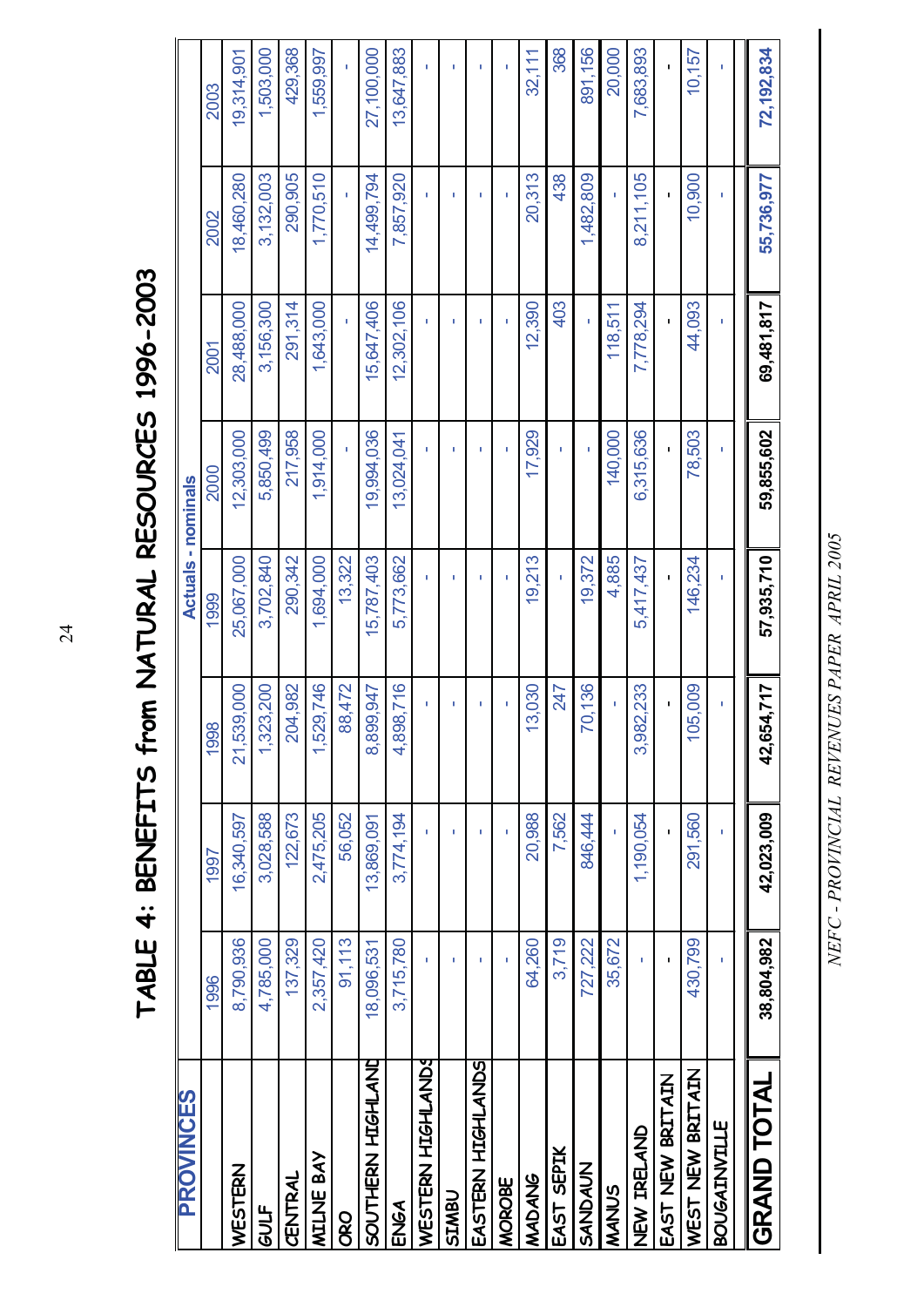### *Mining and Oil MOAs and estimating revenues: methodological issues*

It was noted earlier that the MOAs govern the distribution of sub surface (mining & oil) benefits. In most provinces, the distribution share is accordance with the MOAs. However, some provincial governments have given up additional royalty shares to landowners. For example, from 2000- 2003, all of Central's Tolukuma gold royalties were directed into a landowners' trust account. This presents a difficulty in comparing revenues. On the one hand, in an actual resources sense, we know that Central did not receive royalties in its hand as "cash", so did not receive a financial benefit. If we take this perspective, Central's revenues would be lower. However, this approach presents a difficulty with judging all provinces' revenues, since in the extreme case, if all provinces agree to transfer out all of their revenues to non-government entities, our measures of their revenue would be zero. Therefore, at this stage, the Commission is regarding "benefits" as revenues.

Mining and oil benefits in the form of dividends and equity are significant revenue streams, and have been larger than royalties in some years. Typically, provinces use these funds for recurrent expenditure activities. As an aside, the common approach in natural resource economic analysis is to regard unsustainable natural resource benefits in the same way as a bank account – it can only be run down once. Therefore, these one-off revenue streams would ideally be regarded as "capital" amounts, which should thus be reinvested into other sectors to generate a broader base of sustainable income earning sources. Of the large scale mining provinces, only Enga (through Mioks Investments) has generated some noticeable non-mining investment returns.

### *Timber benefits*

Regarding timber benefits, there has been a move away from royalties since the mid 1990s, to a system of levies. This study suggests that the level of returns from timber levies is low. One policy consideration may be whether the levies are set sufficiently high so that they cover all of the Provincial Government's social and environmental costs of logging<sup>20</sup>.

<sup>&</sup>lt;sup>20</sup> It should be noted that in 2004 & 2005, Derivation Grant is been paid against log exports, since there are no royalties being paid to Provincial Governments. This grant, however, is intended to support export generation and growth generally, not compensate for damage of logging.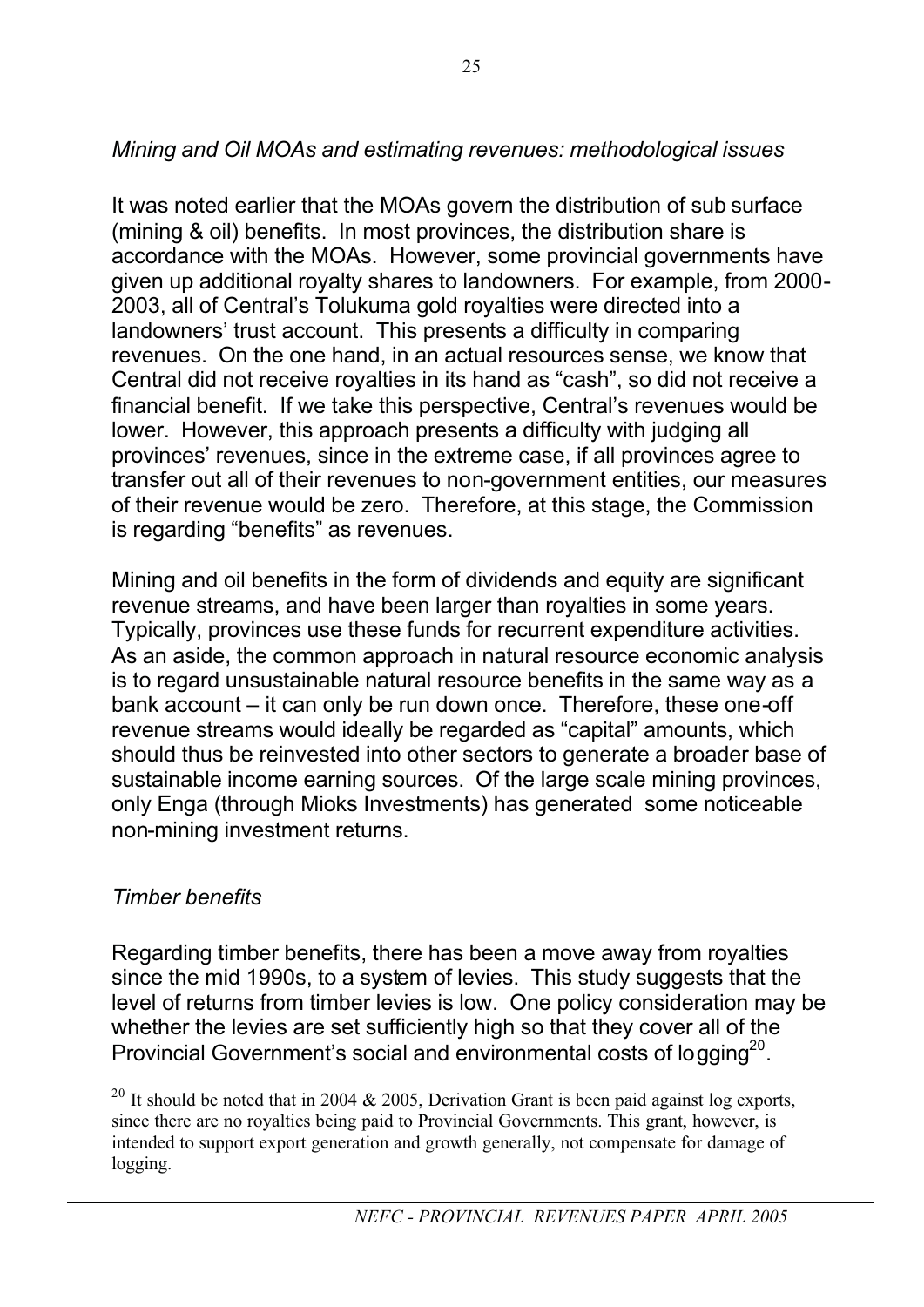Provincial Governments, and other stakeholders, are a party at the negotiations with logging companies on the levies.

### *Local revenues*

Revenues collected from this source are generally low from 1996-1999 at around K30m to K40m. There was a pickup in 2000 to K44m (reflecting some one-offs) before a drop off to K27m in 2002 (see Table 5). The decline in 2002 likely reflects weak economic conditions generally and a decline in revenue collection effort in some provinces.

In aggregate, the provinces that are getting the largest returns from local revenues are NCD, Morobe, Western Highlands, Enga, West New Britain, Central Province and East New Britain Province. On the other hand, provinces that collect the lowest amounts are Simbu, Gulf, Bougainville and Western Province. It can be seen that although Enga and Central province have benefited from mining royalties, they have still performed well in collecting other revenues. Morobe, whose VAT share is high also does well in other revenue collections. Those provinces that do not have much revenue from VAT and little or no benefits from natural resources are heavily dependent on the revenues collected especially from motor vehicle registration, drivers licenses, gaming machine/bookmakers tax, liquor license fees and occasional returns on investments. These are Simbu, Oro, Bougainville, Gulf, Sandaun and East Sepik.

It should be remembered that local revenues inevitably grow more slowly than broad taxes on large economic income flows, such as those on wages (income tax), profits (corporate tax) and consumption (eg, VAT/GST). This is partly because they are levied on the number of vehicles, drivers, businesses etc, not on income flows. Further, the charges and fees only tend to be adjusted every few years, which means that inflation eats into real collections more sharply. Motor vehicle registration fees, for example, would not increase if new car purchases do not exceed the number of "retired" vehicles in a given year. A further constraint on growth of this category is that local service fees charged by the provincial government must broadly reflect the quality of the service provided, or risk taxpayers refusing to pay. If the government sets charges too high for say sanitation fees or office rental, compliance or willingness to consume this service might be weak.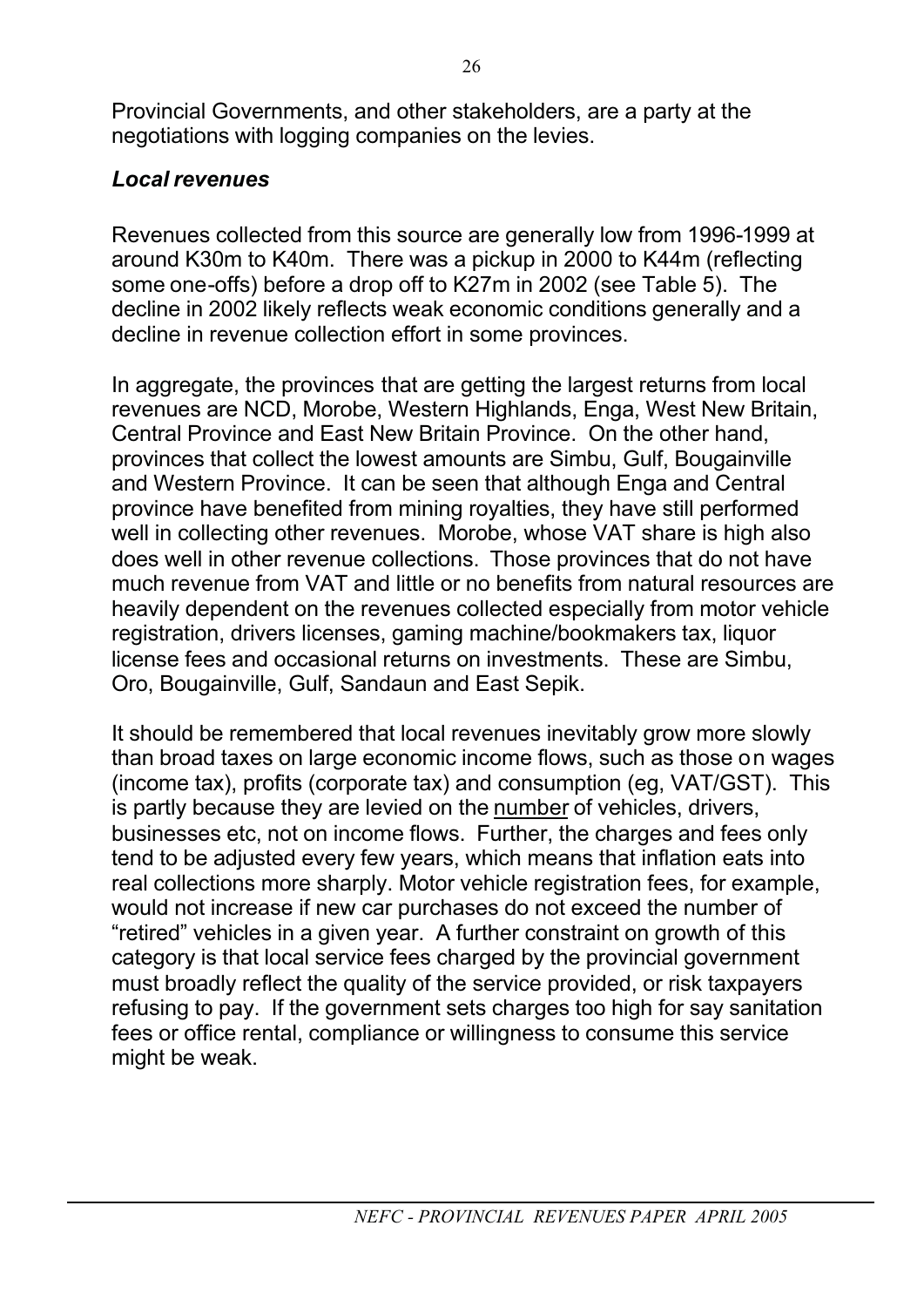TABLE 5: LOCAL REVENUES, 1996-2003 *TABLE 5: LOCAL REVENUES, 1 996- 2003* 

NEFC - PROVINCIAL REVENUES PAPER APRIL 2005 *NEFC - PROVINCIAL REVENUES PAPER APRIL 2005*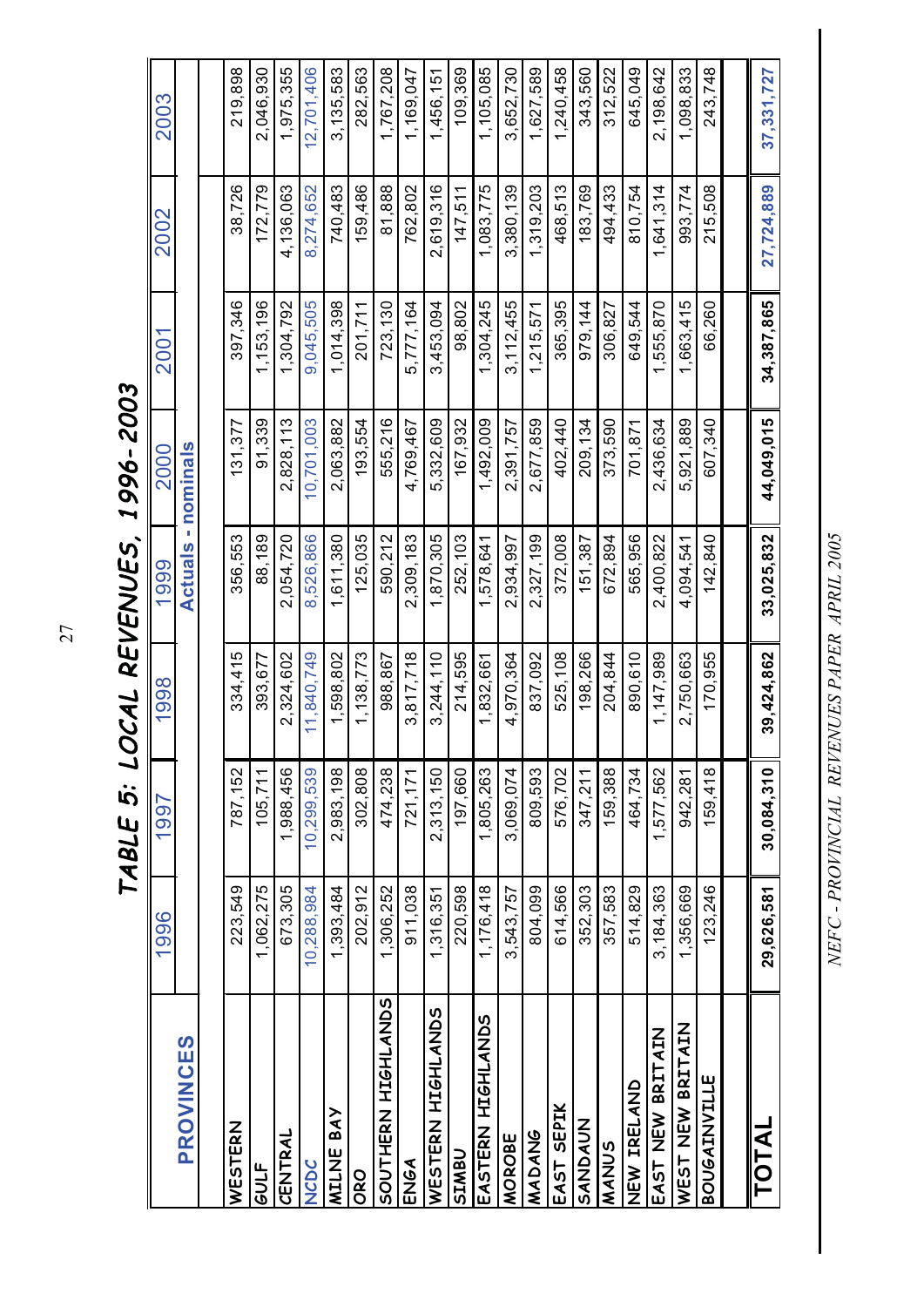### *What explains differing local revenue trends in provinces?*

Local revenue collections vary considerably between provinces. For example, West New Britain's collections were an average 20 times higher per head than Simbu's during 1996-2003. Some of this difference is no doubt because of the size of the local economy (ie, the tax "base"), but this cannot explain it all. This suggests that administrative revenue collection effort varies as well.

There are several possible explanations for variations in revenue collection effort. First, provinces must have appropriate approved legislation in place to have the power to collect taxes, fees and charges, apart from motor vehicle registrations and liquor licenses $2<sup>21</sup>$ . Provinces argue that they have not had the administrative, policy and legal resources to prepare and draft legislation, so have not been able to collect from as many revenue sources as they would like. It is of some conjecture, however, whether this is necessarily a binding constraint – an imperfect legal environment was no constraint on East New Britain collecting head tax prior to 2004 (when National enabling legislation reinforced its legitimacy).

A more relevant factor is that administrative effort varies. This reflects the amount of resources put into revenue collection, particularly staffing and resources for travel around the province. In practice, higher administrative effort and resultant enforcement might be thought of as regular visits by revenue officers across a province.

In some cases, local disturbances have had a negative effect on collection effort. For example, in Southern Highlands in 2002, revenue collections were extremely low since an effective local administration was not operating and election related disruptions curtailed non-mining business activity.<sup>23</sup>

 $21$  In these cases, there are National Acts which facilitate all provinces to undertake collections -Motor Traffic Act PNG and Liquor Licensing Act.

<sup>&</sup>lt;sup>22</sup> Revenue efforts need to be judged against "fiscal capacity" – a province's ability to raise revenue, defined by its taxable base. A complete measure of revenue effort requires intimate knowledge of the relative tax base and some adjustment to revenues to reflect different tax settings. In other words, an accurate specification of revenue effort should answer the question: " what level of revenues would a province raise if it put in the national average for revenue collection effort and all provinces had identical tax policy settings."

 $23$  A recent example of this phenomenon is in Simbu, second quarter 2004. The regional by election contributed to local revenue collections coming in at only 20% of their first quarter level.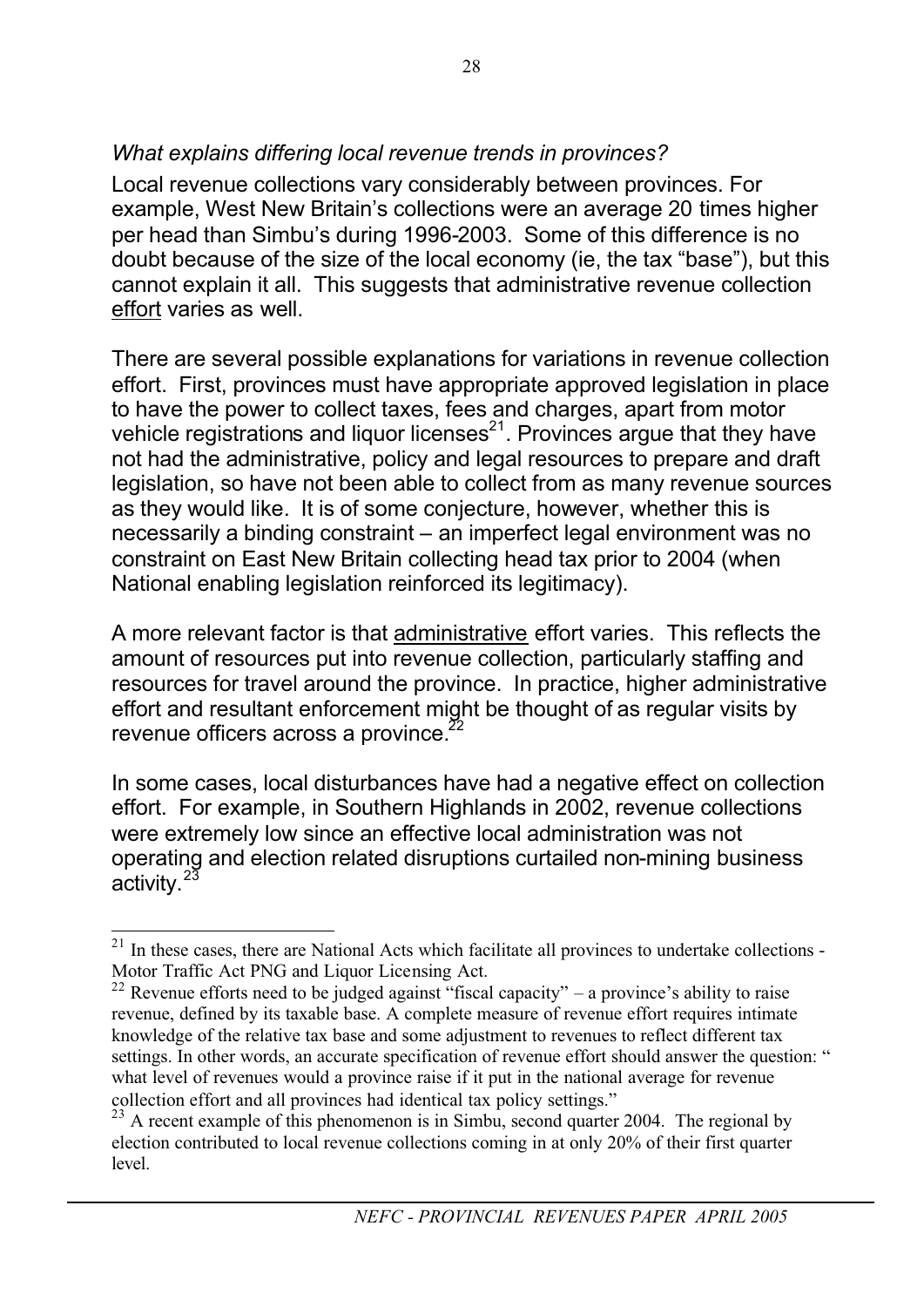By 2002, Southern Highlands and Western Province had very low other local revenues and low apparent collection effort. This is probably explained by the presence of large scale mining activities, and associated revenue streams. That is, the marginal worth of additional revenue collection effort would be very low.

High administrative costs may also explain different collections and apparent lower effort. For example, few sea provinces effectively impose charges on small craft for maritime safety. On the one hand, this might seem odd, since there are strong safety arguments for registration of most sea craft that go beyond mere revenue raising needs $^{24}$ . However, if collection costs far exceed returns (with a dispersed population), it may not be feasible.

A last explanation for differences in local revenue returns is the preference for different types and levels of local taxes and the local preference for paying taxes – that is, the local willingness to comply with tax laws. The decentralization literature argues that residents will be more willing to comply with local tax laws if they observe and experience the benefits of government service delivery.

A further discussion of province-by-province local revenue trends can be found in **Appendix F**.

<sup>&</sup>lt;sup>24</sup> Milne Bay is an exception. It has relatively successfully imposed the charge at the point of purchase of the craft. Milne Bay has the most dispersed population of the sea provinces.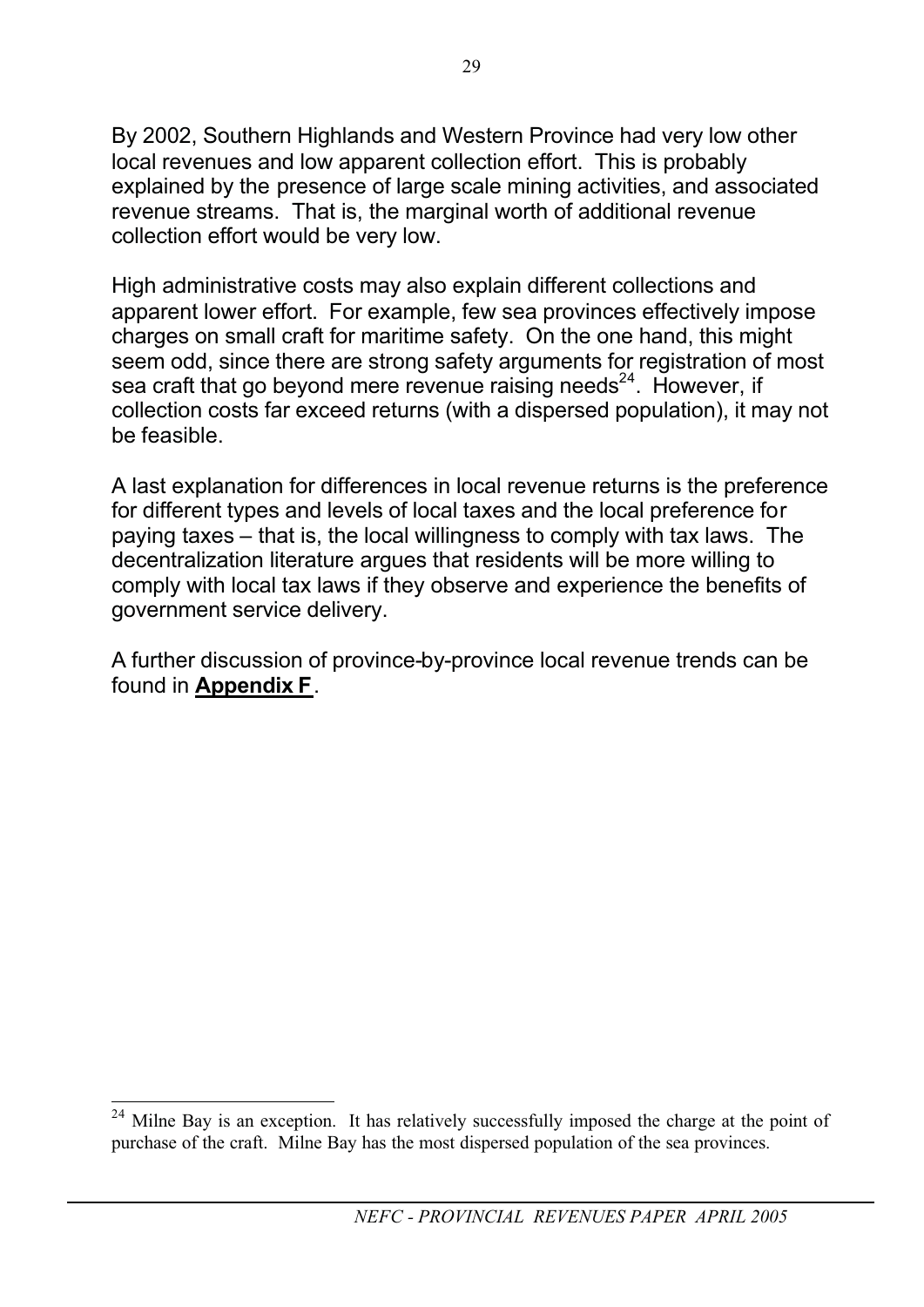## **4. Relative revenue trends**

In assessing the sub national revenues, for the purpose of the RIGFA, it is most useful to look at revenues in relative manner – that is, how high are one province's revenues against another's? To make like-with-like assessments of relative revenues, a few adjustments are necessary. First, the revenue data was adjusted for price movements – this allows us to compare the real value of 1996 to 2003 revenues, by removing the misleading effect of inflation<sup>25</sup>. Secondly, the revenues are expressed in kina per head terms, to allow ease of comparison between provinces.

Using this inflation-adjusted kina per head revenue data, "high", "medium" and "low" benchmarks were set for the three main revenue categories, based on the average 1996-2003 revenues in real kina per head terms in Table 6. NCD revenues were excluded from this analysis.

| Table 6: Revenues H/M/L rating benchmarks -<br>Annual average real kina per head |            |           |      |
|----------------------------------------------------------------------------------|------------|-----------|------|
|                                                                                  |            |           |      |
|                                                                                  | <b>Low</b> | Medium    | High |
| TOTAL                                                                            | ∣<26       | $26 - 75$ | 75   |

Table 7 below shows all Provinces eight year average total revenues in real Kina per head.

<sup>&</sup>lt;sup>25</sup> Since prices rose by an average of  $12\%$  per year during 1996-2003, the expenditure possible with K1 in 2002 was less than half of what K1 would have purchased in 1996. Since revenues are only raised to allow expenditures, adjusting for inflation allows a comparison of the real purchasing power of revenues at the time they are raised. See the note in **Appendix A** for more information.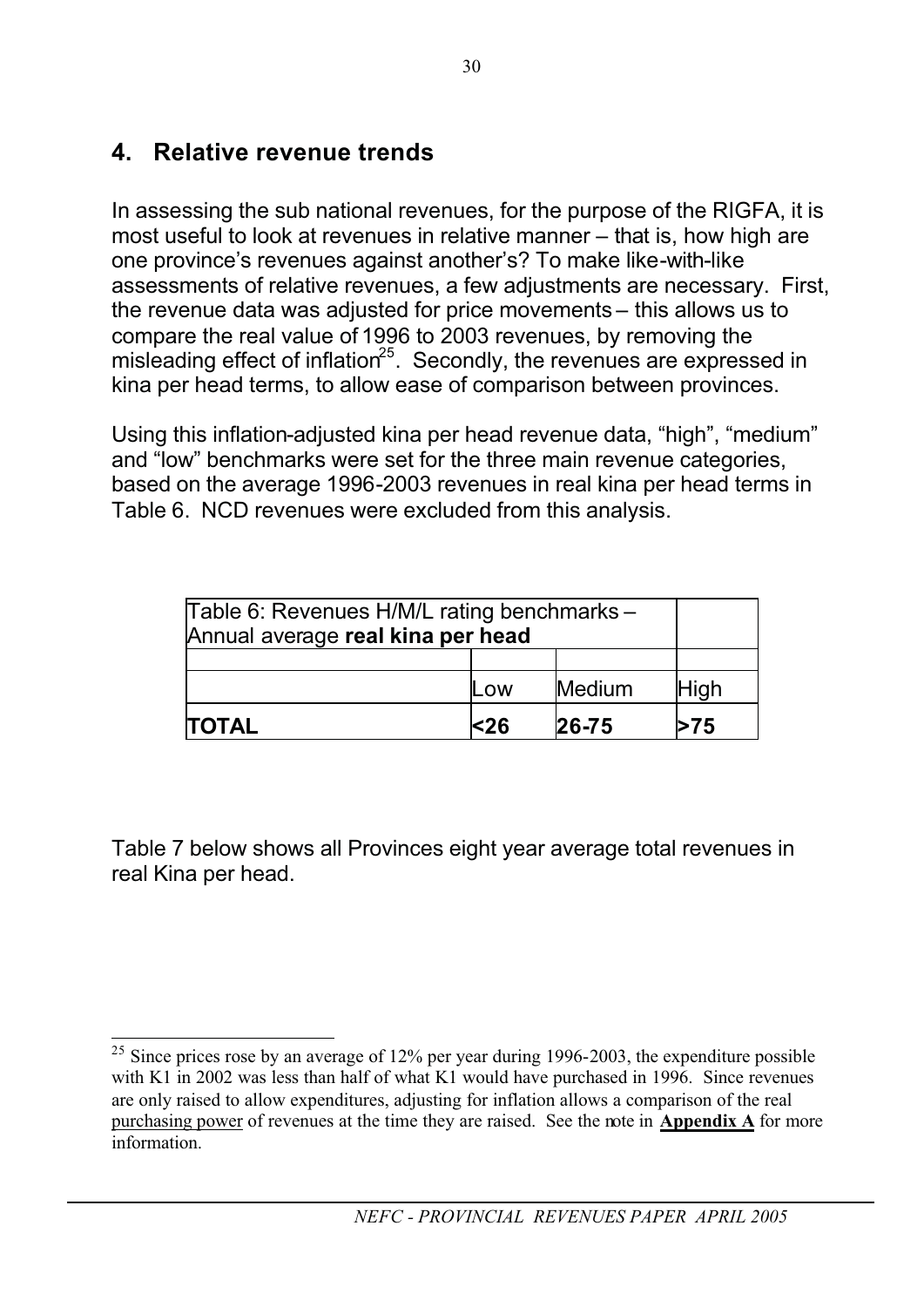|                          | 1996-2003 REAL<br><b>ANNUAL</b><br><b>AVERAGE</b> | <b>OVERALL</b><br><b>RATING</b> |
|--------------------------|---------------------------------------------------|---------------------------------|
| <b>Province</b>          | <b>REVENUES PER</b><br><b>HEAD</b>                |                                 |
| <b>NCDC</b>              | 447                                               | High                            |
| <b>WESTERN</b>           | 200                                               | High                            |
| <b>NEW IRELAND</b>       | 112                                               | High                            |
| <b>MOROBE</b>            | 78                                                | High                            |
| <b>EAST NEW BRITAIN</b>  | 75                                                | High                            |
| <b>GULF</b>              | 66                                                | Medium                          |
| <b>ENGA</b>              | 64                                                | Medium                          |
| <b>WEST NEW BRITAIN</b>  | 60                                                | Medium                          |
| SOUTHERN HIGHLANDS       | 54                                                | Medium                          |
| <b>MANUS</b>             | 45                                                | Medium                          |
| <b>MILNE BAY</b>         | 42                                                | Medium                          |
| <b>WESTERN HIGHLANDS</b> | 41                                                | Medium                          |
| <b>CENTRAL</b>           | 25                                                | Low                             |
| <b>MADANG</b>            | 22                                                | Low                             |
| <b>ORO</b>               | 20                                                | Low                             |
| <b>EASTERN HIGHLANDS</b> | 17                                                | Low                             |
| <b>SANDAUN</b>           | 17                                                | Low                             |
| <b>EAST SEPIK</b>        | 11                                                | Low                             |
| <b>SIMBU</b>             | 8                                                 | Low                             |
| <b>BOUGAINVILLE</b>      | 8                                                 | Low                             |

*Table 7 – Annual average real revenues per head 1996-2003 (Kina)*

31

These tables indicate that during 1996-2003, revenues were: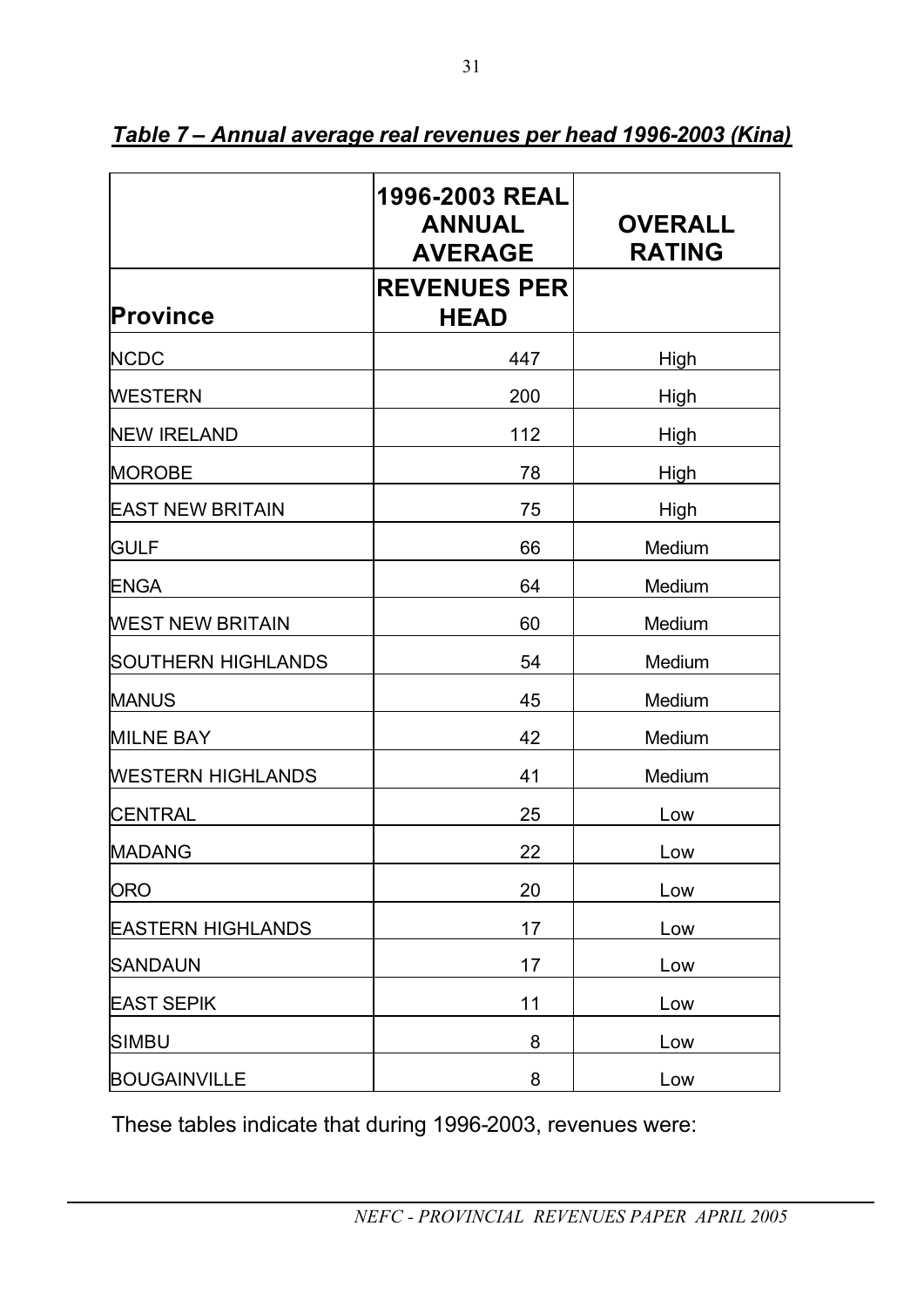- **Low** (less than K25/head) in Central, Madang, Oro, Sandaun, Eastern Highlands, East Sepik, Simbu and Bougainville.
- **Medium** (K26 to less than K75/head) in Manus, Milne Bay, Gulf, Western Highlands, Enga, West New Britain and Southern Highlands
- **High** (more than K75/head) in NCD, Western Province, New Ireland, Morobe, East New Britain.

The key conclusions from this table about **horizontal equity** are that:

the distribution of provincial revenues, in per head terms, is clearly in favour of the large scale mining provinces and chief VAT beneficiaries. This is demonstrated by the median being somewhat lower than the average, since the mining, oil and VAT provinces skew the average upwards.

- *the poorest 8 provinces' (from Central downwards) revenue collections have been about 20 times lower than Western Province's.*
- *the top five provinces (i.e., those above the national average), have earned about 9 times the average of the poorest half.*

A further discussion of the implications of this distribution of revenues for the intergovernmental financing system follows.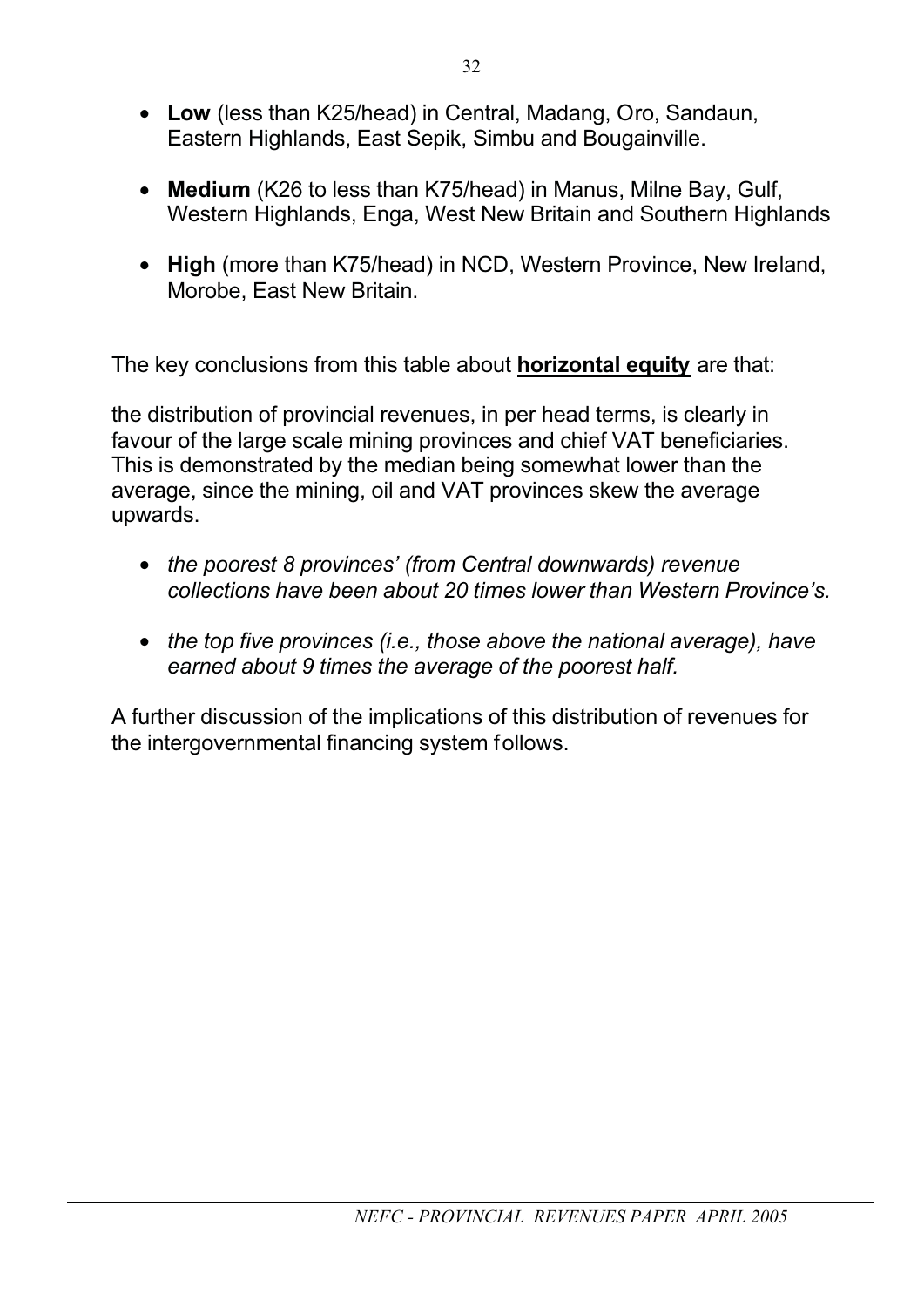### **5. Revenue study – considerations and issues for the RIGFA**

### *Inequitable distribution will worsen into the future ……*

The demonstrated inequitable distribution of revenues between provinces is the key observation from this study. Since this is primarily a result of high mining and oil benefits and VAT, the inequity flows directly from the distribution arrangements for these nationally collected transferred taxes. The Commission expects this inequity to worsen over the next five years, since mining and oil revenues are likely to grow more quickly than both GST distributions and Local Revenues. In particular, this means that the bottom seven provinces (table 7) are likely to experience weak, at best, nominal revenue growth, assuming no new GST distribution agreement is formulated.

### *NCD's revenues make it the wealthiest government in PNG*

A second key observation regarding the distribution of revenues is that the NCD has been, and will easily remain, the wealthiest sub national government, because of its large GST share. NCD has revenues that are about 9 times the average of all the Provincial Governments, even though it has a narrower range of expenditure responsibilities. NCD's revenues are also very high compared to other large towns in PNG, which is probably a more appropriate comparison, as can be seen in Table 8.

|                         | 2002<br><b>Actual</b> | 2003<br><b>Actual</b> | 2004<br><b>Budget</b><br><b>Forecast</b> |
|-------------------------|-----------------------|-----------------------|------------------------------------------|
| NCD total (of):         | 328                   | 352                   | 350                                      |
| <b>VAT/GST</b>          | 277                   | 280                   | 279                                      |
| <b>Local revenues</b>   | 51                    | 73                    | 71                                       |
| Lae, Morobe             | <b>Na</b>             | na                    | 110                                      |
| Kokopo-Vunamami, ENB    | 25                    | 22                    | na                                       |
| <b>Mount Hagen, WHP</b> | Na                    | na                    | 68                                       |

*Table 8: Major towns in PNG – Revenues of the Urban LLG (nominal, kina per head terms)*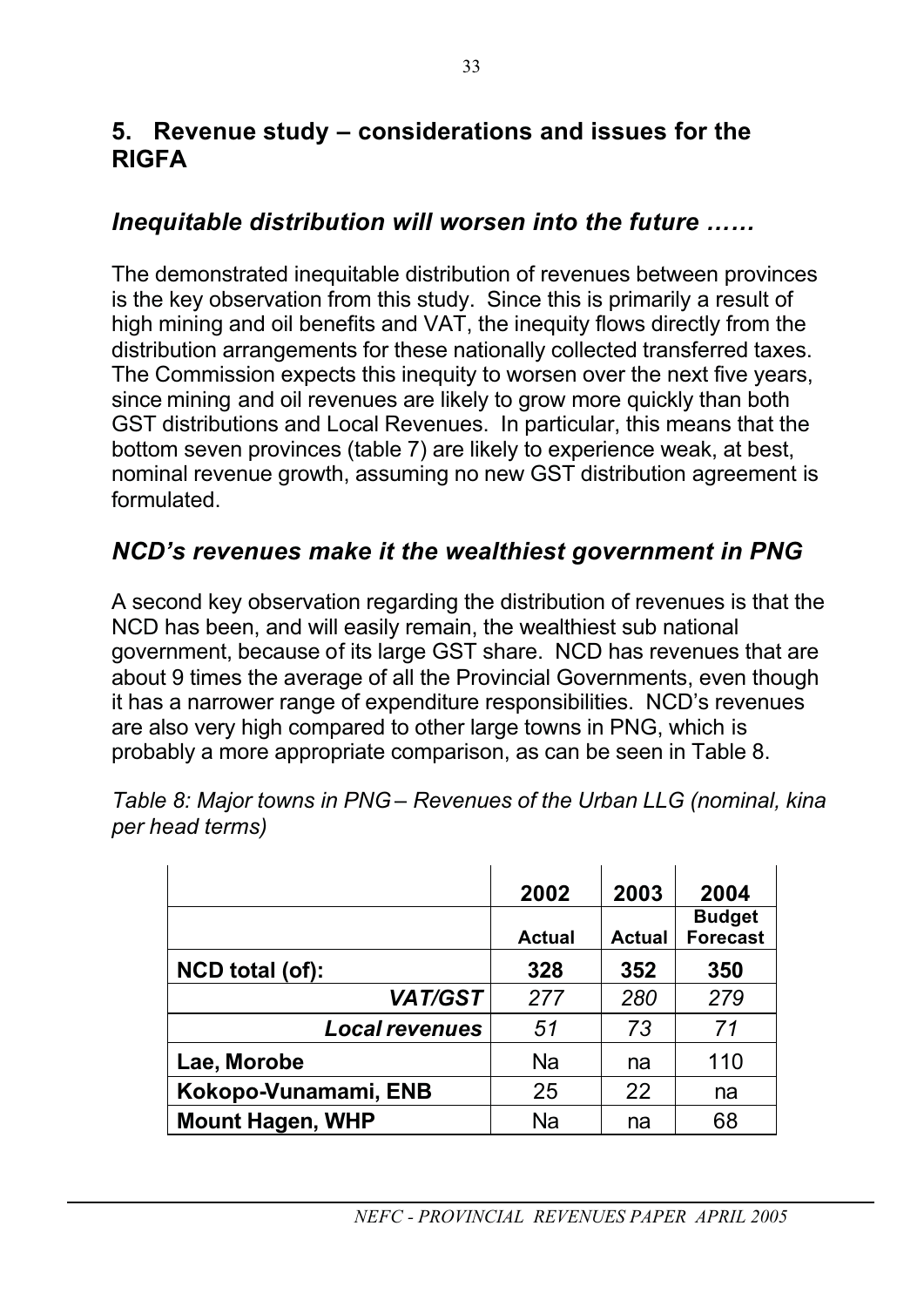### *Although most provinces have received unchanged distributions under the VAT, the National Government has provided a safety net"….*

Regarding the changeover to VAT in 1999, since the shares were based on RST performance in one year only, there were some "lucky" provinces, particularly those experiencing above average economic conditions during 1998/99. All provinces experienced a one off "boost" on the VAT introduction from their RST collections though all provinces experienced unchanged returns during 2000-2003. The new GST agreement in 2004, has resulted in an increase to five provinces, though the other 15 remain on the 1998/99 benchmark. When economic activity is expanding (eg, after the 2000-2002 recession) and VAT collections have risen, this has benefited the National Government, especially as it does not share VAT on imports.

However, when economic activity has been weak, the National Government has guaranteed provinces a minimum distribution, for which it has to "dip" into its share to fund. Naturally, this has acted as a "safety net" for provinces with weak economic growth trends and prospects. These distributional issues aside, it should be strongly emphasised that any attempt to reintroduce an RST or introduce a localized "piggybacking" VAT arrangements with local bases and discretion over rates is highly undesirable. This is because of the extreme complexity of administration and compliance, distortions in the private sector and the potentially adverse impacts on exports $^{26}$ .

### *Sub national discretionary tax bases offer limited revenue potential ..….and might be too costly to collect in all regions*

Overall, this study reveals that there is little scope for provinces to easily raise revenue collections. The powers to impose new taxes on income, consumption and expenditure, and vary the rates or base of transferred taxes (VAT and royalties), all rest with the National Government.

<sup>&</sup>lt;sup>26</sup> Canada essentially runs a VAT that has Provincial discretion over only the rate, not the base. These basically "piggyback" on the National collections of VAT. As both the Canadians and Brazilians have discovered, there are pervasive complexities in tax administration from such an arrangement. This is because there needs to be rigorous and constant information sharing protocols between various collection agencies. Arrangements for businesses can be complex, even on intra jurisdictional transactions. The economic impact may be negative too. See **Appendix D** for a further discussion about tax design issues.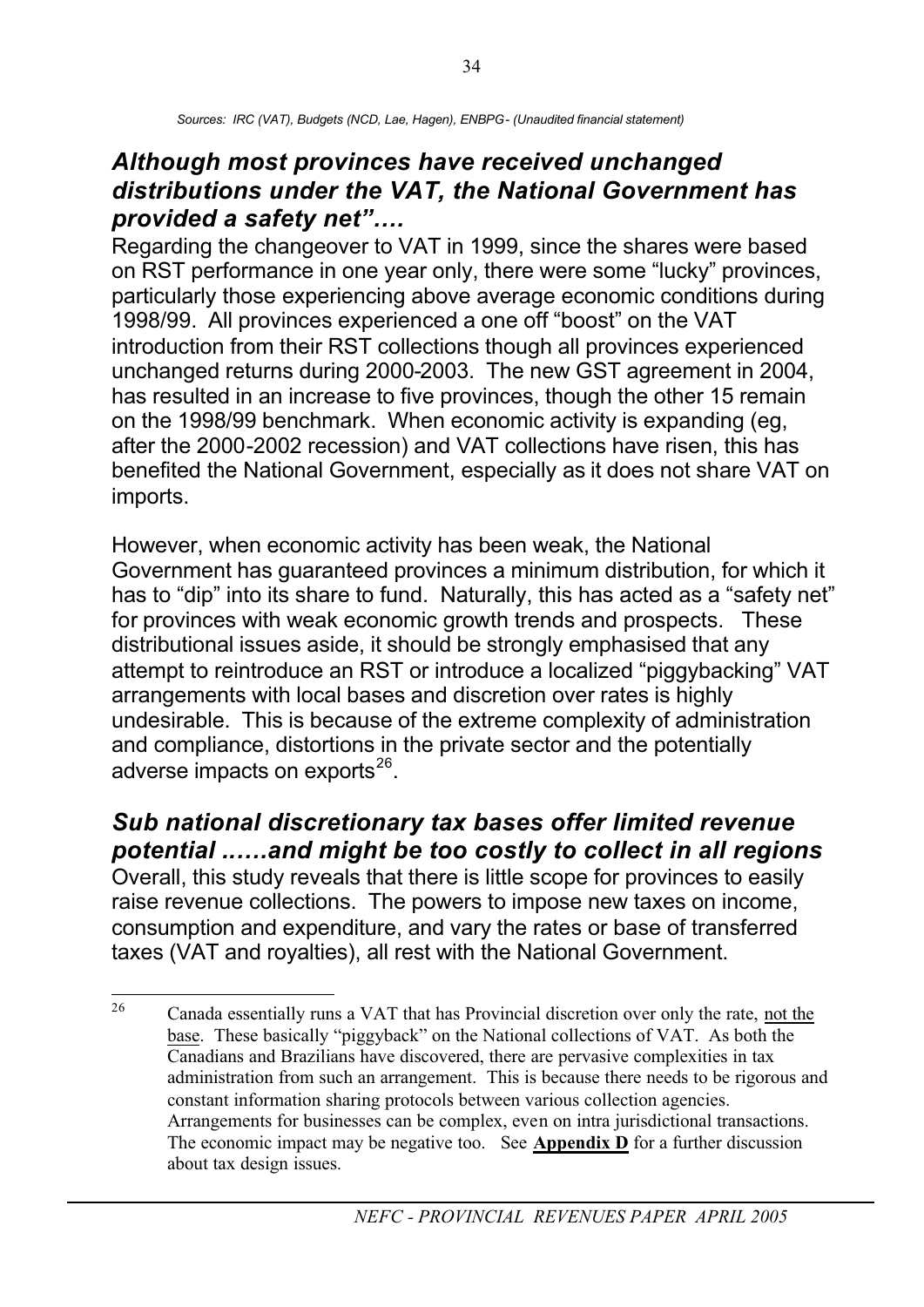Regarding local revenues, there are several constraints. Naturally, the potential revenues will be a function of the potential revenue base. As highlighted earlier, this depends on the size of the local economy. In addition, the legality of some sub national taxes, fees and charges, is unclear. Provincial administrations assert that this uncertainty results in a reluctance to too vigorously enforce tax laws that may subsequently be declared invalid.

A further constraint may be weak administrative capacity and willingness for revenue collection. This may not only reflect bureaucratic inefficiencies, but rational behaviour of the revenue office to keep collection costs well below revenues earned – in many provinces, the revenue office would only travel close to the main town areas. This last approach might also reflect the fact that, surprisingly, running the local revenue collection function is not necessarily a high priority budget expenditure item<sup>27</sup>.

### *Fiscal sustainability is a concern if revenue streams are unsustainable…*

A last consideration for the RIGFA is that of fiscal sustainability<sup>28</sup>. This is a concern where a province relies heavily on one revenue source, particularly the natural resource related "windfall" revenues. Although provincial governments cannot run deficits, so their borrowing and indebtedness is not a concern, there are ongoing commitments associated with "windfall" level of revenues that will be difficult to adjust. For example, long-term casual staff, expensive road and infrastructure projects (maintenance), counterpart funding for donor projects and "free" education policies add a long term expenditure commitment burden. These will be difficult to sustain and adjust when revenues inevitably decline. Western Province and Southern Highlands (mining/oil making up more than 90% of their revenues) in particular are worth considering, particularly as their local revenue returns are so low, as can be seen in the pie charts (**APPENDIX F).**

----------------------------------------

<sup>&</sup>lt;sup>27</sup> In one province, in one year, the Government budgeted K5,000 to cover the non-salary operating costs of the revenue office.

 $28$  Broadly, a fiscally sustainable government is one that can cover its expenditures and binding commitments out of its revenues and grants.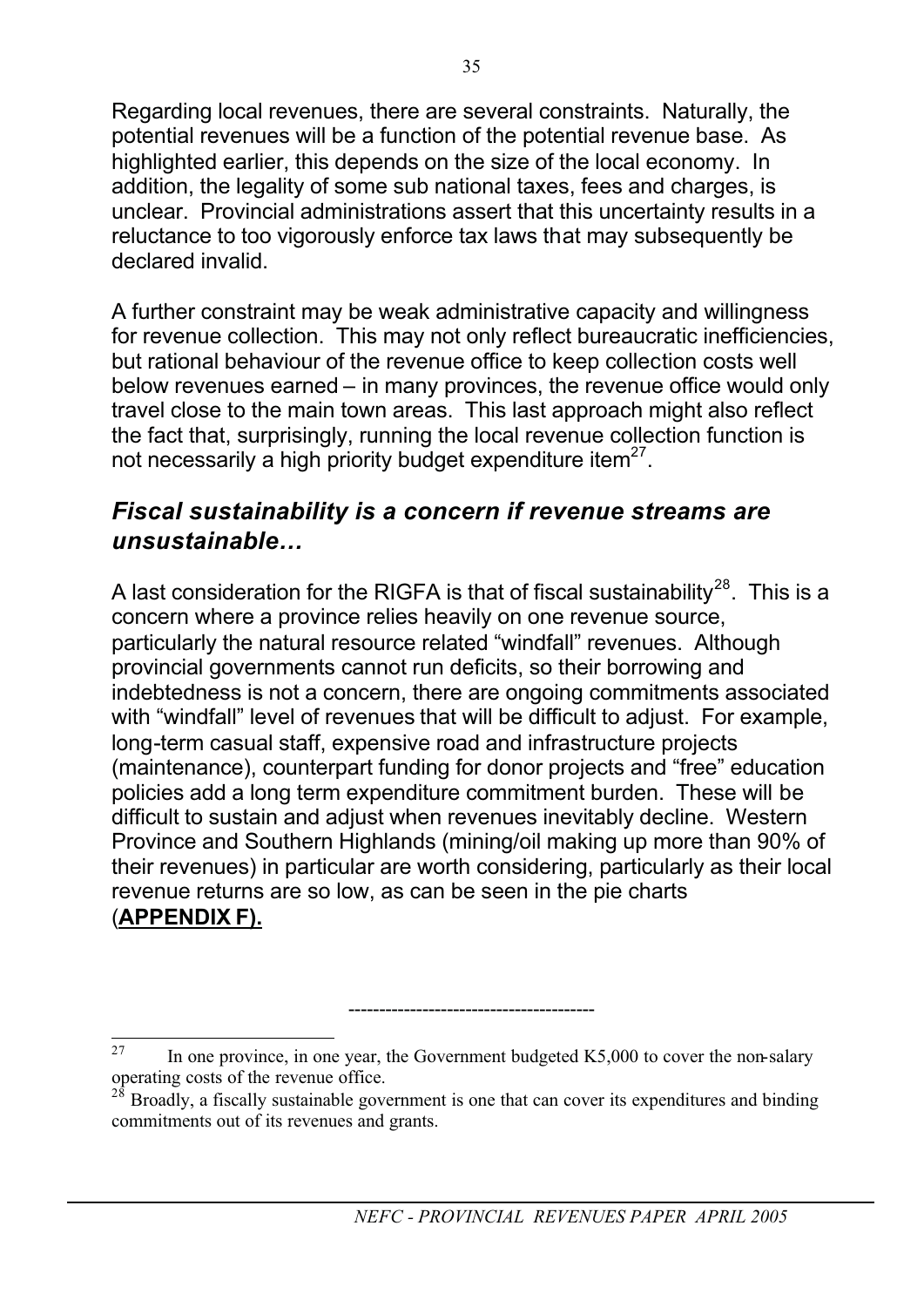# **APPENDICES**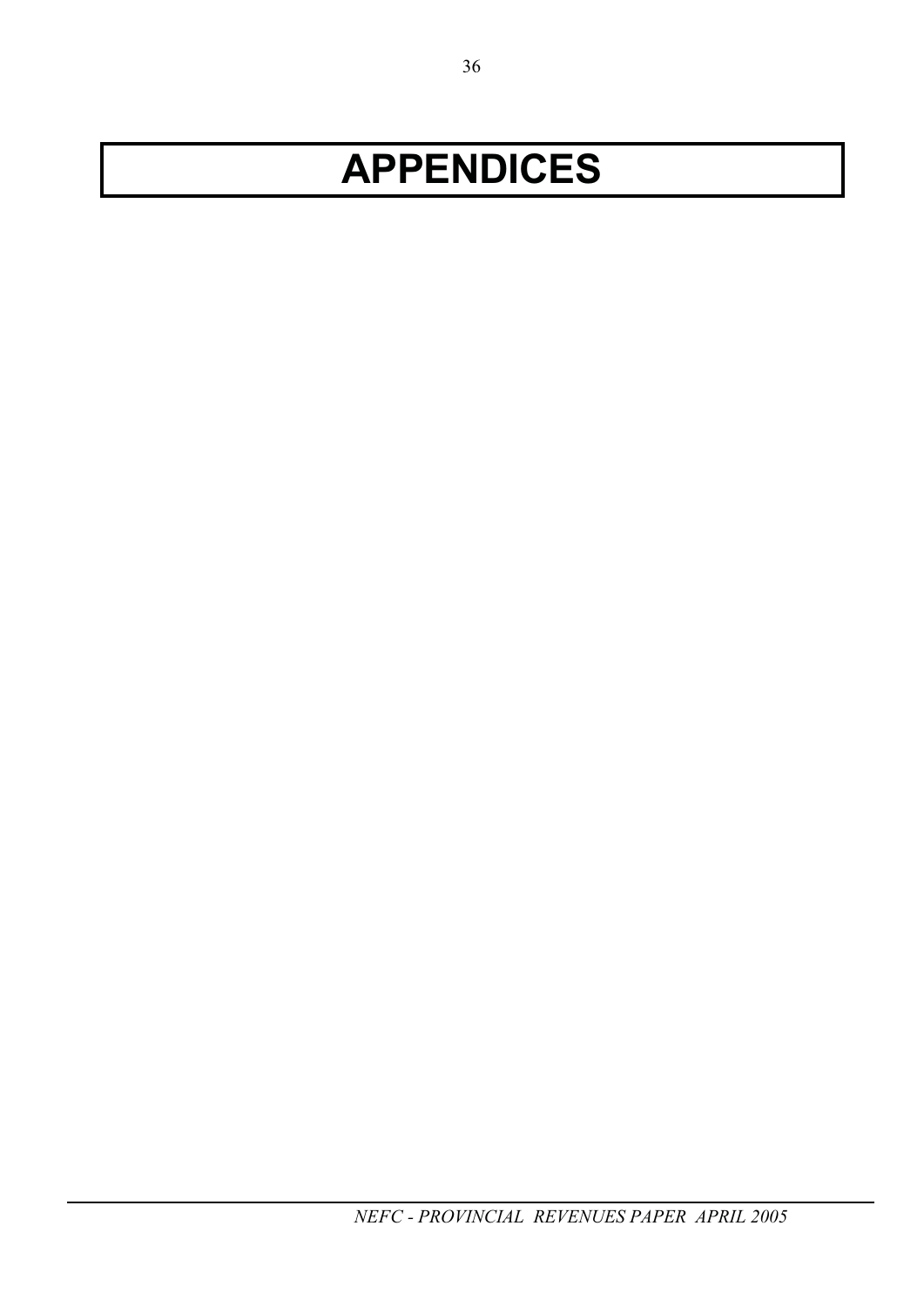### **APPENDIX A: "Nominal", "real" data and inflation adjustment**

Original, unadjusted data is known as "**nominal**" data. It shows the actual amount, in kina terms, in a given year. However, nominal revenue can be distorted by price movements, particularly if one is analyzing trends over a number of years. A more meaningful way to examine data across time periods is to adjust for inflation. Adjusting for inflation allows a comparison across time periods without the usual annual rise in prices distorting the picture. Therefore, the revenues are expressed in terms of their "real" purchasing power at the time they are collected, which makes them comparable over time.

The "**real**" estimates shown here adjust for inflation. This is done by dividing **nominal** revenues by the level of the consumer price index (CPI). The CPI measures the price level for an identical basket of goods and services four times per year. The annual inflation rate measures changes in the CPI from year to year, as can be seen in the table.

| Year               | 1996  | 1997        | 1998  | 1999  | 2000  | 2001    | 2002  | 200            |
|--------------------|-------|-------------|-------|-------|-------|---------|-------|----------------|
| CPI                | 348.1 | 361.9       | 411   | 472.4 | 546.1 | 596.8   | 667.3 | 765.           |
| Inflation rate (%) | 11.6% | <b>1.0%</b> | 13.6% | 14.9% | 15.6% | $9.3\%$ | 11.8% | $14.7^{\circ}$ |
| Source: NSO        |       |             |       |       |       |         |       |                |

Table A.1: Annual inflation rate 1996-2003

The **real** (inflation adjusted) revenue series' in this in this paper have 2003 as their base year, as table A.2 demonstrates using total revenues. In 2003, the base year, K255m could purchase K255m worth of goods and services. A year earlier in 2002, inflation was about 12%, so the K230m raised would have been able to actually purchase K264m worth of goods and services in 2003. For real revenues to be constant during 1996-2003, nominal revenues would have had to rise by an annual average rate equal to inflation, about 11.9% per year – they only rose by 7% per year, so that real revenues fell.

|                                                      | 1996  | 1997  | 1998  | 1999  | 2000  | 2001  | 2002  | 2003  |
|------------------------------------------------------|-------|-------|-------|-------|-------|-------|-------|-------|
| <b>ITOTAL</b><br><b>INOMINAL</b><br><b>IREVENUES</b> | 161.9 | 181.2 | 199.7 | 229.1 | 254.1 | 252.8 | 230.4 | 255.3 |
| <b>ITOTAL</b><br><b>REAL</b><br><b>REVENUES</b>      | 356.0 | 383.2 | 371.9 | 371.3 | 356.1 | 324.2 | 264.2 | 255.3 |

Table A.2: Total revenues in nominal and real terms (kina millions)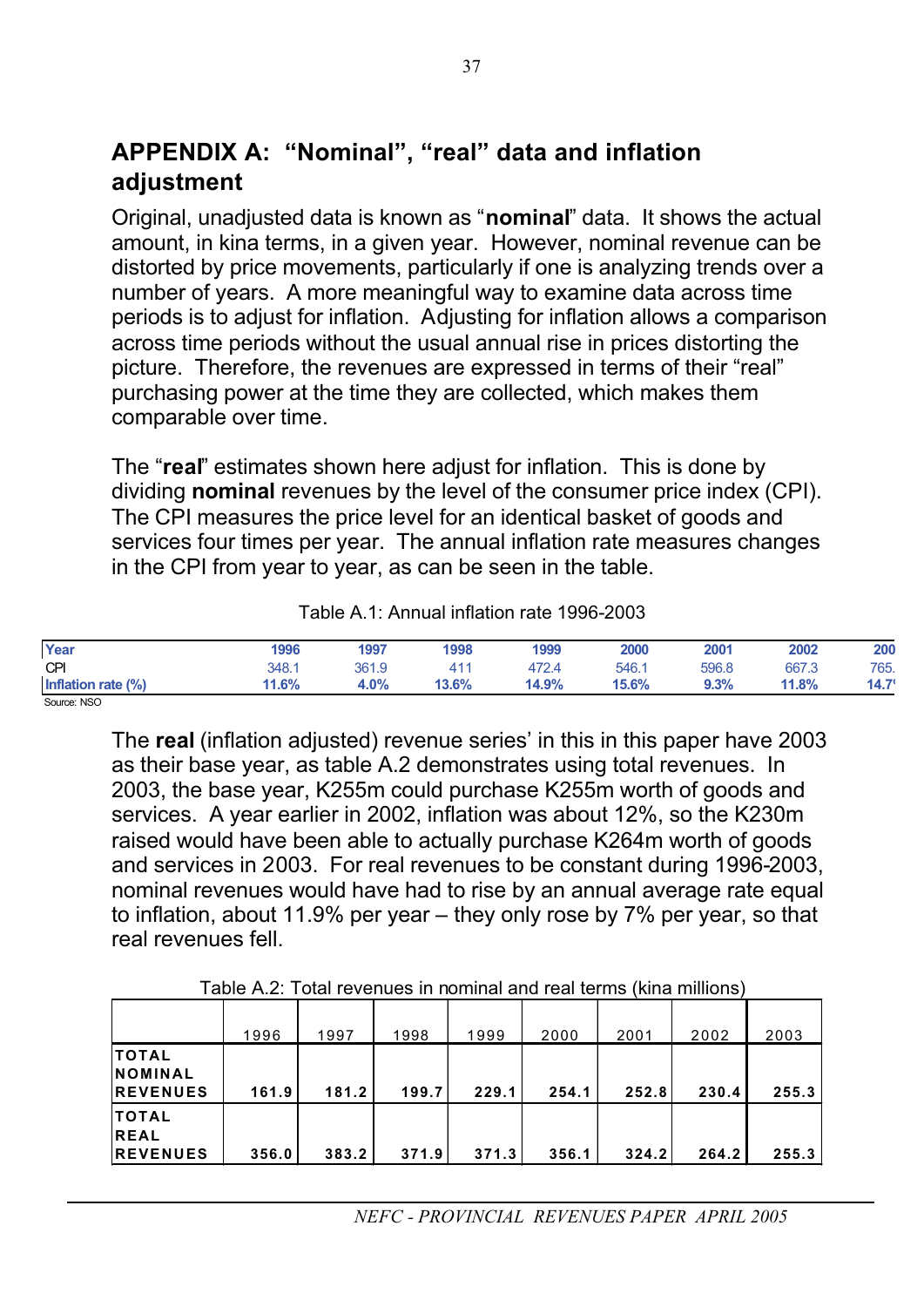| .s – an example of a PGAS accoun' |
|-----------------------------------|
|                                   |
|                                   |
|                                   |
|                                   |
|                                   |
|                                   |
|                                   |
|                                   |
|                                   |
|                                   |
|                                   |
|                                   |
|                                   |
|                                   |
|                                   |
|                                   |
|                                   |
|                                   |
|                                   |
|                                   |
|                                   |
|                                   |
|                                   |
|                                   |
|                                   |
|                                   |
|                                   |
|                                   |
|                                   |
|                                   |
|                                   |
|                                   |
|                                   |
| Jata sources and methods          |
|                                   |
|                                   |
| נ<br>l                            |
| Ĭ.                                |
| j<br>m                            |
|                                   |
|                                   |
|                                   |
|                                   |
|                                   |
| Í<br>١                            |
|                                   |
|                                   |
| Г<br>Ш                            |
| <u>ה</u>                          |
|                                   |
| L                                 |
| `<br>⊲<br>l                       |

|        | Notes about electronic files                                                |                    |                                                                                                                                                                                                                                                                     |               |              |                   |                  |              |                |
|--------|-----------------------------------------------------------------------------|--------------------|---------------------------------------------------------------------------------------------------------------------------------------------------------------------------------------------------------------------------------------------------------------------|---------------|--------------|-------------------|------------------|--------------|----------------|
|        |                                                                             |                    | 1. The base source files NEFC has used were provided as electronic PGAS files in September 2003, and<br>additional files in December 2003 and February 2004, by Department of Finance                                                                               |               |              |                   |                  |              |                |
|        |                                                                             |                    | 2. These data files are per local PGAS entries, as recorded in PGAS by provincial budget staff.                                                                                                                                                                     |               |              |                   |                  |              |                |
|        |                                                                             |                    |                                                                                                                                                                                                                                                                     |               |              |                   |                  |              |                |
|        |                                                                             |                    | 3. The files were provided as "tilda delimited" text files, that NEFC has extracted into *.xls format, that each provincial sheet is linked<br>to. There are about 120 files for the seven years, 19 provinces. An example of an extracted file is below - ENB 2001 |               |              |                   |                  |              |                |
|        | NEFC understands from IT Division that a software update to the             |                    | 4. It should be noted that the PGAS system does not allow aggregation and reporting of time series in the manner presented here.<br>PGAS query system makes the task of extracting                                                                                  |               |              |                   |                  |              |                |
|        |                                                                             |                    |                                                                                                                                                                                                                                                                     |               |              |                   |                  |              |                |
|        | historical provincial revenue data from PGAS labour intensive, as           |                    | each individual file needs to be extraced and copied                                                                                                                                                                                                                |               |              |                   |                  |              |                |
|        | 5. NEFC had sought provinces' revenues for the period 1996 to 2002.         |                    |                                                                                                                                                                                                                                                                     |               |              |                   |                  |              |                |
|        | ITD was able to provide all of the electronic revenue files for this period |                    |                                                                                                                                                                                                                                                                     |               |              |                   |                  |              |                |
|        |                                                                             |                    | 6. As highlighted in the notes above, some adjustments have been made to royalties, dividends and VAT in the NEFC dataset,                                                                                                                                          |               |              |                   |                  |              |                |
|        |                                                                             |                    | based rather on actual payments by MRDC, the Departments of Mining and Petroleum and resource company records                                                                                                                                                       |               |              |                   |                  |              |                |
|        | Sampl EAST NEW BRITAIN 2001                                                 |                    |                                                                                                                                                                                                                                                                     |               |              |                   |                  |              |                |
|        |                                                                             |                    |                                                                                                                                                                                                                                                                     |               |              |                   |                  |              |                |
| Divisn | Division Description                                                        | Func               | δn<br><b>Function Descript</b>                                                                                                                                                                                                                                      | Orig Estimate | Pro-Rata Est | <b>YTD Actual</b> | Variance         | Remrk        | % YTD          |
|        | 603 Provincial Taxation                                                     |                    | VAT on Goods                                                                                                                                                                                                                                                        | 5,530,000     | 5,530,000    | 5,529,858         | 142              | UNDER        | $\frac{00}{1}$ |
|        | 603 Provincial Taxation                                                     |                    | 2 VAT on Services                                                                                                                                                                                                                                                   | 1,450,000     | 1,450,000    | 1,449,858         |                  | 142 UNDER    | $\frac{00}{1}$ |
|        | 603 Provincial Taxation                                                     |                    | 3 VAT on Liquor                                                                                                                                                                                                                                                     | 910.000       | 910,000      | 909,996           | $\overline{4}$   | UNDER        | 100            |
|        | Taxation<br>603 Provincial                                                  | $\overline{4}$     | VAT on Fuel                                                                                                                                                                                                                                                         | ,350,000      | 1,350,000    | 1,353,820         | 3,820            | OVER         | 100.3          |
|        | 603 Provincial Taxation                                                     |                    | Sales Tax 1999<br>5 Land-O/Standing                                                                                                                                                                                                                                 | 100.000       | 100,000      | 17,908            |                  | 82,092 UNDER | 17.9           |
|        | 603 Provincial Taxation                                                     |                    | 6 Land Rates Tax                                                                                                                                                                                                                                                    | 1,000,000     | 1,000,000    | 201.915           | 98,085           | UNDER        | 20.2           |
| 604    | Fees<br>∞<br>Licences<br>Provincial                                         |                    | Motor Vehicle Registration                                                                                                                                                                                                                                          | 800,000       | 800,000      | 823,529           | 23,529           | OVER         | 102.9          |
|        | 604 Provincial Licences & Fees                                              |                    | 2 Driving Licences                                                                                                                                                                                                                                                  | 200,000       | 200,000      | 197,811           | 2,189            | UNDER        | 98.9           |
|        | 604 Provincial Licences & Fees                                              |                    | 3 Liquor Licences                                                                                                                                                                                                                                                   | 180.000       | 180.000      | 152,903           | 27.097           | UNDER        | 84.9           |
| 604    | Provincial Licences & Fees                                                  | 4                  | ngs(ENB Dev.Co<br>Commercial Earn                                                                                                                                                                                                                                   | 700,000       | 700,000      |                   | 700,000          | <b>UNDER</b> | 0              |
|        | 604 Provincial Licences & Fees                                              | 5                  | Former Years Appropriations                                                                                                                                                                                                                                         | 3,000,000     | 3,000,000    | 774,750           | 2,225,250 JUNDER |              | 25.8           |
|        | 604 Provincial Licences & Fees                                              | $\overline{\circ}$ | Sundries                                                                                                                                                                                                                                                            | 400.000       | 400.000      | 179.712           | 220.288          | UNDER        | 44.9           |
|        |                                                                             |                    | <b>GRAND TOTAL</b>                                                                                                                                                                                                                                                  | 15,620,000    | 15,620,000   | 11,592,060        | 4,027,940 UNDER  |              | 74.2           |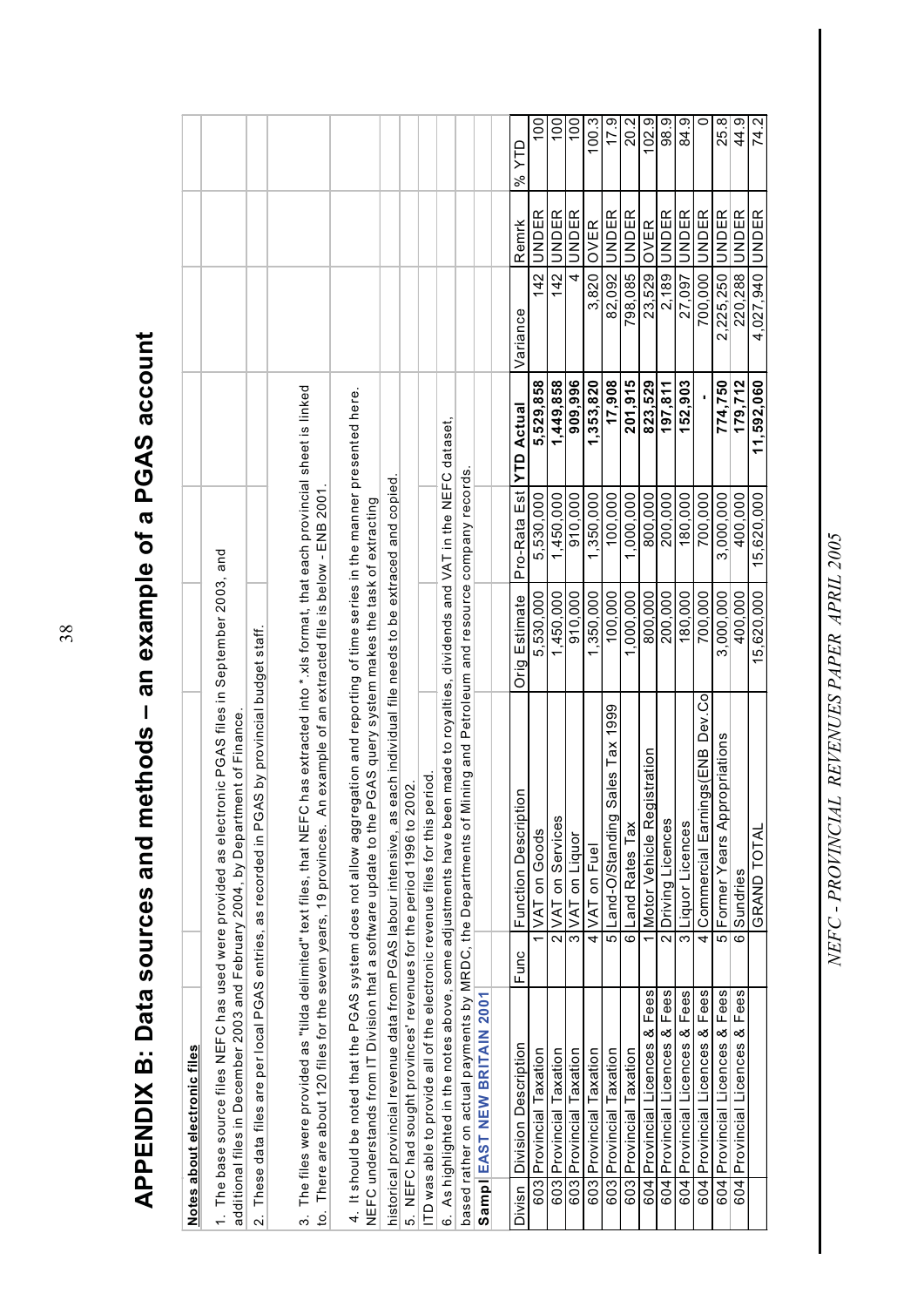# **APPENDIX C: Detailed revenue and grants tables 1996-2003**

## Appendix C.1

**Nominal and real Kina per head revenues tables by province** for each of the three main categories: Local revenues, RST/VAT and benefits from Natural Resources. Real Kina per head revenues have been calculated using: the Consumer Price Index (to inflation adjust nominal revenues) and annual Provincial and NCD populations derived from NSO recommended Census growth rates (1980 to 2000 average annual population growth rate has been used).

### Appendix C.2

**Summary tables of recurrent National Government grants** made to Provinces and the NCD from 1996-2003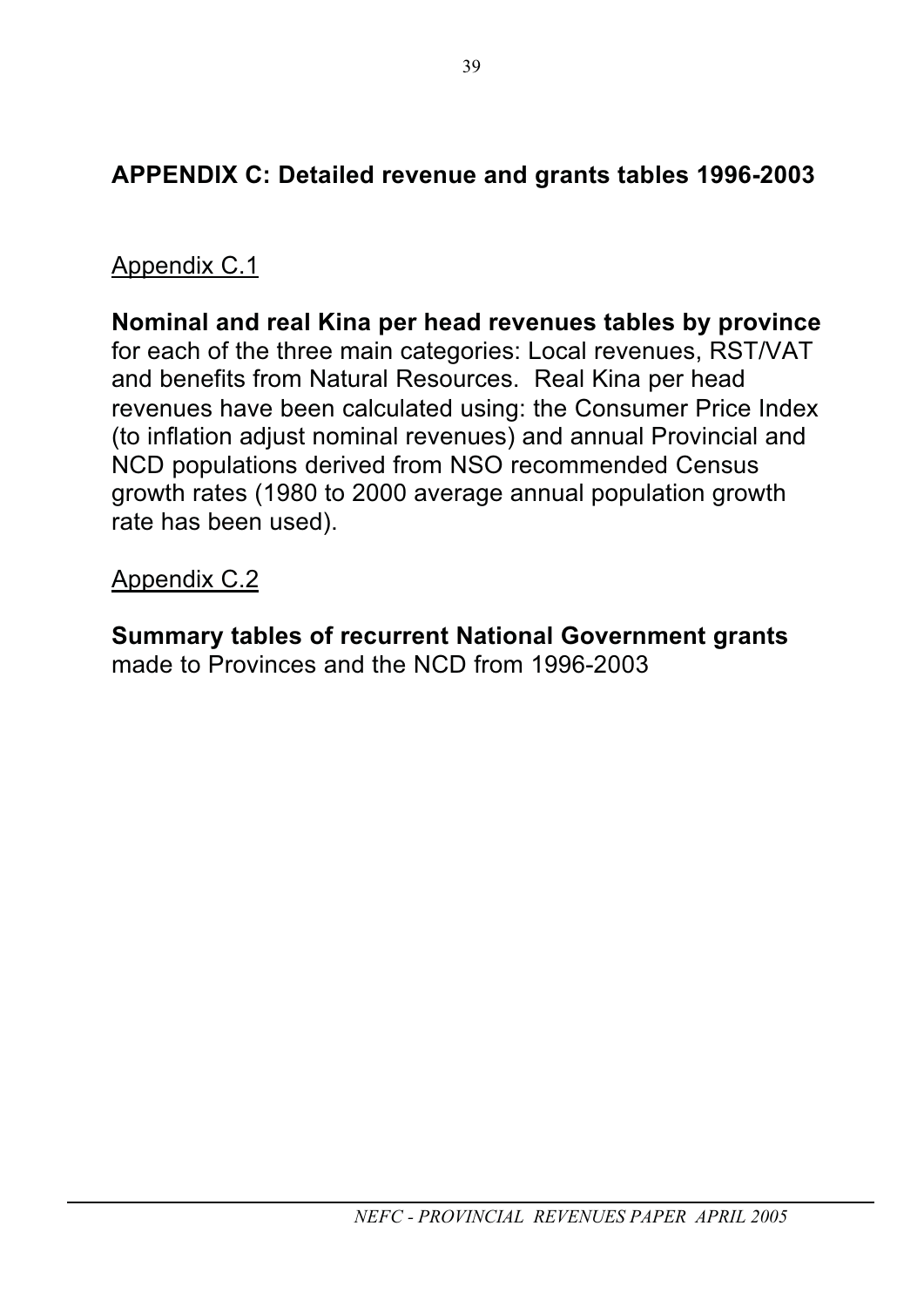APPENDIX C.1<br>WESTERN PROVINCE WESTERN PROVINCE APPENDIX C.1

|                                                                     | 1996      | 1997       | 1998       | 1999       | 2000       | 2001       | 2002       | 2003       |
|---------------------------------------------------------------------|-----------|------------|------------|------------|------------|------------|------------|------------|
| excluding former year's<br><b>TOTAL REVENUES</b><br>appropriations) | 9,147,577 | 17,329,054 | 22,198,703 | 25,684,837 | 13,327,285 | 29,778,254 | 19,391,914 | 20,427,707 |
|                                                                     |           |            |            |            |            |            |            |            |
| RSTIVAT                                                             | 133,092   | 201,305    | 325,288    | 261,284    | 892,908    | 892,908    | 892,908    | 892,908    |
| <b>NATURAL RESOURCES</b><br><b>BENEFITS FROM</b>                    | 8,790,936 | 16,340,597 | 21,539,000 | 25,067,000 | 12,303,000 | 28,488,000 | 18,460,280 | 19,314,901 |
| <b>LOCAL REVENUES:</b>                                              | 223,549   | 787,152    | 334,415    | 356,553    | 131,377    | 397,346    | 38,726     | 219,898    |
| <b>MOTOR VEHICLE</b><br>REG/DRIVING LICENCES                        | 77,364    | 10,749     | 164,408    | 60,624     | 83,515     | 332,294    | 12,404     | 141,684    |
| MISCELLENEOUS<br><b>REVENUES</b>                                    | 14,487    | 666,195    | 15,742     | 268,967    | 15,423     | 32,050     | 13,096     | 5,917      |
| LIQUOR LICENCES                                                     | 39,457    | 30,350     | 31,459     | Ï          | ı          | ı          | 9,130      | 34,160     |
| HOUSING RENTS                                                       | 15,332    | 16,999     | 32,216     | 26,832     | 32,440     | 24,870     | 2,979      | 20,714     |
| GAMBLING TAXES                                                      | 62,475    | 31,174     | 56,033     | 130        |            | ī          |            |            |
| <b>OTHER MINOR</b><br><b>REVENUES</b>                               | 14,435    | 31,685     | 34,557     | $\circ$    | $\circ$    | 8,132      | 1,117      | 17,423     |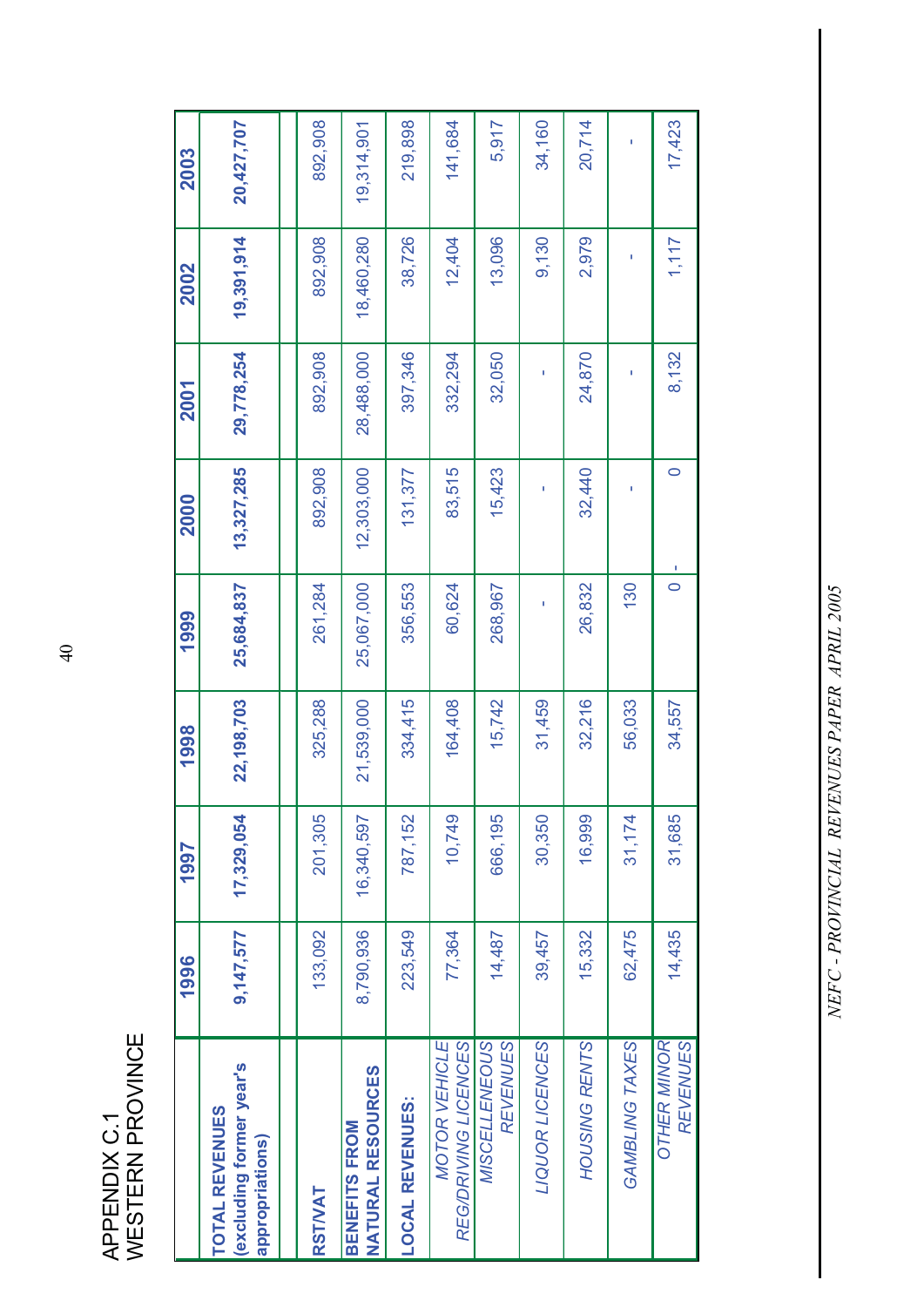**GULF PROVINCE** GULF PROVINCE

|                                                            | 1996      | 1997      | 1998      | 1999      | 2000      | 2001      | 2002      | 2003      |
|------------------------------------------------------------|-----------|-----------|-----------|-----------|-----------|-----------|-----------|-----------|
| <b>TOTAL REVENUES (ex)</b><br>former yrs)                  | 6,122,845 | 3,484,278 | 2,016,719 | 4,241,420 | 6,452,152 | 4,820,955 | 3,815,094 | 4,060,242 |
| RSTIVAT                                                    | 275,570   | 349,979   | 299,843   | 450,390   | 510,314   | 511,459   | 510,312   | 510,312   |
| <b>BENEFITS FROM</b><br><b>RESOURCES</b><br><b>NATURAL</b> | 4,785,000 | 3,028,588 | 1,323,200 | 3,702,840 | 5,850,499 | 3,156,300 | 3,132,003 | 1,503,000 |
| <b>LOCAL REVENUES:</b>                                     | 1,062,275 | 105,711   | 393,677   | 88,189    | 91,339    | 1,153,196 | 172,779   | 2,046,930 |
| REG/LIC FEES<br><b>MOTOR VEHICLE</b>                       | 23,482    | 40,787    | 28,393    | 20,178    | 33,586    | 16,486    | 10,199    | 6,861     |
| SUNDRY RECEIPTS                                            | 509,601   |           | 269,956   | 41,136    | 5,590     | 834       | 1,320     | 526,730   |
| SANITATION/GARBAG<br>E CHARGES                             | 11,155    | 11,820    | 13,391    | 4,986     | 4,649     | 3,213     | p         | 2,920     |
| SHIPPING SERVICES<br>SALES-<br>CROCODILES,<br>PRODUCE AND  | 20,989    | 1,303     | 16,748    | 5,885     | 24,972    | 100,000   |           | 2,637     |
| <b>INVESTMENTS - NON</b><br><b>NO</b>                      | 100,000   | ı         | 29,310    | ı         | ı         | 500,000   | ı         | ı         |
| <b>REVENUES</b><br><b>OTHER MINOR</b>                      | 397,049   | 51,801    | 35,880    | 16,005    | 22,542    | 532,664   | 161,260   | 1,507,782 |

NEFC - PROVINCIAL REVENUES PAPER APRIL 2005 *NEFC - PROVINCIAL REVENUES PAPER APRIL 2005*

41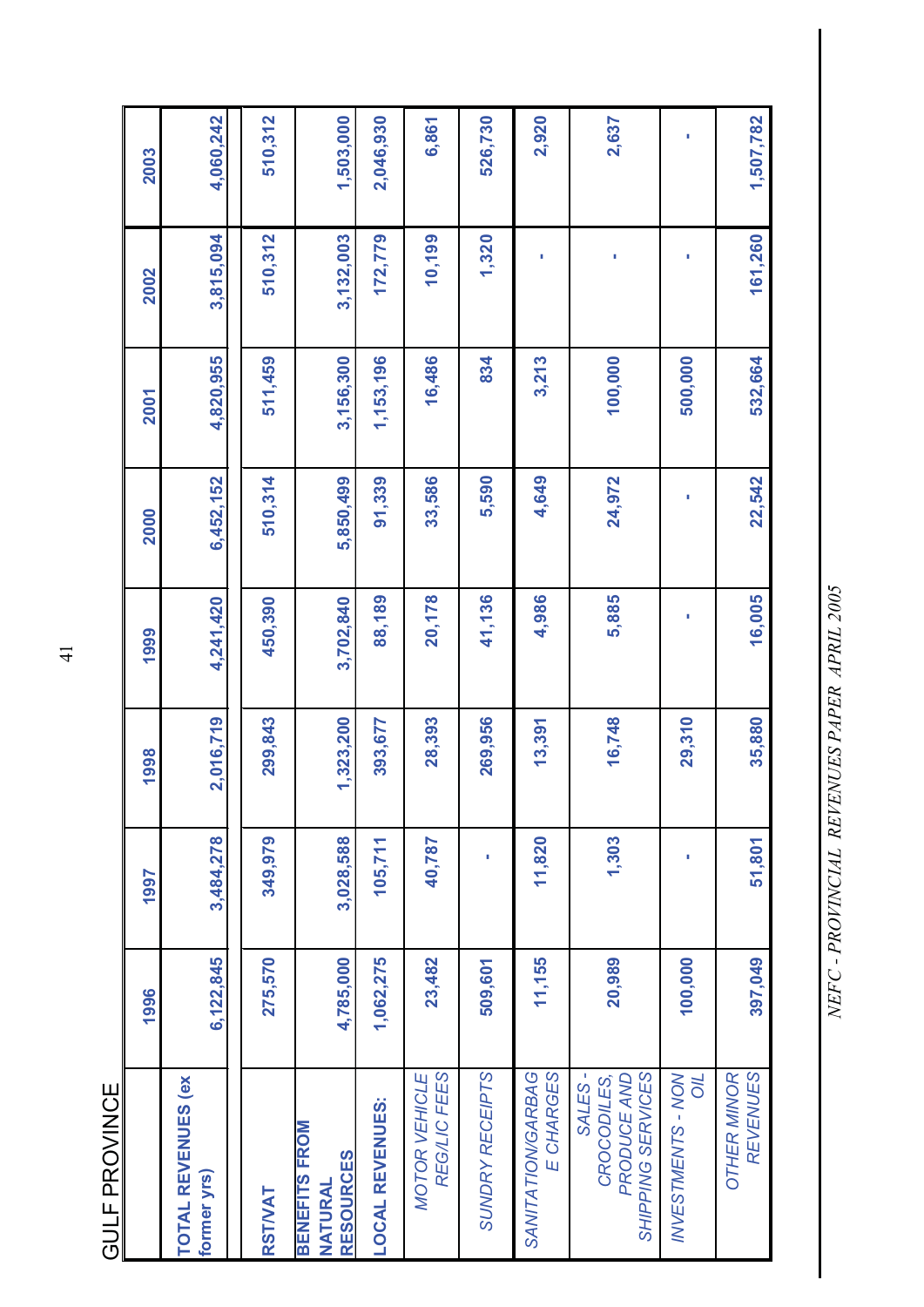CENTRAL PROVINCE CENTRAL PROVINCE

|                                                  | 1996      | 1997      | 1998      | 1999      | 2000         | 2001      | 2002      | 2003      |
|--------------------------------------------------|-----------|-----------|-----------|-----------|--------------|-----------|-----------|-----------|
| <b>TOTAL revenues (ex</b><br>fmr yrs)            | 1,808,043 | 2,604,935 | 2,899,598 | 2,688,100 | 3,734,007    | 2,284,042 | 5,114,904 | 3,092,659 |
|                                                  |           |           |           |           |              |           |           |           |
| <b>RSTWAT</b>                                    | 907,408   | 493,805   | 370,014   | 343,038   | 687,936      | 687,936   | 687,936   | 687,936   |
| <b>NATURAL RESOURCES</b><br><b>BENEFITS FROM</b> | 137,329   | 122,673   | 204,982   | 290,342   | 217,958      | 291,314   | 290,905   | 429,368   |
| <b>LOCAL REVENUES:</b>                           | 673,305   | 1,988,456 | 2,324,602 | 2,054,720 | 2,828,113    | 1,304,792 | 4,136,063 | 1,975,355 |
| NCDC GRANT                                       |           | 970,000   | 420,000   | 7,559     | 500,000      | 160,000   | 3,549,730 | 887,955   |
| <b>MOTOR VEHICLE REG</b>                         | 455,403   | 659,016   | 837,364   | 565,042   | 599,551      | 330,977   | 105,000   | 160,000   |
| LIQUOR LICENCES                                  | 133,414   | 110,689   | 18,129    | 46,127    | 25,740       | 26,973    | 18,099    | 18,524    |
| GAMBLING TAXES                                   | п         | ı         | 96        | 854,445   | 1,678,766    | 750,820   | 377,519   | 323,460   |
| MISCELLENEOUS                                    | ۱         | ۱         | 998,135   | 533,087   | 4,296        | 23,326    | 72,527    | 570,862   |
| <b>RENTALS</b>                                   | 22,842    | 11,206    | 46,319    | 18,233    | 19,741       | 9,716     | 13,188    |           |
| <b>REVENUES</b><br><b>OTHER MINOR</b>            | 61,647    | 237,545   | 4,559     | 30,226    | $\mathbf{S}$ | 2,979     |           | 14,554    |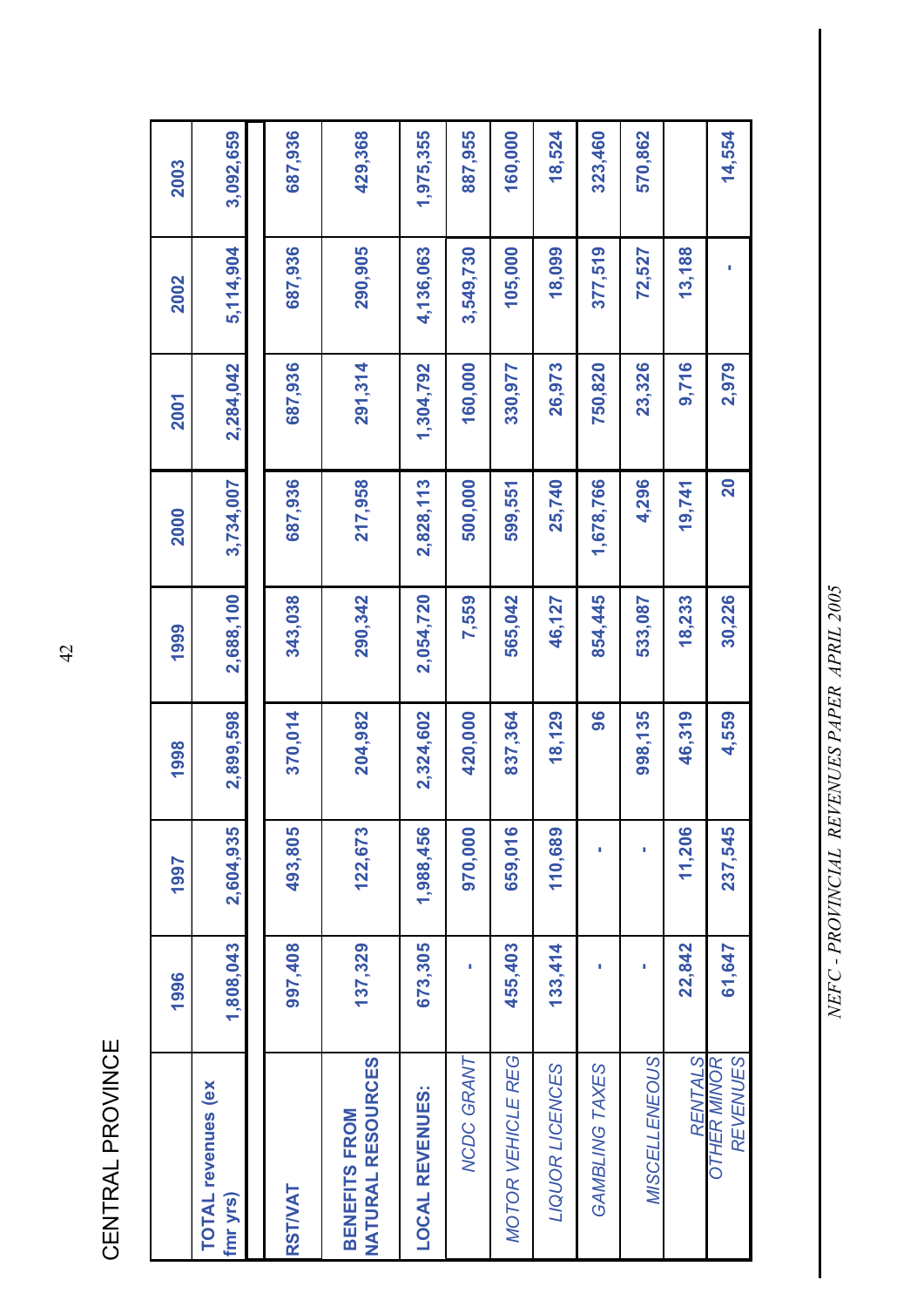NATIONAL CAPITAL DISTRICT NATIONAL CAPITAL DISTRICT

|                                                | 1996                   | 1997                   | 998                        | 1999                   | 2000                   | 2001                   | 2002                 | 2003                   |
|------------------------------------------------|------------------------|------------------------|----------------------------|------------------------|------------------------|------------------------|----------------------|------------------------|
| Ranu debt)<br>TOTAL<br><b>REVENUES (ex Eda</b> | 51,383,393             | 61, 159, 112           | 65,637,500                 | 74,776,742             | 83,352,686             | 80,866,784             | 79,363,644           | 83,760,615             |
| RST/VAT/GST                                    | 41,094,409             | 50,859,573             | 53,796,751                 | 66,249,876             | 72,651,683             | 71,821,279             | 71,088,992           | 71,059,209             |
| LOCAL REVENUES:                                | 10,288,984             | 10,299,539             | 11,840,749                 | 8,526,866              | 10,701,003             | 9,045,505              | 8,274,652            | 12,701,406             |
| <b>Land Rates</b>                              | 3,336,920              | 2,044,824              | 2,280,063                  | 2,434,354              | 3,205,596              | 2,632,317              | 2,505,427            | 3,536,029              |
| Garbage and<br>sanitation charges              | 760,419                | 1,034,659              | 1,013,254                  | 1,083,172              | 658,546                | 596.111                | 397,018              | 905,867                |
| Building, trading and                          |                        |                        |                            |                        |                        |                        |                      |                        |
| other licences<br><b>Gambling Taxes</b>        | 1,630,277<br>2,360,901 | 1,545,304<br>4,496,564 | 1,687,669<br>00,070<br>5,1 | 1,560,984<br>1,485,144 | 1,943,488<br>1,207,326 | 2,200,222<br>1,784,357 | 1,711,859<br>585,435 | 1,787,622<br>2,500,000 |
| Other income                                   | 1,459,831              | 360,788                | 932,059                    | 914,551                | 2,337,928              | 255,382                | 473,288              | 891,677                |
| Fees & Fines                                   | 452,111                | 654,971                | 638,911                    | 425,873                | 372,384                | 385,083                | 208,194              | 619,480                |
| Interest Income                                | 288,525                | 162.429                | 188,723                    | 622,788                | 975,735                | 1,158,523              | 2,317,200            | 2,415,366              |
| Other minor                                    |                        |                        |                            |                        |                        |                        |                      |                        |
| revenues                                       |                        | ī                      | I                          | ı                      | ı                      | 33,510                 | 76,231               | 45,365                 |
| ;<br>>+^+^                                     |                        |                        |                            |                        |                        |                        |                      |                        |

Notes:<br>1. Eda Ranu debt (principal) receipts have been excluded. 1. Eda Ranu debt (principal) receipts have been excluded.

NEFC - PROVINCIAL REVENUES PAPER APRIL 2005 *NEFC - PROVINCIAL REVENUES PAPER APRIL 2005*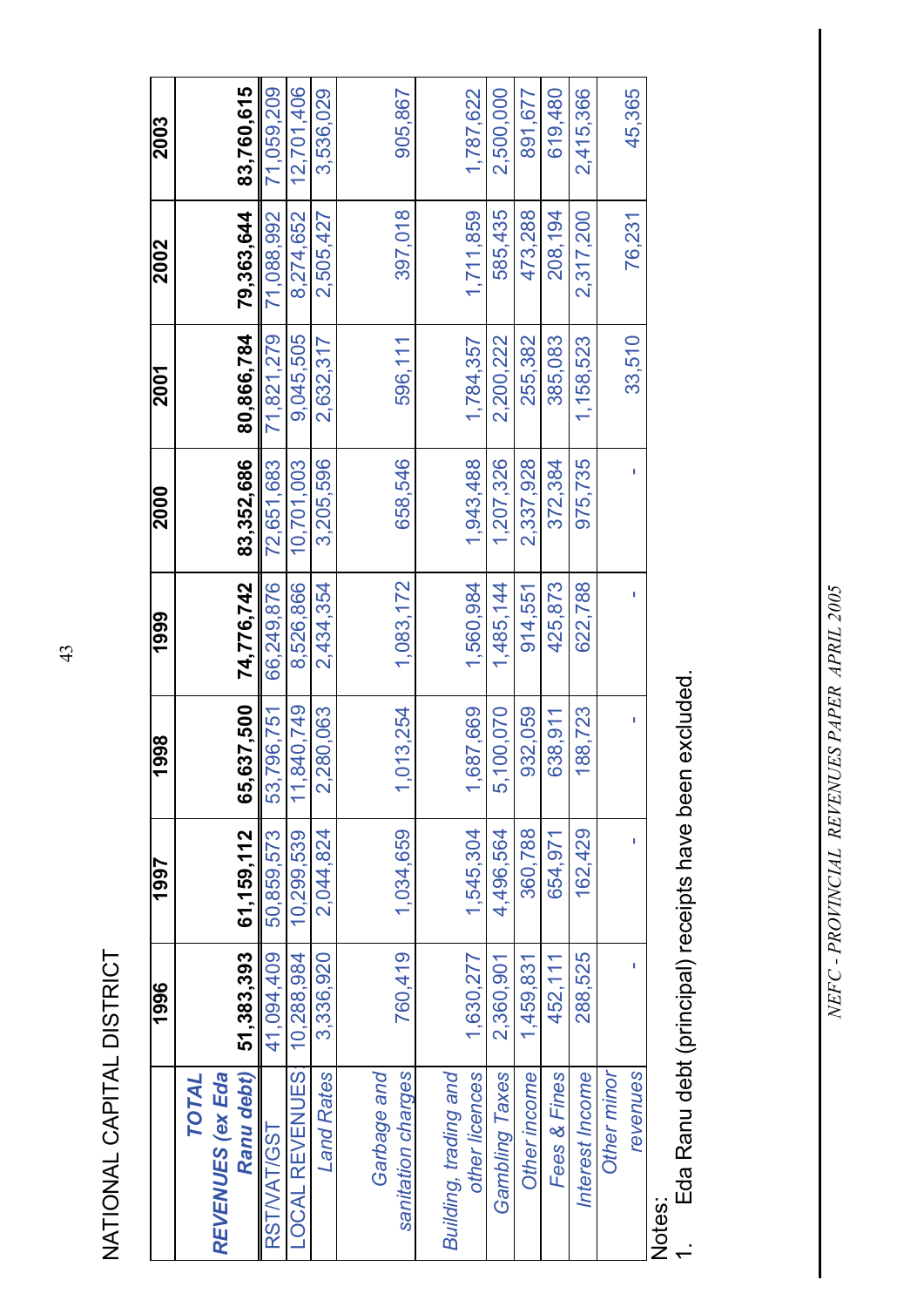MILNE BAY MILNE BAY

|                                                                    | 1996      | 1997      | 1998      | 1999      | 2000      | 2001      | 2002      | 2003      |
|--------------------------------------------------------------------|-----------|-----------|-----------|-----------|-----------|-----------|-----------|-----------|
| <b>TOTAL REVENUES (ex)</b><br>fmr yrs)                             | 5,018,443 | 6,780,319 | 4,932,855 | 5,363,347 | 5,966,630 | 4,646,146 | 4,499,741 | 6,684,328 |
| RSTIVAT                                                            | 1,267,539 | 1,321,915 | 1,804,307 | 2,057,967 | 1,988,748 | 1,988,748 | 1,988,748 | 1,988,748 |
| NATURAL RESOURCE<br>BENEFITS FROM                                  | 2,357,420 | 2,475,205 | 1,529,746 | 1,694,000 | 1,914,000 | 1,643,000 | ,770,510  | ,559,997  |
| LOCAL REVENUES:                                                    | 1.393,484 | 2,983,198 | 1,598,802 | 1,611,380 | 2,063,882 | 1,014,398 | 740,483   | 3,135,583 |
| LIQUOR LICENCES                                                    | 35,552    | 23,997    | 24,256    | 27.810    | 29,844    | 56,590    | 80,591    | 124.003   |
| <b>MOTOR VEH</b>                                                   | 151,526   | 173,805   | 213.798   | 166,912   | 237.481   | 260.515   | 270,563   | 389,857   |
| REGISTRATION<br>CHARGES<br>REG/DRIVERS LIC<br>MARITIME: SAFETY AND | 4,573     | 10.111    | 6,239     | 8.760     | 6,666     | 7,260     | 12,335    | 11.247    |
| OTHER MISC REVENUES<br>FEES, FINES, PERMITS,                       | 6,596     | 24,679    | 24,122    | 10,128    | 156.057   | 21,462    | 86.831    | 190.915   |
| GAMBLING TAXES                                                     | 8,265     | 9,943     | 7.750     | .482<br>က |           |           |           |           |
| ASSET SALES                                                        | 43,489    | 62,150    | 12.248    | 8,199     | 276,439   | 628       | 2.093     | 771,048   |
| RENTALS AND SALES                                                  | 96,723    | 90,009    | 114,264   | 117.731   | 209,383   | 168,298   | 135,287   | 109,583   |
| <b>INTEREST ON DEPOSITS</b>                                        | 1,035,474 | 421,936   | 976,094   | 1,087,008 | 901,949   | 303,626   | 124,326   | 178,066   |
| <b>INVESTMENT DIVIDENDS</b>                                        |           | 2.155.129 | 210,950   | 163.139   | 223,838   | 171,200   |           | 59,361    |
| <b>OTHER MINOR</b><br><b>REVENUES</b>                              | 11,286    | 11,441    | 9,081     | 18,212    | 22,224    | 24,820    | 28,457    | 1,301,503 |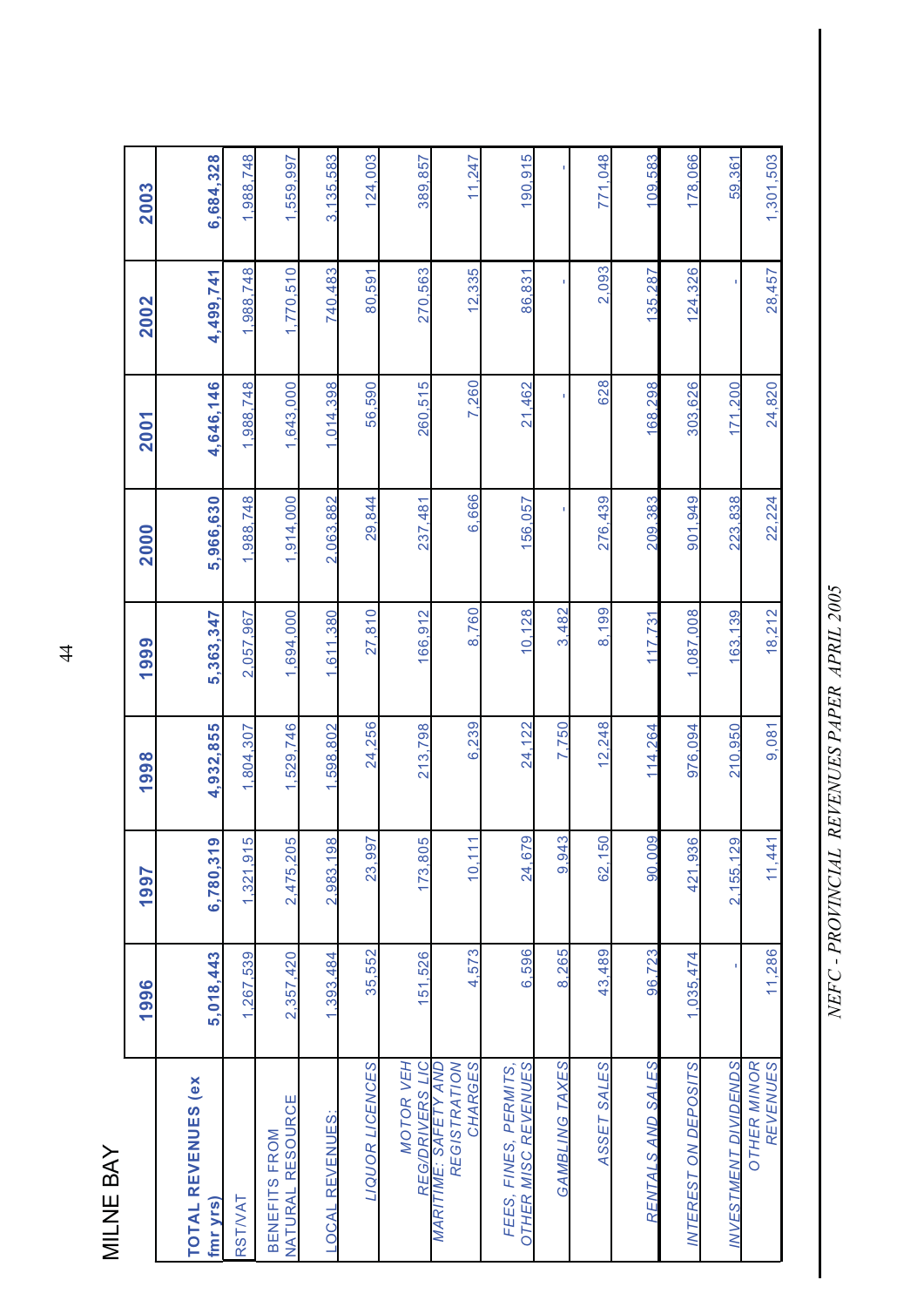ORO

|                                       | 1996      | 1997      | 1998      | 1999      | 2000      | 2001      | 2002      | 2003      |
|---------------------------------------|-----------|-----------|-----------|-----------|-----------|-----------|-----------|-----------|
| <b>TOTAL REVENUES (ex</b><br>fmr yrs) | 1,218,803 | 1,514,887 | 2,496,463 | 1,416,098 | 1,548,942 | 1,557,099 | 1,514,874 | 1,637,951 |
| RST/VAT                               | 924,778   | 1,156,027 | 1,269,218 | 1,277,740 | 1,355,388 | 1,355,388 | 1,355,388 | 1,355,388 |
| NATURAL RESOURCES<br>BENEFITS FROM    | 91,113    | 56,052    | 88,472    | 13,322    | f,        | ı         | T,        |           |
| LOCAL REVENUES:                       | 202,912   | 302,808   | 1,138,773 | 125,035   | 193,554   | 201,711   | 159,486   | 282,563   |
| MOTOR VEHICLE<br>REG/DRIVING LICENCES | 88,945    | 110,697   | 107,725   | 71,603    | 94,674    | 99,411    | 99,568    | 120,129   |
| LIQUOR LICENCES                       | 56,913    | 94,767    | 95,097    | 31,557    | 24,810    | 26,794    | 36,920    | 27,620    |
| LAND TAXES/RATES                      | ۱         | 162       | 21,032    | f,        | 5,103     | 560       | f,        | f,        |
| MISCELLENEOUS<br><b>RECEIPTS</b>      | 4,402     | 80        | 871,158   | Ï         | 19,320    | 20,893    | 417       | 113,786   |
| OTHER MINOR REVENUE<br>HEADS          | 52,652    | 97,102    | 43,761    | 21,876    | 49,647    | 54,053    | 22,581    | 21,028    |
|                                       |           |           |           |           |           |           |           |           |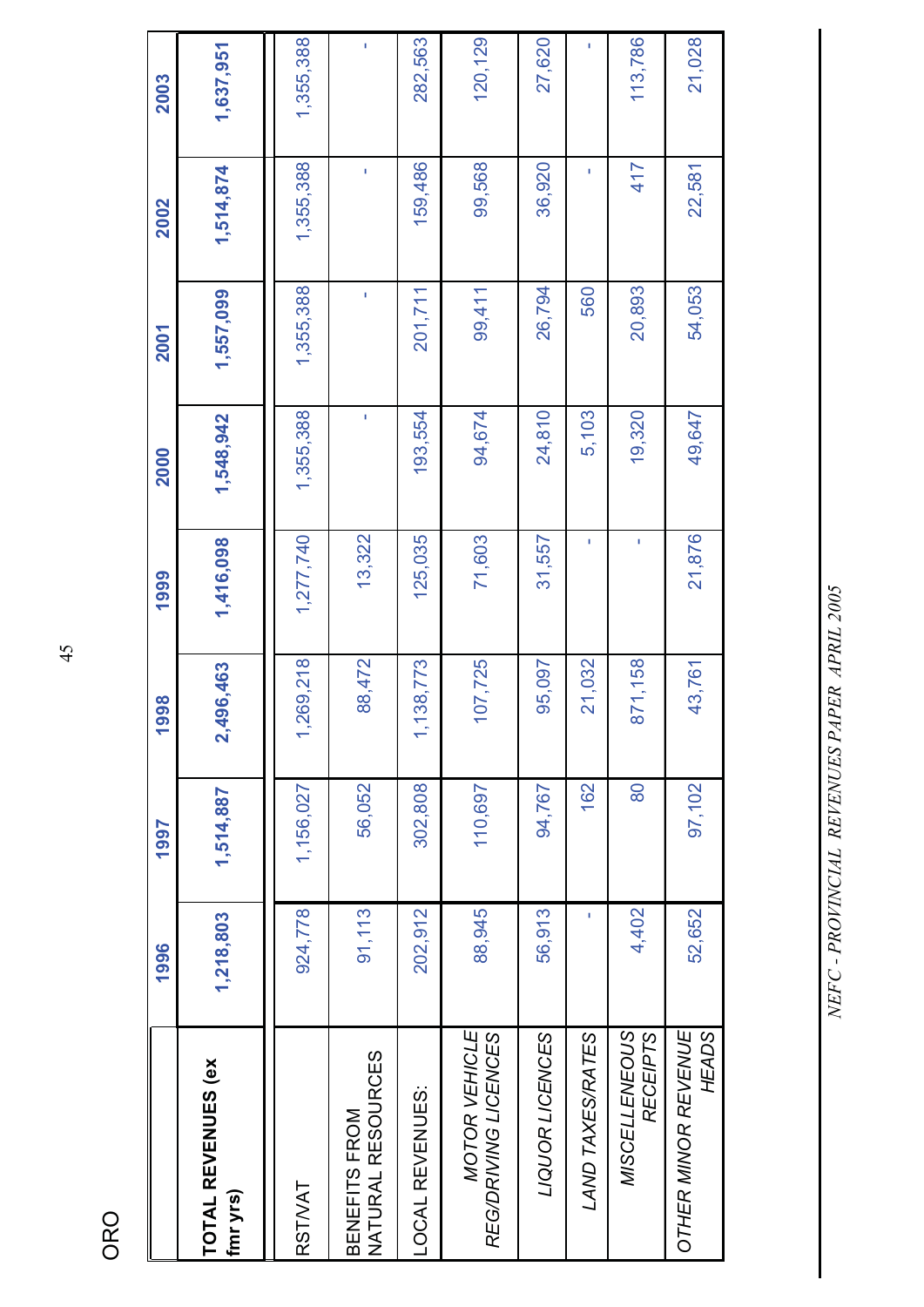SOUTHERN HIGHLANDS SOUTHERN HIGHLANDS

|                                            | 1996       | 1997         | 1998                             | 999<br>ᡪ                              | 2000             | 200                                 | 2002                        | 2003                   |
|--------------------------------------------|------------|--------------|----------------------------------|---------------------------------------|------------------|-------------------------------------|-----------------------------|------------------------|
| (ex<br>REVENUES<br><b>TOTAL</b><br>fmr yrs | 20,034,639 | 14,720,047   | 18,146<br>10,74                  | 17,300,257                            | 21,968,984       | 17,790,268                          | 16,001,414                  | 30,286,940             |
|                                            |            |              |                                  |                                       |                  |                                     |                             |                        |
| RSTIVAT                                    | 631,857    | .718<br>376, | 859,331                          | 922,642                               | .419.732<br>ᡪ    | .732<br>,419,<br>ᡪ                  | .419.732<br>۳               | 419,732<br>۳           |
| BENEFITS FROM<br>NAT RESOURCES             | 18,096,531 | 13,869,091   | 8,899,947                        | 15,787,403                            | 19,994,036       | ,406<br>15,647                      | 499,794<br>$\overline{4}$ . | 27,100,000             |
| REVENUES:<br>LOCAL                         | 1,306,252  | 474,238      | 988,867                          | 590,212                               | 555,216          | 723,130                             | 81,888                      | 1,767,208              |
| MOTOR VEH<br>TRUCKS/PMVS<br>REG/HEAVY      | 92.632     | 56.839       | 31,442<br>٣                      | 321<br>143.                           | 166.852          | .296<br>140                         | 476<br>52                   | 150,000                |
| DRIV LICENCES                              | 49,990     | 36,565       | N<br>97<br>$\frac{8}{2}$         | 240<br>54                             | 880<br>46.       | 769<br>39                           | 044<br>$\frac{6}{1}$        | 000<br>$\overline{30}$ |
| LIQUOR<br>LICENCES                         | 4,307      | ٠            | ,954<br>$\overline{\phantom{0}}$ | .500<br>4<br>$\overline{\phantom{0}}$ | ,450<br>$\infty$ | 300<br>$\overline{\mathbf{N}}$<br>ᡪ | 9,050                       | 12,000                 |
| RENTALS<br>HOUSING                         | 19,922     | 5,751        | 240,398                          | 11,091                                | 12,940           | 118<br>တ                            | 3,888                       | 50,000                 |
| <b>INVESTMENTS</b><br>(NON MINING)         | 6,038      | 100,890      | 30,000                           | 140,000                               | 138,000          | 50,000                              | ٠                           | 180,000                |
| <b>EXERCISE</b><br>DEFAULT<br>RECOVERY     | 1,120,000  | 184,135      | 14,674<br>33                     | .853<br>204                           | 169,963          | ı                                   | ı                           | 250,000                |
| REVENUES<br><b>OTHER MINOR</b>             | 13,363     | 90,058       | 5,423<br>$\overline{1}$          | 22,208                                | 17, 131          | 471,646                             | 430                         | 1,095,208              |

NEFC - PROVINCIAL REVENUES PAPER APRIL 2005 *NEFC - PROVINCIAL REVENUES PAPER APRIL 2005*

46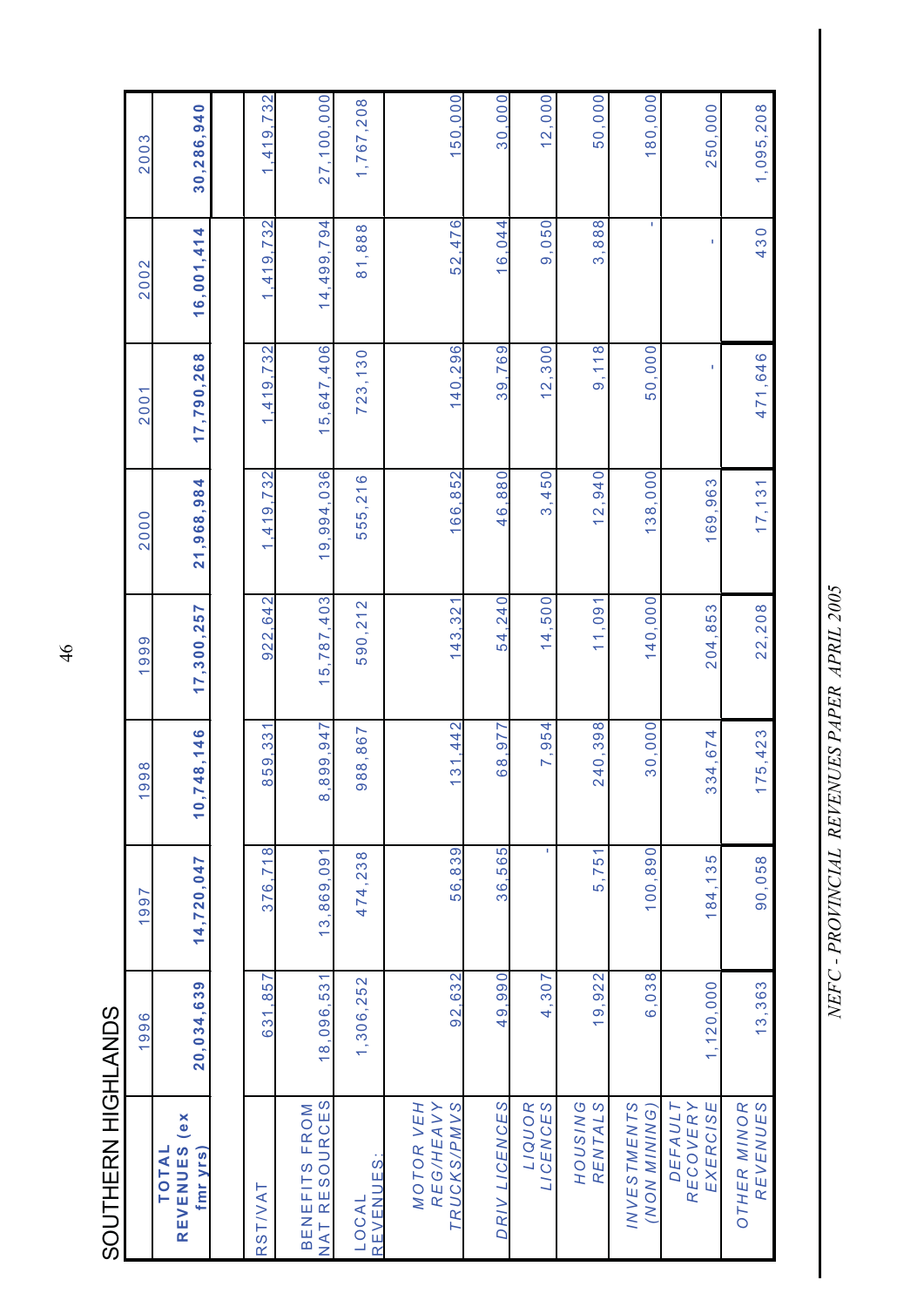ENGA PROVINCE ENGA PROVINCE

|                                                        | 1996      | 1997      | 1998                  | 1999       | 2000       | 2001       | 2002       | 2003       |
|--------------------------------------------------------|-----------|-----------|-----------------------|------------|------------|------------|------------|------------|
| <b>TOTAL REVENUES (ex</b><br>fmr yrs)                  | 5,426,743 | 5,506,797 | 721<br>10,194,        | 11.064.046 | 21,052,663 | 21,318,484 | 11,795,620 | 17,991,446 |
| <b>RSTIVAT</b>                                         | 799,925   | 1,011,432 | 1,478,287             | 2,981,201  | 3,259,155  | 3,239,213  | 3,174,898  | 3,174,516  |
| <b>NAT RES BENEFITS</b>                                | 3,715,780 | 3,774,194 | 716<br>4,898,         | 5,773,662  | 13,024,041 | 12,302,106 | 7,857,920  | 13,647,883 |
| <b>LOCAL REVENUES:</b>                                 | 911,038   | 721, 171  | 718<br>3,817,         | 2,309,183  | 4,769,467  | 5,777,164  | 762,802    | 1,169,047  |
| LICENCES<br><b>REG/DRIVING</b><br><b>MOTOR VEHICLE</b> | 128,894   | 108,754   | 167,586               | 137,981    | 150,478    | 103,471    | 102, 613   | 135,436    |
| PMV LIC                                                | 10,299    | 45,580    | 47,999                | 51,244     | 49,030     | 34,174     | 35,774     | 31,657     |
| LOAN PROCEEDS                                          |           |           | 000<br>1,100,         | 1,326,339  | 2,500,000  | ï          |            | ï          |
| <b>INVESTMENTS</b><br><b>NON MINING</b>                | ï         |           | 672,846               |            | 1,200,000  | 5,241,827  | 433,278    | 762,492    |
| <b>SUNDRY INCOME</b>                                   | 23,984    | 132,846   | 790<br>805,           | 38,609     | 633,706    | 318,325    | 1,578      | 70,870     |
| <b>INTEREST BEARING</b><br><b>DEPOSIT</b>              | 255,005   | 419,331   | 080<br>263,           | 90,468     | 50,908     | f,         | 6,332      | 3,666      |
| LIQUOR LICENCES                                        | 1,224     | ï         | 737<br>$\overline{z}$ | 21,927     | 13,008     | 18,570     | 26,413     | 54,269     |
| <b>REVENUES</b><br><b>OTHER MINOR</b>                  | 491,631   | 14,660    | 681<br>752,           | 642,616    | 172,337    | 60,797     | 156,813    | 110,657    |

47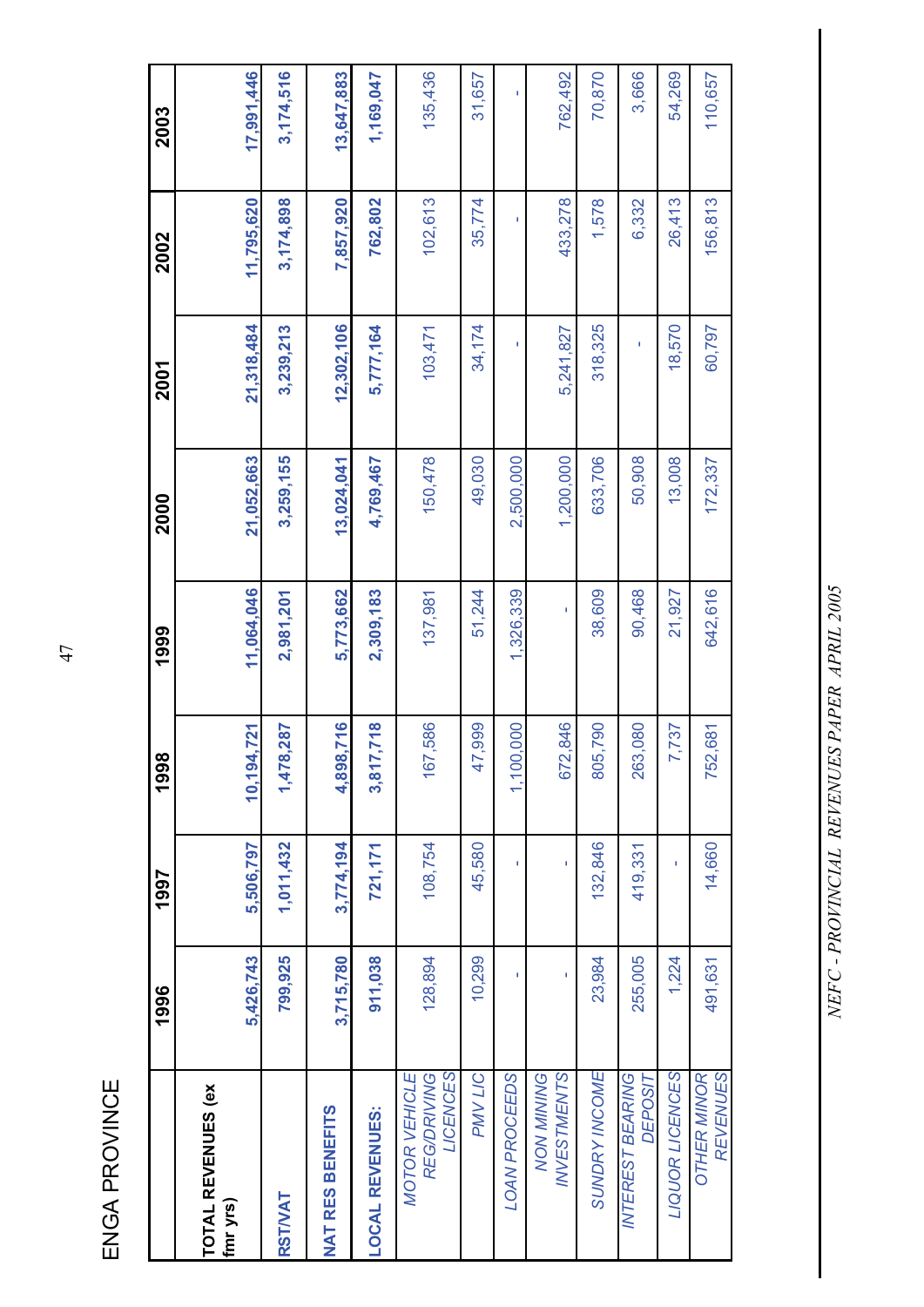| WESTERN HIGHLANDS                     |           |              |                         |            |            |            |            |            |
|---------------------------------------|-----------|--------------|-------------------------|------------|------------|------------|------------|------------|
|                                       | 9661      | 1997         | 866                     | 6661       | 0002       | LO0Z       | 2002       | 2003       |
| <b>TOTAL REVENUES (ex</b><br>fmr yrs) | 7,443,395 | 10, 119, 129 | 155,140<br>$\mathbf{r}$ | 12,643,954 | 14,700,809 | 12,821,294 | 11,987,516 | 10,824,351 |
|                                       |           |              |                         |            |            |            |            |            |
| <b>RSTWAT</b>                         | 6,127,044 | 7,805,979    | 8,911,030               | 10,773,649 | 9,368,200  | 9,368,200  | 9,368,200  | 9,368,200  |
| <b>LOCAL REVENUES:</b>                | 1,316,351 | 2,313,150    | 244,110<br>ິ່           | 1,870,305  | 5,332,609  | 3,453,094  | 2,619,316  | 1,456,151  |
| <b>MOTOR VEHICLE REG</b>              | 610,317   | 663,600      | 98,530                  | 616,778    | 617,108    | 691,680    | 734,783    | 728,159    |
| PMV REGISTRATIONS                     | 251,724   | 266,635      | ï                       | 343,029    | 287,744    | 246,716    | 256,413    | 265,042    |
| LIQUOR LICENCES                       | 62,068    | ı            | 707,022                 | 70,800     | 89,963     | 1,040,500  | 1,593,416  | 198,854    |
| LAND TAX                              | 100,682   | 42,314       | ı                       | 90,544     | 126,618    | 4,288      | ı          | 9,408      |
| TRUCK LICENCES                        | I         | ı            | 1,239,910               | ı          | 45,081     | ı          | 150        |            |
| <b>GSI</b>                            | 285,353   | ī            | 183,580                 |            | 2,500,000  |            | ı          |            |
| GAMBLING TAXES                        |           | 1,310,630    | 12,768                  | 682,162    | 327,444    | 428,857    | 200        | 200        |
| REVENUES<br><b>OTHER MINOR</b>        | 6,206     | 29,971       | 2,300                   | 66.992     | 1,338,651  | 1,041,054  | 34,354     | 254,488    |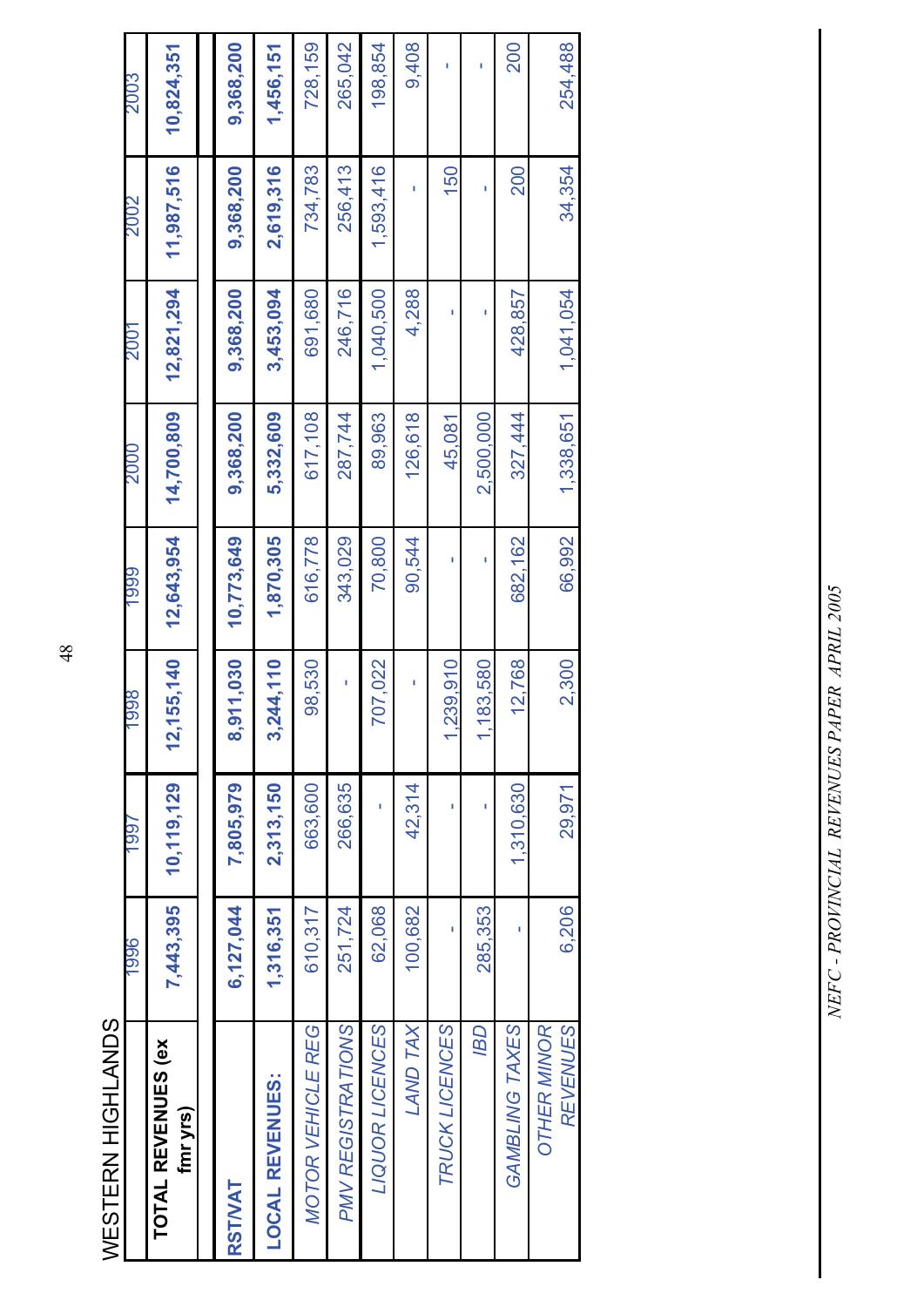| . . | r |
|-----|---|
|     |   |
|     |   |

|                                       | 1996      | <b>L66L</b> | 8661      | 1999      | 2000      | <b>2001</b> | <b>2002</b> | <b>2003</b> |
|---------------------------------------|-----------|-------------|-----------|-----------|-----------|-------------|-------------|-------------|
| TOTAL REVENUES (ex fmr yrs)           | 1,103,988 | 1,213,442   | 1,470,456 | 1,529,458 | 1,199,656 | 1,151,084   | 1,179,132   | 1,141,093   |
|                                       |           |             |           |           |           |             |             |             |
| <b>RSTWAT</b>                         | 883,390   | 1,015,781   | ,255,861  | 1,277,355 | 1,031,724 | 1,052,282   | 1,031,621   | 1,031,724   |
| <b>LOCAL REVENUES:</b>                | 220,598   | 197,660     | 214,595   | 252,103   | 167,932   | 98,802      | 147,511     | 109,369     |
| REG/DRIVING LICENCES<br>MOTOR VEHICLE | 103,117   | 94,506      | 107,646   | 87,856    | 58,592    | 31,980      | 47,332      | 52,742      |
| PMV LICENCES/FEES                     |           |             |           | 428       | 25,948    | 20,903      | 20,810      | 16,350      |
| <b>RENTALS</b>                        | 62,307    | 40,197      | 50,839    | 37,461    | 60,530    | 38,354      | 47,439      | 23,044      |
| ASSET DISPOSALS                       | 13,390    | 19,799      | 23,900    | Ï         | 3,000     |             | 500         | 13,723      |
| VILLLAGE COURT FEES/FINES             |           |             | I         | I         | 10,374    | 3,620       | 452         | Ī           |
| OTHER MINOR REVENUES                  | 41,783    | 43,158      | 32,211    | 126,358   | 9,488     | 3,945       | 30,979      | 3,510       |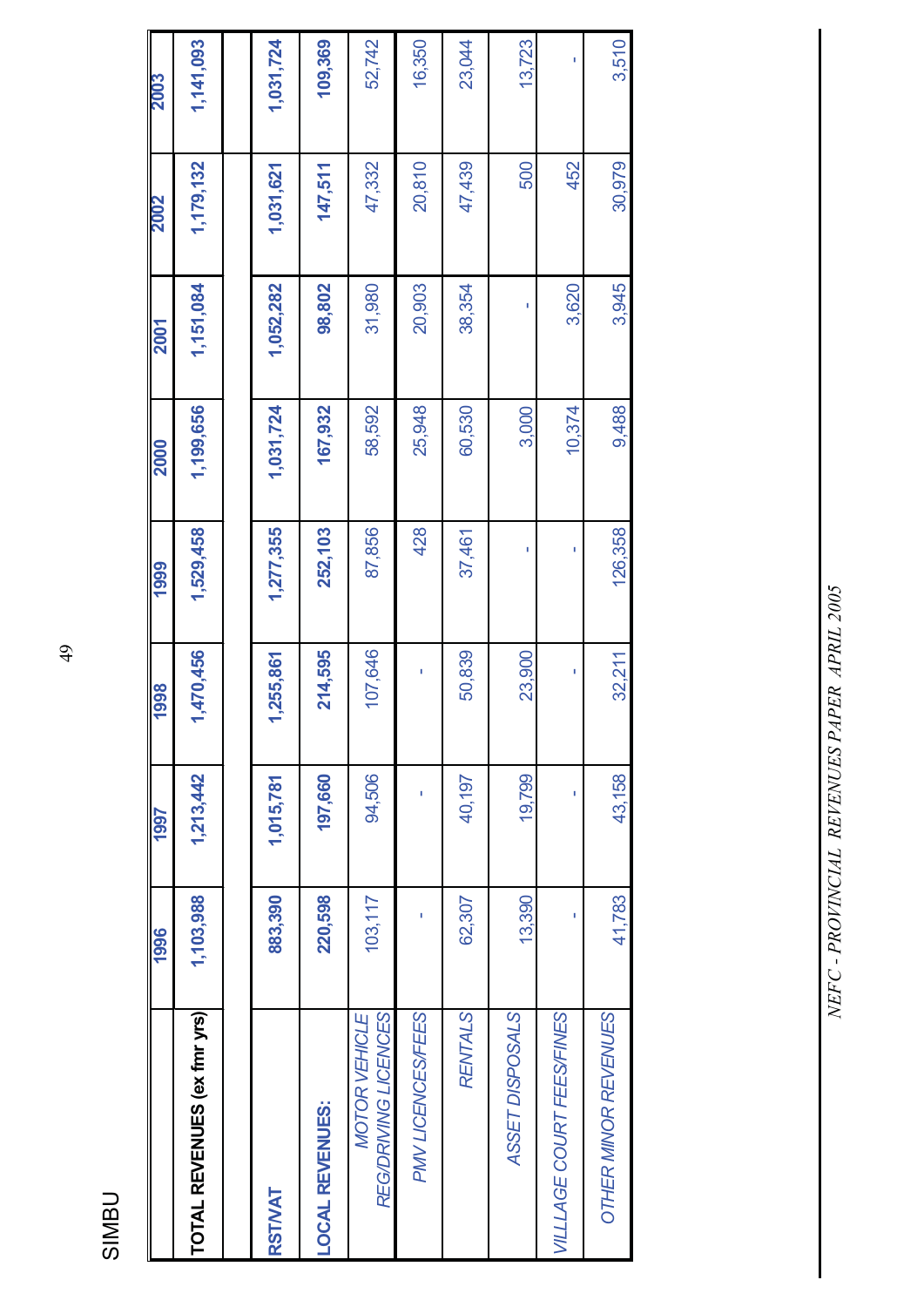| I      |  |
|--------|--|
| í<br>ı |  |
|        |  |
|        |  |

|                                             | 1996      | 1997      | 1998                 | 1999      | 2000      | <b>2001</b> | 2002      | 2003      |
|---------------------------------------------|-----------|-----------|----------------------|-----------|-----------|-------------|-----------|-----------|
| <b>TOTAL REVENUES</b><br>(ex fmr yrs)       | 3,809,995 | 4,472,260 | 566<br>4,694,9       | 4,534,980 | 5,449,914 | 5,223,339   | 5,001,685 | 5,021,303 |
| RSTIVAT                                     | 2,633,577 | 2,666,996 | <b>30</b><br>2,862,3 | 2,956,338 | 3,957,905 | 3,919,094   | 3,917,910 | 3,916,218 |
| <b>LOCAL REVENUES:</b>                      | 1,176,418 | 1,805,263 | 1,832,661            | 1,578,641 | 1,492,009 | 1,304,245   | 1,083,775 | 1,105,085 |
| <b>MOTOR VEHICLE</b><br><b>REG/DRIV LIC</b> | 639,549   | 697,021   | 782,919              | 759,283   | 886,900   | 731,921     | 782,152   | 750,286   |
| GAMBLING TAXES                              | 439,542   | 981,077   | 809,342              | 584,882   | 328,421   | 344,969     | 84,755    | 76,540    |
| LIQUOR LICENCES                             | 78,354    | 110,948   | 96,255               | 105,015   | 89,965    | 116,494     | 106,627   | 110,615   |
| PROCEEDS FROM<br>ECO PROJ                   |           | ı         |                      | 30,457    | 40,908    | 23,075      | 25,155    | 59,775    |
| <b>SALES</b><br>RENTALS AND                 | 11,541    |           | 63,658               | 68,302    | 112,506   | 64,575      | 64,172    | 79,650    |
| <b>OTHER MINOR</b><br><b>REVENUES</b>       | 7,431     | 16,217    | 80,488               | 30,702    | 33,310    | 23,211      | 20,914    | 28,219    |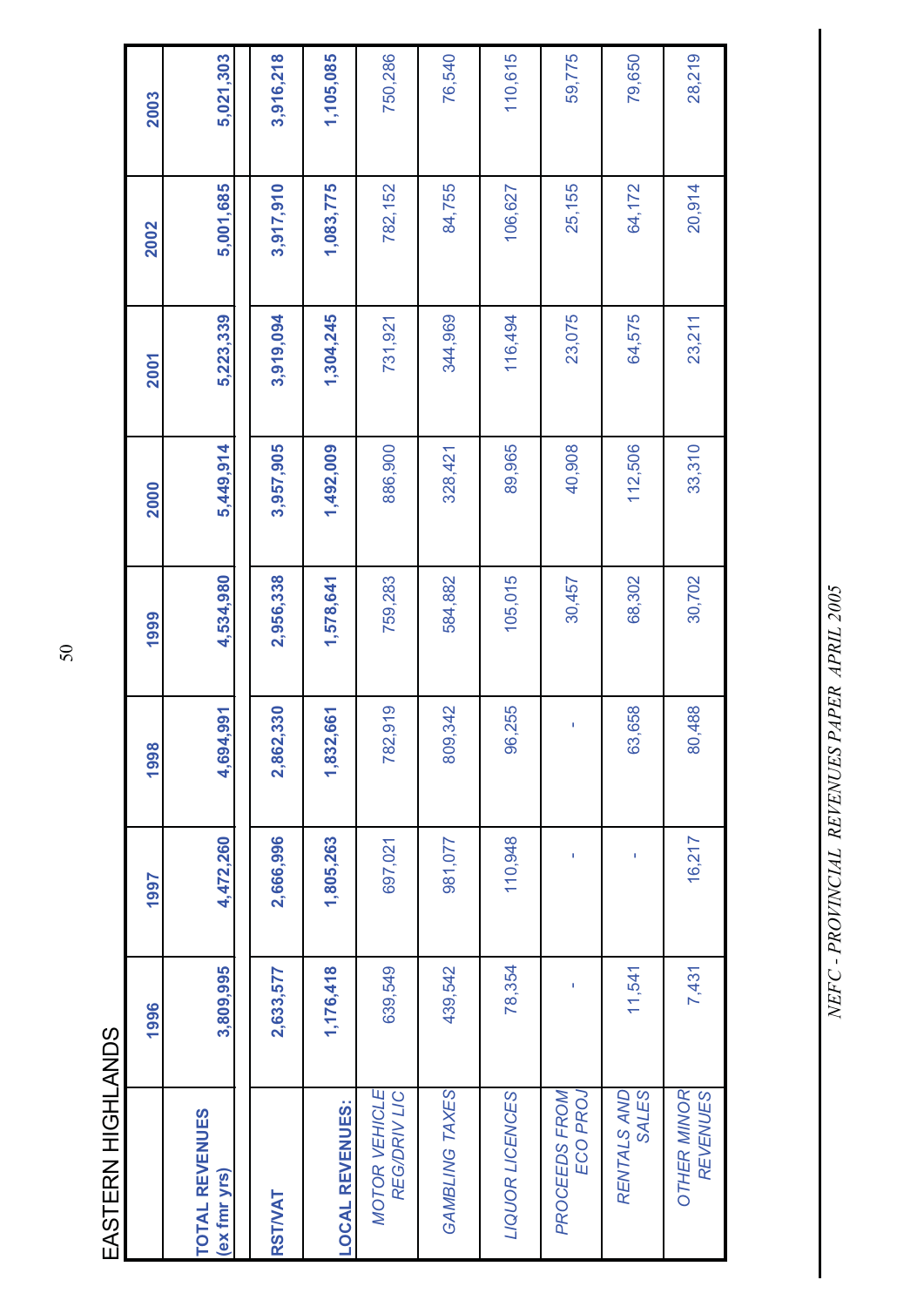|  | I  |
|--|----|
|  | r. |
|  |    |
|  |    |
|  |    |
|  |    |

|                                                                   | 1996       | 1997       | 1998          | 1999       | 2000       | 2001       | 2002       | 2003       |
|-------------------------------------------------------------------|------------|------------|---------------|------------|------------|------------|------------|------------|
| REVENUES (ex<br>fmr yrs)<br><b>TOTAL</b>                          | 21,653,330 | 22,768,110 | 26,664,544    | 27,113,138 | 29,189,386 | 29,803,956 | 28,884,743 | 28,047,674 |
| RSTIVAT                                                           | 18,109,573 | 19,699,037 | 80<br>21,694, | 24,178,141 | 26,797,629 | 26,691,501 | 25,504,604 | 24,394,944 |
| <b>LOCAL REVENUES:</b>                                            | 3,543,757  | 3,069,074  | 4,970,364     | 2,934,997  | 2,391,757  | 3,112,455  | 3,380,139  | 3,652,730  |
| <b>REG/DRIV</b><br>MOTOR VEHICLE<br>MOTOR VEHCLE<br>LIC/PMV/HEAVY | 1,724,735  | 1,763,322  | 93<br>1,701,7 | 1,652,451  | 1,912,311  | 2,256,813  | 2,714,331  | 3,455,812  |
| GAMBLING TAXES                                                    | 133,961    | 817,854    | 517,310       | 932,053    | 264,532    | 499,268    | 130,187    | 75         |
| LIQUOR LICENCES                                                   | 205,590    | 239,499    | 190,054       | 163,254    | 213,371    | 211,984    | 431,629    | 56,162     |
| RENTALS, SALES                                                    | 58,184     | 60,033     | 56,055        | 40,486     | 62,743     | 46,344     | 44,197     | 45,597     |
| <b>DEPOSITS</b><br>INT BEARING                                    |            | 28,566     | 283,692       | 78,091     |            | 81,032     | 40,824     | 26,176     |
| <b>LAND TAX</b>                                                   | 1,310,386  | ı          | 19,402        | 17         | 77,394     | ı          | ı          | 30,296     |
| <b>OTHER MINOR</b><br><b>REVENUES</b>                             | 110,900    | 159,801    | 2,202,059     | 68,645     | 16,194     | 17,015     | 18,972     | 38,612     |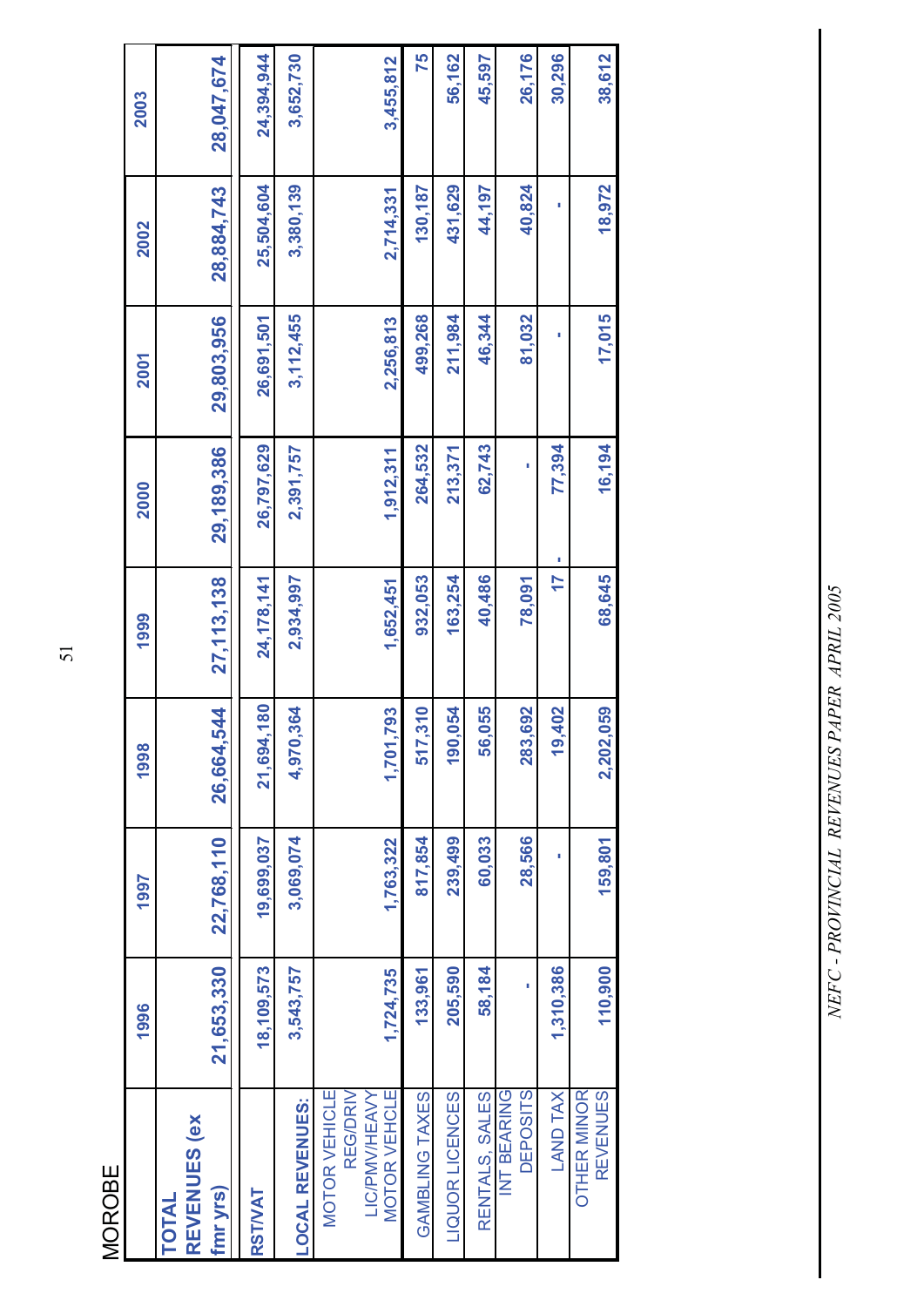**MADANG** MADANG

| 36,012    | 137,495   | 100,884   | 112,673   | 182,448   | 76,901                       | 23,753    | 40,747    | <b>OTHER MINOR</b><br><b>REVENUES</b>            |
|-----------|-----------|-----------|-----------|-----------|------------------------------|-----------|-----------|--------------------------------------------------|
| 16,525    | 32,978    | 21,956    | 1,400,514 | 1,446,991 | 1,563                        | 9,836     | 21,907    | SUNDRY REVENUES                                  |
| Ĩ.        | Ĩ.        | ï         | ť         | 17,684    | 108,419                      | 100,000   | 80,000    | <b>DIVIDENDS</b>                                 |
| 283,896   | 92,821    | 43,786    | 71,129    | 109,902   | 98,998                       | 56,689    | 56,258    | RENTALS<br>SALES, CHARGES,                       |
| T.        | I.        | 50        | 350       | 7,202     | 14,167                       | 19,195    | 15,336    | GAMBLING TAXES                                   |
| 594,750   | 366,148   | 354,459   | 469,145   | 30,693    | 34,521                       | 86,830    | 64,389    | INTEREST BEARING<br><b>DEPOSITS</b>              |
| 83,229    | 103,893   | 119,829   | 100,150   | 120,833   | 5,104<br>$\ddot{\mathbf{O}}$ | 106,913   | 116,301   | LIQUOR LICENCES                                  |
| 613,177   | 585,868   | 574,608   | 523,899   | 411,446   | 387,419                      | 406,375   | 409,162   | REG/DRIVING LICENCES<br>MOTOR VEHICLE            |
| 1,627,589 | 1,319,203 | 1,215,571 | 2,677,859 | 2,327,199 | 837,092                      | 809,593   | 804,099   | <b>LOCAL REVENUES</b>                            |
| 32,111    | 20,313    | 12,390    | 17,929    | 19,213    | 13,030                       | 20,988    | 64,260    | <b>NATURAL RESOURCES</b><br><b>BENEFITS FROM</b> |
| 4,185,744 | 4,185,744 | 4,185,744 | 4,185,744 | 3,448,166 | 30,561<br>3,1                | 2,924,310 | 2,848,694 | <b>RSTVAT</b>                                    |
| 5,845,444 | 5,525,260 | 5,413,705 | 6,881,533 | 5,794,578 | 3,980,683                    | 3,754,891 | 3,717,053 | <b>TOTAL REVENUES (ex)</b><br>fmr yrs)           |
| 2003      | 2002      | 2001      | 2000      | 1999      | 1998                         | 1997      | 1996      |                                                  |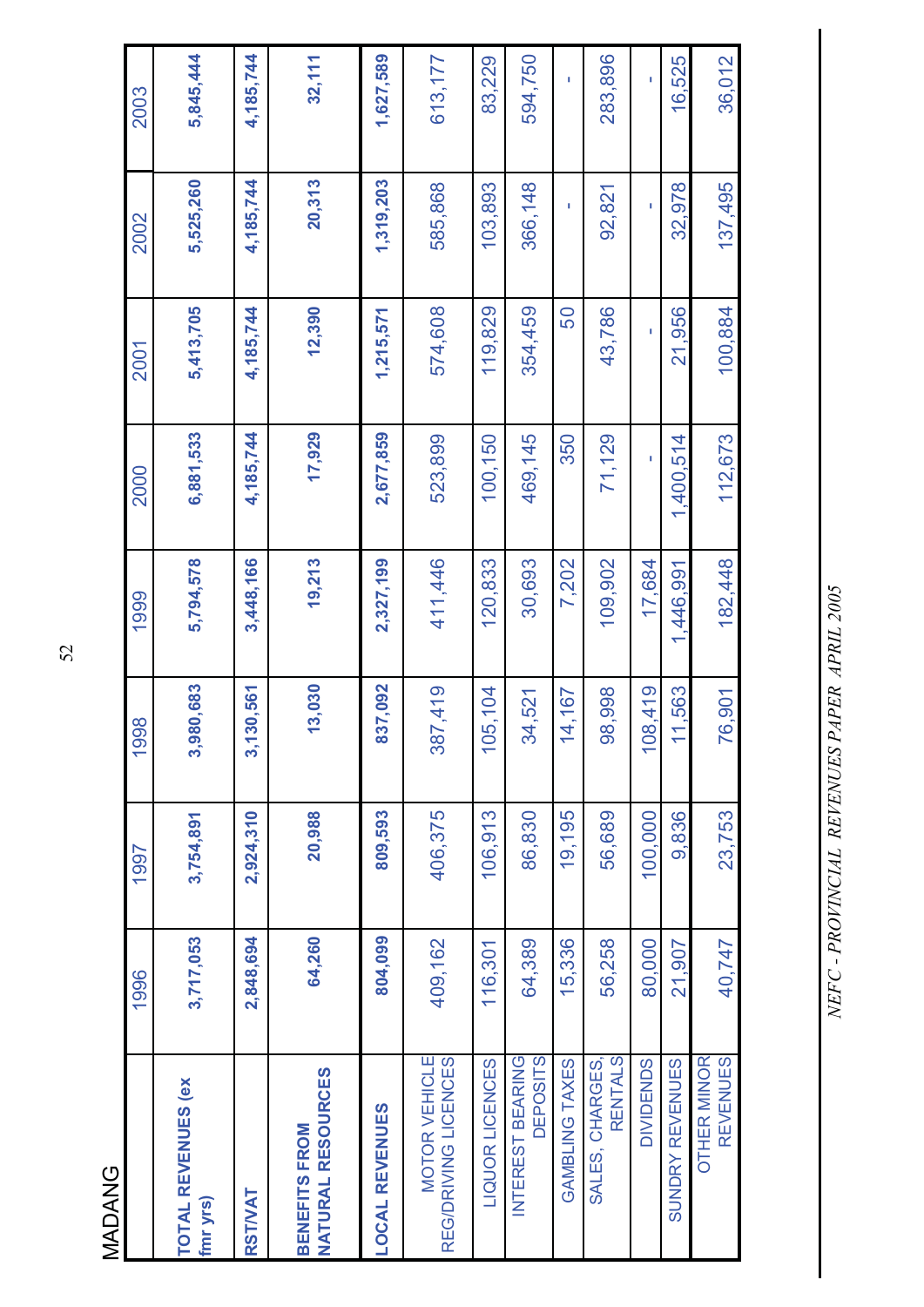| ٦  |  |
|----|--|
| Î. |  |
|    |  |

| EAST SEPIK                                            |           |           |               |           |           |           |           |           |
|-------------------------------------------------------|-----------|-----------|---------------|-----------|-----------|-----------|-----------|-----------|
|                                                       | 1996      | 1997      | 1998          | 1999      | 2000      | 2001      | 2002      | 2003      |
| <b>TOTAL REVENUES (ex)</b><br>fmr yrs)                | 2,454,398 | 2,415,837 | 2,492,482     | 2,110,180 | 1,962,140 | 1,925,498 | 2,028,651 | 2,800,526 |
| RSTIVAT                                               | 1,836,114 | 1,831,574 | ,967,127<br>↽ | 1,738,172 | 1,559,700 | 1,559,700 | 1,559,700 | 1,559,700 |
| <b>NATURAL RESOURCES</b><br><b>BENEFITS FROM</b>      | 3,719     | 7,562     | 247           |           | ı         | 403       | 438       | 368       |
| <b>LOCAL REVENUES:</b>                                | 614,566   | 576,702   | 525,108       | 372,008   | 402,440   | 365,395   | 468,513   | 1,240,458 |
| VEH LIC<br>REG/DRIV LIC/HEAVY<br><b>MOTOR VEHICLE</b> | 190,932   | 190,319   | 220,813       | 215,372   | 197,750   | 229,863   | 277,286   | 408,301   |
| MISCELLENEOUS<br><b>FEES/LEVIES</b>                   | 71,856    | 39,730    | 10,337        | 7,955     | 111,052   | 23,831    | 26,151    | 69,716    |
| <b>LIQUOR LICENCES</b>                                | 17,140    | 103,972   | 97,210        | 65,410    | 80,200    | 67,470    | 101,150   | 742,907   |
| EXTRAORDINARY<br><b>ITEMS</b>                         | 310,629   | 130,255   | 120,020       |           |           | ı         |           |           |
| <b>REVENUES</b><br><b>OTHER MINOR</b>                 | 24,009    | 112,427   | 76,728        | 83,271    | 13,438    | 44,231    | 63,926    | 19,534    |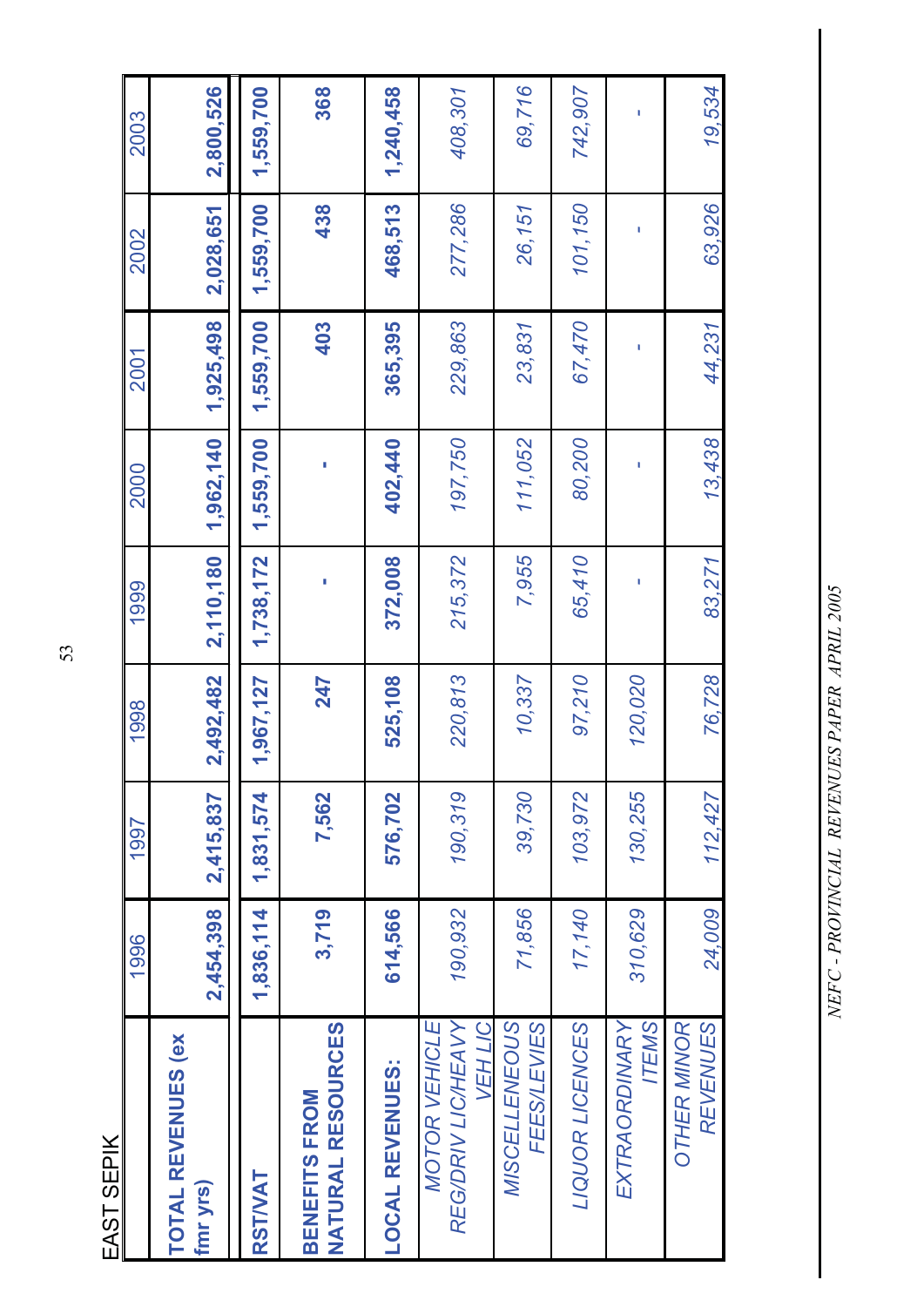SANDAUN SANDAUN

|                                                                   | 1996      | 1997      | 1998          | 1999      | 2000      | 2001      | 2002      | 2003      |
|-------------------------------------------------------------------|-----------|-----------|---------------|-----------|-----------|-----------|-----------|-----------|
| <b>TOTAL REVENUES</b><br>(ex fmr yrs)                             | 2,061,987 | 2,402,556 | 1,309,152     | 1,102,570 | 1,336,798 | 2,106,808 | 2,794,242 | 2,362,380 |
| <b>RSTWAT</b>                                                     | 982,462   | 1,208,901 | ,751<br>1,040 | 931,812   | 1,127,664 | 1,127,664 | 1,127,664 | 1,127,664 |
| <b>BENEFITS FROM</b><br><b>NATURAL</b>                            | 727,222   | 846,444   | 70,136        | 19,372    |           |           | 1,482,809 | 891,156   |
| <b>LOCAL REVENUES</b>                                             | 352,303   | 347,211   | 198,266       | 151,387   | 209,134   | 979,144   | 183,769   | 343.560   |
| <b>LICENCES/PMV</b><br><b>MOTOR VEHICLE</b><br><b>REG/DRIVING</b> | 138,251   | 149,890   | 132,584       | 123,939   | 167,224   | 181,404   | 147,545   | 213,356   |
| <b>SUNDRY RECEIPTS</b>                                            | 182,098   | 168,008   | 34,286        | 2,785     | 14,177    | 755, 125  | 5,620     | 66,311    |
| LIQUOR LICENCES<br>AND FINES                                      | 15,015    | 13,937    | 21,542        | 13,494    | 17,603    | 34,740    | 25,731    | 25,080    |
| <b>REVENUES</b><br><b>OTHER MINOR</b>                             | 16,939    | 15,377    | 9,854         | 11,168    | 10,130    | 7,875     | 4,873     | 38,813    |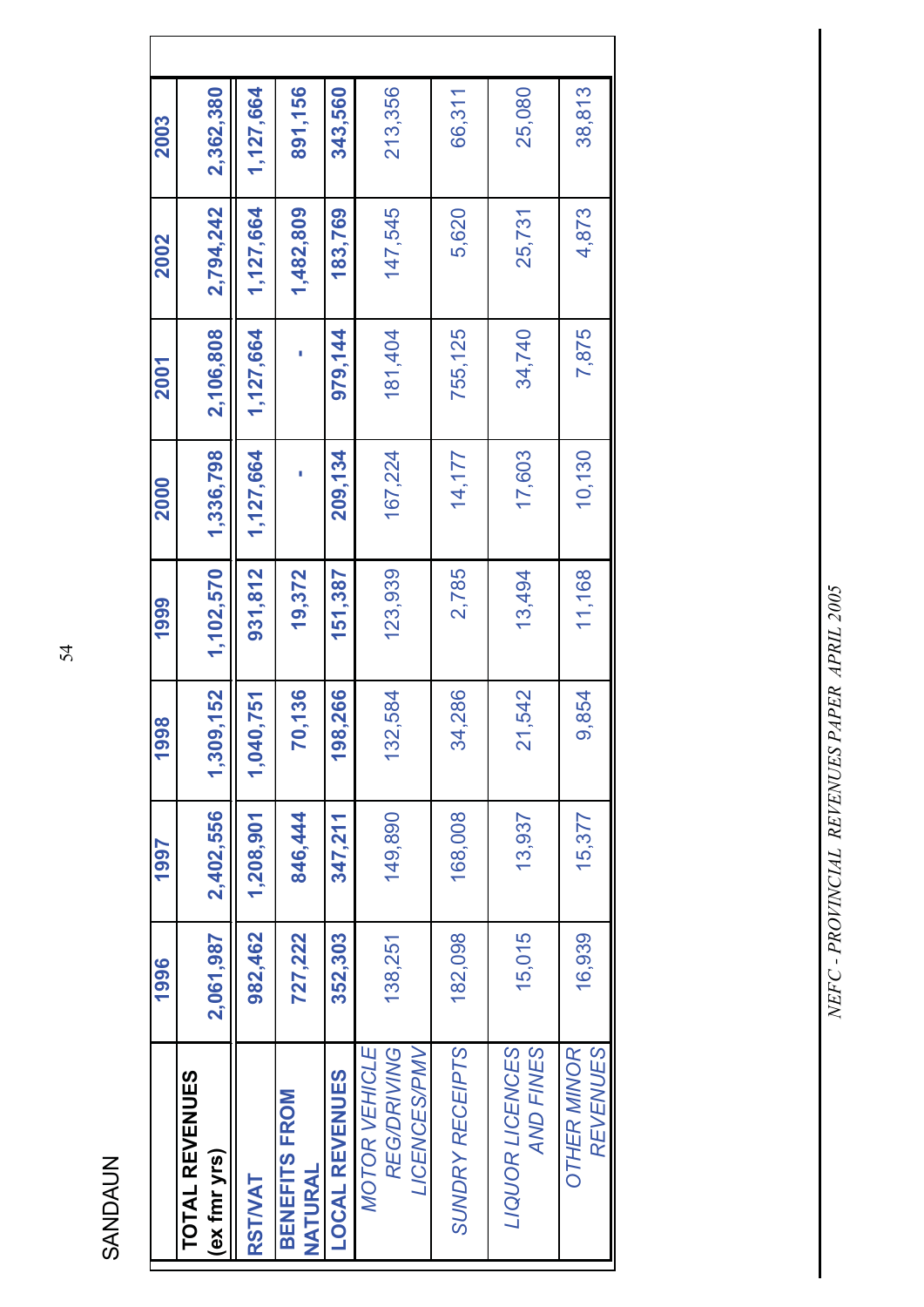| r<br>г. |
|---------|
|         |
|         |
|         |
|         |
|         |

|                                                                      | 1996    | 1997    | 1998                               | 1999      | 2000      | 2001      | 2002      | 2003      |
|----------------------------------------------------------------------|---------|---------|------------------------------------|-----------|-----------|-----------|-----------|-----------|
| <b>TOTAL REVENUES (ex)</b><br>fmr yrs)                               | 952,191 | 907,868 | 988,511                            | 1,432,679 | 1,547,498 | 1,459,246 | 1,528,341 | 1,366,430 |
| RSTIVAT                                                              | 558,935 | 748,480 | 783,667                            | 754,900   | 1,033,908 | 1,033,908 | 1,033,908 | 1,033,908 |
| BENEFITS FROM NAT<br><b>RES</b>                                      | 35,672  |         | ı                                  | 4,885     | 140,000   | 118,511   |           | 20,000    |
| <b>LOCAL REVENUES:</b>                                               | 357,583 | 159,388 | 204,844                            | 672,894   | 373,590   | 306,827   | 494,433   | 312,522   |
| <b>MOTOR VEHICLE</b><br>REG/DRIVING LICENCES                         | 39,468  | 37,679  | 55,613                             | 47,990    | 57,322    | 45,448    | 67,393    | 63,639    |
| LIQUOR LICENCING                                                     | 2,840   | 23,155  | 31,015                             | 27,360    | 23,281    | 45,170    | 44,050    | 80,330    |
| PRODUCE<br>SALES, RENTALS,<br>UTILITY CHARGES,<br>PRINTING SERVICES, | 195,370 | 72,746  | 04,423<br>$\overline{\phantom{0}}$ | 372,215   | 242,909   | 148,363   | 309,267   | 144,700   |
| <b>RETURNON</b><br><b>INVESTMENTS</b>                                | 104,355 | 353     | 353                                | 177,927   | 12,085    | 20,484    | 34,099    | 2,615     |
| ASSET SALES/SUB-<br>DIVISION LAND SALES                              | 6,695   | 10,631  | 1,130                              | 42,262    | 34,850    | 43,972    | 37,365    | 16,162    |
| <b>OTHER MINOR</b><br><b>REVENUES</b>                                | 8,855   | 14,825  | 12,310                             | 5,140     | 3,144     | 3,390     | 2,260     | 5,076     |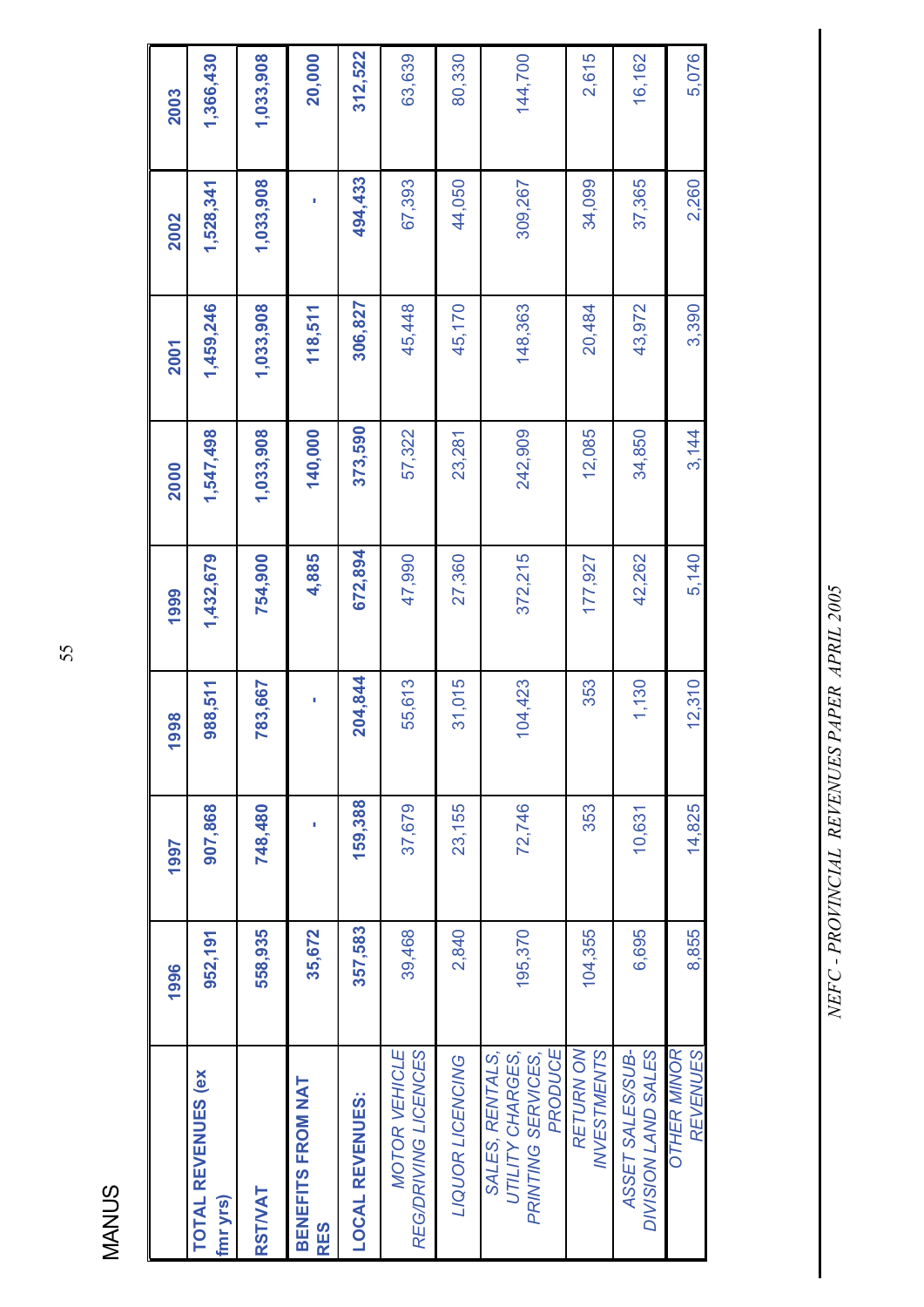NEW IRELAND NEW IRELAND

|                                                        | 1996      | 1997      | 1998                  | 1999      | 2000       | 2001       | 2002       | 2003       |
|--------------------------------------------------------|-----------|-----------|-----------------------|-----------|------------|------------|------------|------------|
| <b>TOTAL REVENUES (ex)</b><br>fmr yrs)                 | 3,280,145 | 4,991,955 | 190<br>7,849,4        | 9,459,877 | 10,941,944 | 12,211,630 | 12,805,651 | 12,112,734 |
| RSTIVAT                                                | 2,765,316 | 3,337,168 | 2,976,647             | 3,476,484 | 3,924,437  | 3,783,792  | 3,783,792  | 3,783,792  |
| <b>NATURAL RESOURCES</b><br>BENEFITS FROM              |           | 1,190,054 | 3,982,233             | 5,417,437 | 6,315,636  | 7,778,294  | 8,211,105  | 7,683,893  |
| <b>LOCAL REVENUES:</b>                                 | 514,829   | 464,734   | 610<br>890,           | 565,956   | 701,871    | 649,544    | 810,754    | 645,049    |
| <b>MOTOR VEHICLE</b><br><b>REG/DRIVING</b><br>LICENCES | 256,368   | 273,444   | 121<br>274,4          | 278,228   | 346,510    | 342,595    | 328,786    | 358,061    |
| LIQUOR LICENCES                                        | 8,660     | 32,156    | 51,419                | 19,137    | 11,665     | 19,198     | 29,107     | 39,932     |
| PROPERTY TAX                                           |           | 13,728    | 6,628                 |           |            | 10,188     | 62,097     | 7,577      |
| ROAD USER CAHRGES                                      |           |           | 048<br>$\overline{a}$ | 11,135    | 3,062      | 8,416      | 15,188     | 3,928      |
| MISCELLENEOUS                                          |           | 56,088    | 457,992               | 121,441   | 171,102    | 115,214    | 152,532    | 91,745     |
| <b>OTHER MINOR</b><br><b>REVENUES</b>                  | 249,801   | 89,318    | 102<br>98,            | 136,015   | 169,533    | 153,933    | 223,045    | 143,806    |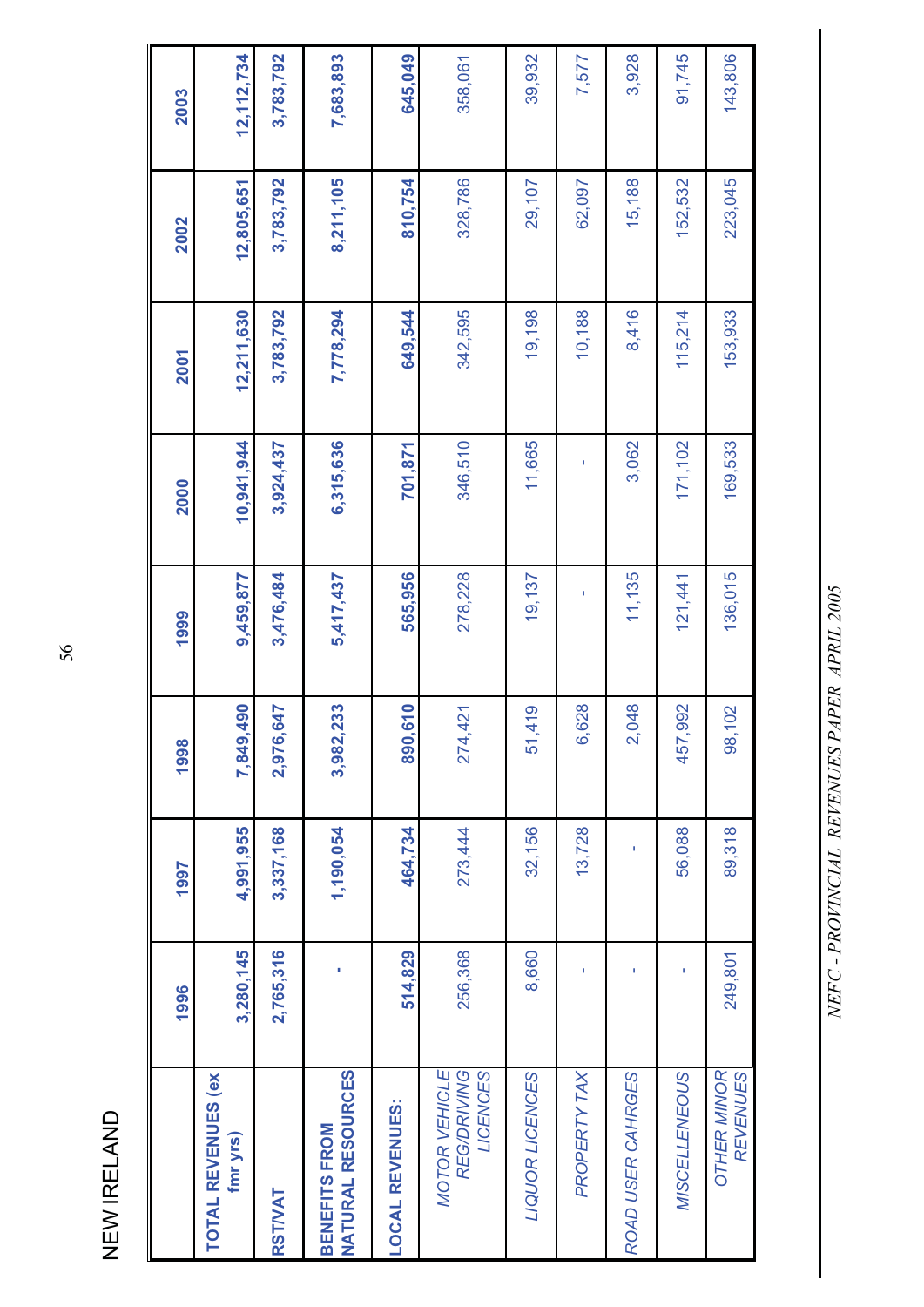| l           |
|-------------|
|             |
| l           |
|             |
|             |
| I<br>۱<br>Ï |
|             |
|             |

|                                              | 1996      | 1997           | 1998         | 1999       | 2000       | 2001       | 2002       | 2003       |
|----------------------------------------------|-----------|----------------|--------------|------------|------------|------------|------------|------------|
| TOTAL REVENUES (ex fmr<br>yrs)               | 9,060,112 | 8,827,723      | 9,428,199    | 11,513,813 | 11,809,708 | 10,813,490 | 10,881,026 | 11,438,354 |
| RSTIVAT                                      | 5,875,750 | 7,250,161      | 8,280,209    | 9,112,991  | 9,373,074  | 9,257,620  | 9,239,712  | 9,239,712  |
| <b>LOCAL REVENUES</b>                        | 3,184,363 | 1,577,562      | 147,989      | 2,400,822  | 2,436,634  | 1,555,870  | 1,641,314  | 2,198,642  |
| <b>MOTOR VEHICLE</b><br>REG/DRIVING LICENCES | 708,116   | 785,059        | 903,594      | 886,732    | 1,103,469  | 1,021,340  | 1,093,224  | 1,681,213  |
| <b>SUNDRIES</b>                              | 2,343,295 | 670,808        | 137,358<br>I | 689,161    | 235,322    | 179,712    | 139,608    | 137, 123   |
| LIQUOR LICENCES                              | 108,399   | 90,500         | 111,774      | 207,599    | 160, 124   | 152,903    | 161,367    | 155,277    |
| LAND TAX                                     | 22,787    | 31,185         | 69,979       | 217,242    | 237,719    | 201,915    | 208,155    | 218,918    |
| <b>OTHER MINOR</b><br><b>REVENUES</b>        | 1,765     | $\overline{C}$ | 200,000      | 400,089    | 700,000    |            | 38,959     | 6,111      |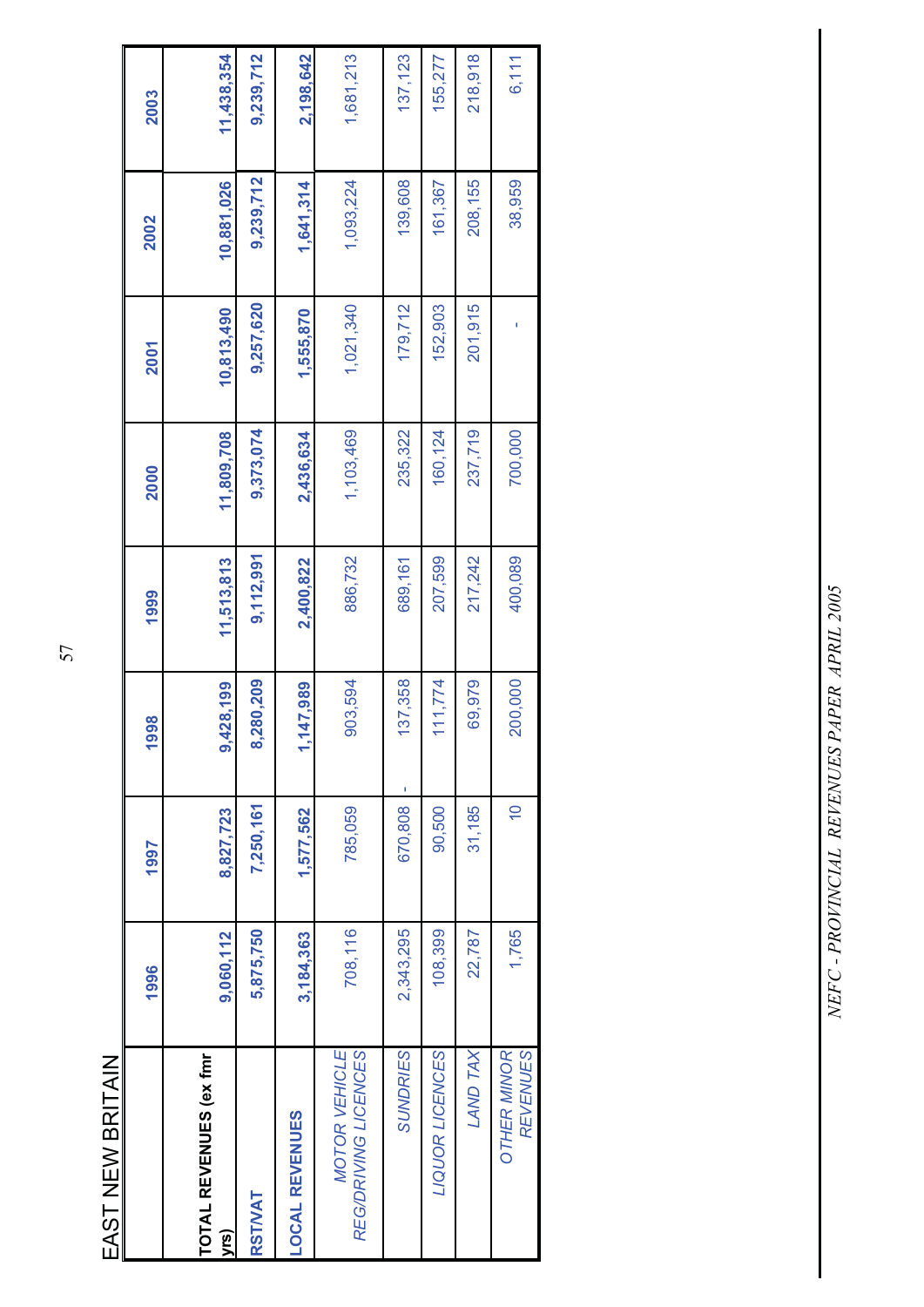| l      |
|--------|
|        |
| I<br>ŗ |
|        |
|        |

| WEST NEW BRITAIN                                 |           |           |               |           |            |           |           |           |
|--------------------------------------------------|-----------|-----------|---------------|-----------|------------|-----------|-----------|-----------|
|                                                  | 1996      | 1997      | 1998          | 1999      | 2000       | 2001      | 2002      | 2003      |
| <b>TOTAL REVENUES</b><br>(ex fmr yrs)            | 6,028,593 | 5,412,363 | 6,761,537     | 8,275,213 | 10,356,512 | 6,063,628 | 5,380,404 | 5,465,110 |
| <b>RST/VAT</b>                                   | 4,241,125 | 4,178,522 | 05,865<br>3,9 | 4,034,438 | 4,356,120  | 4,356,120 | 4,375,730 | 4,356,120 |
| <b>NATURAL RESOURCES</b><br><b>BENEFITS FROM</b> | 430,799   | 291,560   | 05,009<br>÷   | 146,234   | 78,503     | 44,093    | 10,900    | 10,157    |
| <b>LOCAL REVENUES:</b>                           | 1,356,669 | 942,281   | 2,750,663     | 4,094,541 | 5,921,889  | 1,663,415 | 993,774   | 1,098,833 |
| TRAFFIC REGISTRY                                 | 486,515   | 503,641   | 491,530       | 452,303   | 489, 143   | 543,745   | 477,495   | 759,124   |
| HEAVY VEHICLES                                   | 14,993    | 12,659    | 5,748         | 7,621     | 1,390      | 14,072    | 9,999     | 9,042     |
| LIQUOR LICENCES                                  | 89,435    | 123,444   | 127, 194      | 113,715   | 94,909     | 88,070    | 53,276    | 74,880    |
| <b>LAND TAX</b>                                  | 203,767   | 194,238   | 163,933       | 166,300   | 40,860     | 85,770    | 328,920   | 215,227   |
| RENTALS AND SALES                                | 62,550    | 26,859    | 41,071        | 19,449    | 92,438     | 51,589    | 35,044    | 24,536    |
| <b>INVESTMENTS</b>                               | 105,990   |           |               | 2,895,000 | 2,997,335  | 232,951   | ႙         |           |
| GAMBLING TAXES                                   | 77,313    | 22,127    | 8,892         | 31,533    | 8,550      | 115,778   | f,        |           |
| <b>REVENUES</b><br><b>OTHER MINOR</b>            | 316,105   | 59,314    | 1,912,296     | 408,619   | 2,197,265  | 531,440   | 89,011    | 16,024    |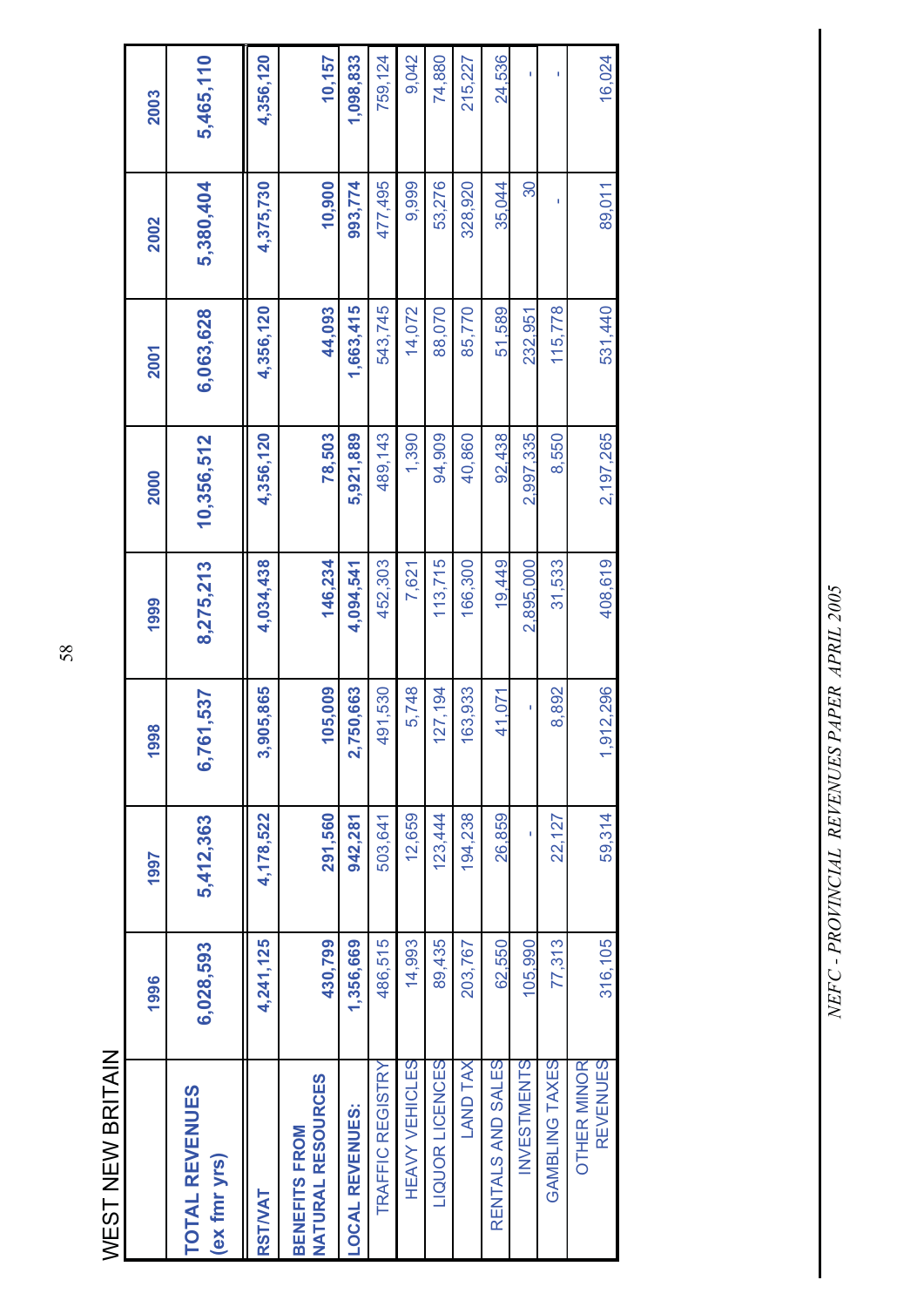**BOUGAINVILLE** BOUGAINVILLE

|                                                        | 1996    | 1997    | 1998    | 1999      | 2000      | 2001    | 2002    | 2003    |
|--------------------------------------------------------|---------|---------|---------|-----------|-----------|---------|---------|---------|
| <b>TOTAL REVENUES (ex)</b><br>fmr yrs)                 | 594,353 | 777,837 | 764,653 | 1,098,613 | 1,273,794 | 719,648 | 868,896 | 889,968 |
| <b>RSTWAT</b>                                          | 471,106 | 618,419 | 593,698 | 955,773   | 666,453   | 653,388 | 653,388 | 646,220 |
| <b>LOCAL REVENUES:</b>                                 | 123,246 | 159,418 | 170,955 | 142,840   | 607,340   | 66,260  | 215,508 | 243,748 |
| <b>REG/DRIVING</b><br><b>LICENCES</b><br>MOTOR VEHICLE | 45,924  | 66,591  | 72,367  | 64,340    | 72,199    | 55,345  | 46,977  | 54,565  |
| SUNDRY REVENUES                                        | 39,276  | 25,726  | 57,353  | 21,260    | 527,501   | 5,104   | 4,128   | 18,359  |
| <b>LICENCES</b><br><b>LIQUOR FEES AND</b>              |         |         | I       |           |           | ı       | 121,203 | 117,059 |
| INVESTMENTS<br><b>RETURN ON</b>                        | 35,122  | 6,550   | 24,341  | 1,800     | 2,600     | 2,430   | 38,600  | 35,200  |
| ASSET SALES                                            | 2,830   | 58,027  | 14,665  | 54,701    | 5,040     | 3,380   | 4,600   | 18,565  |
| <b>REVENUES</b><br><b>OTHER MINOR</b>                  | 95      | 2,524   | 2,230   | 740       | I         | I       | 0       |         |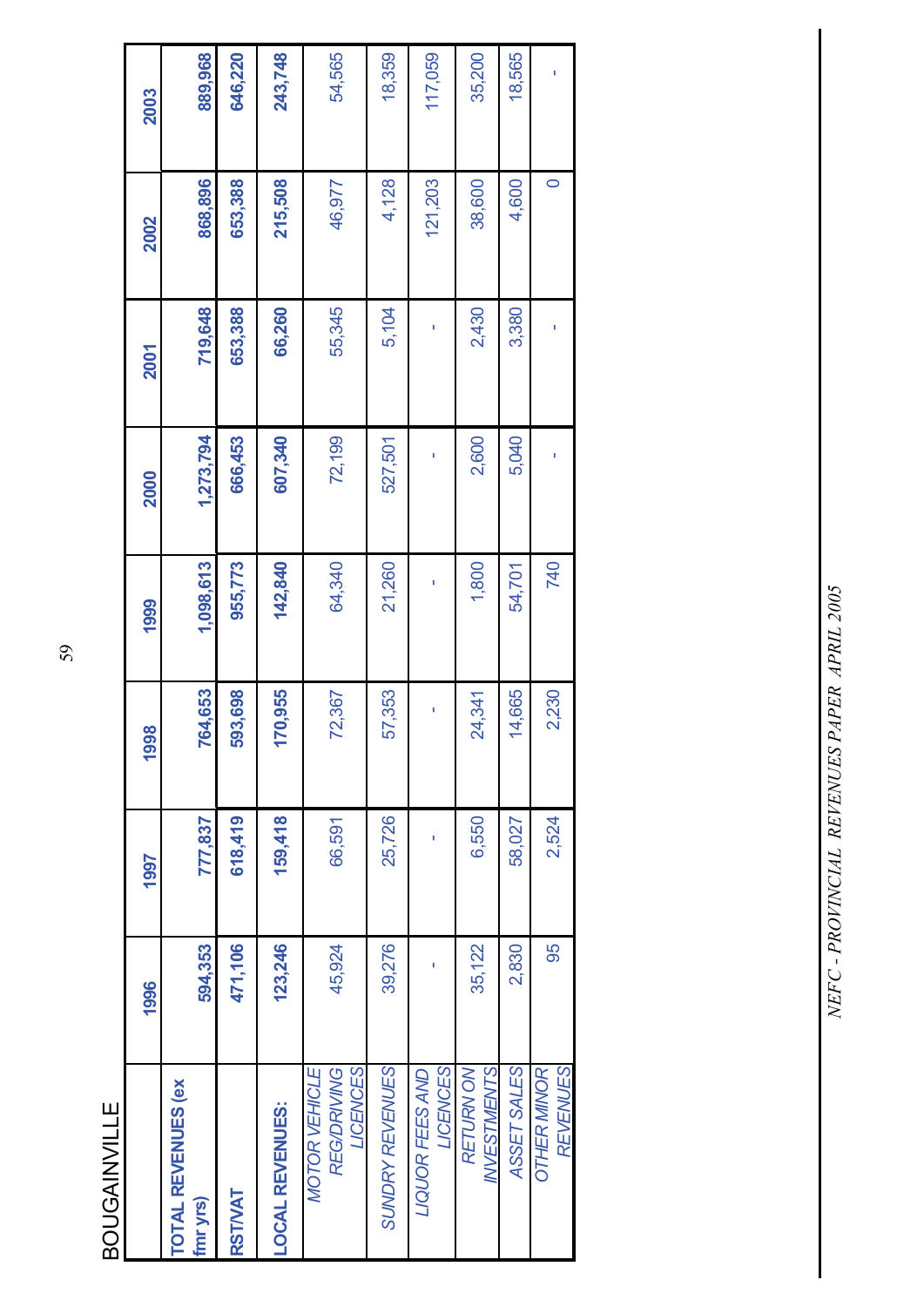| REAL<br>RST/VAT<br><u>ייש אומווסקער.</u> |                     | <b>S)</b><br><b>REVENUE</b>        | I<br>$\pmb{\alpha}$<br>ш<br>$\Delta$                 | $\mathbf{I}$<br>$\boldsymbol{\mathsf{c}}$<br>⋖<br>Ш  | ⊢<br>$\bullet$<br>$\sigma$<br>თ<br>$\blacktriangleright$ | 2003<br>$\mathbf O$                                  |                                                         |                                                      |                                                                                                 |
|------------------------------------------|---------------------|------------------------------------|------------------------------------------------------|------------------------------------------------------|----------------------------------------------------------|------------------------------------------------------|---------------------------------------------------------|------------------------------------------------------|-------------------------------------------------------------------------------------------------|
|                                          |                     |                                    |                                                      |                                                      |                                                          |                                                      |                                                         |                                                      | Φ<br>$\mathbf{\overline{o}}$<br>era<br>$\frac{1}{6}$<br>ar<br>$\mathbf 0$<br>$\geq$<br>$\infty$ |
|                                          | 1996                | 1997                               | $\infty$<br>σ<br>တ<br>$\overline{\phantom{0}}$       | တ<br>σ<br>თ<br>$\overline{\phantom{0}}$              | $\overline{0}$<br>$\bar{\circ}$<br>$\sim$                | 001<br>$\sim$                                        | $\mathbf{\Omega}$<br>$\circ$<br>$\bar{\circ}$<br>$\sim$ | 003<br>$\sim$                                        |                                                                                                 |
| WESTERN                                  | $\mathbf{\Omega}$   | ო                                  | 4                                                    | က                                                    | $\infty$                                                 | ∼                                                    | $\circ$                                                 | 5                                                    | မာ                                                                                              |
| GULF                                     | ဖ                   |                                    | 5                                                    | $\overline{\phantom{0}}$                             | Ľ                                                        | ဖ                                                    | 5                                                       | 4                                                    | ဖ                                                                                               |
| CENTRAL                                  | S<br>$\overline{ }$ | ဖ                                  | 4                                                    | က                                                    | 5                                                        | 5                                                    | 4                                                       | က                                                    | <b>LO</b>                                                                                       |
| <b>UDUZ</b>                              | 411                 | $\mathbf{\Omega}$<br>47            | 4<br>$\mathbf{\sim}$<br>4                            | $\infty$<br>S<br>4                                   | ᡪ<br>$\circ$<br>4                                        | 0<br>5<br>ო                                          | တ<br>တ<br>$\mathbf{\Omega}$                             | $\overline{\phantom{0}}$<br>5<br>$\mathbf{\Omega}$   | 0<br>$\frac{8}{3}$                                                                              |
| BAY<br>MILNE                             | $\frac{5}{1}$       | $\frac{4}{4}$                      | $\overline{\phantom{0}}$<br>$\overline{\phantom{0}}$ | ဖ<br>$\overline{\phantom{0}}$                        | ო<br>$\overline{\phantom{0}}$                            | $\mathbf{\sim}$<br>$\overline{\phantom{0}}$          | 0<br>᠆                                                  | တ                                                    | က<br>$\overline{\phantom{0}}$                                                                   |
| ORO                                      | $\overline{1}$      | $\circ$<br>$\overline{\mathbf{C}}$ | တ<br>$\overline{\phantom{0}}$                        | ဖ<br>$\overline{\phantom{0}}$                        | 4<br>$\overline{\phantom{0}}$                            | ო<br>$\overline{\phantom{0}}$                        | $\overline{\phantom{0}}$<br>$\overline{\phantom{0}}$    | တ                                                    | 5<br>$\overline{\phantom{0}}$                                                                   |
| S<br><b>ALAILAND</b><br>SOUTHERN         | က                   | $\sim$                             | က                                                    | ო                                                    | 4                                                        | ო                                                    | ო                                                       | $\mathbf{\Omega}$                                    | က                                                                                               |
| ENGA                                     | Ľ                   | $\infty$                           | $\circ$<br>$\overline{\phantom{0}}$                  | $\overline{\phantom{0}}$<br>$\overline{\phantom{0}}$ | ပ<br>᠇                                                   | 4<br>$\overline{\phantom{0}}$                        | $\mathbf{\Omega}$<br>$\overline{\phantom{0}}$           | $\circ$<br>$\overline{\phantom{0}}$                  | N<br>$\overline{\phantom{0}}$                                                                   |
| SONVIH9IH<br>WESTERN                     | 34                  | O<br>4                             | 0<br>4                                               | $\bar{}$<br>4                                        | $\frac{8}{3}$                                            | Ľ<br>$\sim$                                          | က<br>$\mathbf{\Omega}$                                  | $\circ$<br>$\mathbf{\Omega}$                         | 2<br>က                                                                                          |
| SIMBU                                    | $\infty$            | တ                                  | တ                                                    | $\infty$                                             | ဖ                                                        | 5                                                    | 4                                                       | 4                                                    | N                                                                                               |
| <b>SONATHSIH</b><br>EASTERN              | $\frac{5}{1}$       | $\frac{4}{4}$                      | က<br>$\overline{\phantom{0}}$                        | $\overline{\phantom{0}}$<br>$\overline{\phantom{0}}$ | က<br>$\overline{\phantom{0}}$                            | $\overline{\phantom{0}}$<br>$\overline{\phantom{0}}$ | 0<br>$\overline{\phantom{0}}$                           | $\infty$                                             | $\mathbf{\Omega}$<br>$\overline{\phantom{0}}$                                                   |
| MOROBE                                   | 82                  | $\frac{4}{3}$                      | တ<br>∼                                               | 5<br>Ľ                                               | 0<br>Ľ                                                   | $\mathbf{\sim}$<br>ဖ                                 | $\overline{\phantom{0}}$<br>LO                          | $\mathbf{\sim}$<br>4                                 | စိ                                                                                              |
| <b>SNADAS</b>                            | တ<br>$\overline{ }$ | $\infty$<br>ᅮ                      | Ľ<br>$\overline{\phantom{0}}$                        | $\circ$<br>$\overline{\phantom{0}}$                  | ဖ<br>$\overline{\phantom{0}}$                            | 4<br>$\overline{\phantom{0}}$                        | $\mathbf{\sim}$<br>$\overline{\phantom{0}}$             | $\overline{\phantom{0}}$<br>$\overline{\phantom{0}}$ | <u>လ</u><br>$\overline{\phantom{0}}$                                                            |
| SEPIK<br>EAST                            | $\frac{3}{1}$       | $\sim$ 1<br>ᅮ                      | $\overline{\phantom{0}}$<br>$\overline{\phantom{0}}$ | ∞                                                    | ဖ                                                        | ဖ                                                    | ഥ                                                       | 4                                                    | $\infty$                                                                                        |
| <b>NURANAS</b>                           | S<br>$\overline{ }$ | 5<br>ᡪ                             | $\overline{\phantom{0}}$<br>$\overline{\phantom{0}}$ | ∞                                                    | တ                                                        | $\infty$                                             | $\overline{\phantom{0}}$                                | ဖ                                                    | တ                                                                                               |
| MANUS                                    | 31                  | თ<br>$\infty$                      | 5<br>က                                               | 29                                                   | 33                                                       | $\circ$<br>ო                                         | ဖ<br>$\mathbf{\Omega}$                                  | 22                                                   | $\overline{\mathcal{E}}$                                                                        |
| NEW IRELAND                              | 58                  | 5<br>ဖ                             | 0<br>LO                                              | $\frac{9}{4}$                                        | ဖ<br>4                                                   | 0<br>4                                               | ഥ<br>ო                                                  | တ<br>$\mathbf{\Omega}$                               | $\frac{6}{5}$                                                                                   |
| <b>BRITAIN</b><br>EAST NEW               | 65                  | 5<br>$\overline{\phantom{0}}$      | 4<br>Ľ                                               | 69                                                   | $\circ$<br>ဖ                                             | က<br>LO                                              | ဖ<br>$\overline{a}$                                     | တ<br>က                                               | <b>O</b>                                                                                        |
| <b>BRITAIN</b><br>WEST NEW               | 58                  | ო<br>LO                            | $\mathbf{\Omega}$<br>4                               | ∼<br><u>က</u>                                        | ო<br>ო                                                   | တ<br>$\mathbf{\Omega}$                               | 5<br>$\mathbf{\Omega}$                                  | ᠇<br>$\mathbf{\Omega}$                               | r<br>္မ                                                                                         |
| <b>BOUGAINVILLE</b>                      | ဖ                   | $\infty$                           | $\overline{\phantom{0}}$                             | တ                                                    | 5                                                        | 5                                                    | 4                                                       | 4                                                    | $\bullet$                                                                                       |

SOOT TIMAV REAFING ASSESSMENT OF A PARTY CONSIDER ASSESSMENT AND A SOLUTION OF A PARTY CONTROL OF A PARTY CONT *NEFC - PROVINCIAL REVENUES PAPER APRIL 2005*

60

**Appendix C.2** Appendix C.2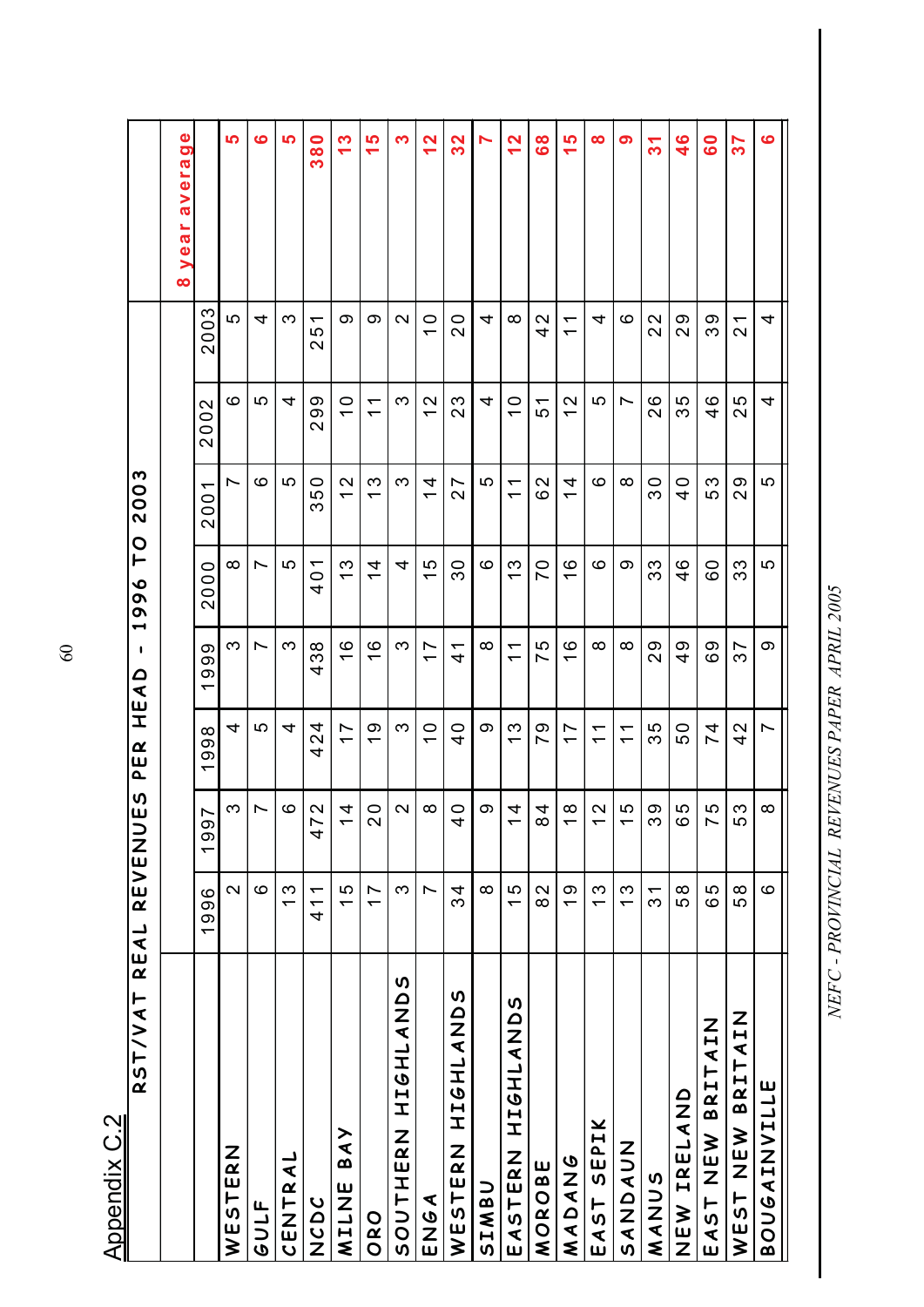| FROM NATURAL<br><b>BENEFITS</b> | <b>RESOURCES</b> | し<br>E<br>R                 | <b>REVENUES</b>                 | PER                                   | $\overline{\phantom{a}}$<br>HEAD | p<br>1996                                        | 2003                               |                  |                   |
|---------------------------------|------------------|-----------------------------|---------------------------------|---------------------------------------|----------------------------------|--------------------------------------------------|------------------------------------|------------------|-------------------|
|                                 |                  |                             |                                 |                                       |                                  |                                                  |                                    |                  | Φ<br>Averag       |
|                                 | 1996             | 1997                        | 998                             | 999                                   | 2000                             | 2001                                             | 2002                               | 2003             |                   |
| WESTERN                         | 144.1            | 249.2                       | 279.7                           | 273.9                                 | 112.5                            | 230.5                                            | 129.2                              | 114.0            | 192               |
| GULF                            | 109.0            | h<br>64.7                   | 24.3                            | 57.6                                  | 76.7                             | 36.9                                             | 31.9                               | 13.0             | 52                |
| CENTRAL                         | $\frac{8}{1}$    | 1.5                         | $2.\overline{2}$                | $\frac{8}{2}$                         | $\overline{1}$ .                 | 2.0                                              | $\overline{1}$ .                   | $2.\overline{2}$ | $\mathbf{\Omega}$ |
| BAY<br>MILNE                    | 27.2             | 26.8                        | 4.2<br>$\overline{\phantom{0}}$ | 13.4                                  | 12.7                             | 8.6                                              | $\frac{2}{9}$ .                    | 6.9              | $\frac{5}{1}$     |
| ORO                             | $\overline{1}$ . | $\frac{1}{2}$               | <u>က္</u>                       | $\frac{2}{3}$                         | f.                               | f.                                               | f.                                 | Ĩ.               |                   |
| SOUTHERN HIGHLANDS              | 86.1             | 60.9                        | 33.0                            | 48.8                                  | <u>က</u><br>51                   | 35.2                                             | 28.0                               | 43.7             | $\frac{8}{1}$     |
| ENGA                            | 31.1             | 29.5                        | œ.<br>32.                       | 32.6                                  | တ<br>$\overline{6}$              | <u>ဇ</u><br>51.                                  | 28.8                               | 4.<br>42         | ၵိ                |
| SQNATH9IH<br>WESTERN            | I.               | I.                          | Ť.                              | Ť.                                    | f.                               | I.                                               | ٠                                  | Ť.               | ٠                 |
| <b>SIMBU</b>                    | ı                | f,                          | f,                              | f,                                    | J.                               | f,                                               | f,                                 | J.               |                   |
| SQNV1H91H<br>EASTERN            | f,               | ı                           | T,                              | T,                                    | f,                               | f.                                               | ı                                  | I.               | ٠                 |
| MOROBE                          | f,               | I.                          | T,                              | T,                                    | f,                               | f,                                               | I.                                 | T,               | ٠                 |
| MADANG                          | 0.4              | $\dot{\circ}$               | $\overline{0}$                  | Σ,<br>$\overline{\bullet}$            | Σ,<br>$\overline{\bullet}$       | $\frac{0}{0}$                                    | $\overline{0}$ .                   | $\overline{0}$   | 0                 |
| SEPIK<br>EAST                   | 0.0              | $\bigcap$<br>$\overline{O}$ | 0.0                             | T.                                    | f,                               | 0.0                                              | 0.0                                | 0.0              | 0                 |
| <b>NUNDAVS</b>                  | 9.5              | 10.4                        | $\overline{0}$ .7               | $\frac{2}{0}$                         | T.                               | ĭ.                                               | $\overline{8}$ .7                  | 4.5              | 4                 |
| MANUS                           | $\frac{0}{2}$    | Î.                          | Î.                              | $\frac{2}{3}$                         | ς.<br>4                          | 3.4                                              | Î.                                 | 0.4              |                   |
| NEW IRELAND                     | Î.               | 23.2                        | 4<br>89                         | 76.4                                  | œ.<br>74.                        | <u>ဇ</u><br>$\overline{\phantom{0}}$<br>$\infty$ | ↽<br>S<br>$\overline{\phantom{0}}$ | c,<br>59         | 57                |
| EAST NEW BRITAIN                | ı                | f,                          | f,                              | f,                                    |                                  | f,                                               | f,                                 | f,               | ٠                 |
| <b>BRITAIN</b><br>WEST NEW      | 5.9              | .<br>က                      | Ξ,<br>$\overline{\phantom{0}}$  | <u>က္</u><br>$\overline{\phantom{0}}$ | <u>ဖ</u><br>$\circ$              | <u>က္</u><br>$\dot{\mathbf{\circ}}$              | $\overline{0}$ .                   | $\overline{0}$ . | 2                 |
| <b>BOUGAINVILLE</b>             | ĭ.               | T,                          | T.                              | ĭ.                                    | ĭ.                               | ĭ.                                               | T.                                 | ĭ.               |                   |
| PNG Average                     | 23.3             | 26.2                        | <u>က</u><br>25.                 | 28.2                                  | 22.0                             | 25.1                                             | 17.4                               | 15.9             | 22.9              |

61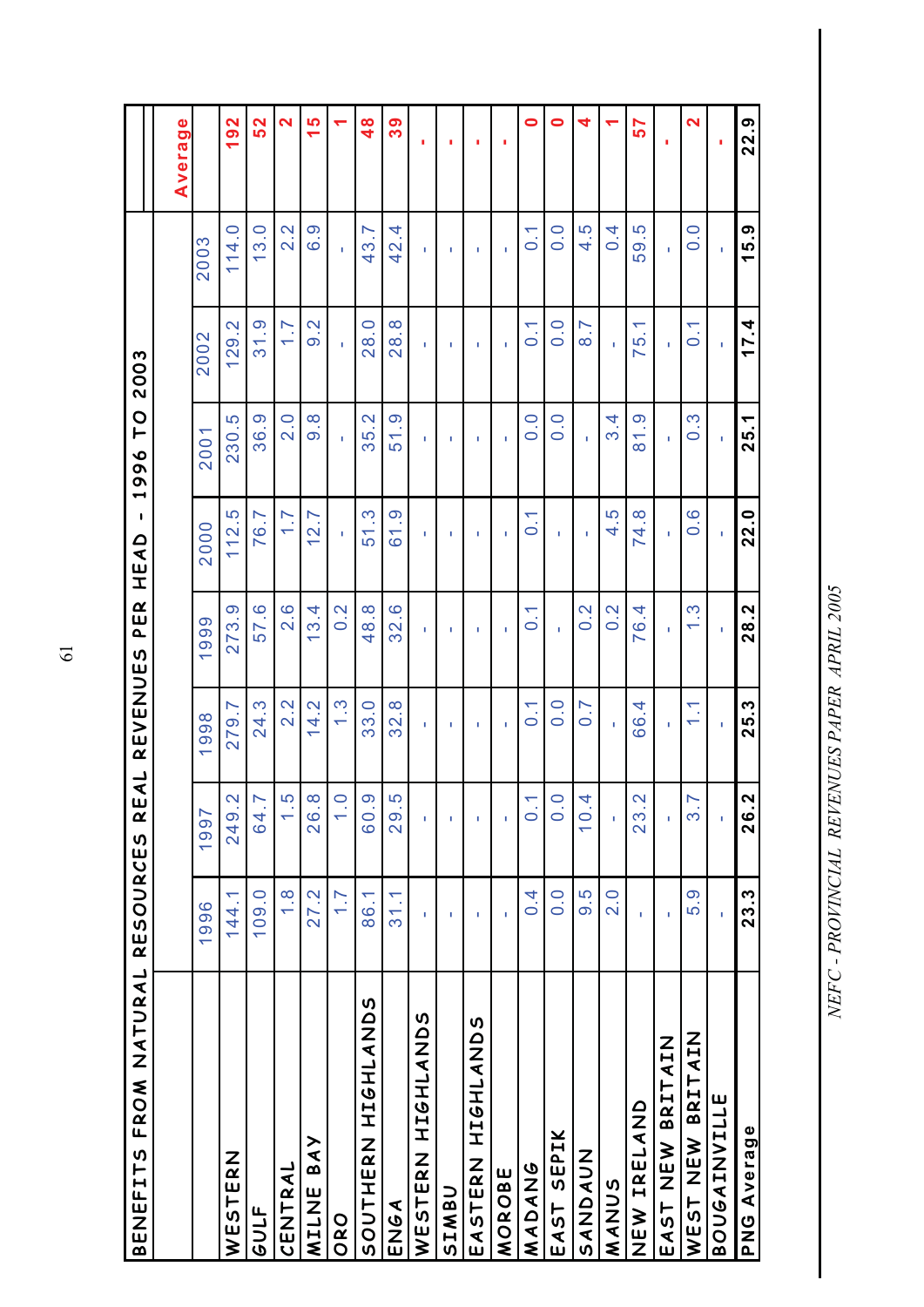|                       | REAL LOCAL          | RE                                                   | ENUES                                                | PER                                            | 1<br>$\Omega$<br>HEA                                 | pd<br>996                                                             | 2003                                                           |                                                           |                                                            |
|-----------------------|---------------------|------------------------------------------------------|------------------------------------------------------|------------------------------------------------|------------------------------------------------------|-----------------------------------------------------------------------|----------------------------------------------------------------|-----------------------------------------------------------|------------------------------------------------------------|
|                       | 1996                | $\overline{6}$<br>$\frac{1}{2}$                      | $\infty$<br>$\circ$<br>$\sigma$                      | တ<br>$\infty$<br>တ<br>$\overline{\phantom{0}}$ | $\circ$<br>$\overline{0}$<br>$\overline{\mathsf{N}}$ | $\overline{\phantom{0}}$<br>$\overline{0}$<br>$\overline{\mathsf{N}}$ | $\mathbf{\Omega}$<br>$\overline{0}$<br>$\overline{\mathsf{N}}$ | က<br>$\ddot{\circ}$<br>$\circ$<br>$\overline{\mathsf{C}}$ |                                                            |
|                       |                     |                                                      |                                                      |                                                |                                                      |                                                                       |                                                                |                                                           | Ш<br>$\mathbf C$<br>AVERA                                  |
| WESTERN               | $\frac{3}{5}$       | 5                                                    | 5                                                    | ↽                                              | 4                                                    | $\circ$                                                               | $\mathbf{\Omega}$                                              | $\mathbf{\Omega}$                                         | 4                                                          |
| GULF                  | $\mathbf{\Omega}$   | $\infty$                                             | $\mathbf{\Omega}$                                    | $\overline{\phantom{0}}$                       | 5<br>$\overline{\phantom{0}}$                        | $\mathbf{\Omega}$                                                     | $\overline{2}$                                                 | ဖ                                                         | N                                                          |
| CENTRAL               | 26                  | ၜ<br>$\overline{\mathsf{C}}$                         | $\mathbf{\Omega}$<br>$\mathbf{\Omega}$               | <u>က</u><br>$\sim$                             | $\circ$<br>$\overline{\phantom{0}}$                  | $\infty$<br>$\mathbf{\Omega}$                                         | $\mathbf{\Omega}$<br>$\overline{ }$                            | $\overline{\phantom{0}}$<br>$\overline{\phantom{0}}$      | $\bullet$<br>$\overline{\mathbf{N}}$                       |
| <b>UAUNZ</b>          | 103                 | 110                                                  | Ľ<br>$\infty$                                        | $\overline{\phantom{0}}$<br>$\overline{ }$     | 50                                                   | $\frac{0}{4}$                                                         | 53                                                             | 36                                                        | $\bullet$<br>ဖ                                             |
| BAY<br>MILNE          | 34                  | $\overline{1}$                                       | Ю<br>$\overline{\phantom{0}}$                        | ဖ<br>$\overline{\phantom{0}}$                  | Ľ                                                    | 4                                                                     | ဖ<br>$\overline{\phantom{0}}$                                  | ∞                                                         | 5<br>↽                                                     |
| ORO                   | ဖ                   | $\overline{2}0$                                      | $\mathbf{\Omega}$                                    | $\mathbf{\Omega}$                              | $\mathbf{\Omega}$                                    | $\overline{\phantom{0}}$                                              | $\mathbf{\Omega}$                                              | $\mathbf{\Omega}$                                         | <u> In</u>                                                 |
| SONVIHSIH<br>SOUTHERN | $\mathbf{\Omega}$   | 4                                                    | $\mathbf{\Omega}$                                    | $\mathbf{\Omega}$                              | $\sim$                                               | 0                                                                     | ო                                                              | $\overline{\phantom{0}}$                                  | $\overline{\mathbf{N}}$                                    |
| ENGA                  | ဖ                   | ვ<br>თ                                               | 5<br>$\overline{\phantom{0}}$                        | 27                                             | $\overline{\phantom{0}}$<br>$\overline{\mathsf{N}}$  | S                                                                     | 4                                                              | $\infty$                                                  | <u> In</u><br>↽                                            |
| SONVIH9IH<br>WESTERN  | $\frac{3}{1}$       | 11                                                   | $\infty$                                             | 0<br>$\mathbf{\Omega}$                         | ᅮ<br>$\overline{\phantom{0}}$                        | Ľ                                                                     | 4                                                              | ဖ                                                         | $\blacktriangledown$<br>↽                                  |
| SIMBU                 | $\mathbf{\Omega}$   | $\mathbf{\Omega}$                                    | $\mathbf{\Omega}$                                    | $\overline{\phantom{0}}$                       | $\overline{\phantom{0}}$                             | $\overline{\phantom{0}}$                                              | 0                                                              | $\overline{\phantom{0}}$                                  | $\overline{\phantom{a}}$                                   |
| SONVIHSIH<br>EASTERN  | $\frac{0}{1}$       | $\frac{0}{1}$                                        | $\overline{\phantom{1}}$                             | ဖ                                              | 4                                                    | က                                                                     | က                                                              | က                                                         | $\bullet$                                                  |
| MOROBE                | $\frac{4}{4}$       | $\overline{2}$ 1                                     | $\overline{\phantom{0}}$<br>$\overline{\phantom{0}}$ | Ľ                                              | $\infty$                                             | $\infty$                                                              | $\overline{\phantom{0}}$                                       | ဖ                                                         | $\bullet$<br>᠆                                             |
| <b>MADANS</b>         | 5                   | 5                                                    | က<br>$\overline{\phantom{0}}$                        | $\mathbf{\Omega}$<br>᠇                         | 5                                                    | 5                                                                     | 5                                                              | 4                                                         | N                                                          |
| SEPIK<br>EAST         | 4                   | က                                                    | $\mathbf{\Omega}$                                    | $\mathbf{\Omega}$                              | ᅮ                                                    | $\mathbf{\Omega}$                                                     | 4                                                              | $\mathbf{\Omega}$                                         | က                                                          |
| <b>NUMANY SARA</b>    | 5                   | $\mathbf{\Omega}$                                    | $\sim$                                               | $\sim$                                         | Ľ                                                    | $\overline{\phantom{0}}$                                              | $\mathbf{\Omega}$                                              | $\mathbf{\Omega}$                                         | က                                                          |
| MANUS                 | တ                   | $\overline{\phantom{0}}$<br>$\overline{\phantom{0}}$ | ვე                                                   | 4<br>$\overline{\phantom{0}}$                  | $\circ$<br>$\overline{\phantom{0}}$                  | 4<br>$\overline{\phantom{0}}$                                         | $\infty$                                                       | ∞                                                         | S<br>↽                                                     |
| NEW IRELAND           | $\frac{0}{1}$       | $\overline{1}$                                       | တ                                                    | $\circ$<br>$\overline{\phantom{0}}$            | ∞                                                    | တ                                                                     | စ                                                              | r                                                         | ၜ                                                          |
| NEW BRITAIN<br>EAST   | $\overline{1}$      | 2<br>$\overline{\phantom{0}}$                        | $\overline{2}$                                       | $\infty$<br>$\overline{\phantom{0}}$           | $\circ$<br>$\overline{\phantom{0}}$                  | တ                                                                     | $\overline{\phantom{0}}$<br>$\overline{\phantom{0}}$           | တ                                                         | က<br>$\overline{\phantom{0}}$                              |
| WEST NEW BRITAIN      | $\frac{3}{5}$       | 35                                                   | $\frac{4}{4}$                                        | 4<br>5                                         | က<br>$\overline{\phantom{0}}$                        | $\overline{\phantom{1}}$                                              | စ                                                              | $\overline{\phantom{0}}$<br>$\overline{\phantom{0}}$      | S<br>$\overline{\mathbf{N}}$                               |
| <b>BOUGAINVILLE</b>   | $\boldsymbol{\sim}$ | $\mathbf{\Omega}$                                    | $\mathbf{\Omega}$                                    | ဖ                                              | ↽                                                    | $\mathbf{\Omega}$                                                     | $\mathbf{\Omega}$                                              | $\overline{\phantom{0}}$                                  | $\overline{\mathbf{z}}$                                    |
| <b>PNG AVERAGE</b>    | 14.8                | 18.1                                                 | ↽<br>4<br>$\div$                                     | $\circ$<br>5<br>$\overline{\phantom{0}}$       | Ŋ<br>ၜ                                               | S<br>$\mathord{\hspace{1pt}\text{--}\hspace{1pt}}$                    | $\mathbf{\Omega}$<br>$\infty$                                  | 5<br>ဖ                                                    | œ.<br>$\overline{\phantom{0}}$<br>$\overline{\phantom{0}}$ |

62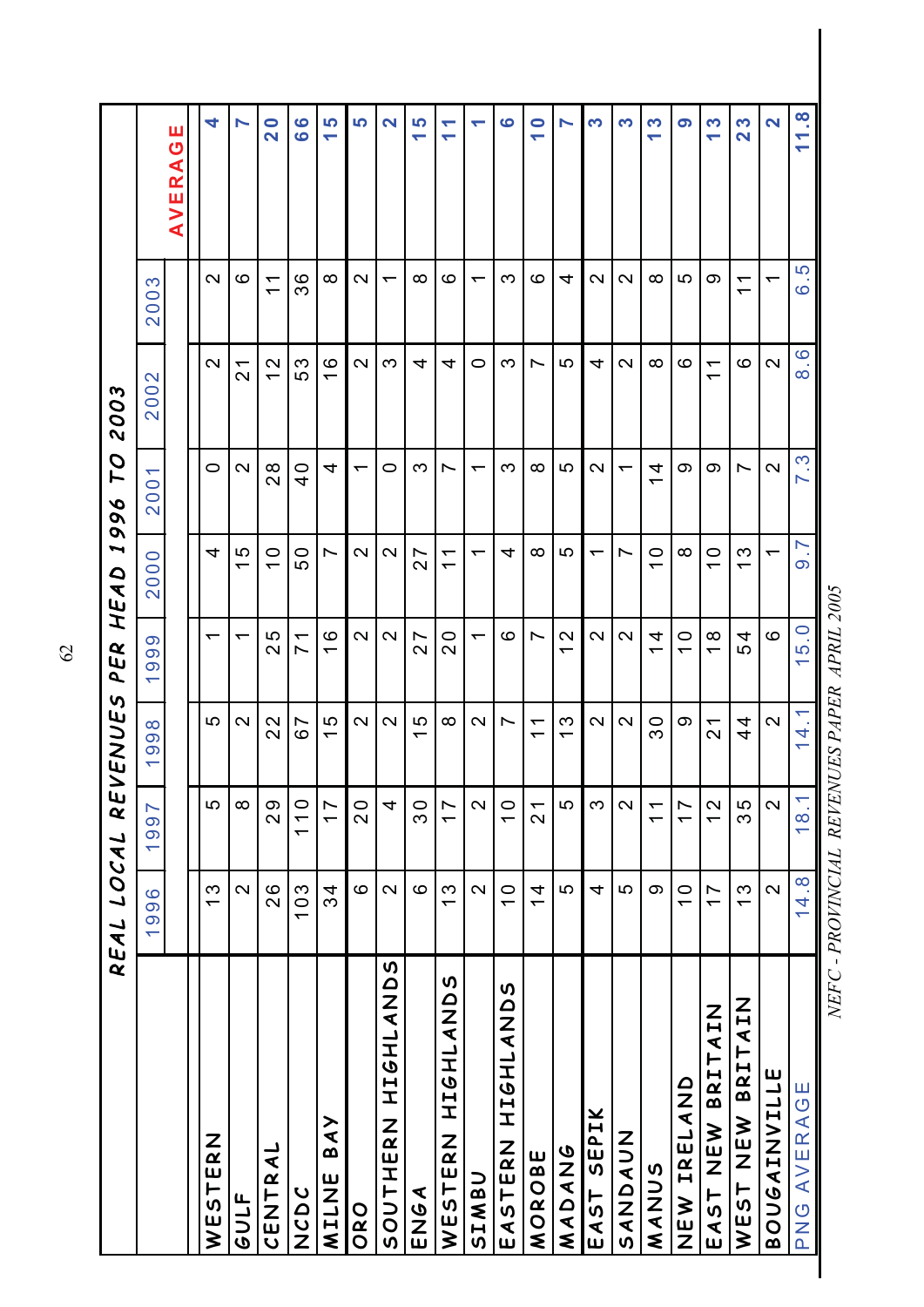| <b>NINTELLINE CONSTRUCTION</b><br>Administration, | Infrastructure <sub>:</sub> | Educatio                          | subs,                                                    | Derviation                                    | Grant and                                          | Church health                                   | servcies                            | (143)                                  |
|---------------------------------------------------|-----------------------------|-----------------------------------|----------------------------------------------------------|-----------------------------------------------|----------------------------------------------------|-------------------------------------------------|-------------------------------------|----------------------------------------|
|                                                   | 986                         | 661                               | 8 6 6                                                    | p<br><b>b</b>                                 | <u>00Z</u>                                         | 0 Z                                             | N<br>$\overline{\mathtt{200}}$      | grants<br>2003                         |
| Western                                           | 5.5                         | 7.0                               | —<br>თ                                                   | ნ .<br>თ                                      | S<br><u>ທ</u> ີ                                    | $\infty$<br>4                                   | <b>)</b><br>က                       | 4<br>$\overline{\mathcal{C}}$          |
| ≒<br>სე                                           | 5.6                         | $4.\overline{3}$                  | 5.4                                                      | O.<br>4                                       | d<br>4                                             | $\circ$<br>က                                    | $\circ$<br>$\overline{\mathsf{N}}$  | 5<br>↽                                 |
| Centra                                            | $\overline{2}.6$            | 5.1                               | 5<br>$\circ$                                             | 4<br>4                                        | $\frac{4}{3}$                                      | Ľ<br>ო                                          | 4<br>$\overline{\mathsf{C}}$        | O<br>$\mathbf{\Omega}$                 |
| O<br>O<br>O                                       | 3.3                         | 6.9                               | ნ<br>: მ                                                 | 4.<br>ო                                       | ვ 7                                                | $3.\overline{2}$                                | Ņ<br>$\overline{\mathbf{N}}$        | LO<br>ᡪ                                |
| B a y<br>Milne                                    | ვ<br>ვ                      | <u>ي</u><br>ه                     | $\infty$<br>$\overline{\phantom{0}}$                     | $\infty$<br>ပ                                 | $\infty$<br>5                                      | 4.7                                             | 4<br>က                              | က<br>$\mathbf{\Omega}$                 |
| Oro                                               | 6.4                         | 5.1                               | <u>က</u><br>$\overline{c}$                               | $\infty$<br>က                                 | $\infty$<br>က                                      | $\overline{4}$<br>$\overline{4}$                | 2<br>က                              | $\mathbf{\Omega}$<br>$\mathbf{\Omega}$ |
| D<br>エ<br>S<br>H<br>S                             | 5.4                         | 11.2                              | $\circ$<br>$\overline{\mathsf{N}}$<br>ᡪ                  | $\overline{\phantom{0}}$<br>5                 | 5                                                  | 2<br>ဖ                                          | 2<br>5                              | ო<br>ო                                 |
| Enga                                              | $\infty$<br>4               | 8.8                               | $\overline{ }$<br>$\circ$<br>ᡪ                           | $\mathsf{L}$<br>ဖ                             | $\mathbin{\relax{\hspace{1pt}}}{\phantom{1}}$<br>ဖ | S<br>ဖ                                          | $\mathsf{L}$<br>4                   | N<br>ო                                 |
| NHP                                               | 4<br>$\overline{ }$         | 13.7                              | Ľ<br>က                                                   | ↽<br>တ                                        | ᡪ<br>တ                                             | ᡪ<br>တ                                          | ᡪ                                   | 5                                      |
| Simbu                                             | ვ .7                        | $\blacktriangledown$<br><u>င်</u> | $\infty$<br>ဖ                                            | 4<br>5                                        | ᡪ<br>5                                             | S<br>$\overline{4}$                             | $\circ$<br>က                        | ო                                      |
| a<br>I<br>Ш                                       | 5 .<br>4                    | 5<br>$\overline{\mathbf{r}}$      | $\ddot{\mathcal{C}}$<br>4<br>ᡪ                           | $\circ$<br>$\circ$<br>ᡪ                       | တ<br>$\circ$<br>ᡪ                                  | 4<br>$\overline{ }$<br>$\overline{\phantom{0}}$ | $\circ$<br>$\infty$                 | 4                                      |
| Morobe                                            | $\frac{4}{9}$               | <u>က</u><br>$\frac{3}{2}$         | $\overline{2}.7$<br>ᡪ                                    | 2<br>$\circ$<br>ᡪ                             | 2<br>$\circ$<br>$\overline{\phantom{0}}$           | თ<br>თ                                          | $\sigma$<br>ဖ                       | 4                                      |
| Nadang                                            | 5.1                         | <u>ဝ</u><br>စ                     | ᡪ<br>$\circ$<br>$\overline{\phantom{0}}$                 | $\circ$<br>$\infty$                           | $\circ$<br>$\infty$                                | Ľ<br>$\overline{ }$                             | $\circ$<br>ဖ                        | ᠇<br>4                                 |
| Sepik<br>a s t<br>ш                               | $\overline{4.7}$            | 0.6                               | 9.8                                                      | 4<br>$\overline{ }$                           | 4<br>∼                                             | ဖ<br>$\overline{6}$                             | $\check{ }$<br>5.                   | တ<br>ω                                 |
| Sandaun                                           | 2.9                         | 6.2                               | 5.4                                                      | $\mathbf{\Omega}$<br>4                        | L.<br>4                                            | $\infty$<br>ო                                   | $\infty$<br>$\overline{\mathsf{C}}$ | ဖ<br>ᡪ                                 |
| Manus                                             | $4 \frac{4}{1}$             | 2.2                               | $\frac{0}{3}$                                            | $\overline{\phantom{0}}$<br>$\mathbf{\Omega}$ | ᠇<br>$\overline{\mathsf{C}}$                       | ဖ<br>$\overline{\phantom{0}}$                   | 4<br>$\overline{\phantom{0}}$       | $\infty$<br>0                          |
| ᠊ᢦ<br>$\blacksquare$<br>$\frac{a}{2}$<br>New Ire  | 5.8                         | 4.0                               | $\infty$<br>4                                            | $\circ$<br>4                                  | ဖ<br>4                                             | S<br>4                                          | S<br>ო                              | $\mathbf{\Omega}$<br>$\mathbf{\Omega}$ |
| EN BP                                             | $\frac{4}{1}$               | 6.4                               | ᠇<br>$\infty$                                            | S<br>ဖ                                        | S<br>ဖ                                             | ᠇<br>$\overline{\phantom{0}}$                   | $\mathbf{\Omega}$<br>5              | ဖ<br>က                                 |
| a<br>B<br>N<br>N                                  | $\overline{3}.1$            | 5.0                               | 5.0                                                      | $\circ$<br>ယ                                  | $\circ$<br>ပ                                       | $\infty$<br>$\overline{ }$                      | $\circ$<br>LO                       | တ<br>Σ                                 |
| $\mathbf{\Omega}$<br>Bougainvil                   | က<br>8                      | 12.1                              | $\infty$<br>$\mathbf{\Omega}$                            | $\mathbf{\Omega}$<br>$\mathbf{\Omega}$        | ᠇<br>$\mathbf{\Omega}$<br>ᡪ                        | 4<br>တ                                          | $\mathbf{\Omega}$<br>$\circ$<br>ᡪ   | 5<br>Ľ<br>$\overline{\mathbf{t}}$      |
| TOTAL                                             | 101.6                       | <u>ဖ</u><br>153                   | .<br>د<br>$\circ$<br>$\circ$<br>$\overline{\phantom{0}}$ | ဖ<br>5<br>$\overline{\phantom{0}}$<br>ᡪ       | ო<br>O<br>2<br>$\overline{\phantom{0}}$            | $\circ$<br>$\frac{0}{10}$                       | 5<br>2<br>တ                         | 5<br>က<br>$\overline{\phantom{1}}$     |
| Source:                                           | <b>Budget papers</b>        |                                   |                                                          |                                               |                                                    |                                                 |                                     |                                        |

63

**Appendix C.2** Appendix C.2

# Non-staff recurrent grants to Provincial Governments<br>Millions of Kina (nominal terms) **Non-staff recurrent grants to Provincial Governments**

M illions of Kina ( nominal terms )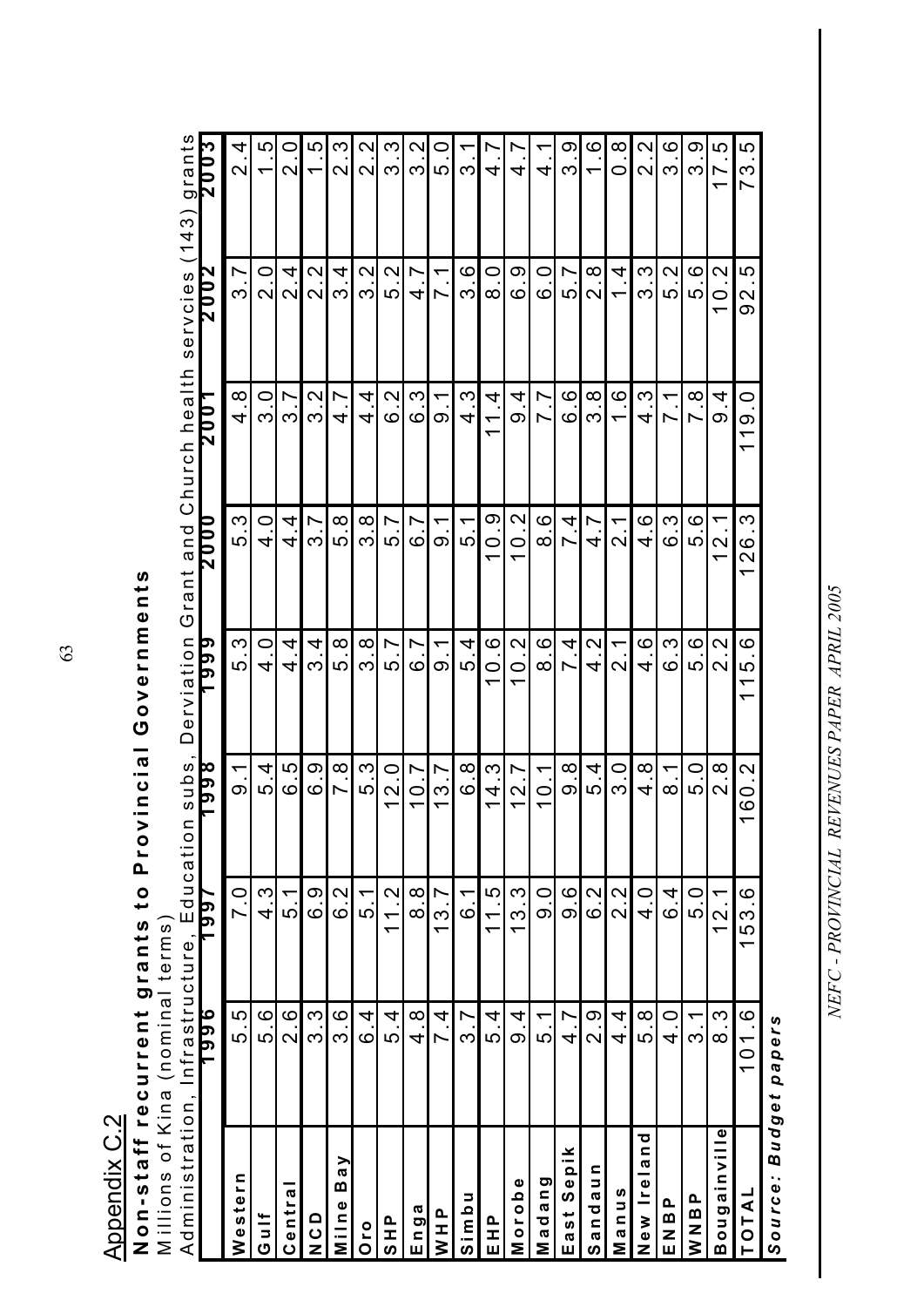Staffing recurrent grants to Provincial Governments<br>Millions of Kina (nominal terms) **Staffing recurrent grants to Provincial Governments**

Salaries of public servants and teachers *Salaries of public servants and teachers* Millions of Kina (nominal terms)

|              | 1996          | 1997          | 1998          | 1999                      | 2000                                   | 2001    | 2002          | 2003           |
|--------------|---------------|---------------|---------------|---------------------------|----------------------------------------|---------|---------------|----------------|
|              |               |               |               |                           |                                        |         |               |                |
| Western      | 11.0          | 12.3          | 14.7          | က<br>$\frac{6}{1}$        | 16.6                                   | 19.2    | 23.3          | 21.4           |
| Gulf         | 0.<br>7.      | 8.5           | $\frac{1}{8}$ | —<br>ഗ                    | თ<br>თ                                 | 11.5    | 12.9          | 13.4           |
| Central      | 16.3          | 13.3          | 15.4          | 16.6                      | 18.7                                   | 22.5    | 25.7          | 26.3           |
| OCD          | $\frac{0}{0}$ | 0.0           | O.O           | O.O                       | O.<br>O                                | O.<br>O | $\frac{0}{0}$ | O.<br>O        |
| Milne Bay    | 13.5          | 15.4          | 15.9          | 16.5                      | 17.2                                   | 20.3    | .<br>೧        | ၯ<br>22.<br>2  |
| o<br>Ō       | 4.7           | <u>ဝ</u><br>၁ | 10.4          | 10.7                      | ე<br>10.9                              | 13.4    | 14.3          | 4.             |
| <b>SHP</b>   | 20.2          | 24.9          | 21.3          | 27.3                      | 29.8                                   | 33.0    | 37.2          | ე<br>ვ.        |
| Enga         | 14.2          | 15.1          | 17.2          | 18.1                      | 19.6                                   | 21.4    | 25.5          | 0.0<br>26      |
| <b>NHP</b>   | 18.6          | 18.8          | 20.1          | 22.6                      | 24.8                                   | 28.6    | ვ1.9          | 32.2           |
| Simbu        | 13.5          | 15.4          | 17.1          | 17.8                      | 19.1                                   | 23.3    | 26.7          | 28.0           |
| EHP<br>EH    | 18.7          | 19.5          | 21.8          | 23.4                      | 24.3                                   | 29.4    | 33.3          | 35.2           |
| Morobe       | 23.6          | 26.7          | 27.9          | 29.5                      | 30.7                                   | 36.1    | 41.8          | 43.7           |
| Madang       | 15.6          | 17.5          | 18.1          | 19.4                      | 20.9                                   | 23.9    | 28.6          | 28.6           |
| East Sepik   | 16.6          | 18.3          | 19.3          | 21.0                      | 22.1                                   | 25.8    | 30.6          | ვ<br>29.3      |
| Sandaun      | 10.5          | 11.8          | 12.6          | <u>က</u><br><u>ო</u>      | 13.5                                   | 16.6    | 18.4          | 20.0           |
| Manus        | 5.5           | 6.6           | 8.9           | 7.3                       | o.<br>∞                                | လ<br>ဝ  | 10.3          | $\frac{6}{10}$ |
| New Ireland  | 10.4          | 11.6          | 12.3          | 13.6                      | $\frac{0}{4}$                          | 16.2    | 17.6          | 17.3           |
| ENBP         | 15.1          | 18.2          | 19.8          | 20.3                      | 21.8                                   | 25.0    | 28.5          | 28.3           |
| WNBP         | 12.7          | 13.9          | 15.3          | <u>က</u><br>$\frac{6}{1}$ | $\blacktriangledown$<br>$\overline{7}$ | 20.4    | 22.3          | 23.0           |
| Bougainville | $\frac{4}{2}$ | ၀<br>၁        | 19.0          | Ņ<br>$\frac{9}{1}$        | 10.4                                   | 13.9    | 15.0          | 18.6           |
| TOTAL        | 250.6         | 287.3         | 314.1         | 4<br>33.<br>33.           | 348.9                                  | 409.5   | 467.6         | 477.1          |

NEFC - PROVINCIAL REVENUES PAPER APRIL 2005 *NEFC - PROVINCIAL REVENUES PAPER APRIL 2005*

*Source: Budget papers*

sued pabpng :aounos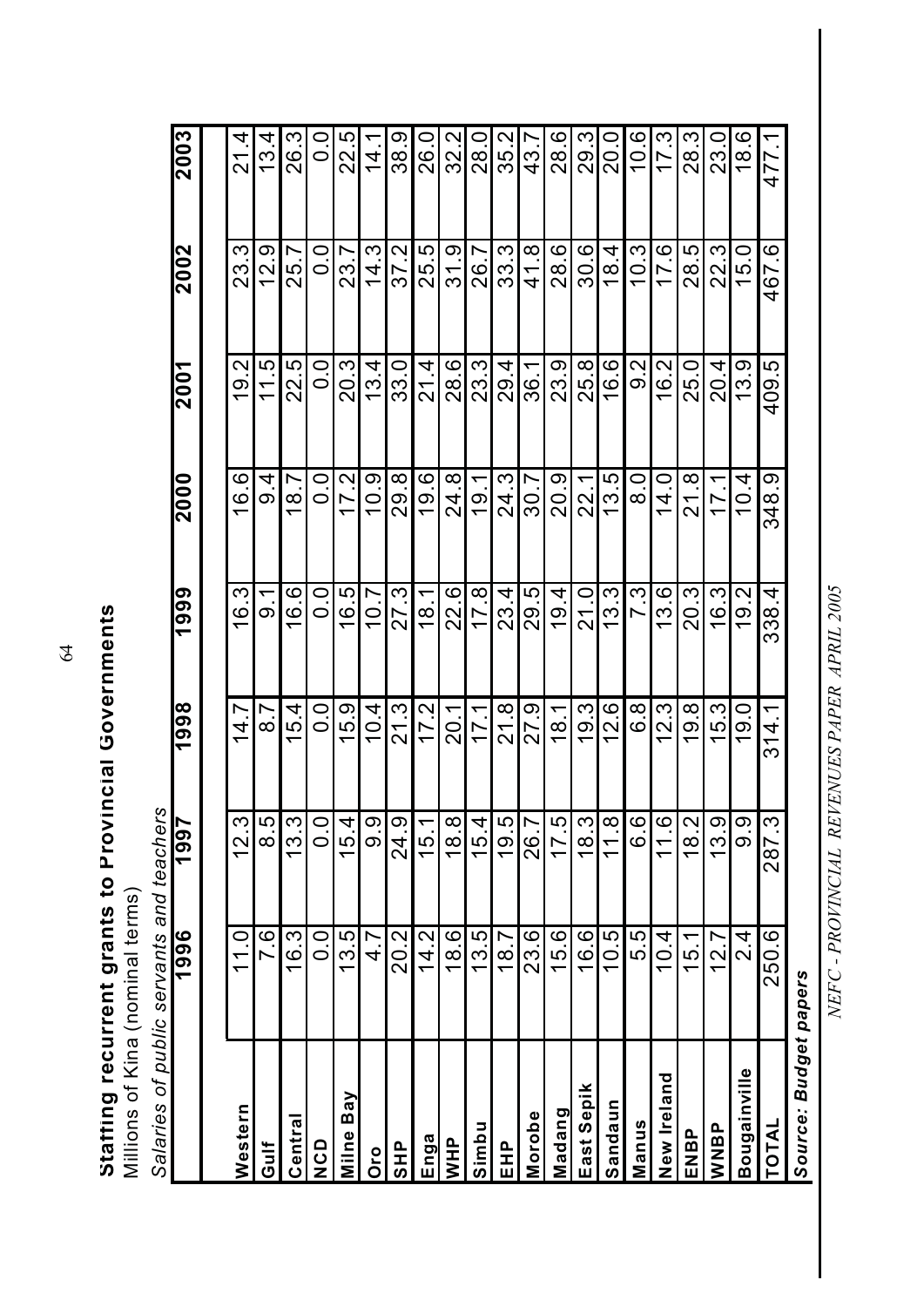## **APPENDIX D: RST and VAT – a theoretical perspective**

### **Principles for analyzing taxes**

Before examining the main differences between RSTs and the VAT, it is worth stepping back and considering some standard public finance principles under which any tax can be assessed. In brief, these are:

- Revenue sufficiency *does the tax raise sufficient revenue compared to the cost of collection?*
- Vertical equity *how does the tax treat wealthier taxpayers relative to poorer taxpayers?*
- Horizontal equity *to what extent does the tax discriminate or favour otherwise like individuals because of their different consumption preferences?*
- Efficiency *does the tax distort the choices of businesses and households in their investment and consumption decisions?*
- International competitiveness *is the tax internationally competitive, if this is relevant*
- Federalism, decentralization considerations *is the tax suited to collection by this level of government?*
- Simplicity *how simple is the tax to administer and understand*

### **Overview of RST and VAT**

The RST and VAT are fundamentally different taxes. Chief amongst these differences is that RST a single stage tax and VAT is a multi-stage tax

Under the **RST**, taxing occurs at one (single) stage, at the retail outlet on the final product. The RST operates by excluding larger businesses from RST when purchasing inputs from other businesses. This is so that businesses are not double taxed. Everyone else pays RST, including smaller businesses on their inputs. These businesses do not receive any subsequent credit from the tax authorities for this. This creates what are known as cascading taxes, that are in effect, levied on top of each other. Cross border transactions (say between Morobe and Rabaul) were, however, not exempt (there was no provision), so cascading was worsened. Because of the cascading, RST systems create a price disadvantage in world export markets, since domestic consumption taxes are not stripped from export prices. A system of 20 differentiated RSTs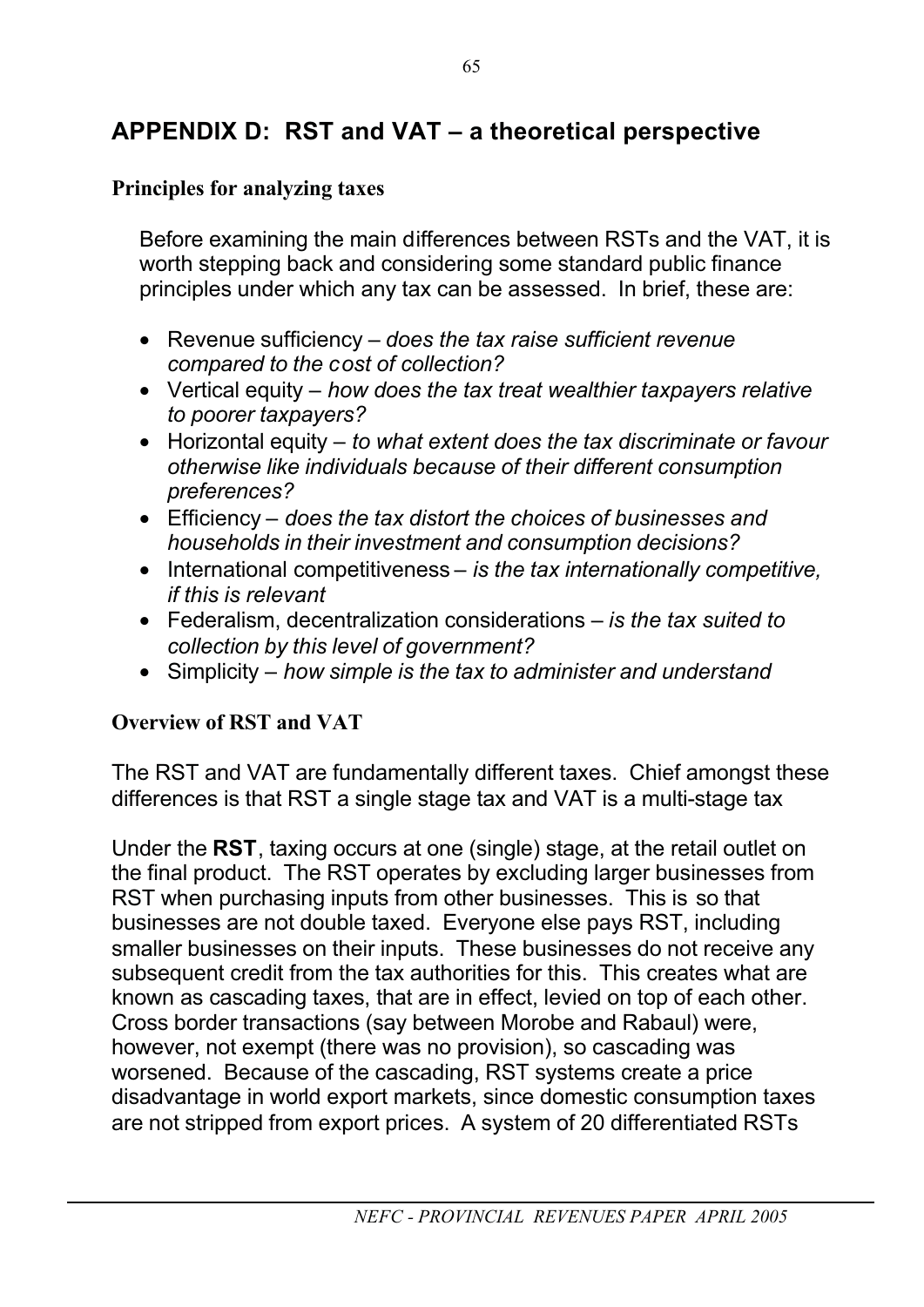risks impinging on *efficiency*, particularly where business location decisions are distorted – the Morobe tyre tax being a case in point.

Under a multi stage **VAT**, tax is imposed at all stages (multi) of production, from manufacturer all the way to the final consumer. However, all businesses are required to be registered, so that the tax authorities can give a rebate for the VAT paid on business inputs. Only the final consumer pays tax since all businesses are fully compensated for VAT they incur by the rebate. Exports are taxed at 0%, since the final consumer is overseas, but businesses still receive a rebate on the inputs. In the shift from an RST to VAT, a country's terms of trade should improve slightly on introduction, since exports are now priced more favourably in world markets.

## **RST versus VAT**

Regarding the principles above, the PNG VAT is favourable to the former RSTs with regard:

- revenue sufficiency 10% VAT in its first year raised more on any comparable measure than the RSTs, mostly by virtue of bringing more people and entities into the tax system
- efficiency favourable since a single administration and identical base and rate remove the incentive for distortions and tax competition between jurisdictions.
- international competitiveness lower taxes on exports, aiding competitiveness
- fiscal federalism and revenue adequacy assuming revenue sufficiency is a concern, a national VAT is preferable, notwithstanding subnational jurisdictions' rights issues. Distribution arrangements can, ideally, deal with revenue adequacy concerns for each jurisdiction.
- simplicity VAT is superior in administrative ease (1 system versus 20), treatment of business-to-business and cross border transactions (effective real time information sharing between 20 jurisdictions no longer necessary, if it occurred at all with any effectiveness).

## **VAT and derivation**

Although the VAT distribution arrangements are regarded as returning VAT to its source of collection (ie, its derivation), it should be strongly emphasized that the arrangements can only provide a very rough attempt at derivation distribution. In particular, there are significant complexities in allocating refund credits. Since it is impossible to determine at the point of refund where VAT refunded was originally collected, refunds are allocated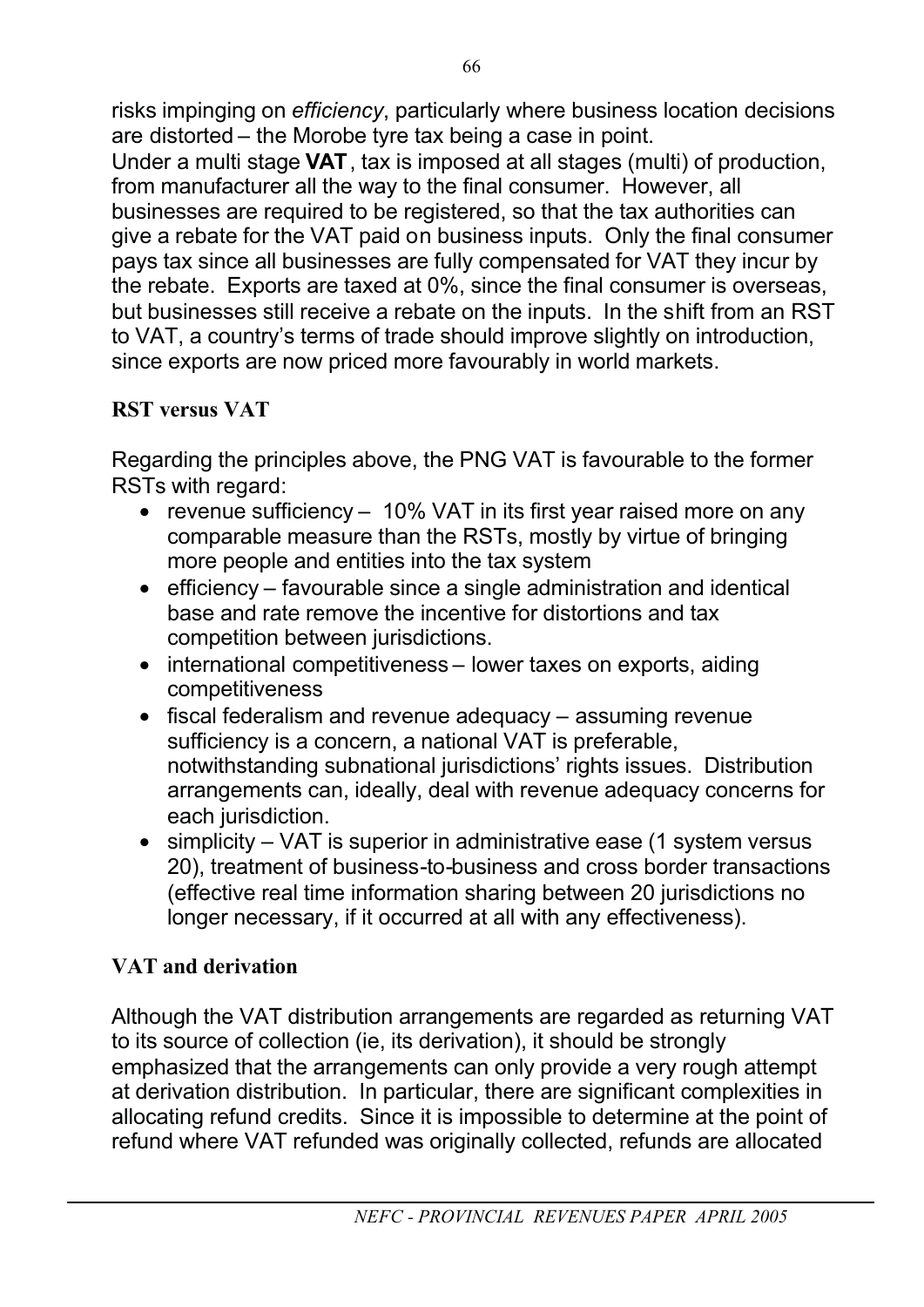proportionally to collections. This may overstate net revenue in exporting provinces, particularly those with mines, and understate revenues in others. In other words, some provinces have too few credits deducted, some too many.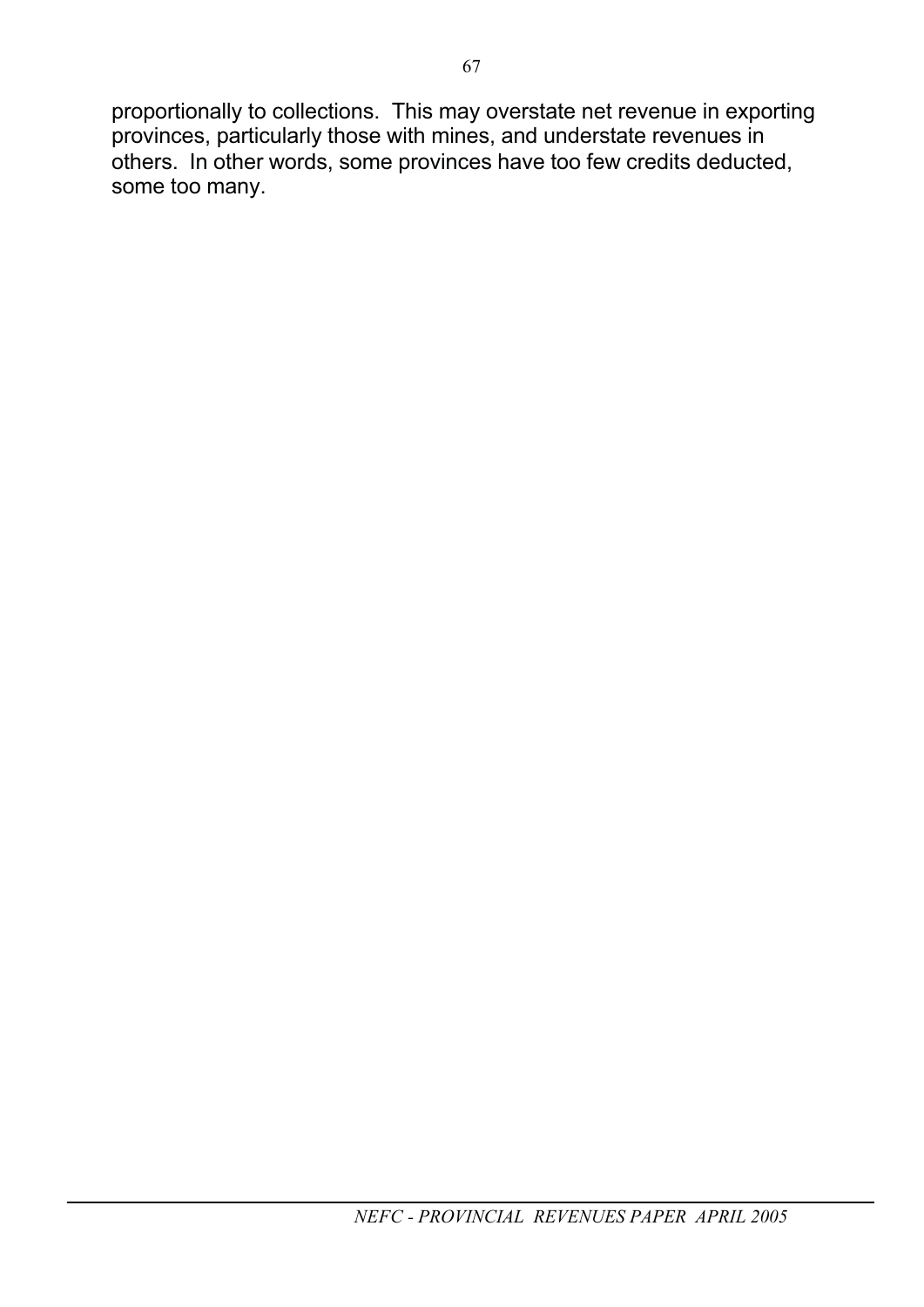# **APPENDIX E: List of fees, charges and taxes imposed**

*Provincial Government Laws in Force Exclusively on Provincial Taxes up till 1995.*

# *Laws Imposing Exclusively Provincial Taxes:*

*Betelnut Sellers and Chewers Act 1985 Entertainment Tax Act 1980 Head Tax Administration Act 1982 Head Tax Rates Act 1982 Land and Building Tax Administration Act 1986 Land and Building Tax Rates Act 1986 Land Tax Administration Act 1982 Land Tax Rates Act 1988 Land Transport Board Act 1986 Liquor Control Act 1980-1978 Liquor Licensing Act 1978 Lottery Act 1980 Mobil Traders Licensing Act 1980 Retail Sales Rates (Alcoholic Liquor) Act 1978 Retail Sales Rates (Hotel Accommodation) Act 1983 Retail Sales Rates (Petroleum) Act 1981 Retail Sales Rates (Tobacco) Act 1981 Retail Sales Rates (Tyre) Act 1981 Retail Sales Rates (Video Tape Hire) Act 1983 Retail Sales Tax Administration Act 1978 Signs and Advertising Act 1987 Small Craft Act 1983 Village Courts Act 1987*

#### *Provincial Government Taxes, Fees and Charges introduced since 1995.*

*Airport Service Tax Alcoholic Beverages Bookmakers Turnover Tax Business Licensing Tax Court fees and Fines Developed Property Tax*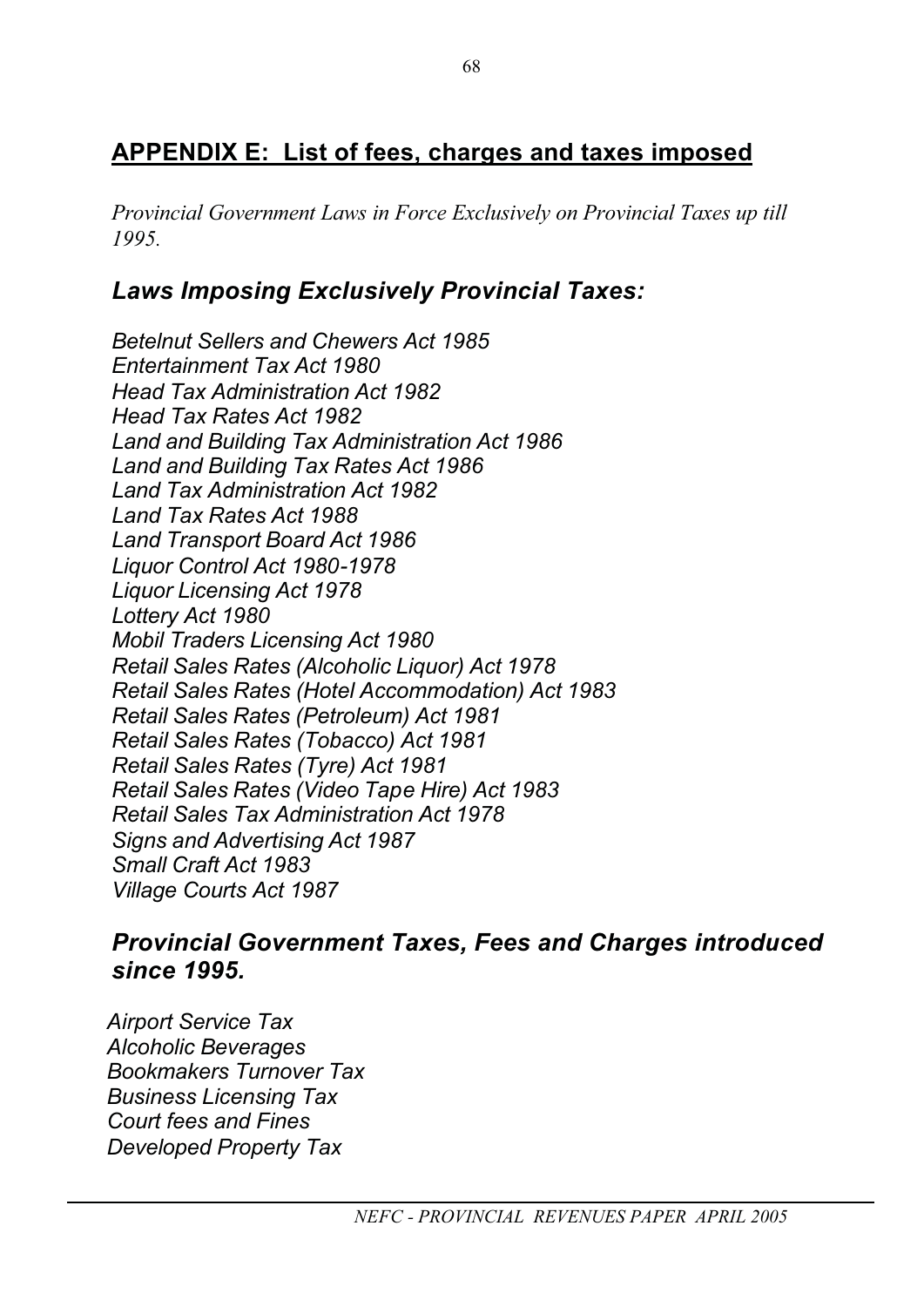*Discipline Fines Driving Licenses Electrical charges Entertainment Tax Forestry Levy Gamining Machine Proceeds General Sales Tax Health fees Heavy Vehicle Licensing Hotel Accommodation Tax Housing Rents Land Tax Liquor Licensing Fees Market Fees Medical Fees Mining Royalties Motor Vehicle Registration & License Other Taxes (AIR NIUGINI) Penalties Heavy Vehicles Permits Petroleum Products Taxes PMV Application and License Fees Postal Agency Fees Registration Fees Youth Women etc Rental Fees Sales & Services Tax Sea Worthiness Second Hand Dealers License Small Crafts Registration Survey Fees Tenders Board Application Fee Tobacco Sales – Cigarettes Trade Store License . Vehicle Hire Vehicle Rental*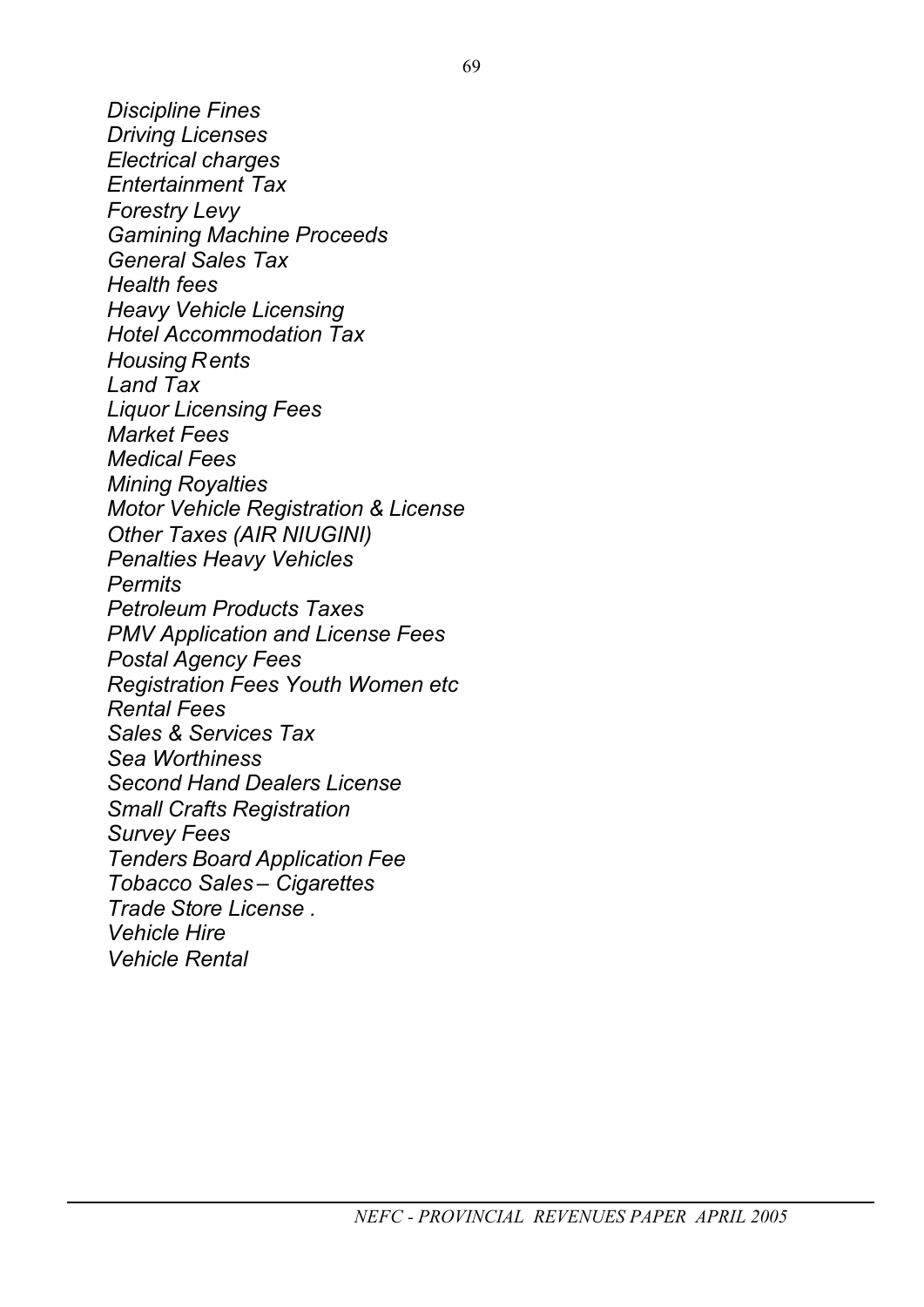An analysis and explanation for the revenue trends in each province follows. This is undertaken, in a relative sense, using the high/medium/low benchmarks outlined above.

| Revenues H/M/L rating benchmarks - Annual<br>average real kina per head |      |        |      |
|-------------------------------------------------------------------------|------|--------|------|
|                                                                         |      |        |      |
|                                                                         | Low  | Medium | High |
| <b>TOTAL</b>                                                            | $26$ | 26-75  | >75  |

The HIGH/MEDIUM/LOW comments (in capitals) for each province are made with under this framework that describes relative revenue collection.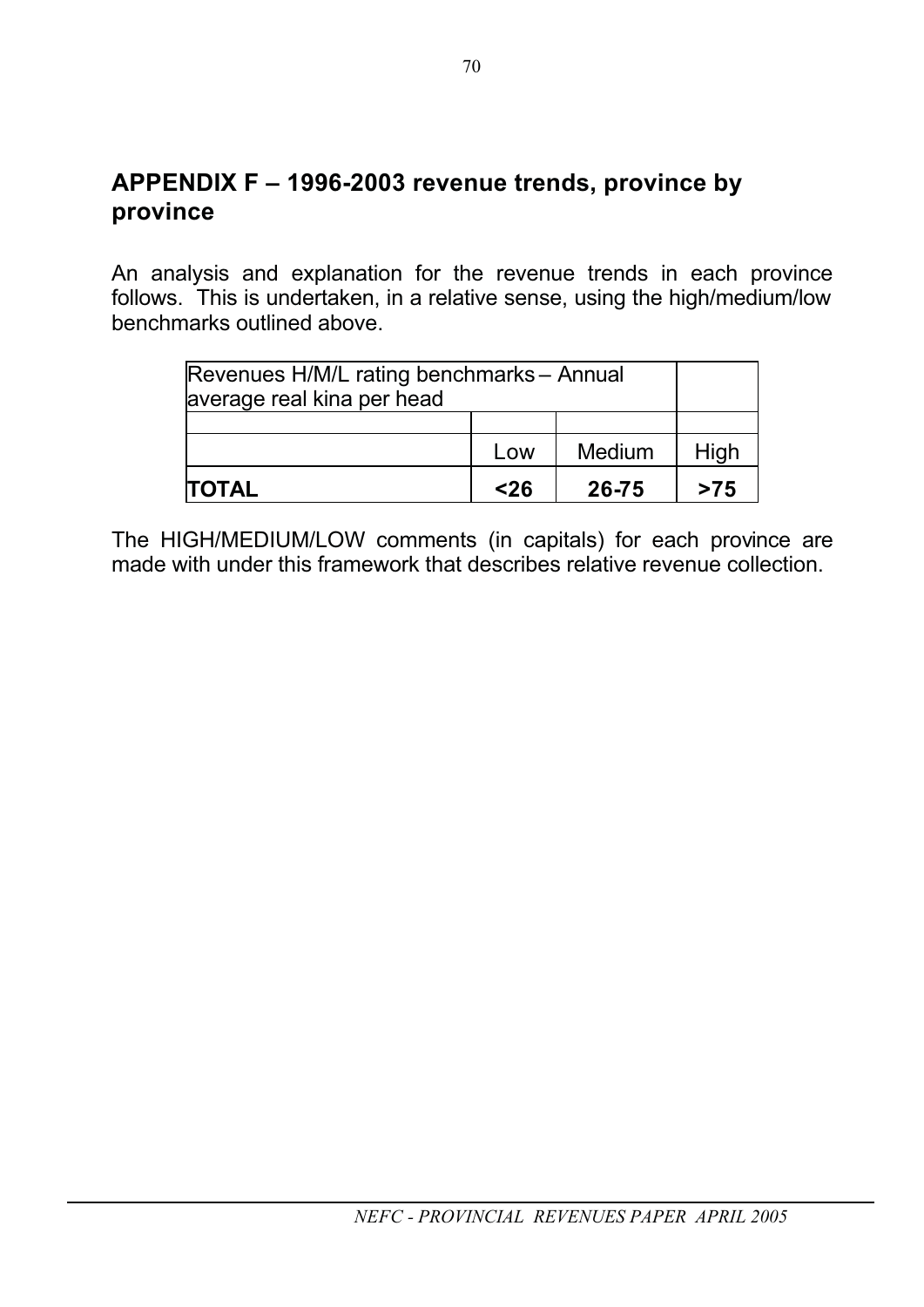#### *WESTERN PROVINCE*



RST/VAT: LOW at first, jumping sharply up to MEDIUM on VAT introduction. The trend has flattened after VAT though, since Western has always exceeded the "30%", so received 1998/99 RST collections as these were higher. The apparent volatility in VAT collection in 1999-2000 reflects differences in the timing of distributions<sup>29</sup>.

LOCAL: LOW, and becoming lower. Collections have been from diverse sources, transport charges, liquor licenses and rentals. By 2002, there were very low returns (K40,000 in total). This reflects extremely weak revenue collection effort<sup>30</sup>, high collection costs and a poor compliance environment. Apart from mining the overall collection is low.

 $29$  Provinces received VAT distributions on the  $21<sup>st</sup>$  of each month. There are timing problems in attributing distributions to the correct year that impact on apparent VAT returns in 1999 and 2000. This can also slightly affect other years PGAS records, if a province closes their accounts before receiving the December distribution.

<sup>&</sup>lt;sup>30</sup> A good indicator of revenue effort is motor vehicle registrations, since this is regarded as an essential revenue to collect for law enforcement purposes, if not for any other reason.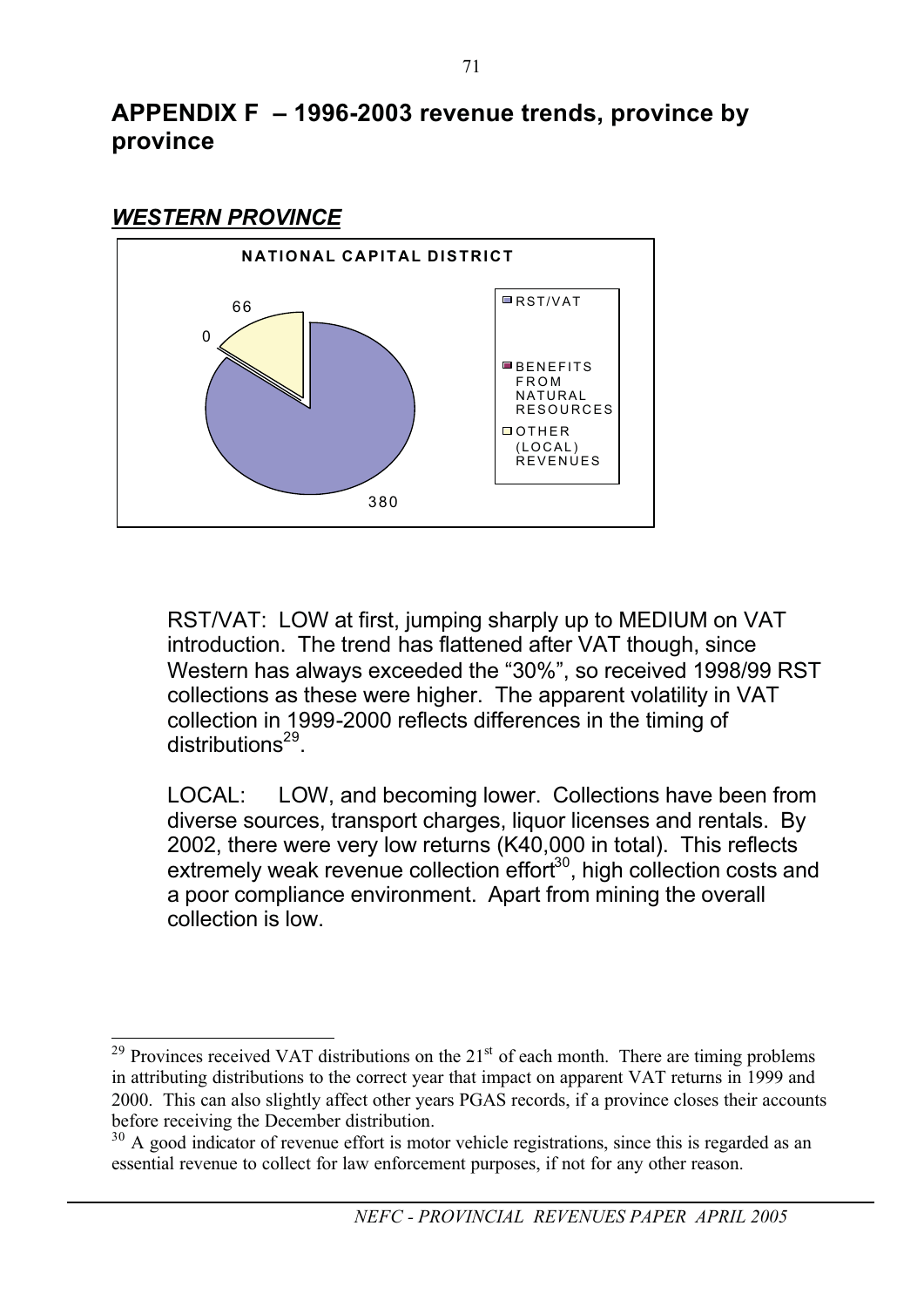NATURAL RESOURCES: HIGH throughout. The royalties, dividends and equity in the Ok Tedi copper project are so high as to make Western a HIGH overall.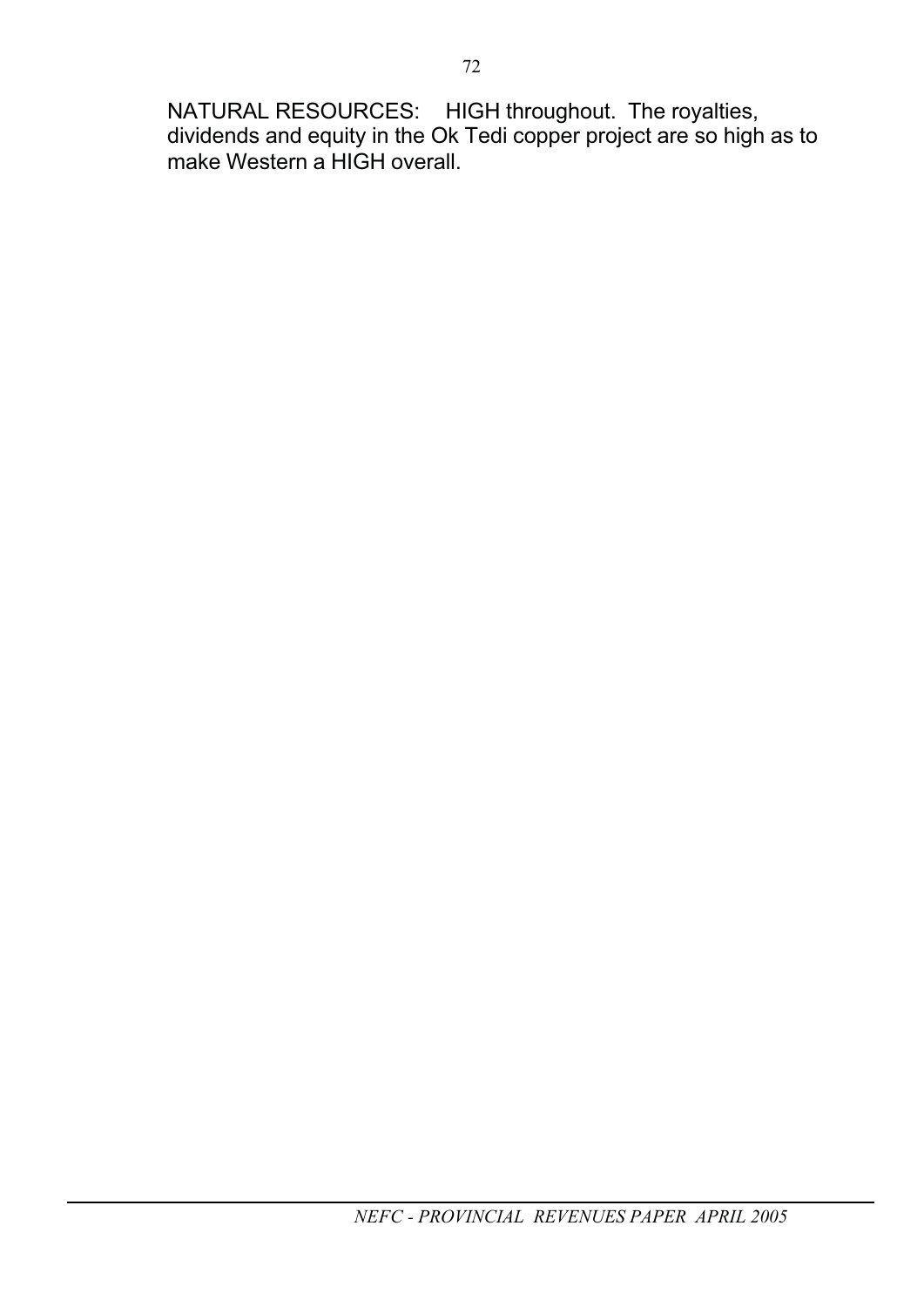*GULF*



RST/VAT: LOW throughout. A large proportion of RST collections were from petroleum, alcohol and tobacco<sup>31</sup>. However, returns rose significantly on the introduction of VAT, but have been flat since the 30% was always exceeded. PGAS records show no VAT was received in 1999. However, this again reflects timing issues – VAT from 1999 has appeared on the 2000 accounts.

LOCAL: LOW throughout. Transport, investments and sales have returned some revenue and some spikes from investment and sundries. Collection effort appears to be quite low by 2002.

NATURAL RESOURCES: LOW throughout. This is from the oil pipeline and some timber royalties.

 $31$  Gulf, and other provinces, levied higher rates of RST on "sin goods" – petroleum products, alcoholic beverages and cigarettes/tobacco. When the VAT was introduced, provinces lost control of the base and rates. Therefore, provinces with a preference for high taxation of sin goods, were forced to accept the national rates on these goods. These taxes (excises more accurately) typically grow more quickly than those on other goods, since consumers' demand for them is relatively income inelastic – that is, demand by consumers tends to rise more quickly than income growth.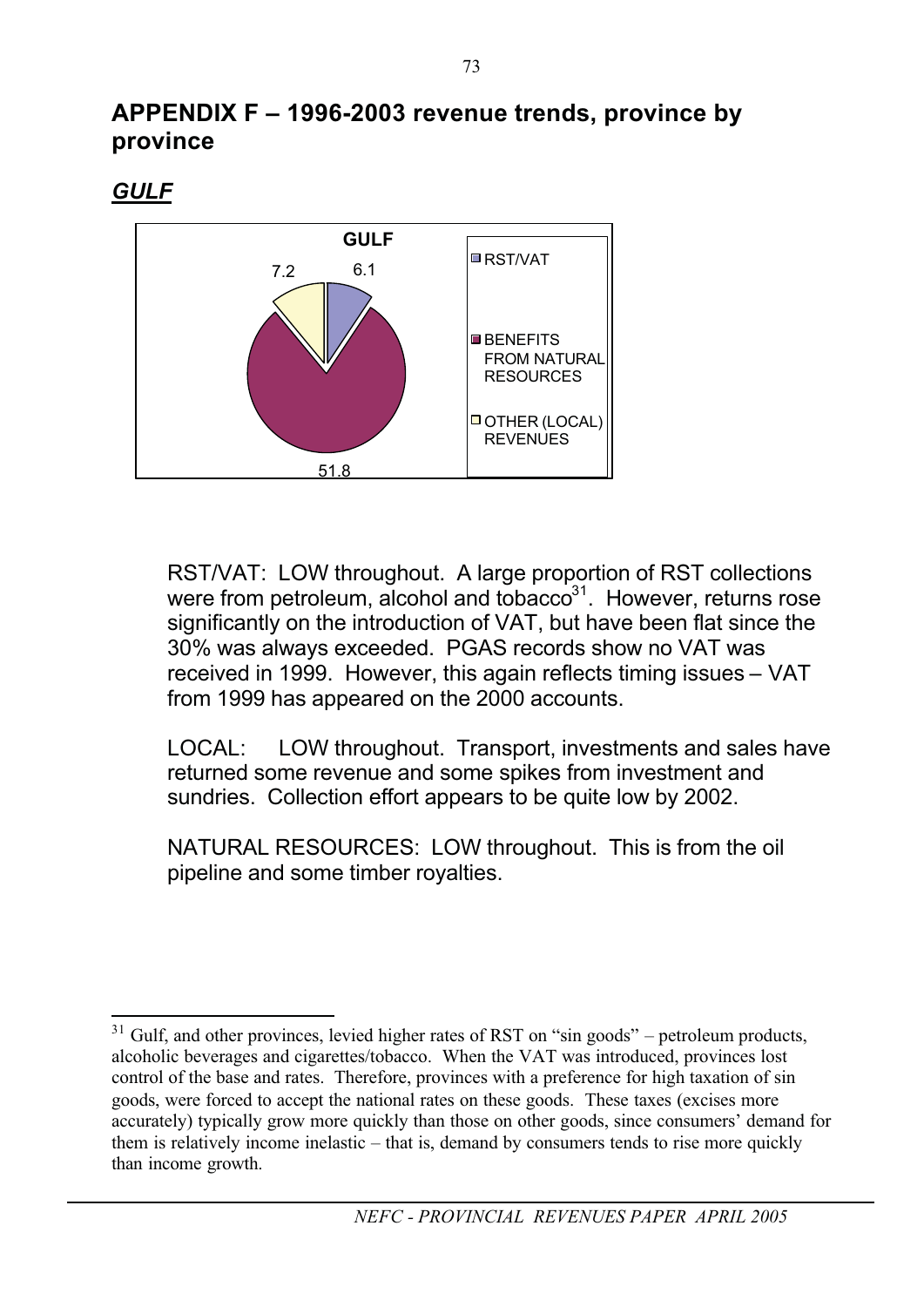## *CENTRAL*



RST/VAT: LOW. RST collections declined significantly during 1996- 99. Central also imposed higher rates on "sin goods". After the VAT introduction, there was an initial increase in returns, however this has flattened as Central's 1998/99 RSTs always was above "the 30%".

LOCAL: HIGH throughout. The main source has been RST/VAT revenue sharing deal with NCDC. These deals have been typically renegotiated on an annual basis, sometimes well into the Budget year. These sharing deals partly explain the reduction in RST collections from 1996-1999. In 2002, Central negotiated a 5% sharing deal, far higher than in previous years (the NCDC deal accounts for 90% of other local revenues). Transport charges, gambling taxes and liquor licenses have also provided some returns, though collection effort/returns had fallen sharply by 2002.

NATURAL RESOURCES: LOW. Modest return from the Tolukuma gold mine and some timber royalties/levies. Since 2001, the Province's share from Tolukuma was provided directly to landowners.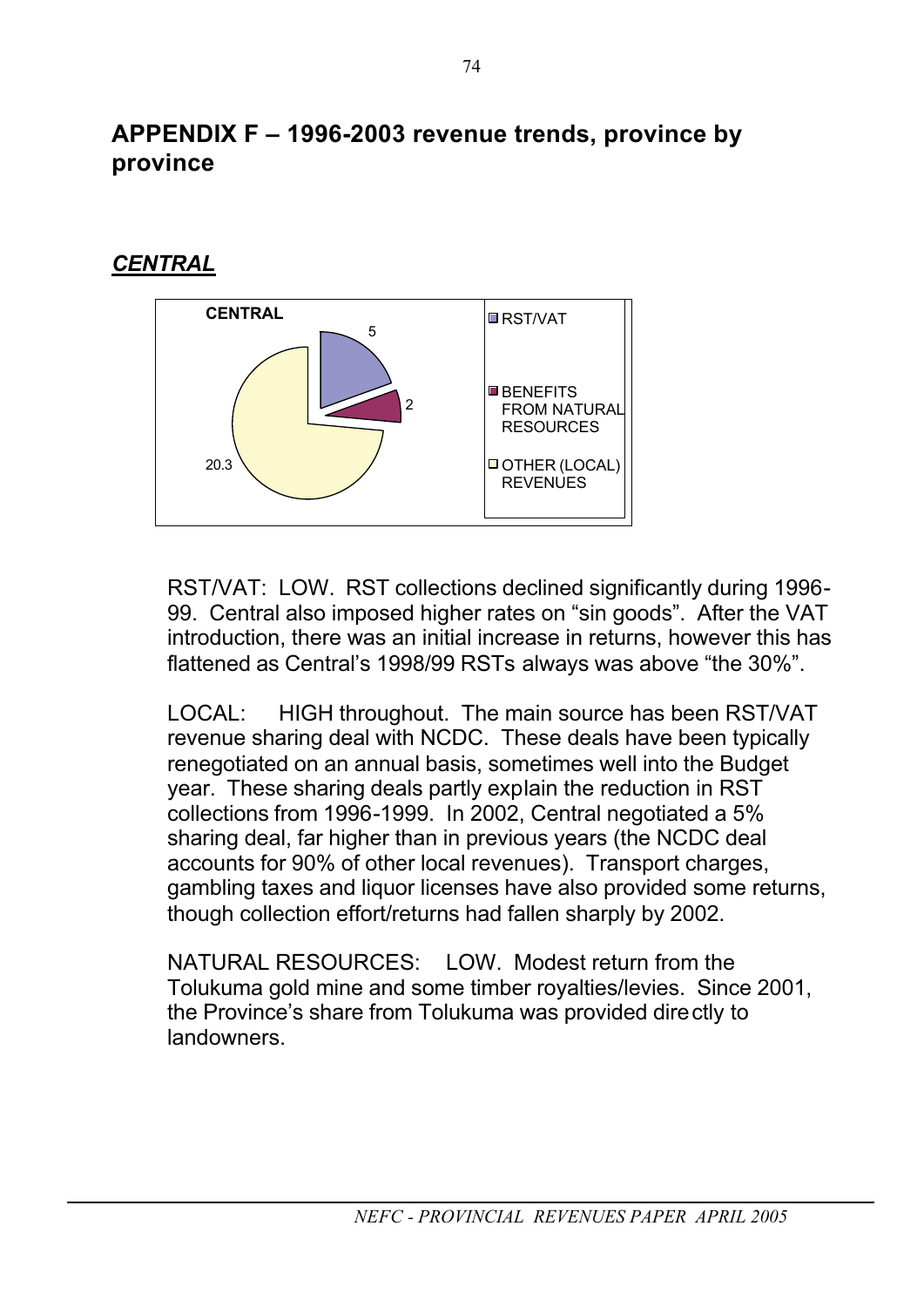

RST/VAT: Very high overall, since NCD is the major city in the country, with a large number of high income earners. It is the major center for all economic activities.

Local Revenues: Very high overall, although it has not have motor vehicle registration. It has very large returns from land rates, garbage & sanitation fees and gambling transfers which have ceased in 2004.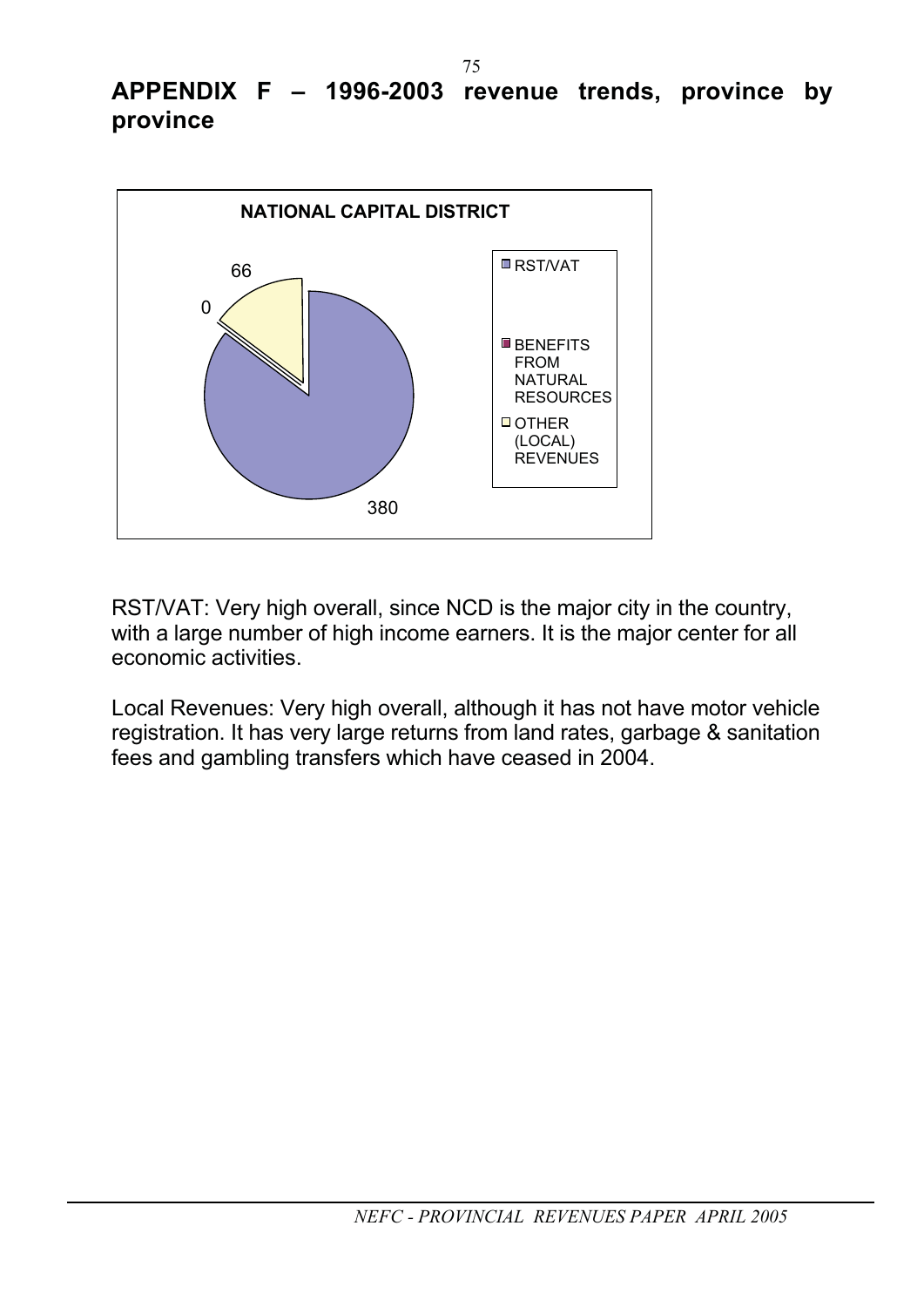



RST/VAT: MEDIUM. Collection of RST was LOW to MEDIUM before VAT, with an average collection of K1.5m between 1996-98. A very strong collection was experienced in 1998 with K1.8m which is attributed to new activities, high level of production in palm oil and very high world prices. The level of returns rose with the VAT introduction, but the trend has flattened since Milne Bay's 1998/99 RSTs always exceeded "the 30%".

LOCAL: HIGH overall. Revenue collections were HIGH at first, dropping to MEDIUM in 2002. "One-off" sales and investments inflated collections in 1997 and 2000. Main revenue sources are transport charges, liquor licenses, investments and interest bearing deposits. The last two revenue heads have declined in importance in recent years, now accounting for about one quarter of the total. That said, the province has a relatively broad base for local revenue collections.

NATURAL RESOURCES: LOW overall. This reflects the Misima medium scale gold mine royalties and timber royalties.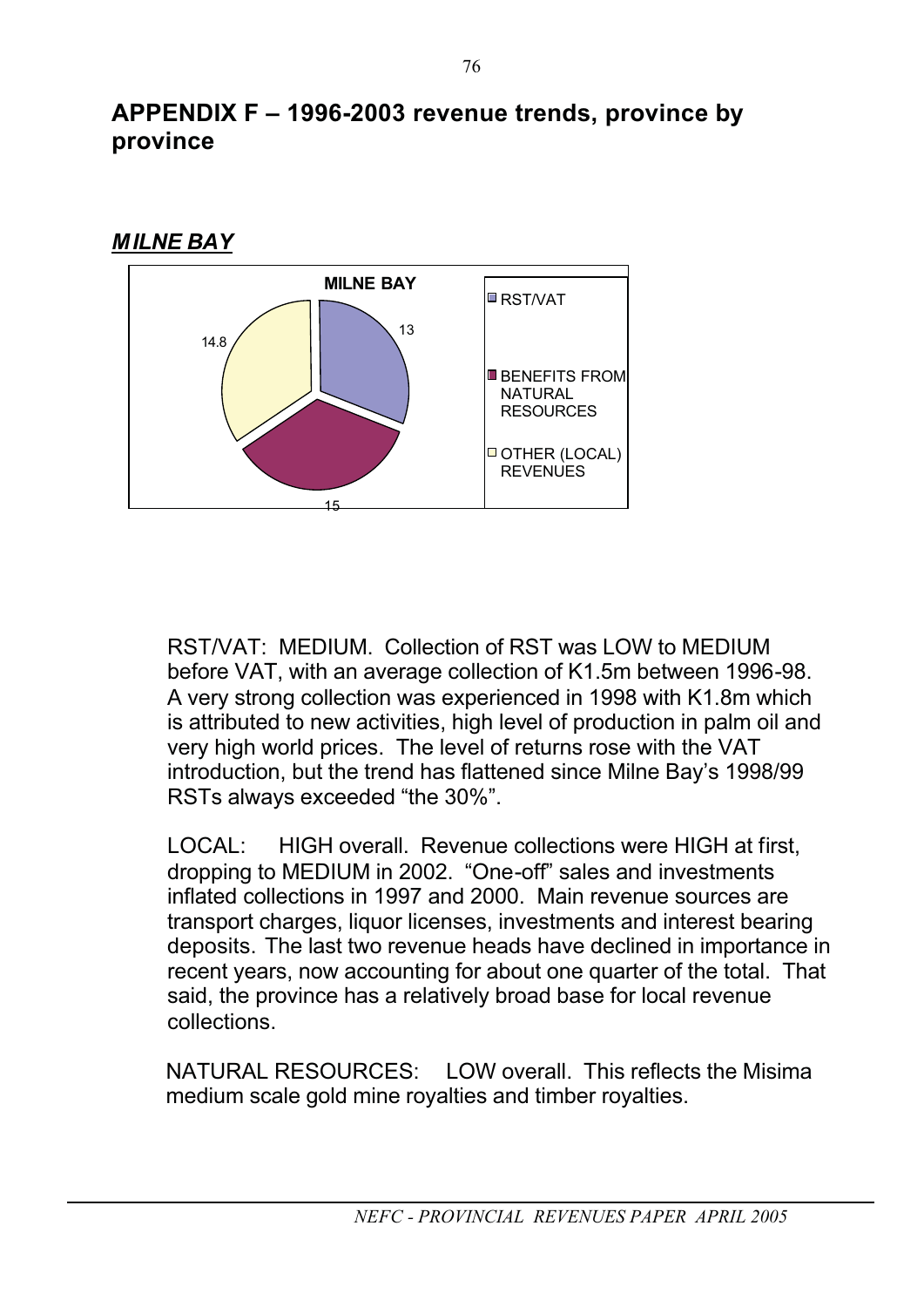*ORO*



RST/VAT: LOW overall. Collections were good and relatively about MEDIUM before the introduction of VAT. VAT introduction did raise returns, but then remained flat as Oro's 1998/99 RSTs always exceeded "the 30%". In addition, Oro's returns under the RST were heavily dependant on the sin taxes.

LOCAL: LOW overall. Collections were initially LOW, then picked up to MEDIUM due to miscellaneous receipts in 1998, before returning to LOW. Liquor licenses and transport fees/charges account for three-quarters of total collections.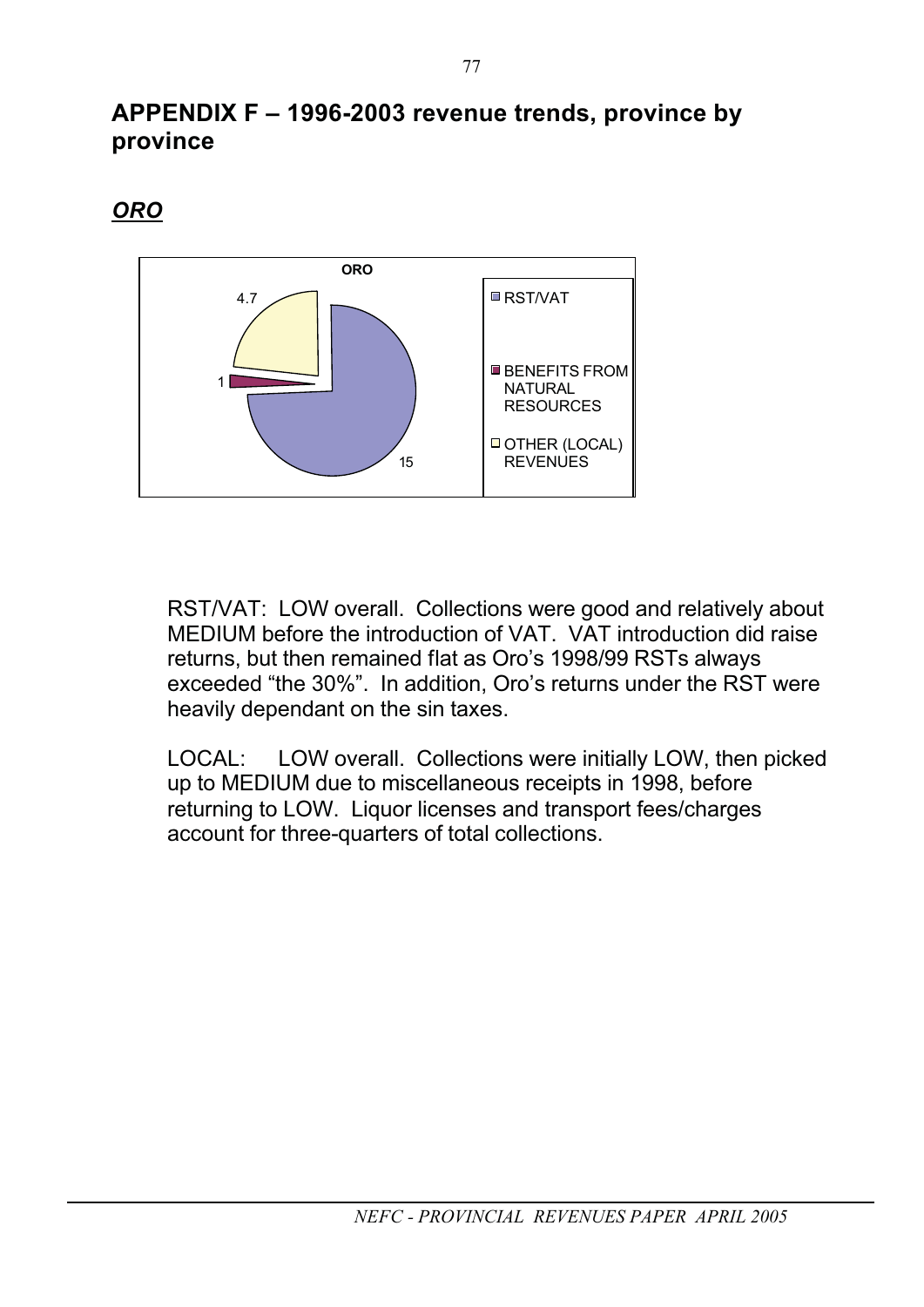

## *SOUTHERN HIGHLANDS*

RST/VAT: LOW. Returns have been LOW overall and have been at a LOW level throughout. There was a slight improvement on VAT introduction, but 1998/99 RSTs always exceeded "the 30%", so distributions have been flat.

LOCAL: LOW. Collection efforts have dropped away significantly resulting in very low returns. This has been attributed to troubles leading up to the 1997 and 2002 elections, overall weak administrative and governance structures, low collection effort and compliance environment. Transport charges, non-mining investments and liquor licenses provided some revenues in the late 1990s, but these had fallen to extremely low levels by 2002.

NATURAL RESOURCES: HIGH. Southern Highlands is host to significant oil and gas projects. The province has received significant revenues in the form of royalties, dividends and returns equity sales. As these are influenced by market prices, the exchange rate and production, these have increased strongly in recent years.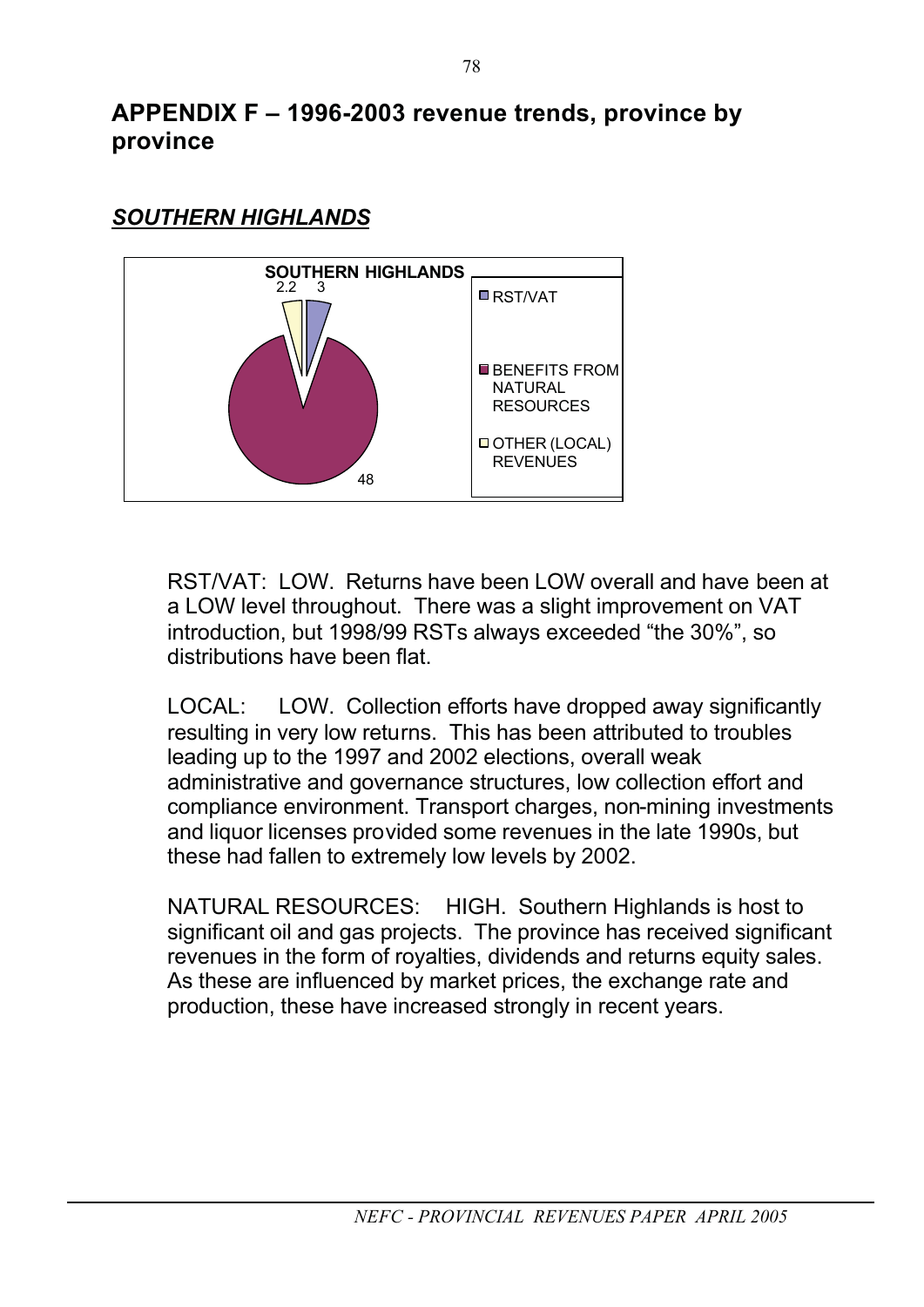#### *ENGA*



RST/VAT: LOW. Revenue returns were LOW under the RST, with significant revenues from petroleum (mining related) and tobacco RSTs. The introduction of VAT has brought its revenue closer to a MEDIUM level However, returns from VAT remain LOW, since RSTs always were higher than "the 30%".

LOCAL: HIGH. This category rose from about MEDIUM to HIGH, mostly because of higher non-mining investment return since 2000 and loan proceeds in 1998, 2000 and 2001. Enga is unique in successfully reinvesting its mining returns to provide broader based revenues for the province. Transport charges and liquor licenses provide some, albeit relatively LOW, returns. Collection effort thus appears low.

NATURAL RESOURCES: HIGH. This has been the high revenue earner for the province with significant equity/dividend receipts in 1997, 2000-01. Its earnings are volatile, depending on production and prices.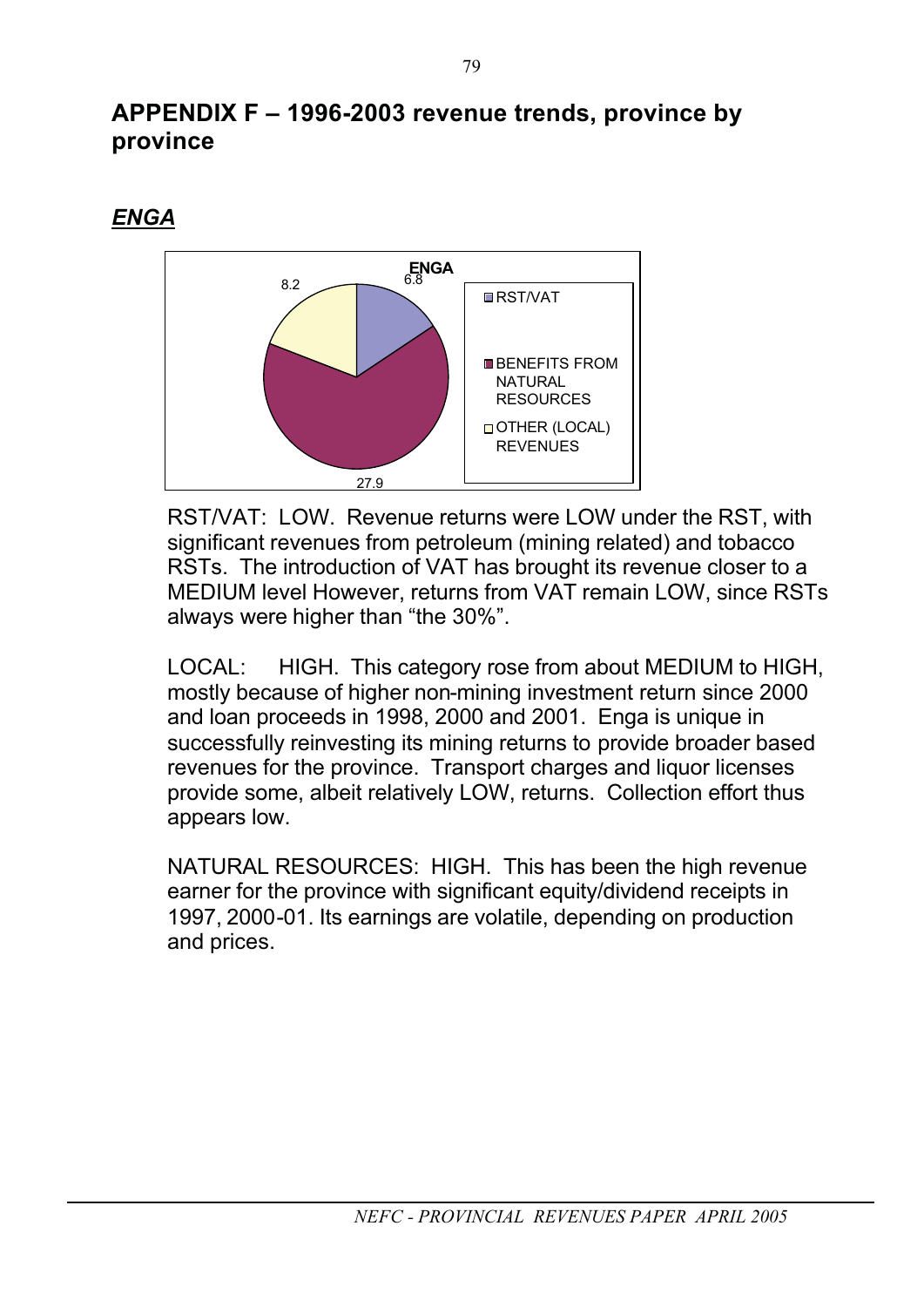#### *WESTERN HIGHLANDS*



RST/VAT: HIGH throughout. HIGH collection under RST and with the introduction of VAT, the trend flattened as the 30% mark was always exceeded by 1998/99 RST collections. Large returns from petroleum taxes characterized WHP's RST.

LOCAL: HIGH. From a MEDIUM level of returns, becoming HIGH. It appears that collection effort is strong, with good returns for transport charges, liquor licenses and gambling taxes in most years. Occasional spikes due to interest bearing deposits. Overall, this category has shown an upward trend.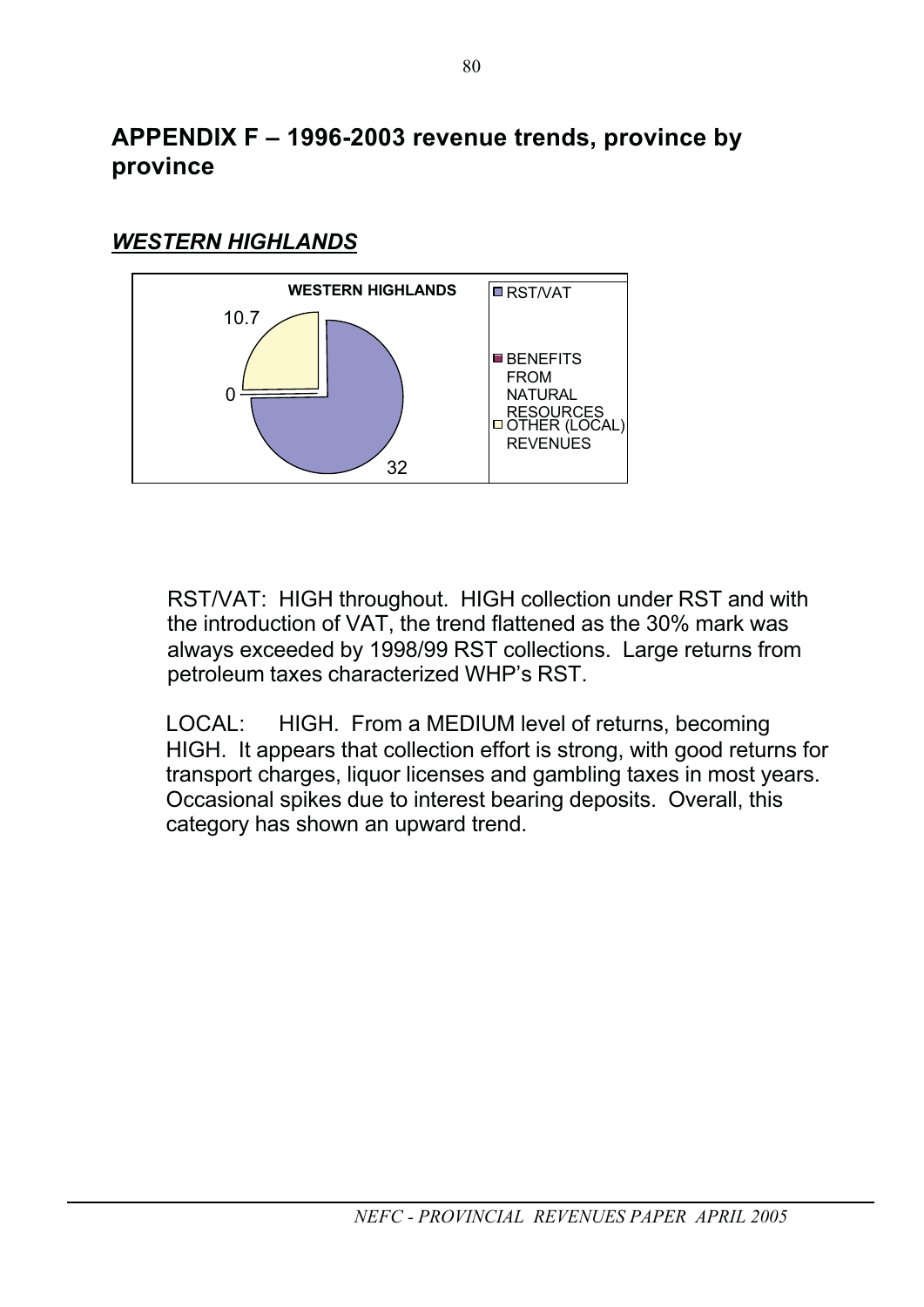#### *SIMBU*



RST/VAT: LOW throughout. Very LOW collection under RST. Introduction of VAT probably resulted in a slightly higher level of returns with the sharing agreement but remains LOW since the "30%" was always exceeded. Simbu received a good return from Lottery Tax, though these were lost with the VAT.

LOCAL: Very LOW throughout. Transport charges and office rentals have been the main revenue earners, Simbu having a liquor ban in place. From 2004, the lifting of the liquor ban should improve collections otherwise there is no growth due to weak activity, particularly stagnant coffee.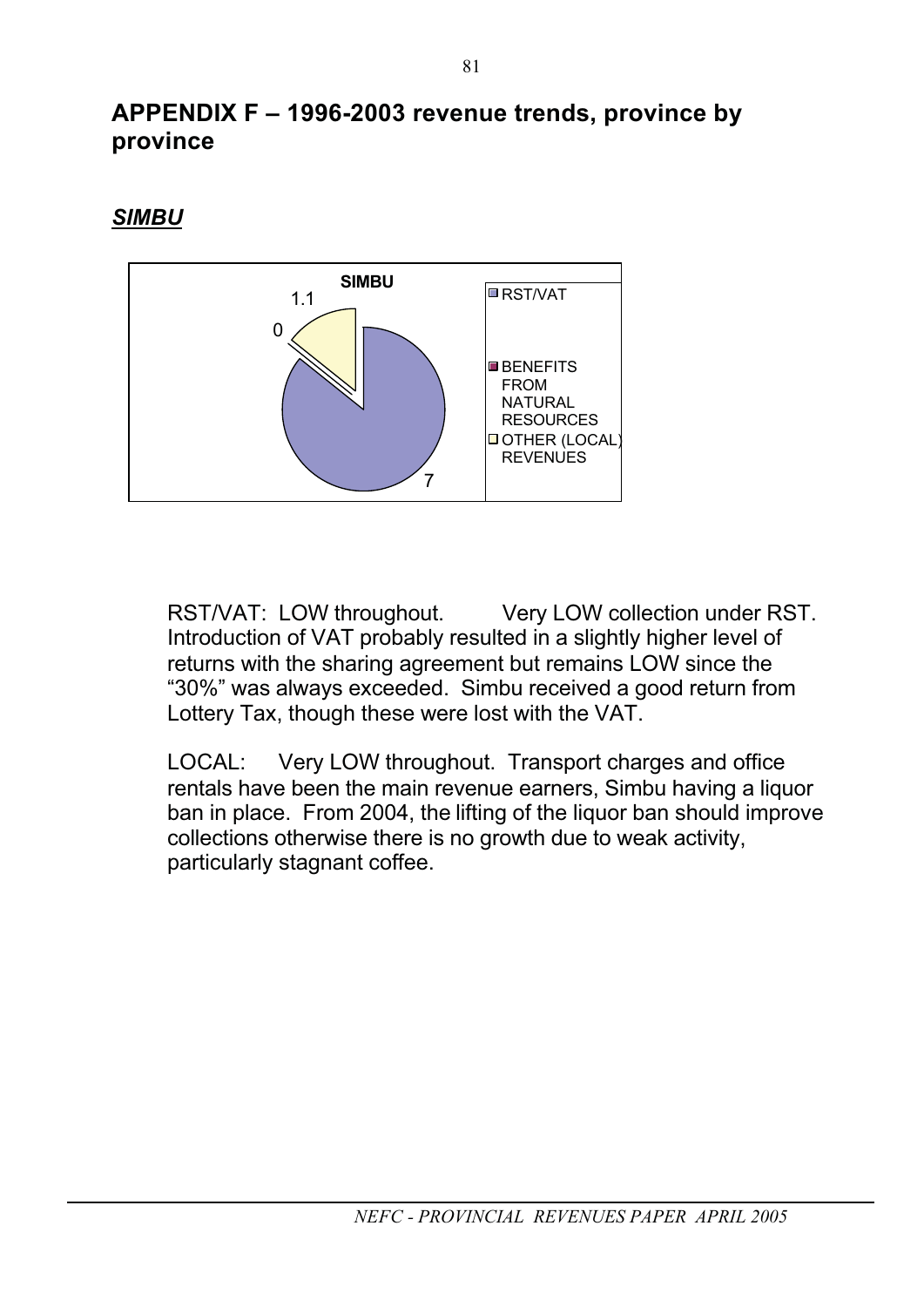

#### *EASTERN HIGHLANDS*

RST/VAT: LOW. It is however, up the top end of LOW. Collections were LOW under RST, and the introduction of VAT has caused a rise to a higher level and the trend flattened afterwards because "the 30%" was always exceeded.

LOCAL: MEDIUM. MEDIUM level of collection in the mid 1990s, but declined to a LOW level afterwards. This downward trend is entirely due to lower returns from gambling taxes (fell by 90%, from K1.0m 1997 to K0.1m in 2002). Partially offsetting this, transport charges, gambling taxes, liquor licenses have been solid. Returns from investments/economic projects have picked up in recent years, to about K25,000 per year by 2002.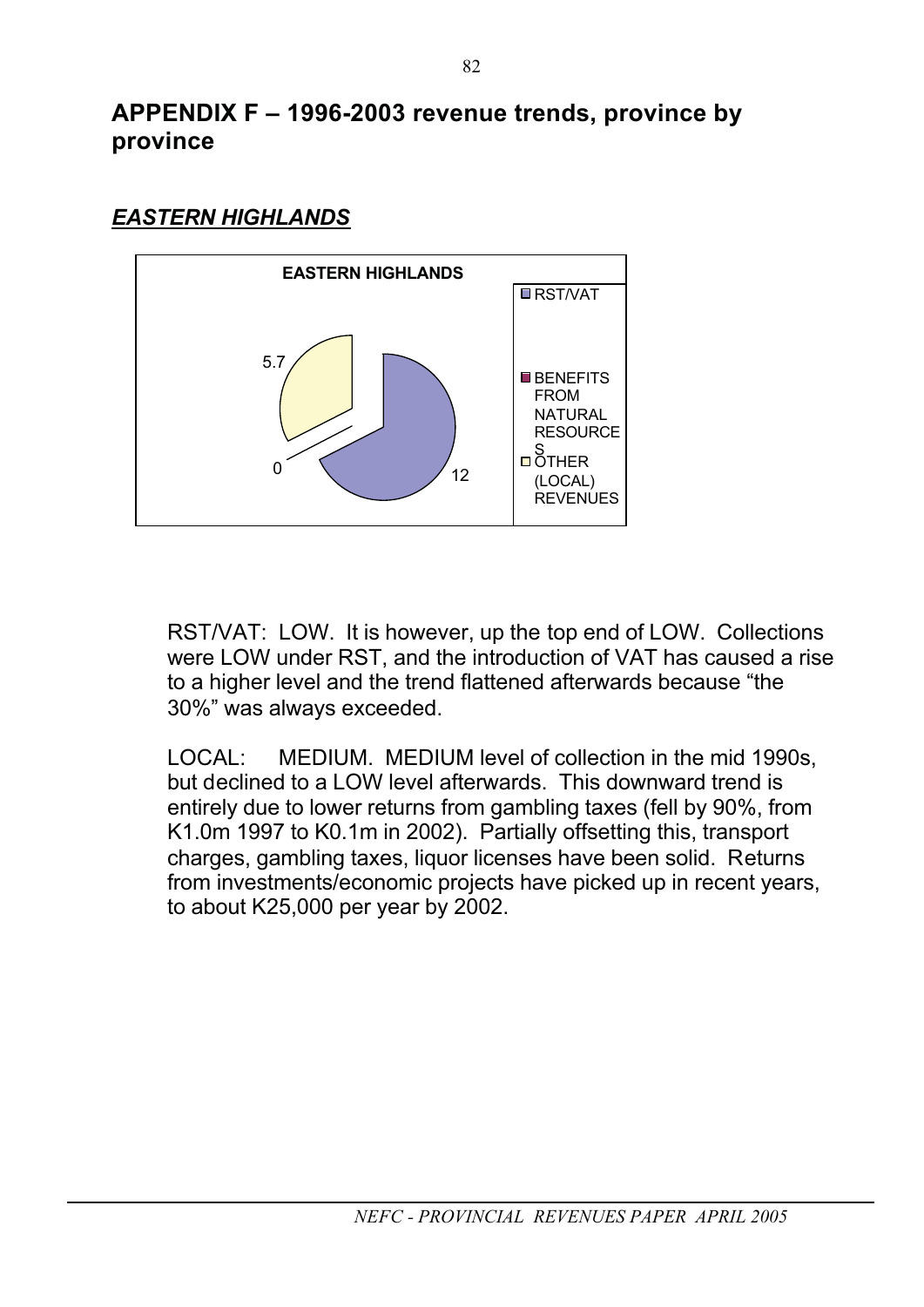#### *MOROBE*



RST/VAT: HIGH throughout. RST returns were relatively very HIGH with a broad base, strong effort and good compliance. Between 1996 and 1998, RST grew by nearly 10% per year. The introduction of VAT saw the trend flatten – Morobe experienced relatively weak growth in VAT distributions between 2000 and 2002.

LOCAL: MEDIUM. Transport charges, liquor and gambling taxes are the chief earners with solid growth performances. Sundries spiked in 1998.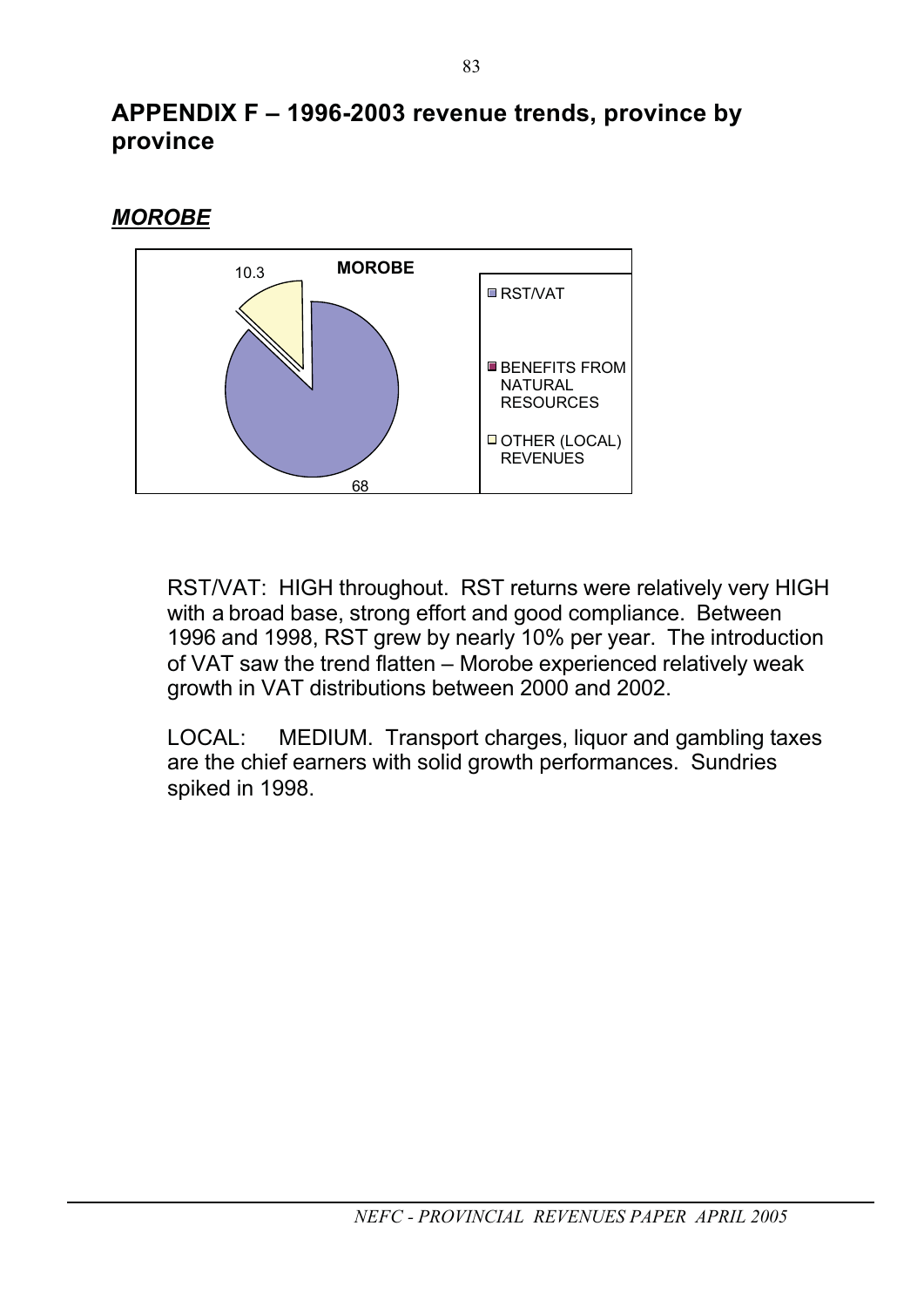#### *MADANG*



RST/VAT: MEDIUM. Under RST, Madang imposed significant sin taxes on petroleum, tobacco and beer. The months before the introduction of VAT in 1999 saw returns from the RST drop, the reason(s) for which is unclear. The 1999 and 2000 records are clouded by the timing issue mentioned earlier, which makes it difficult to separate VAT from RST in this period. The trend has flattened since the VAT, as Madang's RST always exceeded "the 30%".

LOCAL: MEDIUM throughout, except in 1999 and 2000 when there were spikes in sundry receipts. Transport charges, liquor licenses and returns on deposits (IBD) are the main revenue sources.

NATURAL RESOURCES: LOW throughout. A very low return from timber royalties (1996 only) and timber levies (throughout).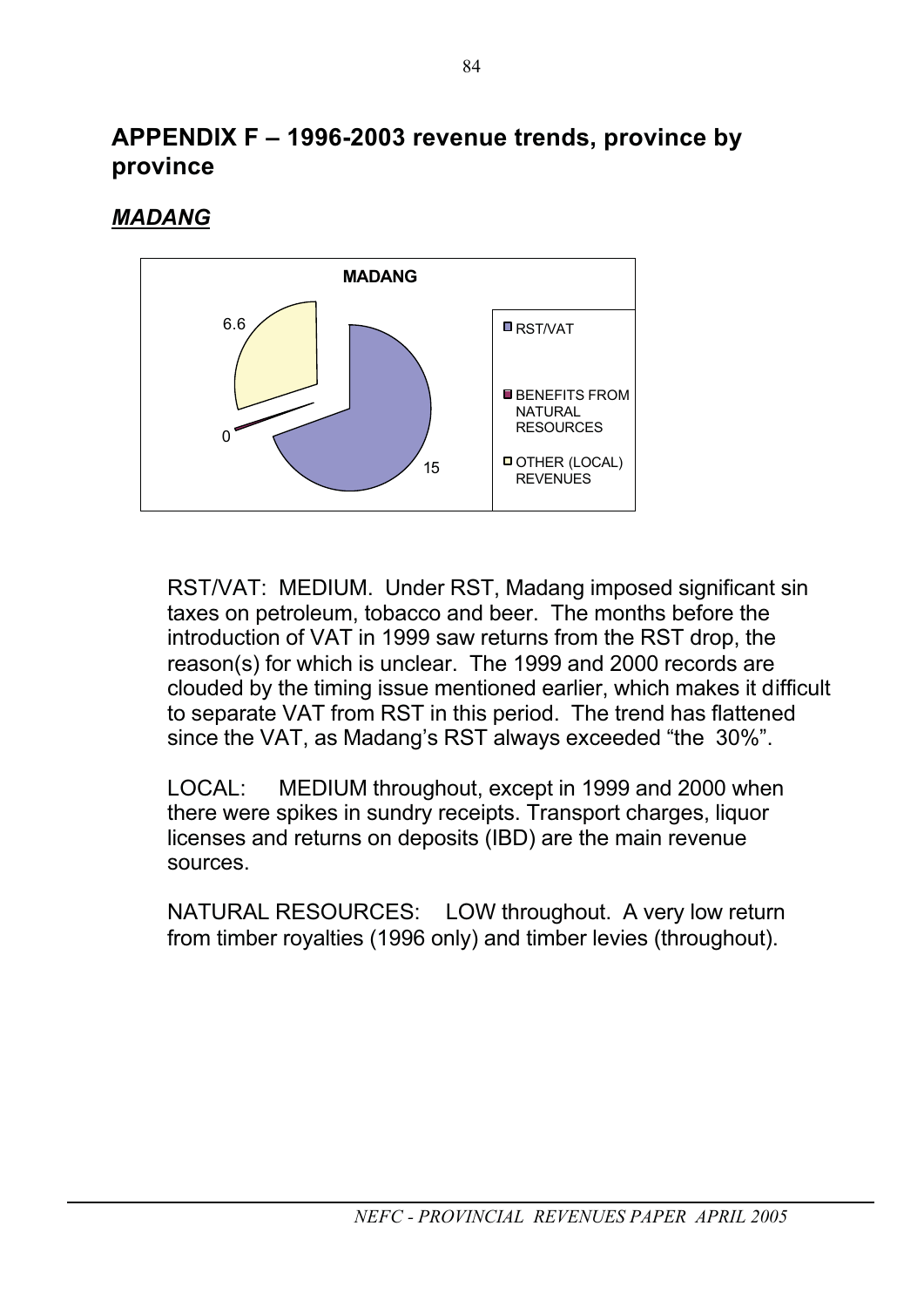*EAST SEPIK* 



RST/VAT: LOW. Between 1996 and 1998, returns were low, but this was levied on a broad base, including significant returns from services and sin goods. Average collections were about K1.9m per year. However, during the first half of 1999, collections appear to have declined sharply (down by 50%). Consequently, the VAT distributions was only flat at K1.6m in the following years (ESP always exceeded "the 30%").

LOCAL: Very LOW, with a declining trend. Collection efforts Transport charges and liquor licenses are the most consistent earners. Miscellaneous revenues spiked in 2000. Overall, the province has a small revenue base, with a low level of formal sector activity.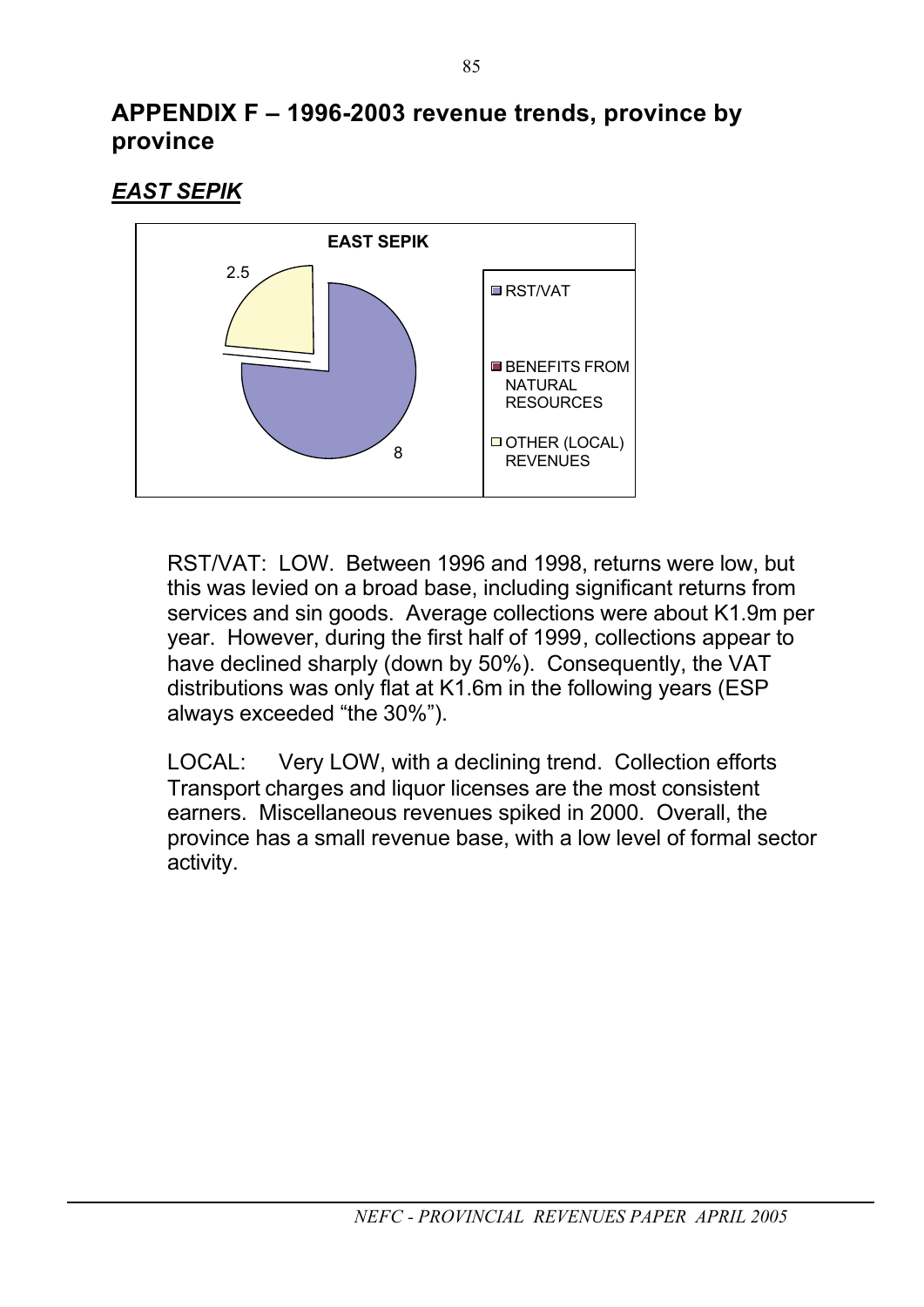#### *SANDAUN*



RST/VAT: LOW level of returns under RST. These picked up with the introduction of VAT causing higher returns, although this is clouded by timing issues in the records for 1999-2000 (ie, RST and VAT cannot be differentiated in these years). The rise in 2002 is likely former year's  $VAT^{32}$ .

LOCAL: Very LOW level of collection. Transport charges and liquor account for the overwhelming majority of collections. Sundry revenues spiked in 2001, but are usually low. Overall, the province has a narrow local revenue base.

NATURAL RESOURCES: LOW. Various royalties and levies on timber resources have been collected though a very LOW amount in 1998 to 2001.

<sup>&</sup>lt;sup>32</sup> If a province closes their books on or before 21 December, then a VAT distribution could easily show up in the following year's internal revenue accounts, as has likely occurred in this case.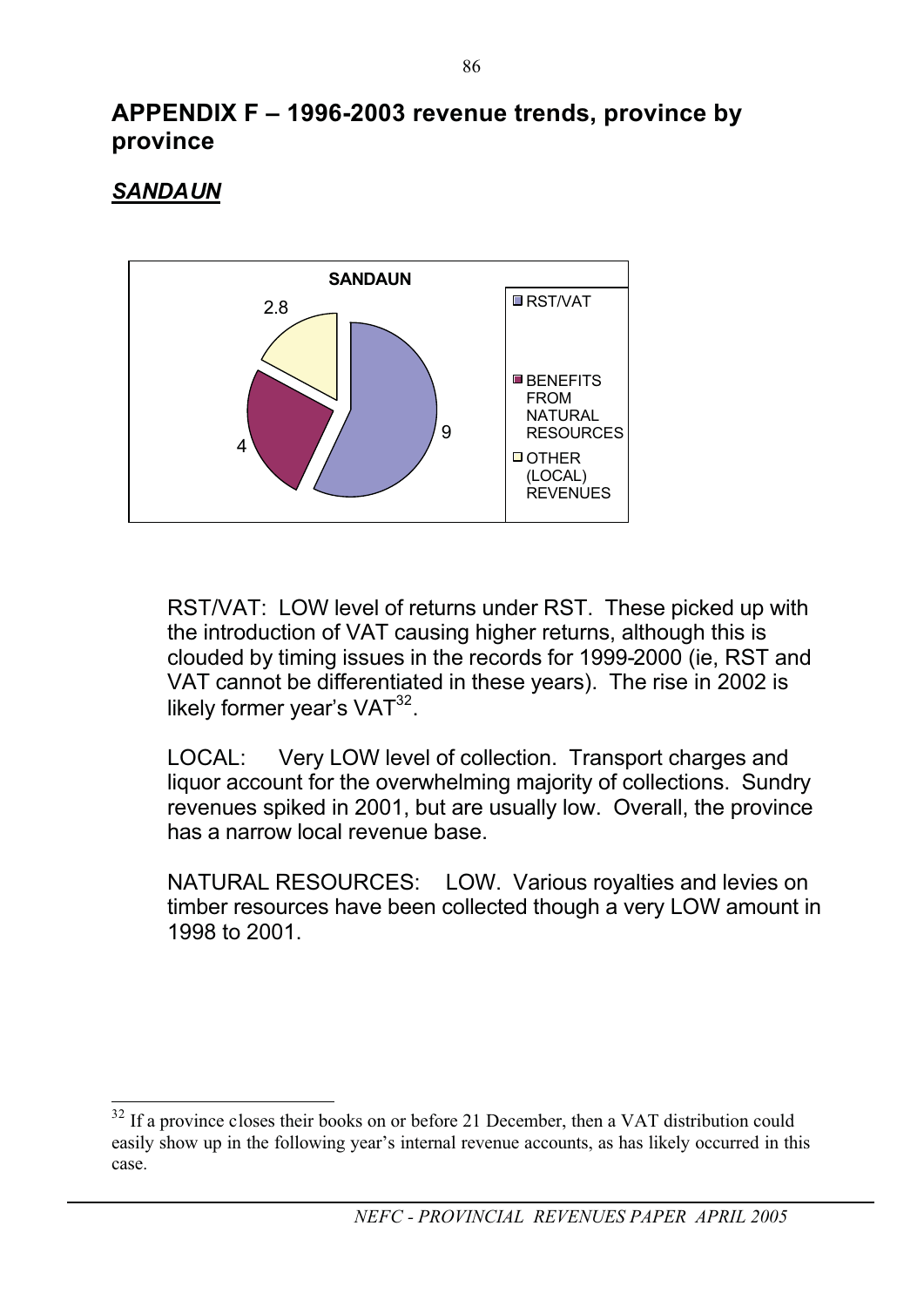#### *MANUS*



RST/VAT: HIGH overall and rising. Initially, under the RST, collections showed moderate growth between 1996 and 1998. VAT introduction raised the province's return, though this has followed a broadly flat trend because Manus always exceeded "the 30%". It appears that the 2001 figure is higher because of payment timing issues.

LOCAL: HIGH, increasing to very HIGH. Very broad base of revenue collections, especially sales (of provincial government goods/services and assets), investments, transport charges, and tuna levies.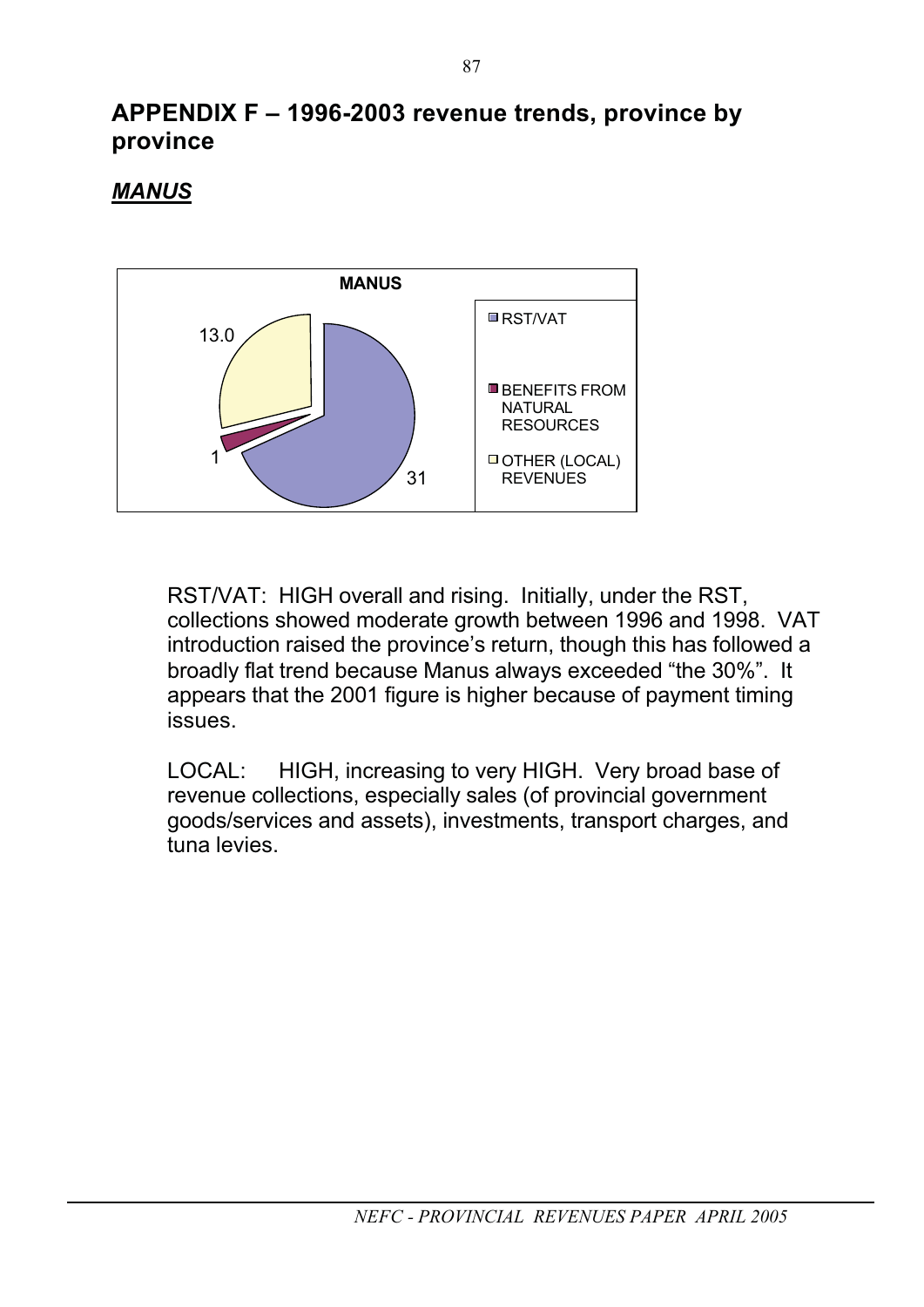#### *NEW IRELAND*



RST/VAT: HIGH throughout. Returns were HIGH under the RST. Since the VAT, NIP experienced a sharp rise and thereafter faster growth in distributions than under the RST. Significant formal sector activity, primarily related to mining activity has ensured that returns have risen in every year, since the 1998/99 RST was less than "the 30%". Therefore, returns have risen every year since VAT introduction.

LOCAL: HIGH overall, but dropping to MEDIUM. Transport charges and liquor licenses are the main sources.

NATURAL RESOURCES: HIGH. Lihir gold mine provides significant benefits in the form of rovalties. These benefits steadily increased during 1996-2002 as production increased and gold prices and exchange rates recorded favourable movements.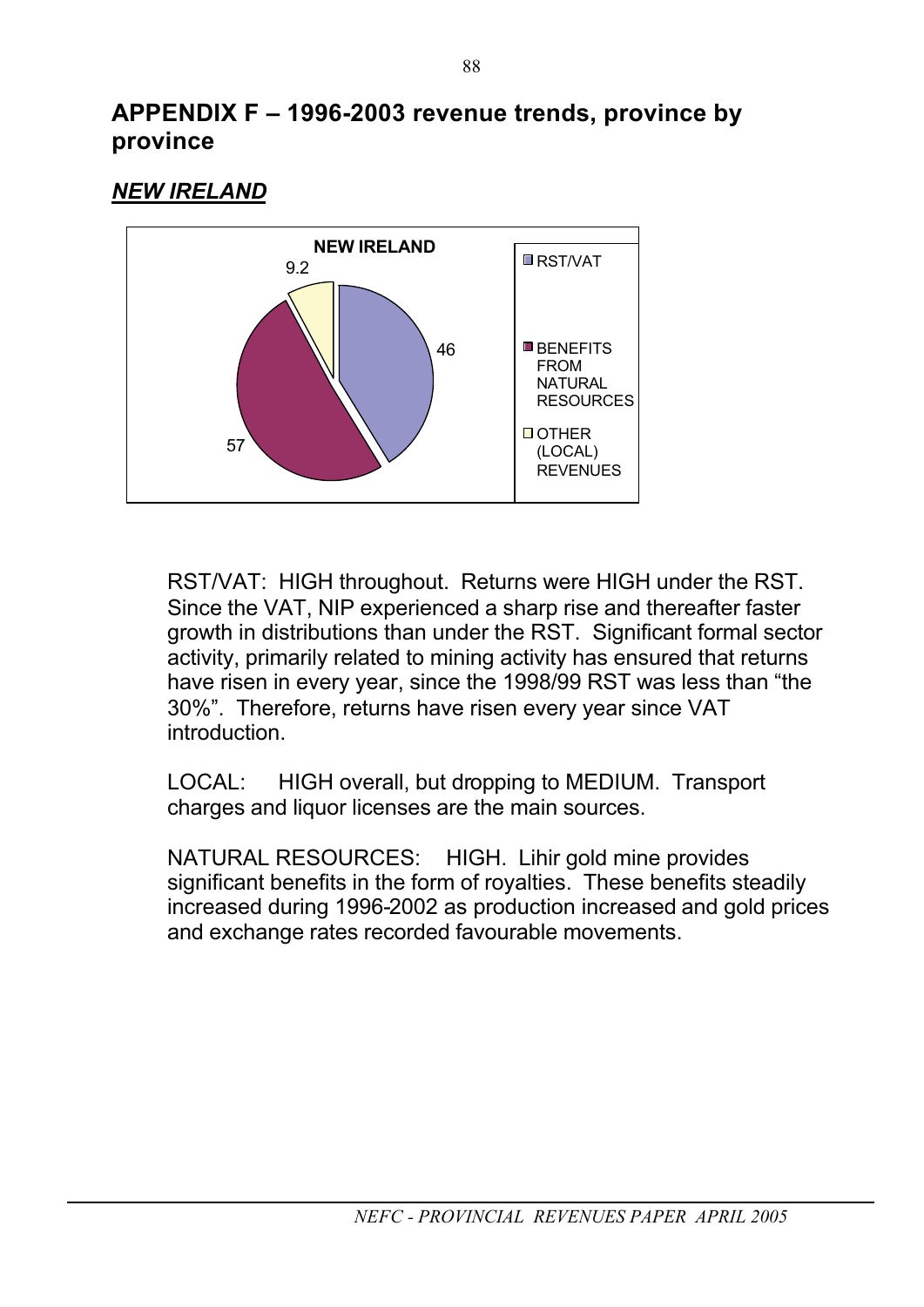#### *EAST NEW BRITAIN*



RST/VAT: HIGH overall. ENB imposed a broad based suite single stage taxes on goods and services that recorded strong growth in 1996-98 (averaging 20% per year in this period). However, the period following the 1994 volcanic eruption was unique for several reasons:

- There was obviously a large amount of reconstruction activity and reinvestment occurring in Rabaul, rebounding from the lull after the eruption.
- The National Government provided an exemption from import levies for goods imported into Rabaul, to assist reconstruction and recovery. This probably raised the level of imports and resultant economic activity in East New Britain.

Overall, these factors contributed to an unusually high level of economic activity, which explains the sharp increases in RST collections.

Following VAT introduction, ENB's returns have been flat, since 1998/99 RST was always higher than "the 30%". This supports the theory that economic activity in 1996-99 grew at an unsustainably strong pace, reflecting the rebound from the eruptions.

LOCAL: HIGH overall, but easing into MEDIUM by 2002. Transport charges, land taxes and liquor licenses are the key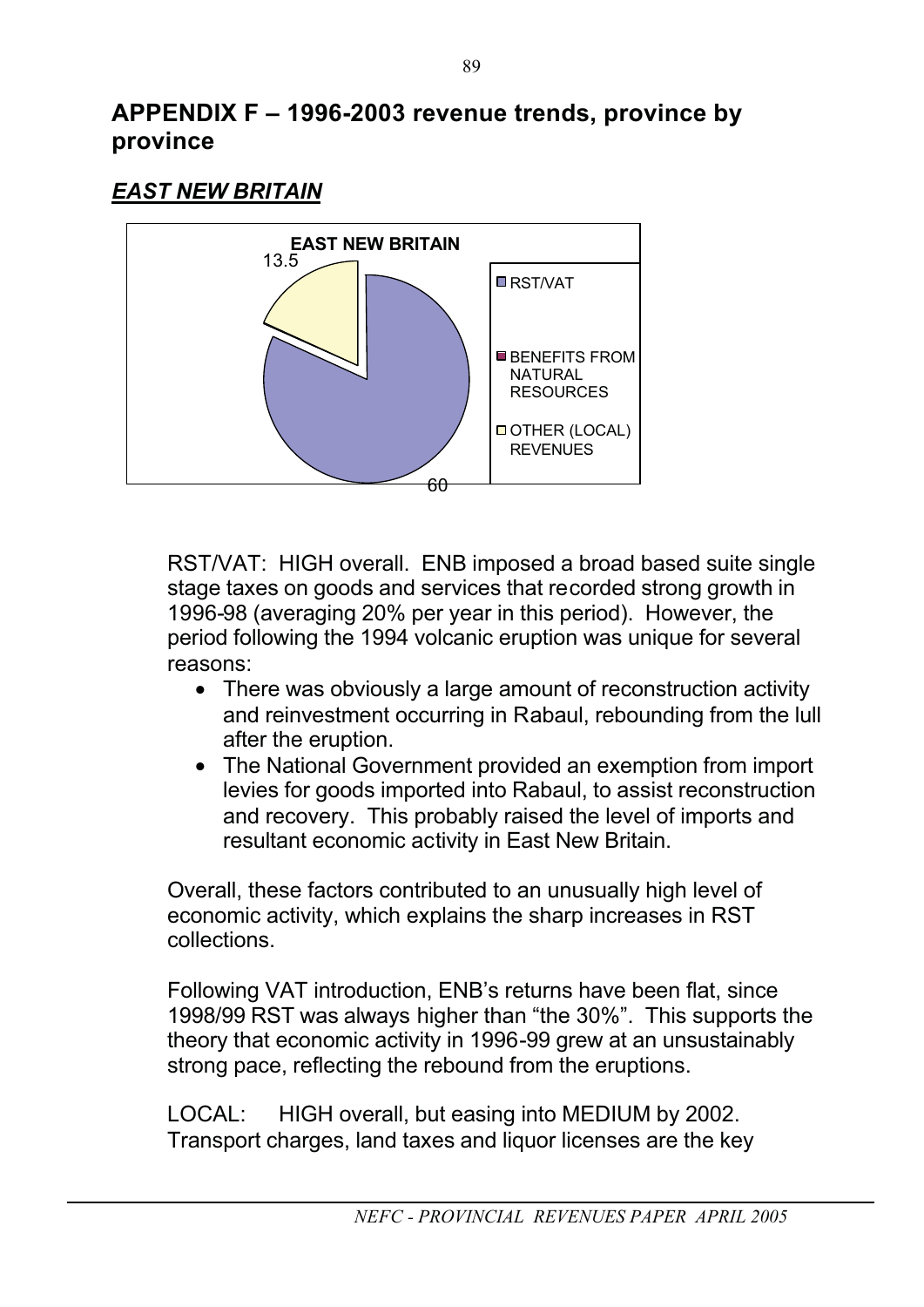revenue raisers, all recording a solid upward trend. Of note, land taxes in both ENB and WNB are the most effectively administered of any province, with by far the largest relative returns.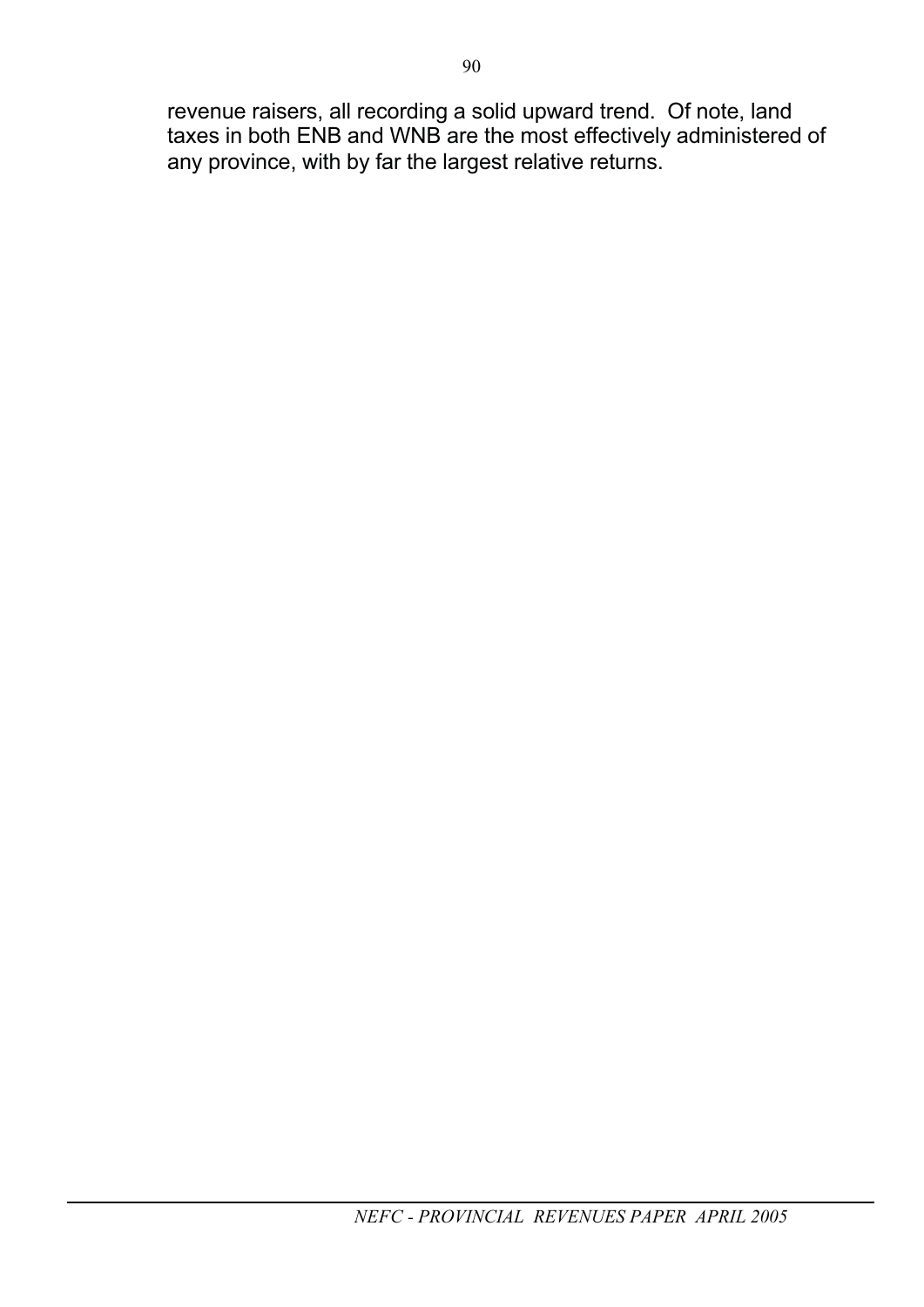#### *WEST NEW BRITAIN*



RST/VAT: HIGH throughout. The RST was relatively broadly based, with significant returns from services and fuel as well as goods. The RST collections trended downwards between 1996 and 1998. VAT introduction raised the level of returns, but not the trend, which has been broadly flat since WNB's .1998/99 RST's were always higher than "the 30%".

LOCAL: HIGH overall, briefly becoming VERY HIGH (1999-2000), before dropping to MEDIUM. The period of VERY HIGH returns was associated with strong investment dividends. The reliable revenue earners are transport charges, liquor licenses and land taxes (note comment under ENB).

NATURAL RESOURCES: LOW. These are from timber levies. WNB has received the highest returns from timber resources of any province. Returns were lower by 2002 than in earlier years. This may reflect some scaling down of logging operations, since there has been logging activity for several decades.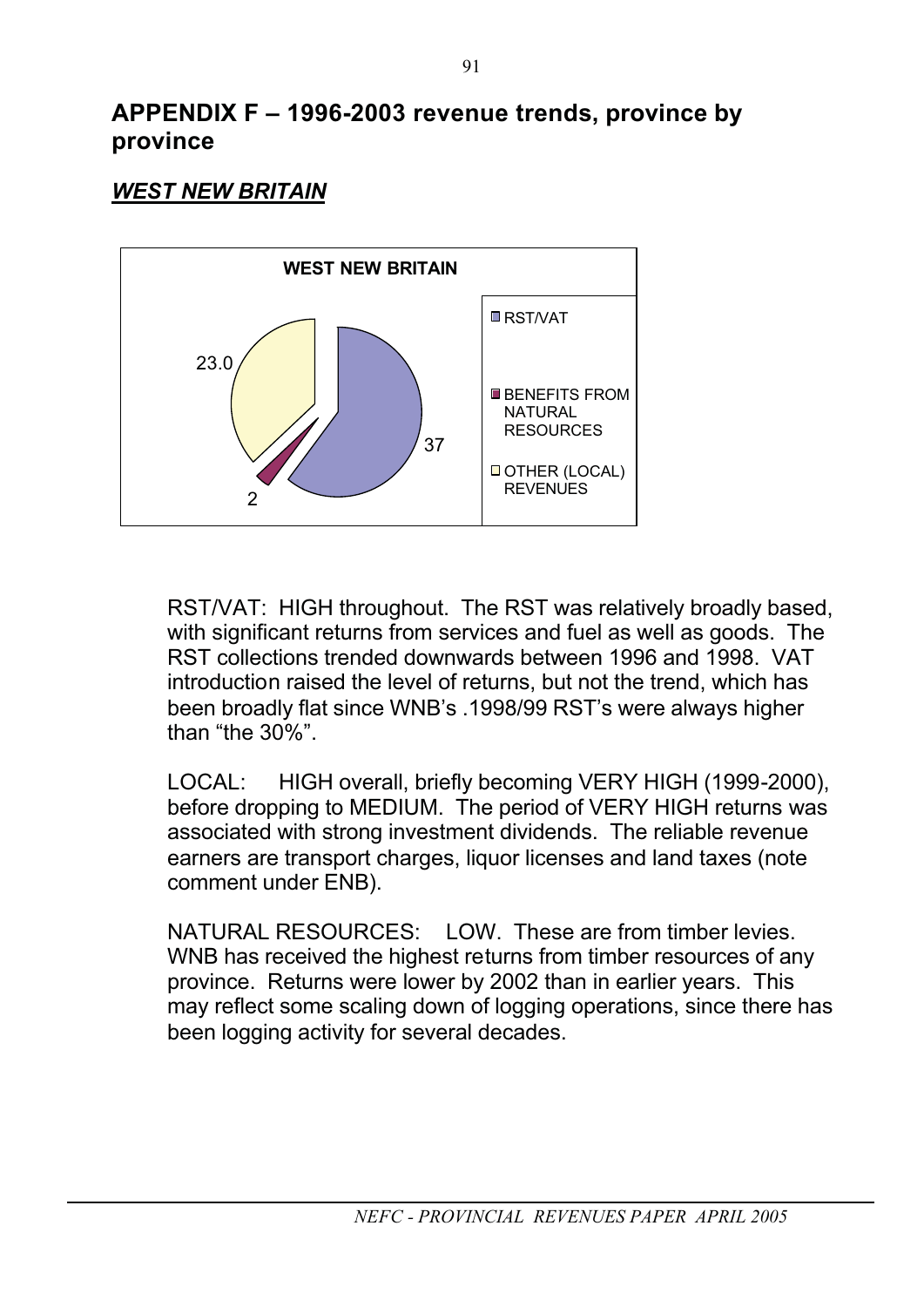#### *BOUGAINVILLE*



RST/VAT: LOW overall, at times very LOW. However, there was an upward trend between 1996 and 1998, with growth of 13% per year. VAT introduction slightly raised the level of returns, but flattened the trend, since "the 30%" was always lower than 1998/99 RST collections.

LOCAL: VERY LOW. Transport charges, investments and asset sales have provided some revenues. Liquor licences started providing a return in 2002, since the liquor ban was lifted. Collection effort appears to be quite low by 2002, for example note the decline in transport charges in recent years.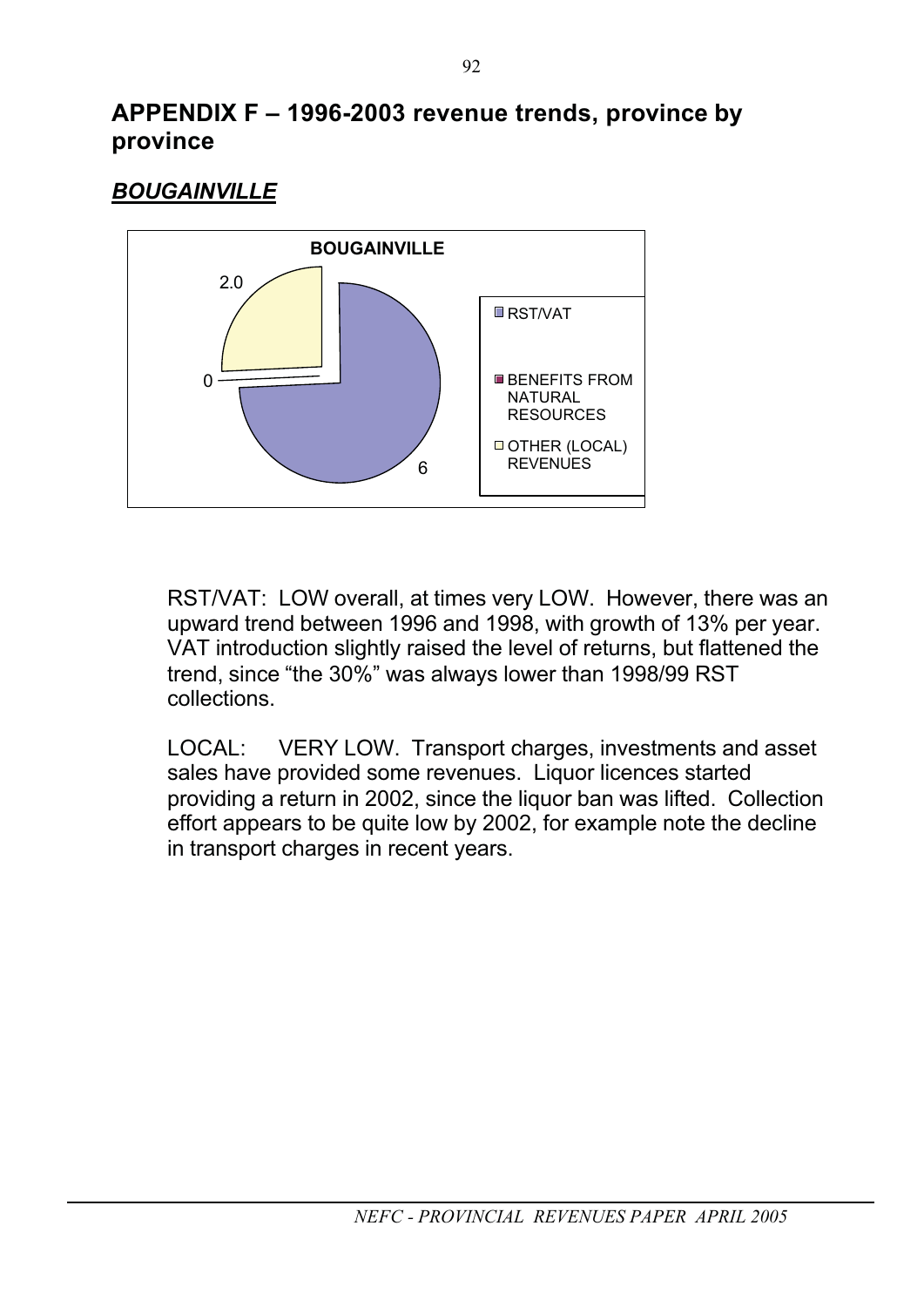## **APPENDIX G: Various RST/VAT data**

# **i) IRC's measure of 1998/1999 RST collections by province – (kina thousands)**

| <b>WESTERN</b>            | 722.9     |
|---------------------------|-----------|
| <b>GULF</b>               | 420.3     |
| <b>CENTRAL</b>            | 428.1     |
| <b>NCD</b>                | 64,641.2  |
| <b>MILNE BAY</b>          | 2,300.7   |
| <b>ORO</b>                | 1,284.0   |
| <b>SOUTHERN HIGHLANDS</b> | 886.3     |
| <b>ENGA</b>               | 2,819.0   |
| <b>WESTERN HIGHLANDS</b>  | 8,674.0   |
| <b>SIMBU</b>              | 972.4     |
| <b>EASTERN HIGHLANDS</b>  | 2,908.7   |
| <b>MOROBE</b>             | 21,493.4  |
| <b>MADANG</b>             | 4,144.0   |
| <b>EAST SEPIK</b>         | 1,439.7   |
| <b>SANDAUN</b>            | 1,063.4   |
| <b>MANUS</b>              | 951.2     |
| <b>NEW IRELAND</b>        | 3,174.4   |
| <b>EAST NEW BRITAIN</b>   | 8,801.7   |
| <b>WEST NEW BRITAIN</b>   | 4,112.2   |
| <b>BOUGAINVILLE</b>       | 624.6     |
| <b>TOTAL</b>              | 131,862.2 |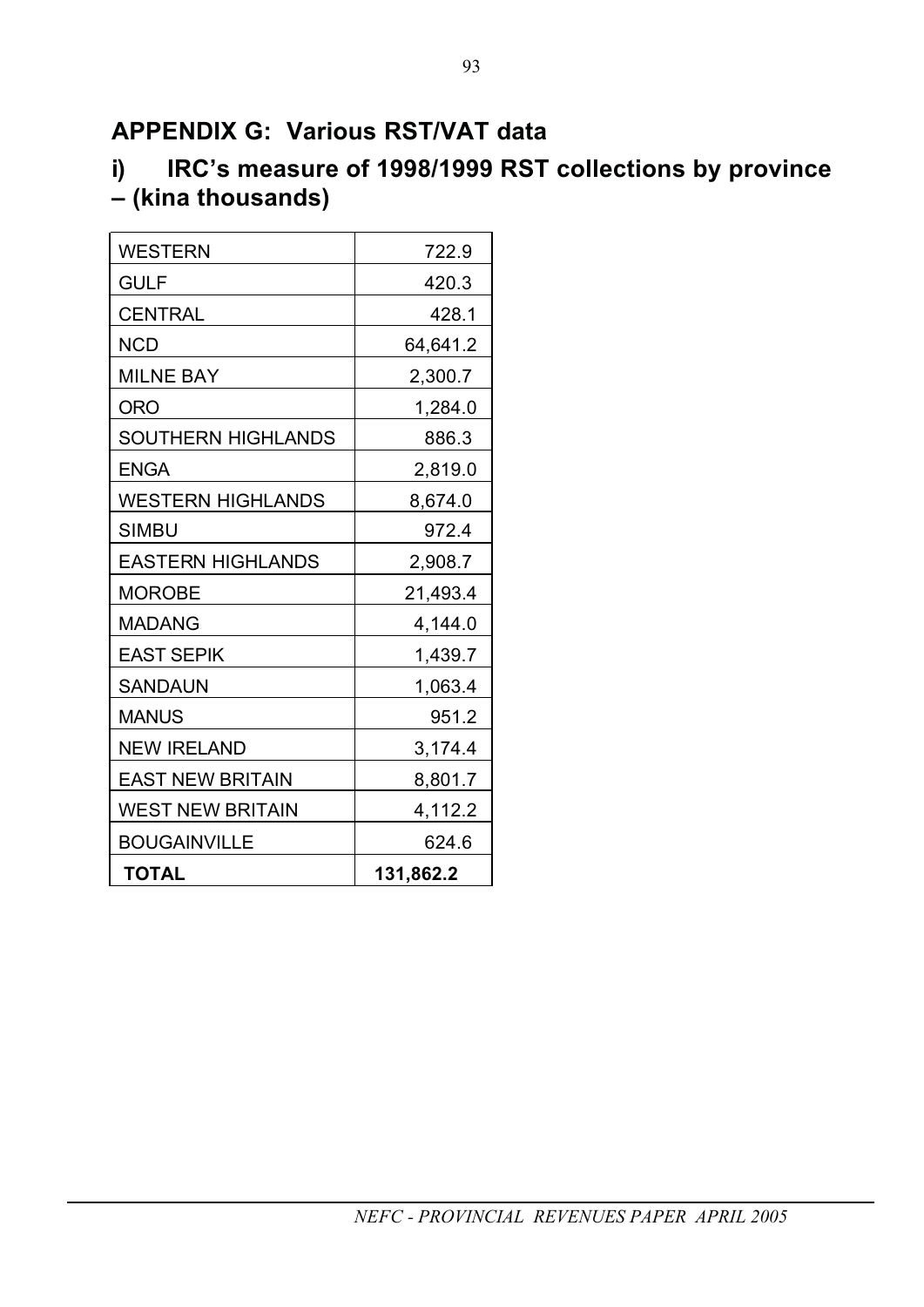## **APPENDIX G: Various RST/VAT data**

## **ii) 2004 GST distribution by Province (thousands of Kina)**

|                     | <b>GST</b>                                          |
|---------------------|-----------------------------------------------------|
|                     | 2004 estimated - 60% of inland                      |
|                     | VAT, or 2003 distribution, which<br>ever is greater |
| Western             | 3,833.7                                             |
| Gulf                | 510.3                                               |
| <b>Central</b>      | 1,071.2                                             |
|                     |                                                     |
| <b>NCD</b>          | 67,484.6                                            |
| <b>Milne Bay</b>    | 2,198.7                                             |
| Oro                 | 1,355.4                                             |
| <b>SHP</b>          | 1,419.7                                             |
| <b>Enga</b>         | 3,174.5                                             |
| <b>WHP</b>          | 9,384.2                                             |
| <b>Simbu</b>        | 1,031.7                                             |
| <b>EHP</b>          | 4,806.2                                             |
|                     |                                                     |
| <b>Morobe</b>       | 29,203.6                                            |
|                     |                                                     |
| <b>Madang</b>       | 10,176.2                                            |
| <b>East Sepik</b>   | 3,002.1                                             |
| <b>Sandaun</b>      | 1,127.7                                             |
| Manus               | 1,099.4                                             |
| <b>New Ireland</b>  | 3,720.4                                             |
| <b>ENBP</b>         | 9,177.4                                             |
| <b>WNBP</b>         | 4,362.5                                             |
| <b>Bougainville</b> | 542.6                                               |
| <b>TOTAL</b>        | 158,682.0                                           |